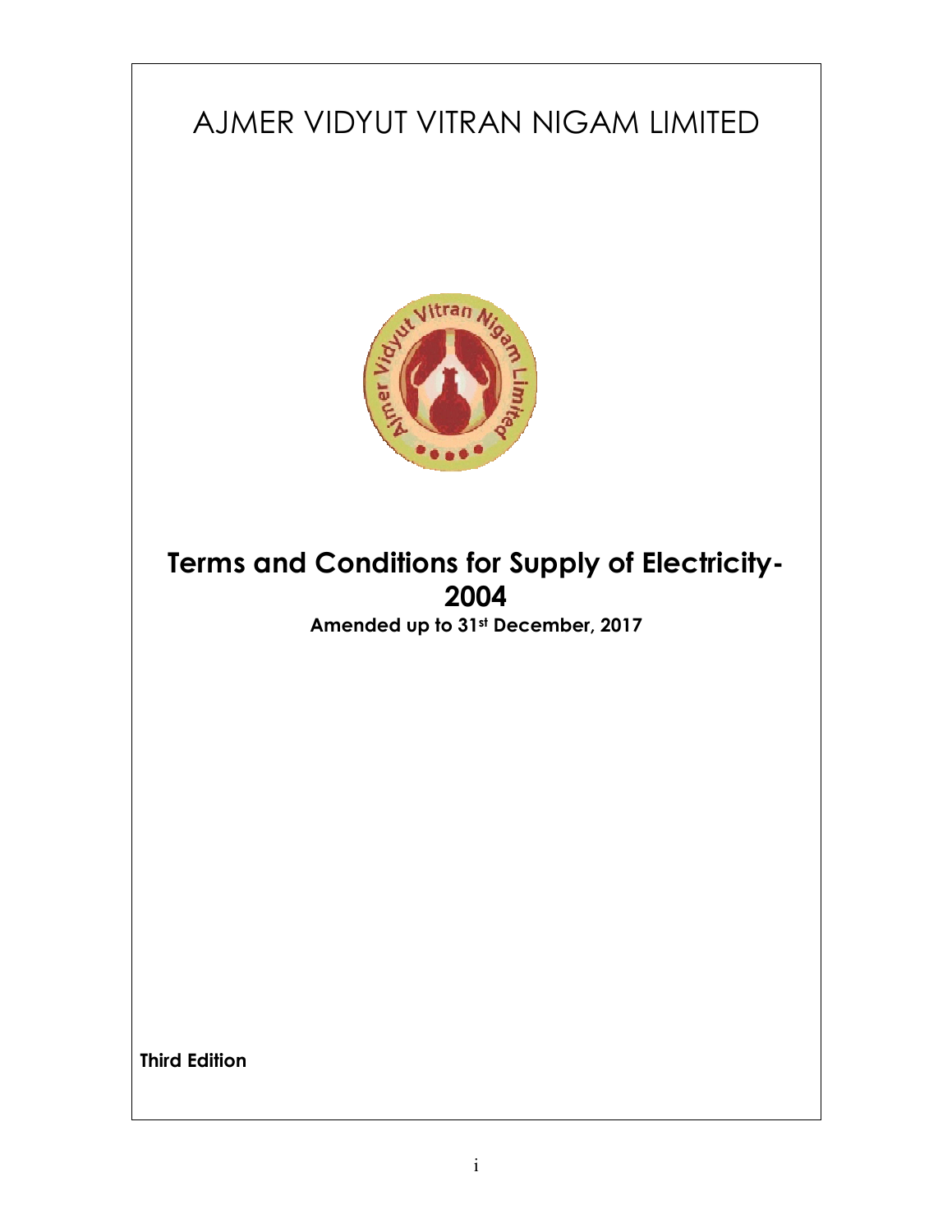# **INDEX General**

| 1. Short title and commencement |  |
|---------------------------------|--|
| 2. Definitions                  |  |

# **Part-I**

# **Terms and conditions for Supply of Electricity**

| No. | <b>Clause Particulars</b>                                                                                       | Page No. |
|-----|-----------------------------------------------------------------------------------------------------------------|----------|
| 1.  | System of supply                                                                                                | 3        |
| 2.  | Category of consumer and character of service                                                                   | 4        |
| 3.  | Point of supply                                                                                                 | 5        |
| 4.  | Application for supply                                                                                          | 5        |
| 5.  | Withdrawal of Application                                                                                       | 8        |
| 6.  | Service of notice                                                                                               | 8        |
| 7.  | (A) Building complexes<br>(B) Electrification of areas developed by Local Bodies, Railways,                     | 8        |
|     | Defense, Private Housing Societies/ Developers etc.<br>(C) Electrification of RIICO Industrial Areas            | 10<br>10 |
|     | (D) Electrification of Private Industrial Areas                                                                 | 11       |
|     | (E) Extension of lines beyond RIICO Industrial Areas                                                            | 11       |
| 8.  | Release of connection                                                                                           | 11       |
|     | (A) Supply where no extension of distribution mains is required                                                 | 11       |
|     | (B) Supply where distribution mains require extension                                                           | 12       |
|     | (C) Supply where new sub-station or augmentation of transformer<br>sub-station is required                      | 12       |
|     | (D) Supply in localities where no provision for supply exists                                                   | 13       |
|     | (E) Supply where electric line/plant is provided by applicant                                                   | 13       |
|     | (F) Maintenance of service line                                                                                 | 13       |
| 9.  | Payment of demand notice amount                                                                                 | 14       |
|     | 10. Priority in release of connections                                                                          | 14       |
|     | 11. Release of more than one Industrial/Non-domestic connections<br>in the same premises.                       | 14       |
|     | 12. Delay on the part of applicant to take supply                                                               | 15       |
|     | 13. Relaxation in time specified                                                                                | 15       |
|     | 14. Agreement and agreement- period                                                                             | 15       |
|     | 15. Special provisions for agriculture consumers                                                                | 16       |
|     | 16. Requirement of increase /decrease in sanctioned connected<br>load/sanctioned contract demand<br>(A) General | 16<br>16 |
|     | (B) Increase in load / demand                                                                                   | 17       |
|     | (C) Decrease in load / demand                                                                                   | 17       |
|     | (D) Alteration                                                                                                  | 18       |

ii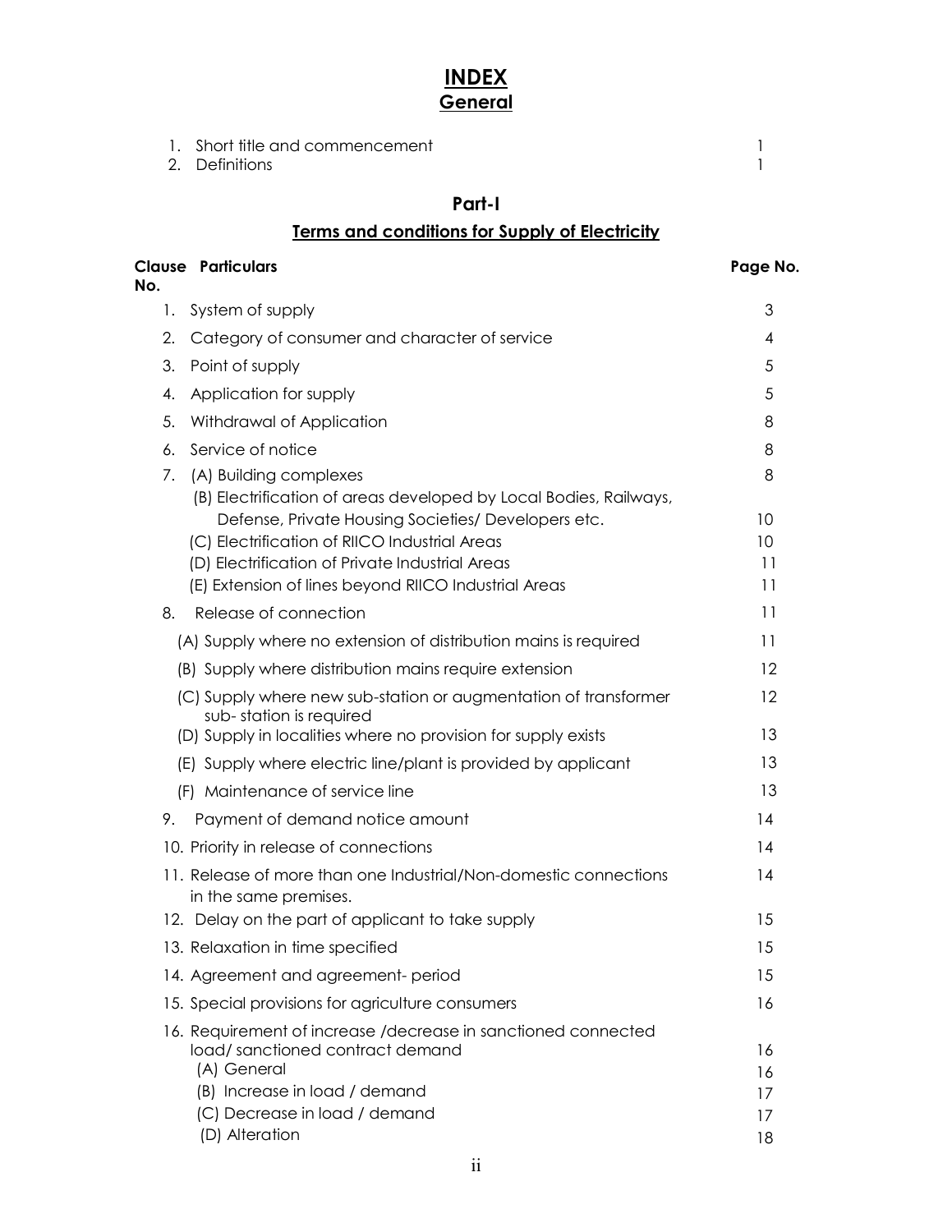| 17. Shifting of connections and lines                                                         | 18       |
|-----------------------------------------------------------------------------------------------|----------|
| (A) General terms & conditions (except agriculture category)<br>18. Laying of separate feeder | 18<br>19 |
| 19. Transfer of connection and change of name                                                 | 19       |
| 20. Security in respect of electricity supplied                                               | 20       |
| (A) Provisional security                                                                      | 20       |
| (B) Final security                                                                            | 20       |
| (C) Security from a consumer other than the owner                                             | 20       |
| (D) Annual review of security amount<br>(E) Additional security                               | 20<br>20 |
| (F) Adjustment of excess security                                                             | 20       |
| 21. Security for electric meter                                                               | 21       |
| 22. Payment of interest on security                                                           | 21       |
| 23. Failure to pay security                                                                   | 21       |
| 24. Supply through pre-paid meter                                                             | 21       |
| 25. Refund of security                                                                        | 21       |
| 26. Transfer of security                                                                      | 22       |
| 27. Exemption from payment of security                                                        | 22       |
| 28. Security on reconnection                                                                  | 22       |
| 29. Supply through meters                                                                     | 22       |
| 30. Reading of meters                                                                         | 23       |
| 31. Inaccessibility of meter                                                                  | 23       |
| 32. Assessment in case of stopped/defective, lost or stolen meter                             | 23       |
| 33. Inaccurate meters                                                                         | 24       |
| 34. Replacement of meter                                                                      | 25       |
| 35. Check meters                                                                              | 25       |
| 36. Lost meter                                                                                | 25       |
| 37. Electricity Charges and prices                                                            | 25       |
| 38. Recovery of charges for supply                                                            | 26       |
| 39. Mode of Payments to the Nigam                                                             | 26       |
| 40. Delayed payment surcharge                                                                 | 28       |
| 41. Disconnection of supply                                                                   | 28       |
| 42. Recovery of old dues                                                                      | 30       |
| 43. Reconnection of disconnected supply                                                       | 30       |
| 44. Temporary supply                                                                          | 31       |
| 45. Tampering, distress or damage to electric plant etc                                       | 32       |
| (A) Measures to control Theft                                                                 | 32       |
| 46. Power of Nigam to enter premises                                                          | 42       |
| 47. Resale of energy                                                                          | 43       |
| 48. Restriction on use of supply                                                              | 43       |
| 49. Redressal of grievance                                                                    | 43       |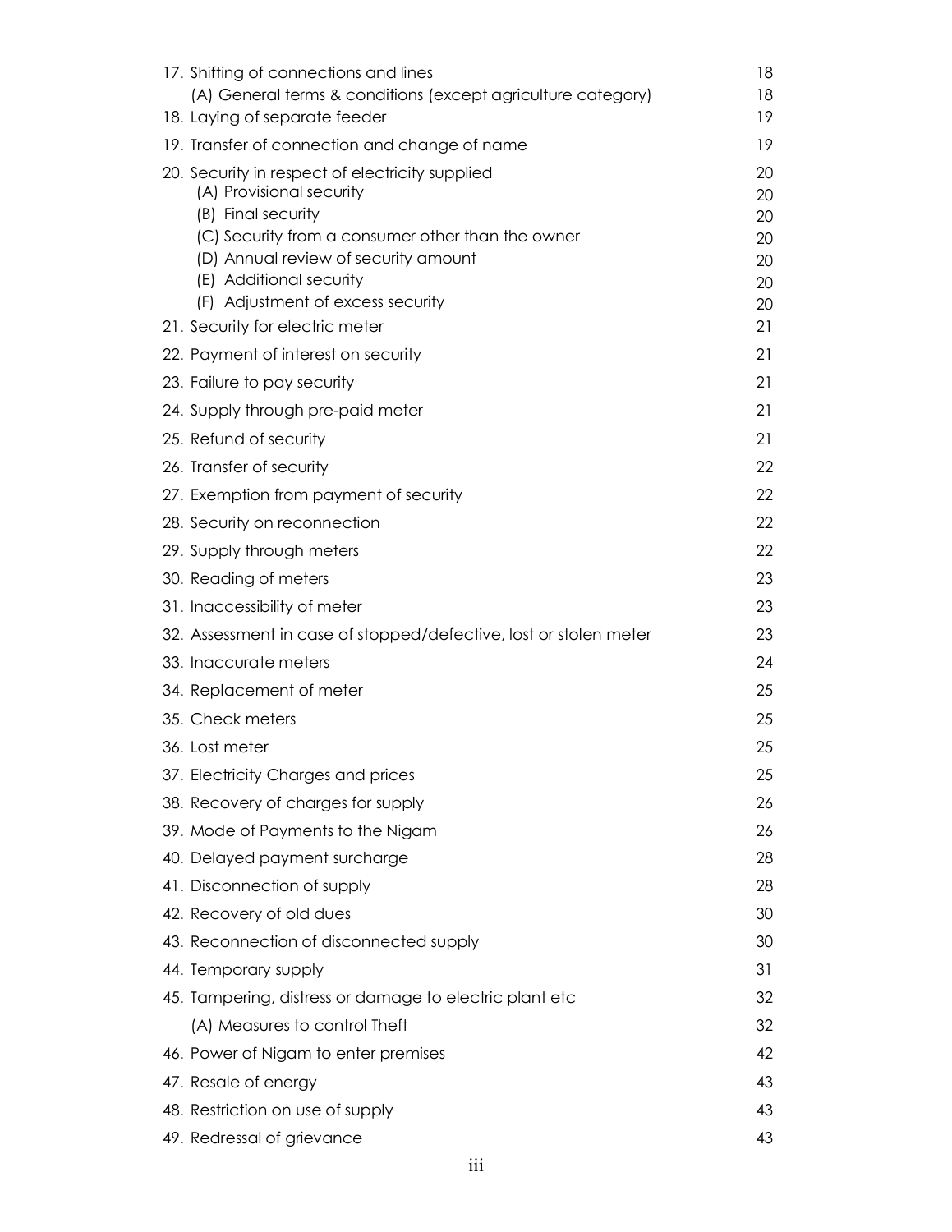| 50. Grievance Redressal cum Settlement Forum                                                 | 44       |
|----------------------------------------------------------------------------------------------|----------|
| 51. Parallel operation of generating set                                                     | 48       |
| 52. Consumer's Switchgear, installation and apparatus<br>(A) General                         | 48<br>48 |
| (B) Consumer's installation for LT supply<br>(C) Consumer's installation for HT / EHT supply | 50<br>50 |
| (D) Harmonic voltage distortion                                                              | 51       |
| (E) Agriculture pumping load                                                                 | 51       |
| 53. Use of Energy Efficient Devices                                                          | 52       |
| 54. Nigam's mains & apparatus                                                                | 52       |
| 55. Inspection & testing                                                                     | 52       |
| 56. Standard of Performance                                                                  | 53       |
| 57. Consumer Charter                                                                         | 53       |
| 58. Distribution Code                                                                        | 53       |
| 59. Metering Regulation                                                                      | 53       |
| 60. Interpretation                                                                           | 53       |
| 61. Removal of Difficulty                                                                    | 53       |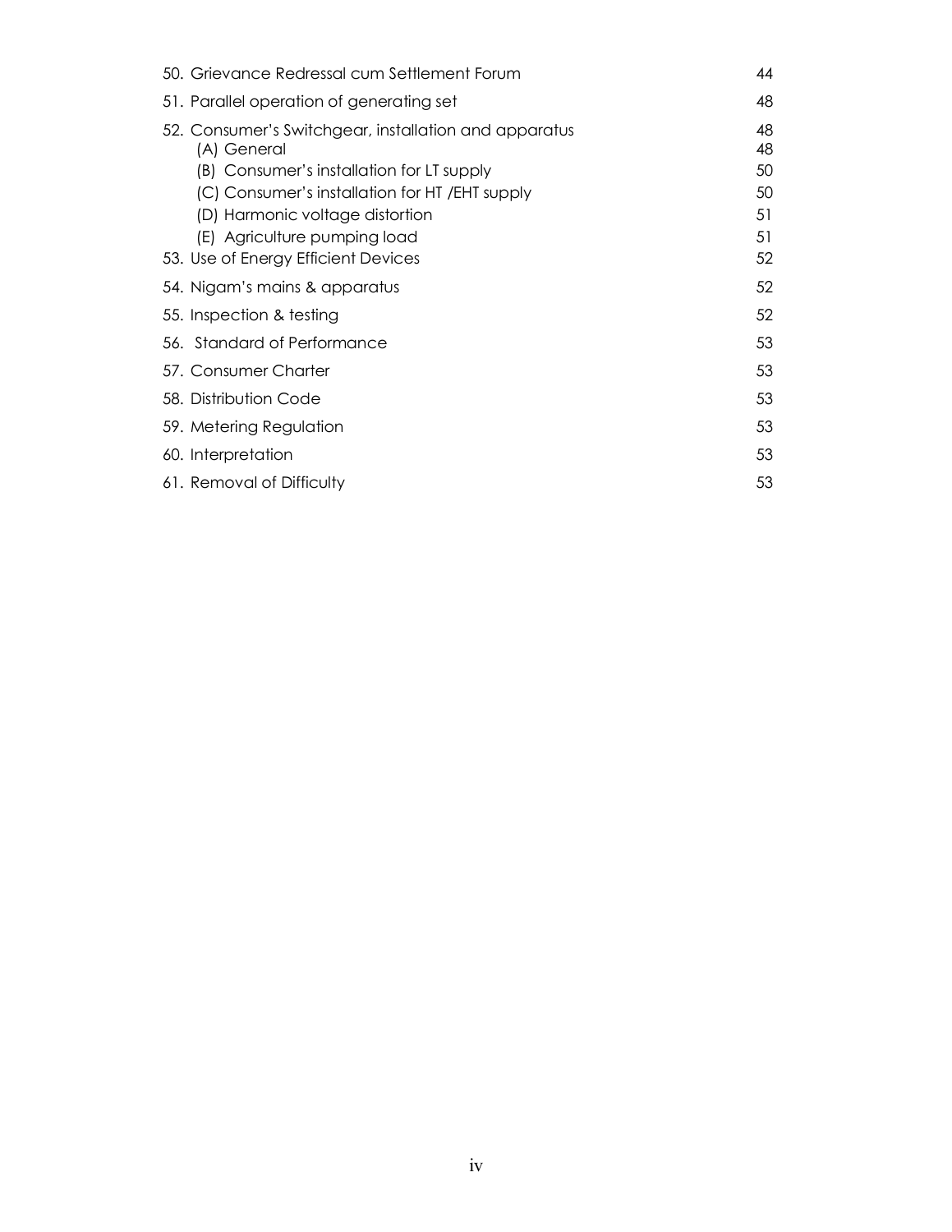# **Part – II**

# **SCALE OF MISCELLANEOUS CHARGES**

| 1              | Application fee<br>(1) For LT supply<br>(2) For HT supply                                                                                                                                      | 54<br>54<br>54       |
|----------------|------------------------------------------------------------------------------------------------------------------------------------------------------------------------------------------------|----------------------|
| $\overline{2}$ | Expenses for providing electric line/plant and extension<br>of distribution mains and/or service line<br>(A) Amount to be deposited with application<br>(1) For LT supply<br>(2) For HT supply | 54<br>54<br>54<br>54 |
|                | (B) Additional amount to be deposited on demand for<br>extension of distribution mains / supply line<br>(1) For LT supply<br>(2) For HT supply                                                 | 55<br>55<br>55       |
| 3              | Security                                                                                                                                                                                       | 55                   |
| 4              | Rental charges                                                                                                                                                                                 | 57                   |
| 5              | Testing fee                                                                                                                                                                                    | 57                   |
| 6              | Testing of consumer's installation                                                                                                                                                             | 58                   |
| 7              | Reconnection charges                                                                                                                                                                           | 58                   |
| 8              | Re-sealing charges                                                                                                                                                                             | 58                   |
| 9              | Replacement of broken glass                                                                                                                                                                    | 58                   |
| 10             | Attendance of fuse man                                                                                                                                                                         | 58                   |
| 11             | Change of meter                                                                                                                                                                                | 58                   |
|                | 12 Labour charges for shifting of meter in the same premises                                                                                                                                   | 59                   |
|                | 13 Charges for alteration/shifting of service line                                                                                                                                             | 59                   |
|                | 14 Charges for duplicate bill                                                                                                                                                                  | 59                   |
|                | 15 Cost of Meter Box / Panel                                                                                                                                                                   | 59                   |
|                | 16 Connection Transfer Fee                                                                                                                                                                     | 59                   |
| 17             | Cheque dishonour fee                                                                                                                                                                           | 59                   |
|                | 18 Charges to be recovered for releasing temporary connections                                                                                                                                 | 60                   |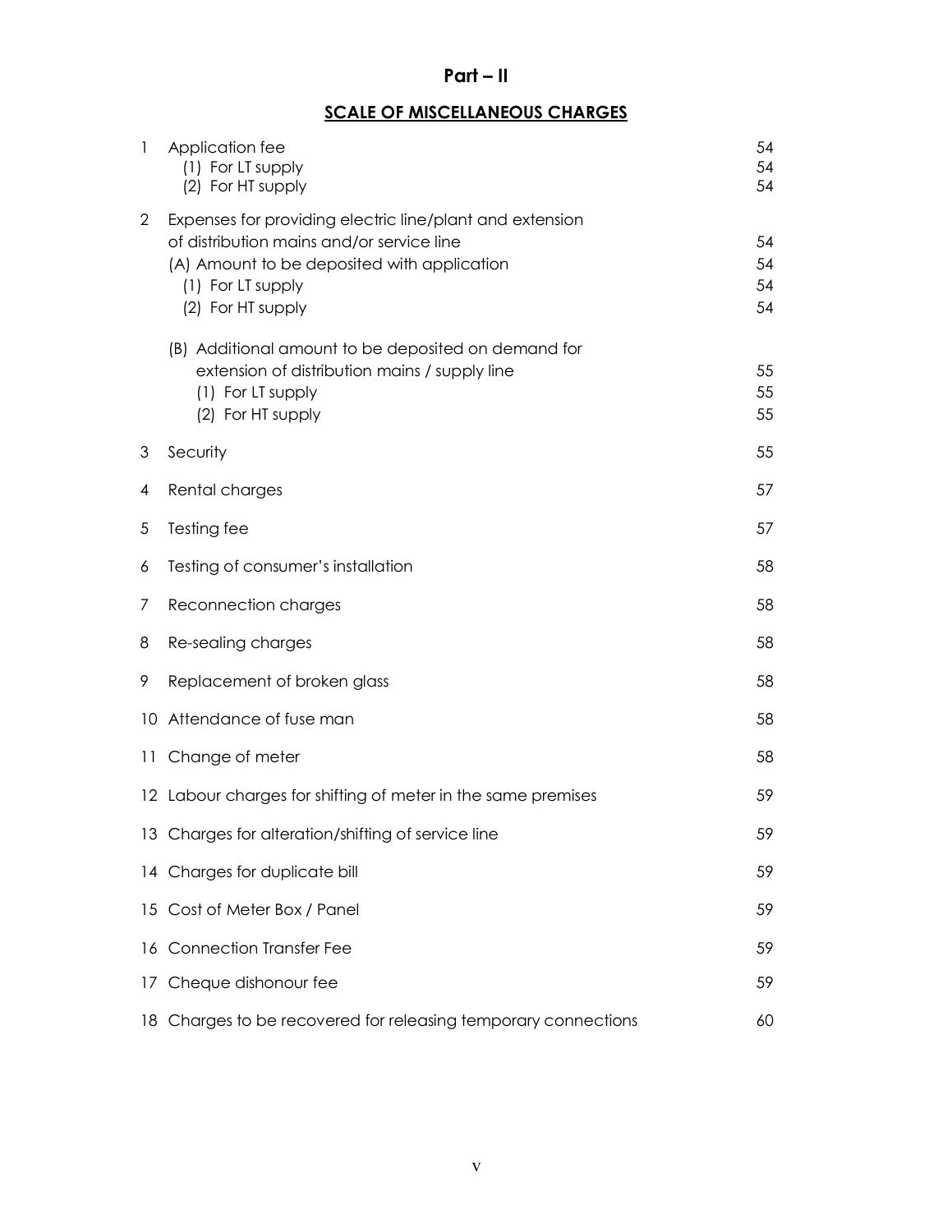## **Part-III Special Provisions for Agriculture Consumers**

# **(As per Agriculture Policy and its amendments issued from time to time)**

## **Annexure**

| <b>Annexure-1:</b> Procedure for determination of connected load |     |
|------------------------------------------------------------------|-----|
| <b>Annexure-2: Format of VCR</b>                                 | 62. |
| <b>Annexure-3: Format of Fard Japti</b>                          | 63. |
| <b>Annexure-4: Model application form</b>                        | 64  |
| <b>Annexure-5: Model agreement for HT consumer</b>               | 70. |
| <b>Annexure-6: Requisition for re-connection</b>                 | 74  |
| <b>Annexure-7: Rates for Compounding of Offence</b>              | 75  |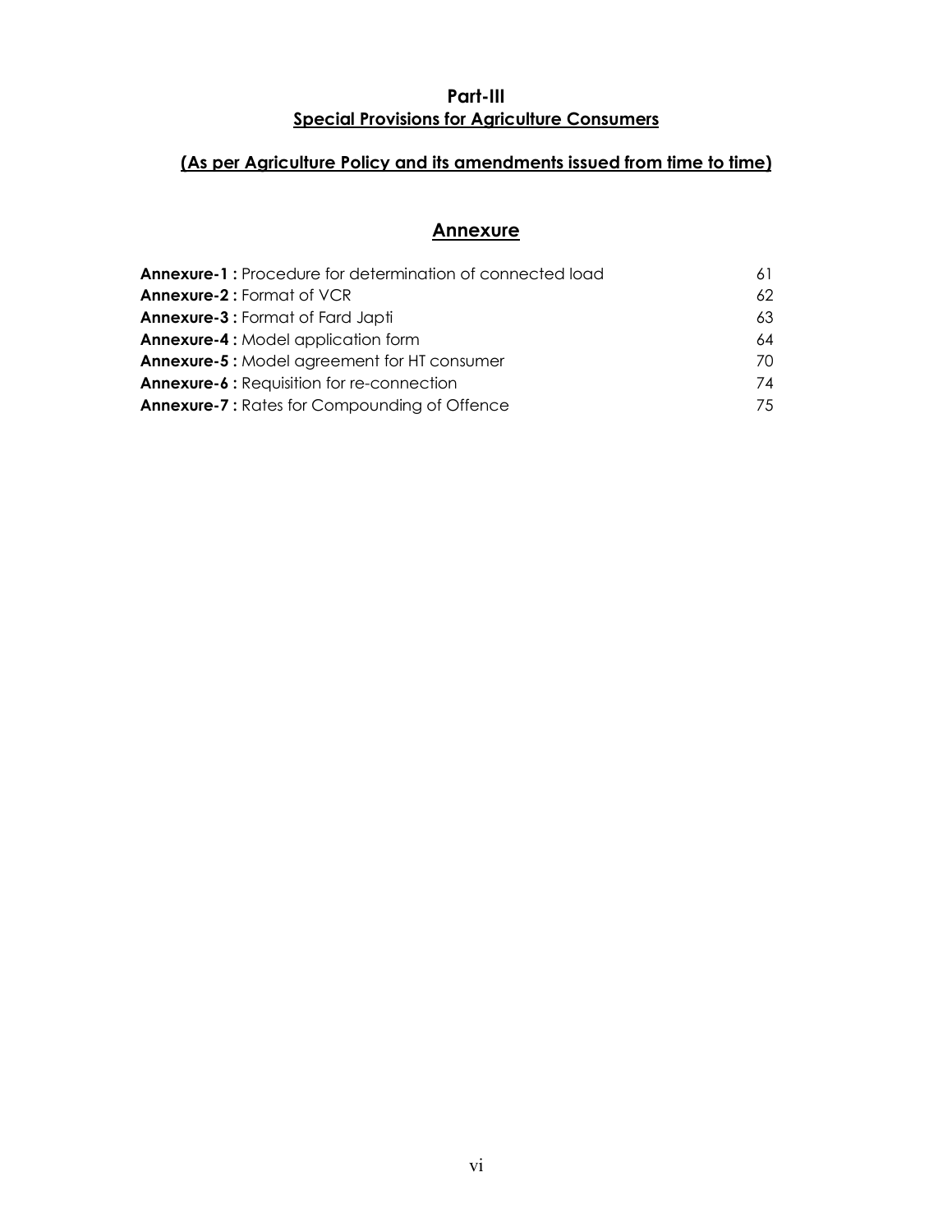# **PREAMBLE**

The Rajasthan Electricity Regulatory Commission has issued Electricity Supply Code & Connected Matters Regulations, 2004 on dated 9th June, 2004. The said Regulations have been amended on dated 04.01.2005, 15.02.2006, 20.06.2006, 02.09.2006, 22.01.2007, 02.03.2007, 15.10.2007, 19.02.2010, 31.12.2012, 01.08.2013 & 09.08.2017.

In compliance with the directives issued by Commission at Regulation 44 of the Regulation and after incorporating the amendments issued by Commission from time to time, the Ajmer Discom hereby publishes "Terms & Conditions for Supply of Electricity – 2004 (Amended upto 31st December, 2017)" containing detailed information for the benefit of the consumers & person applying for supply of electricity.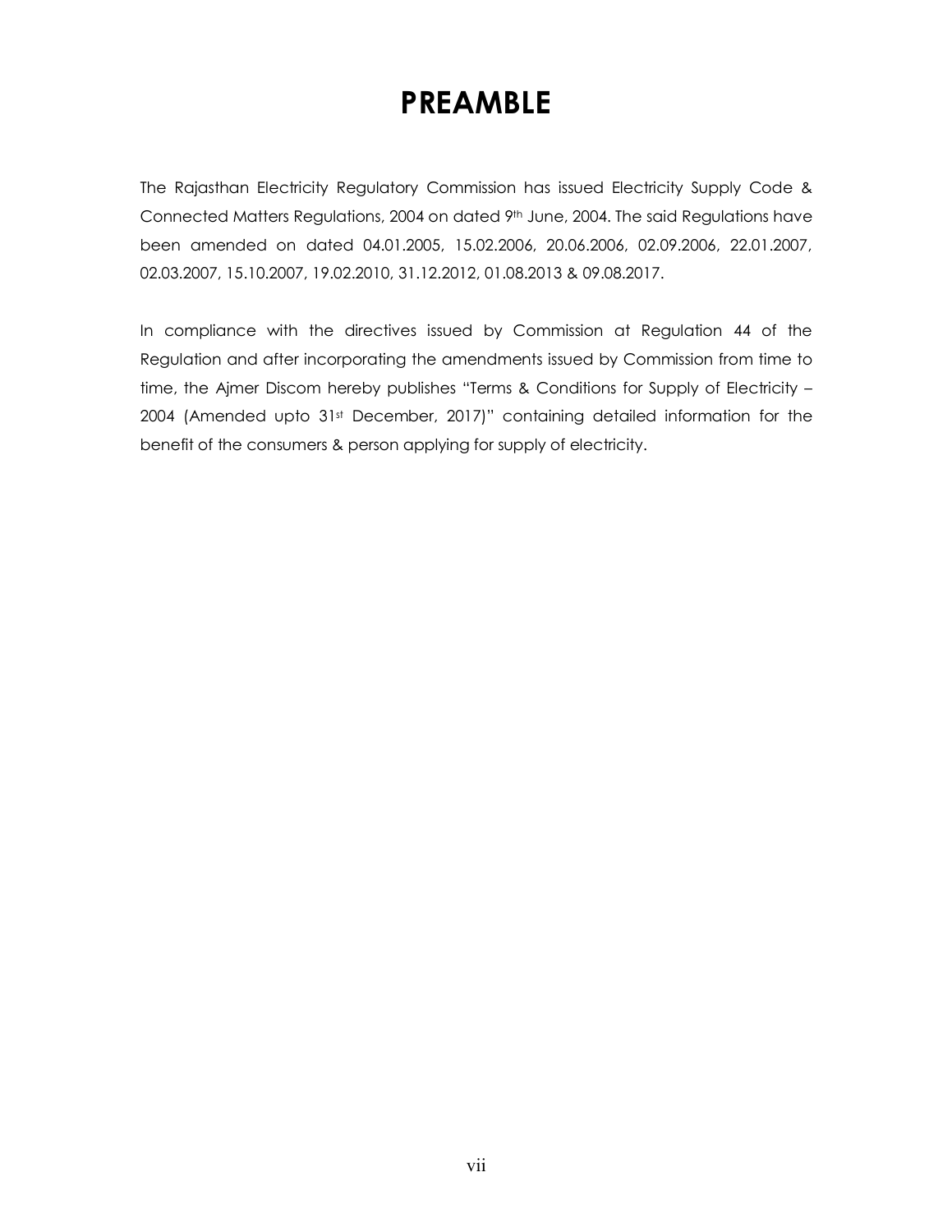# **AJMER VIDYUT VITRAN NIGAM LIMITED**

In pursuance of the Rajasthan Electricity Regulatory Commission (Electricity Supply Code and connected matters) Regulations-2004 issued by Rajasthan Electricity Regulatory Commission in exercise of power conferred by Sections-43 to 48, 50, 55 and 56 of the Electricity Act-2003 (No.36 of 2003) and with the approval of the Rajasthan Electricity Regulatory Commission, Ajmer Vidyut Vitran Nigam Limited, Ajmer, hereby lays down the terms and conditions for Supply electricity to Consumers for its area of supply.

These terms and conditions supersede the "General Conditions of Supply & Scale of Miscellaneous Charges Relating to the Supply of Electricity" prescribed by the erstwhile Rajasthan State Electricity Board and issued vide notification No. A&F/ F.14 (397) 63 Dt. 24<sup>th</sup> June 1964 and amendments thereof.

## **General**

#### **1. Short title and commencement**

(1) This document consists of three parts, namely, Part - I: Terms and conditions for supply of electricity. Part -II: Scale of Miscellaneous Charges and Part-III: Special provisions for Agriculture consumers.

And shall be called

## *"***Terms and Conditions for Supply of Electricity- 2004***"*

(2) This has come into force with effect from  $13<sup>th</sup>$  August 2004 and as amended from time to time.

## **2. Definitions**

In this code unless the context otherwise requires;

- (1) **"Act"** shall mean the "Electricity Act, 2003",
	- (A) **"Empowered Officer**" means the officer authorized by the State Government under section 152 of the Act, to determine and accept an amount as compounding charges from a consumer or a person.
	- (B) "**Assessing Officer**" means an officer so designated by the State Government under section 126 of the Act.
	- (C) "**Appellate Authority**" means an officer so designated by the State Government under section 127 of the Act.
	- (D) "**Authorized Officer**" means an officer so designated by the State Commission or State Government as the case may be under Section 135(1-A) or Section 135(2) of the Act respectively.
- (2) **"Application"** shall mean application cum agreement for electric connection as per **Form (Annex-4)**, complete in all respects furnished in concerned sub-divisional office along with application fee and amount as per **item 1 and 2(A) of part II**.
- (3) **"Commission"** shall mean the Rajasthan Electricity Regulatory Commission.
- (4) **"Connected load"** shall mean the sum of rated capacities of all the energy consuming devices on the consumer's premises, which can be operated simultaneously. For the purpose of levy of any charges under this document or Tariff as also for deciding the supply voltage, the connected load in case of an LT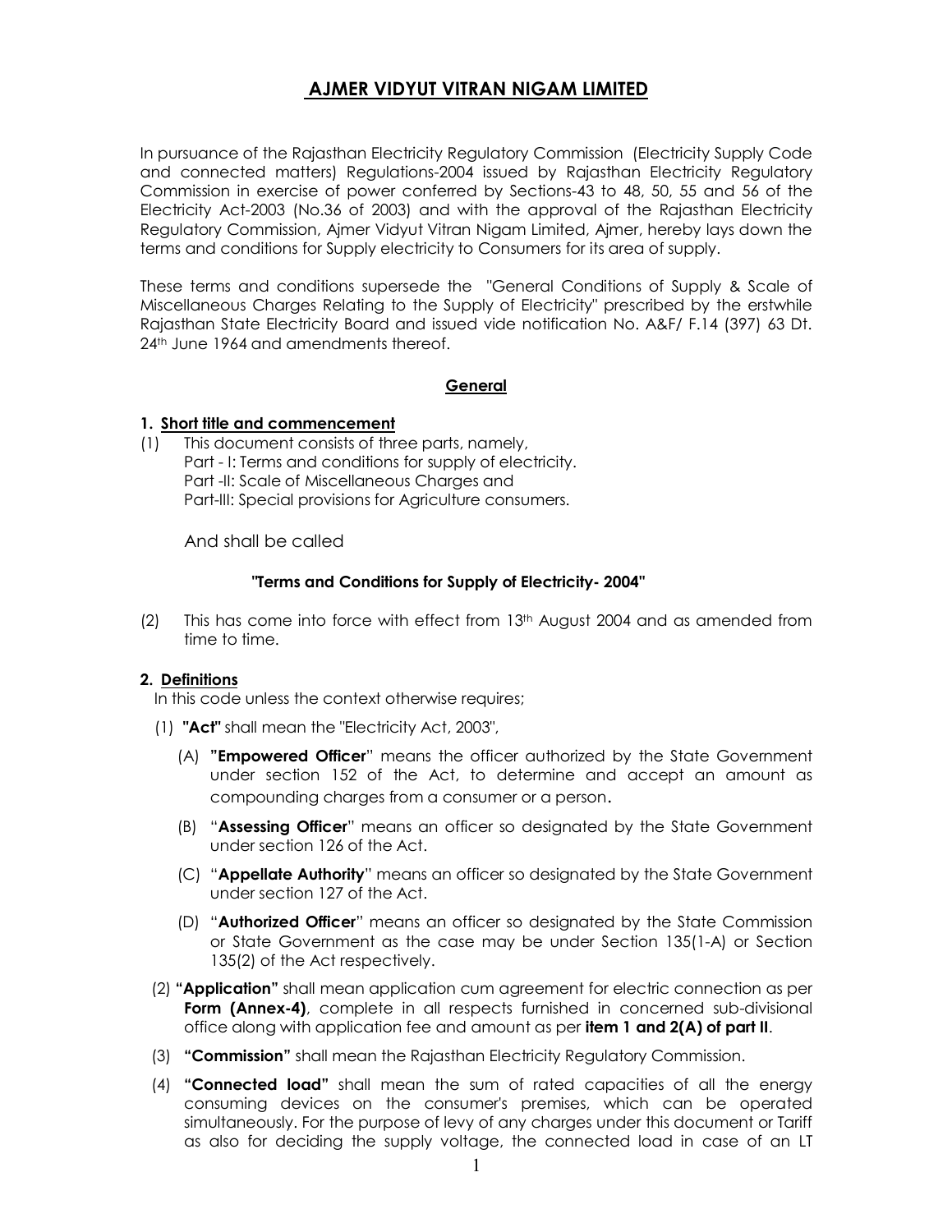consumer, shall be determined as prescribed in application itself (**Annex –1)**.

- (5) **"Contract Demand"** shall mean the demand in KVA applied for by the applicant and agreed by the Nigam.
- (6) **"Installation"** shall mean the whole of the electric wires, fittings, motors and apparatus erected and wired by or on behalf of the consumer, on his premises.
- (7) **"Installation Certificate/ IC"** shall mean an electrical fitting certificate including selfcertificate issued under the notification issued by the State Government from time to time.
- (8) **"Nigam"** shall mean the "Ajmer Vidyut Vitran Nigam Ltd., Ajmer" or its representative.
- (9) **"Maximum Demand" or "Demand"** shall mean the average kVA delivered at the point of supply of a consumer during any consecutive period of 30 minutes or 15 minutes of maximum use during the month, as may be specified by the Nigam, with the approval of Commission.
- (10) **"Power Factor"** shall mean the monthly average power factor determined as the ratio of total Watt Hours to corresponding Volt Ampere Hours.
- (11) **"Rules"** shall mean the "Indian Electricity Rules, 1956 till any regulations are framed under provisions of Section 53 of the Act and thereafter such regulations.
- (12) **"Scale of Miscellaneous Charges"** shall mean the **Part - II** of the Terms and Conditions for Supply of Electricity-2004 indicating various charges and rentals for the time being in force as authorized by the Commission for levy by the Nigam on the consumer.
- (13) **"Standard /Store Issue Rate"** shall mean the standard / Store Issue Rates issued by Nigam time being in force.
- (14) **"Temporary Supply"** means supply of electricity on a temporary basis and for a period, as may be agreed between the Nigam and the applicant**.**
- (15) Words or expressions occurring in this document and not defined herein shall have the same meaning as assigned to them under RERC (Metering) Regulations, 2007 & the Electricity Act-03 in that order.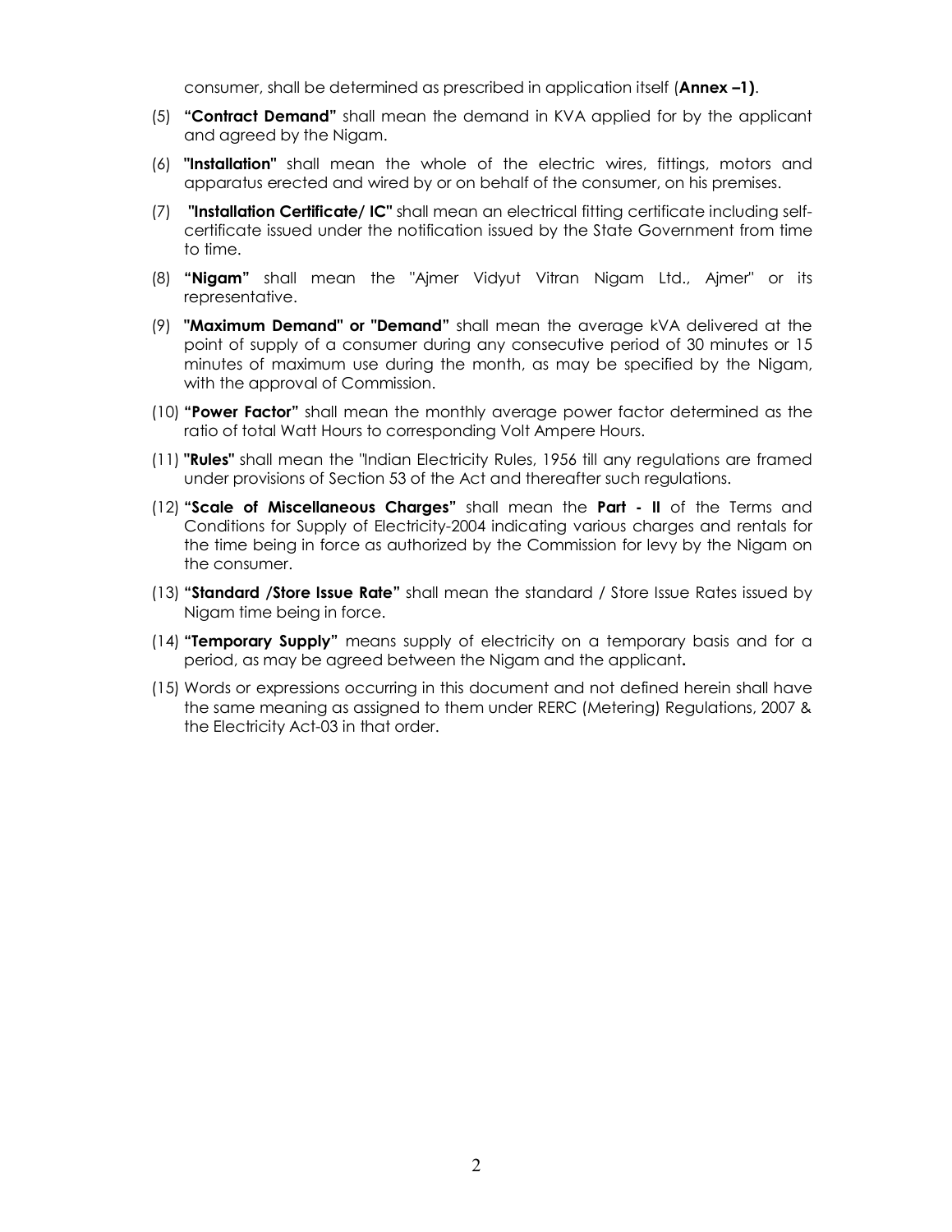## **Part-I Terms and Conditions for Supply of Electricity**

## **1. System of supply**

- (1) The declared voltage of alternating current (AC) supplied by the Nigam is as follows:
	- a) Low Tension (LT) Supply
		- i) Single Phase 230 Volts between each phase and neutral.<br>ii) Three Phase 400 Volts between phases.
		- Three Phase 400 Volts between phases.
	- b) High Tension (HT) supply
		- i) Three Phase 11,000 Volts (11 kV) between phases.
		- ii) Three Phase 33,000 Volts (33 kV) between phases.
	- c) Extra High Tension (EHT) supply
		- i) Three Phase 1,32,000 Volts (132 kV) between phases.
		- ii) Three Phase 2,20,000 Volts (220 kV) between phases.
- (2) The frequency of supply shall be 50 Hertz.
- (3) The frequency and voltage of supply may have permissible variations as per the Regulations issued in this regard by CEA and by the Commission from time to time.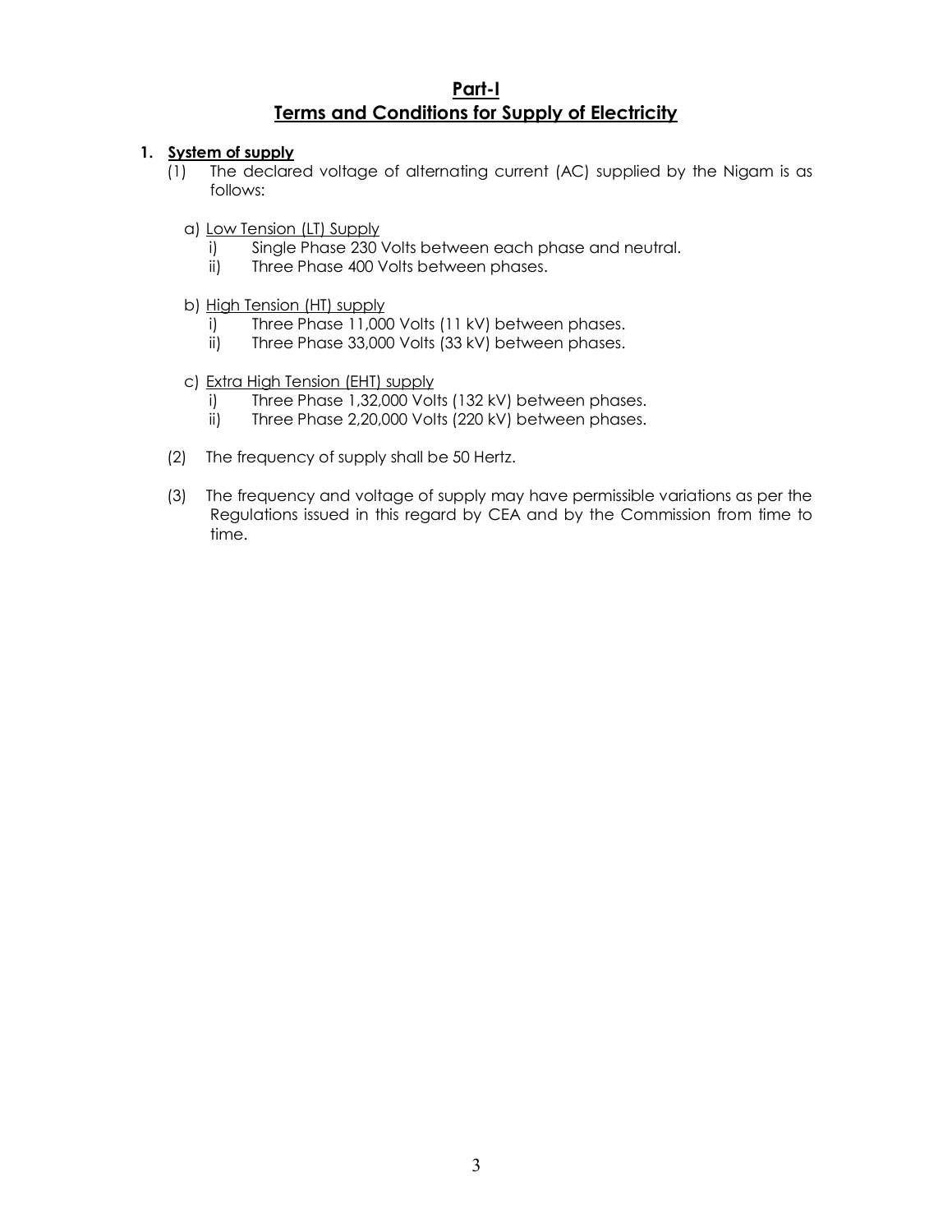## **2. Category of consumer and character of service**

| <b>Category of Consumer</b><br><b>Character of Service</b> |                                                                                                                                         |                                                                                             |  |  |
|------------------------------------------------------------|-----------------------------------------------------------------------------------------------------------------------------------------|---------------------------------------------------------------------------------------------|--|--|
| a) Domestic                                                | i) Connected Load up to 5 kW                                                                                                            | i) LT Single phase or three phase at<br>the option of the consumer                          |  |  |
|                                                            | ii) Connected Load above 5 kW                                                                                                           | ii) LT Three phase                                                                          |  |  |
|                                                            | iii) Contract/actual demand more than 50 KVA.                                                                                           | iii) HT 11kV or 33 kV whichever is<br>feasible                                              |  |  |
| b) Non-Domestic                                            | i) Connected Load up to 5 kW                                                                                                            | i) LT Single phase or three phase at<br>the option of the consumer                          |  |  |
|                                                            | ii) Connected Load above 5 kW                                                                                                           | ii) LT Three phase                                                                          |  |  |
|                                                            | iii) Contract/actual demand more than 50 KVA.                                                                                           | iii) HT 11kV or 33 kV whichever is<br>feasible                                              |  |  |
| c) Public Street Lighting                                  | All services                                                                                                                            | LT Single phase or three phase                                                              |  |  |
| d) Agriculture                                             | All services                                                                                                                            | LT Three phase                                                                              |  |  |
| e) Small Industrial                                        | i) Connected Load up to 5 kW (6.7 HP)                                                                                                   | i) LT Single phase or three phase at<br>the option of the consumer                          |  |  |
|                                                            | ii) Connected Load above 5 kW (6.7 HP) but up<br>to 18.65 kW (25 HP)                                                                    | ii) LT Three phase                                                                          |  |  |
| f) Medium Industrial                                       | i) Connected Load above 18.65 kW (25 HP) and<br>up to 112 kW (150 HP) but contract/ actual<br>demand remains up to 50 kVA               | i) LT Three phase                                                                           |  |  |
|                                                            | ii) Connected Load above 18.65 kW (25 HP) and<br>up to 112 kW (150 HP) but contract/ actual<br>demand is above 50 kVA and up to 125 kVA | ii) HT 11 kV                                                                                |  |  |
| g) Large Industrial<br>(except Railway<br>Traction)        | i) Connected Load above 112 kW (150 HP)<br>and/or contract/ actual demand above 125<br>kVA but up to 1500 kVA                           | i) HT 11kV                                                                                  |  |  |
|                                                            | ii) Contract/ actual demand is above 1500 kVA<br>but up to 5000 kVA                                                                     | ii) HT 33 kV                                                                                |  |  |
|                                                            | iii) Contract/ actual demand above 5000 kVA                                                                                             | i) EHT 132 kV or 220 kV                                                                     |  |  |
| h) Mixed Load                                              | i) Connected Load up to 5 kW                                                                                                            | i) LT Single phase or three phase at<br>the option of the consumer                          |  |  |
|                                                            | ii) Connected Load above 5 kW but contract/<br>actual demand remains up to 50 kVA                                                       | ii) LT Three phase                                                                          |  |  |
|                                                            | iii) Connected Load above 5 kW and contract/<br>actual demand is more than 50 kVA but up<br>to 1500 kVA                                 | i) HT 11kV                                                                                  |  |  |
|                                                            | iv) Contract/ actual demand above 1500 kVA<br>but up to 5000 kVA                                                                        | ii) HT 33 kV                                                                                |  |  |
|                                                            | v) Contract/ actual demand above 5000 kVA                                                                                               | iii) EHT 132 kV or 220 kV                                                                   |  |  |
| i) Railway Traction                                        | Contract/ actual demand above 5000 kVA                                                                                                  | Phase to phase supply at the<br>voltage<br>specified<br>for<br>large<br>industrial consumer |  |  |

The character of service for various categories of consumers shall be as under

#### **Note:**

**(i)** If any existing connection is at variance from table above, it shall be changed at consumer's request. However, if a consumer availing supply in any load category but falling in the next higher load category of supply does not tender request and his demand exceeds 50 kVA/125 kVA/1500 kVA/5000 kVA, as the case may be, three times in a Financial Year, then in such cases, notice of 60 days shall be issued by the Nigam to take supply at voltage level/load category as per table above, failing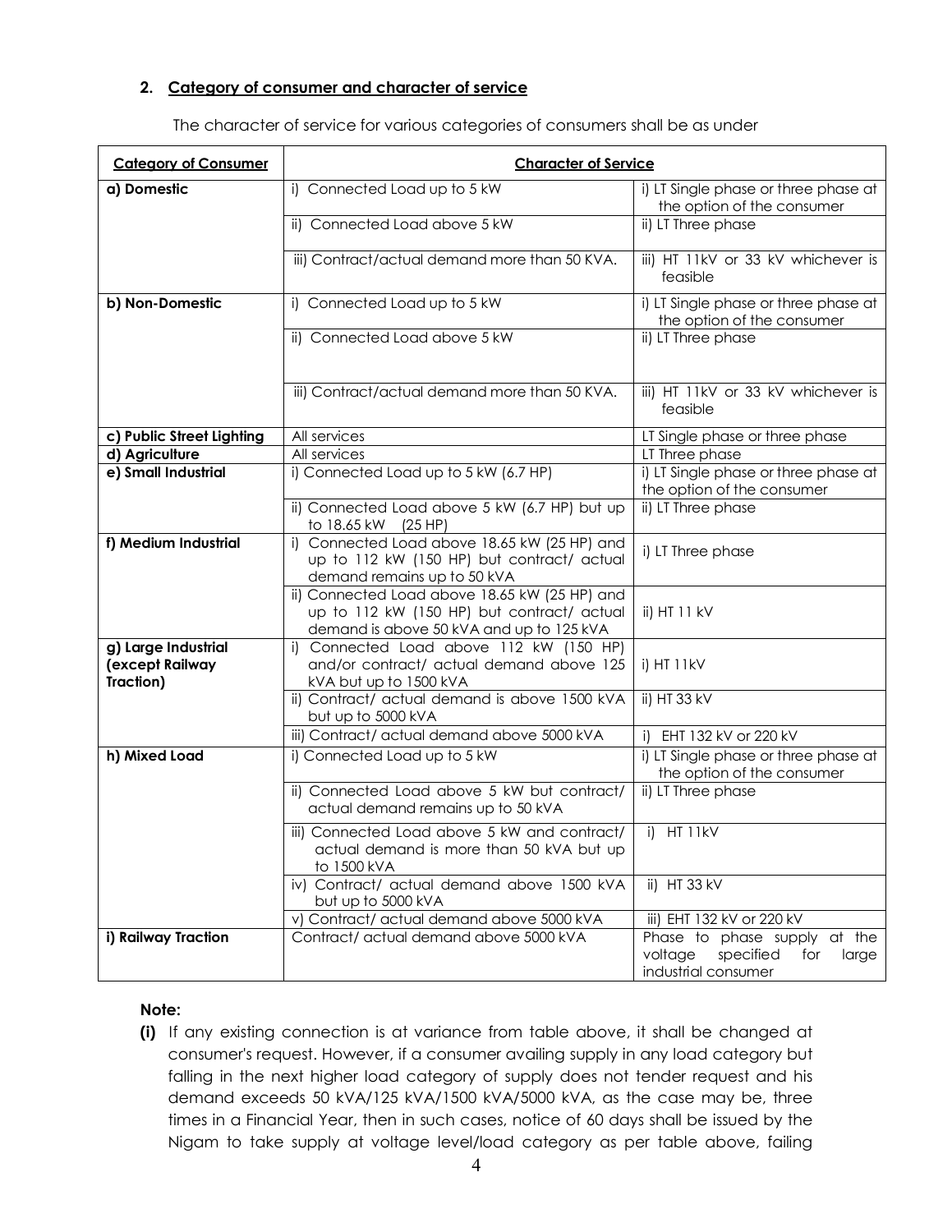which his supply shall be disconnected. The billing of the consumer shall be done from the month of third occurrence considering highest of maximum demand recorded in three occurrences or sanctioned connected load whichever is higher as contract demand till regularization of his load/demand. In addition to above, the consumer has to pay 3% as transformation losses and transformer rent as per item 4(2) of part II, if applicable.

- **(ii)** In case of premises to which supply of electricity is sought on LT and a transformer is to be provided and if space on public land for providing transformer is not available, space has to be provided in the premises by the consumer.
- **(iii**) The consumer, under Large Industrial Service, having connected load above 150 HP (112 KW), may keep his contract demand, even below 125 KVA. Similarly, other categories of consumers having HT supply, may keep their contract demand even below 50 KVA.
- **(iv)**The Nigam may allow supply to a consumer at a voltage level one stage higher or lower in exceptional circumstances. If any consumer/applicant has applied for supply at a lower voltage than the applicable supply voltage level as per its contract demand then that consumer has to bear the cost of HV/EHV transformer on pro-rata basis for entire demand. However, in such cases the supply shall be allowed through a dedicated feeder at applicant's cost and the consumer shall be required to bear transformation and line losses @ 3%. This shall also be applicable in case of request for further increase in contract demand.

The Nigam may allow a three phase supply to Domestic or Non-Domestic consumer with less than 5 kW connected Load.

**(v)** In scattered area single phase connections to NDS and SIP category may be released upto 10 kW sanctioned/connected load on the request of the applicant subject to providing of AMR system as per guidelines issued by the Nigam in this regard along with cost of electric network including sub-station by the applicant himself and it shall be responsibility of the applicant to maintain the same in healthy condition after release of the connection.

## **3. Point of supply**

Unless otherwise mutually agreed to, between the consumer and the Nigam, the point of supply shall be at outgoing terminals of the

- a) Meter in case of an LT consumer, and
- b) Metering Equipment may be installed in consumer's premises/ sub-stations in case of HT or EHT consumer. In absence of any metering cubicle or the metering being on LT side in case of HT installations, the point of supply shall be the incoming terminals of the consumer's main switch-gear.

## **4. Application for supply**

- (1) An owner or an occupier of any premises requiring supply of electricity may apply in person or online submit an application along with the documents specified for supplying electricity to such premises to such officer as the Nigam may designate for this purpose. The application shall be in a form based on the model form as at **Annexure-4**. However, the form shall also be applicable for other miscellaneous activities viz., Load extension/reduction, transfer/shifting of connections and temporary connections etc. The Nigam may also ask for other relevant information required by him for release of connection and/or execution of related work by incorporating suitable changes in the model form. The Nigam shall acknowledge the application and communicate the same to the applicant.
- (2) The application for a new regular or temporary connection shall be in **Annexure-4**.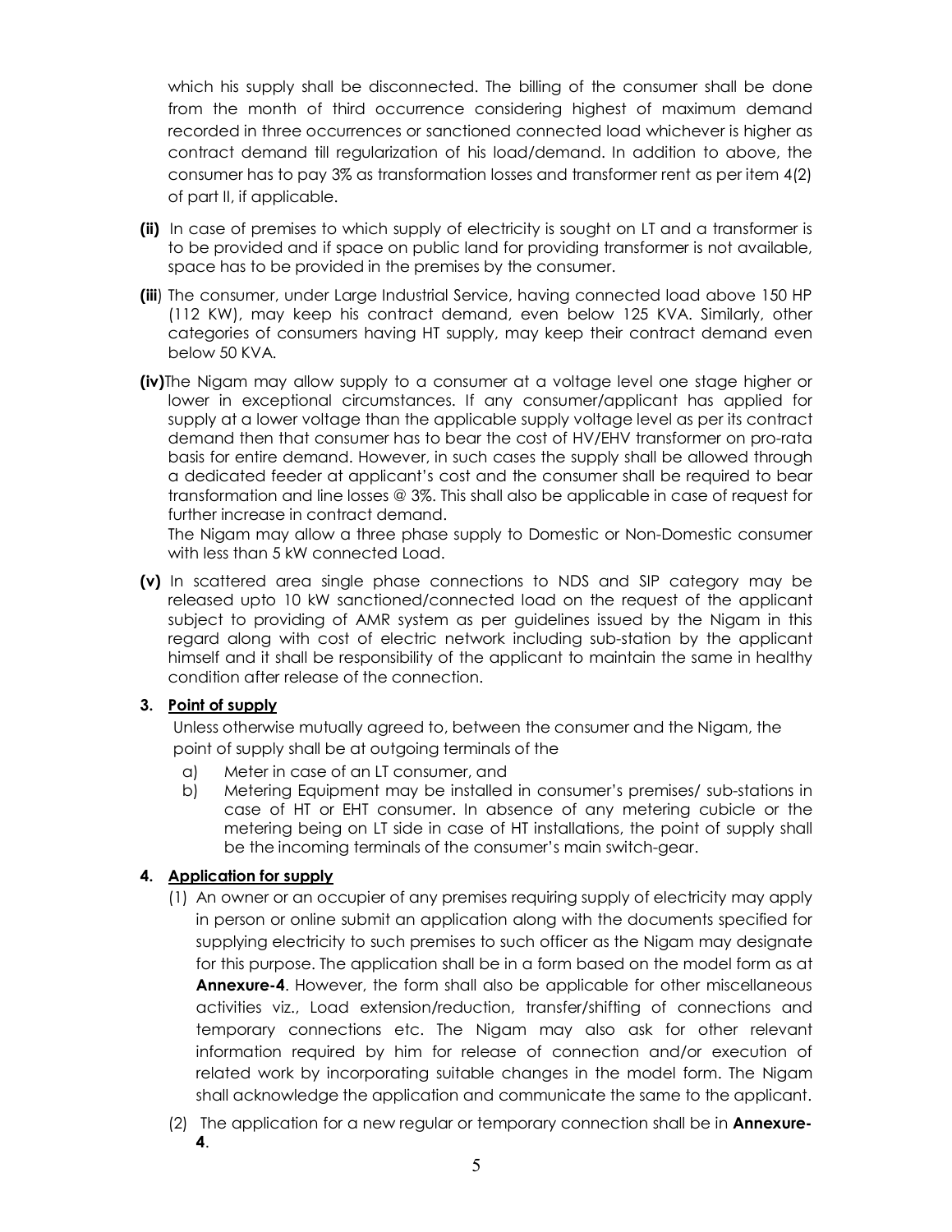- (3) The applicant shall deposit along with his application an application fee & other charges as per **item 2 of Part II** or as specified by the Commission from time to time, and where he requires the Nigam to provide electric line or electric plant, he shall also deposit expenses as authorized under **item 2 of Part II** for providing such electrical line or electrical plant to be used by the Nigam for giving such supply.
- (4) The applicant shall also deposit the amount of security as specified in **Part-II** along with his application
	- (a) In respect of electricity supplied,
	- (b) In respect of electric meter, when provided by the Nigam, the applicant enters into an agreement for its safe custody & rent thereof;

The LT applicant will deposit the specified security amount with the application while the HT applicant will deposit the security amount with the demand notice without affecting the priority for releasing the connection.

- (5) The application shall also be accompanied by an "Installation Certificate" as per provisions of CEA (Measures relating to Safety and Electric Supply) Regulation-2010 and the notification issued by the State Government from time to time. In case the applicant for agriculture connection or for HT connection furnishes Installation Certificate separately after the application, the priority for release of the connection shall not be affected and the applicant will get a receipt from the Nigam on the photo/ xerox copy.
- (6) Where for supplying electricity to premises, another person's premises have to be used for providing service line or the service line has to cross over or lay underground in another person's premises, the applicant shall attach the consent of such person along with his application.
- (7) The application form shall be supplied free of cost by the Nigam or can be down loaded from the website of the Nigam (www.energy.rajasthan.gov.in/avvnl).
- (8) The application shall be made on a non-judicial stamp paper, of value as prescribed by the Government of Rajasthan (presently Rs. 50/-). In case the application is not made on a stamp paper, a stamp paper duly endorsed as under and signed, shall be attached with the application form:

|                         |  |                                |  | 'This stamp paper is attached with the application form for an electric                              |  |         |
|-------------------------|--|--------------------------------|--|------------------------------------------------------------------------------------------------------|--|---------|
|                         |  |                                |  | connection in the <u>connection</u> in the solution of                                               |  |         |
|                         |  | Shri/Smt./ M/s                 |  |                                                                                                      |  |         |
|                         |  | $S/O$ / $D/O$ / $W/O$ / $Shri$ |  | resident of the control of the control of the control of the control of the control of the control o |  | towards |
| payment of stamp duty.' |  |                                |  |                                                                                                      |  |         |

- (9) The applicant shall sign each page of application.
- (10)The Nigam shall provide the receipt of the application received from the applicant. In case of deficiency or incomplete application, the Nigam, within seven days of the receipt of application, shall inform the applicant of the deficiencies by post, by mobile or through e-mail (as mentioned in the application form). If the deficiency is not removed by the applicant within thirty (30) days from the date of receipt of such intimation, the application shall stand cancelled and the application fee forfeited. However, the refundable amount shall be refunded within 30 days, beyond which interest thereon shall be paid by the Nigam at prevailing Bank rate as on 1st April of the relevant Financial Year.

In case of an application received with all required documents and Nigam fails to accord sanction for the connection or communicate reasons for refusal for the proposed connection within thirty (30) days of the application, the connection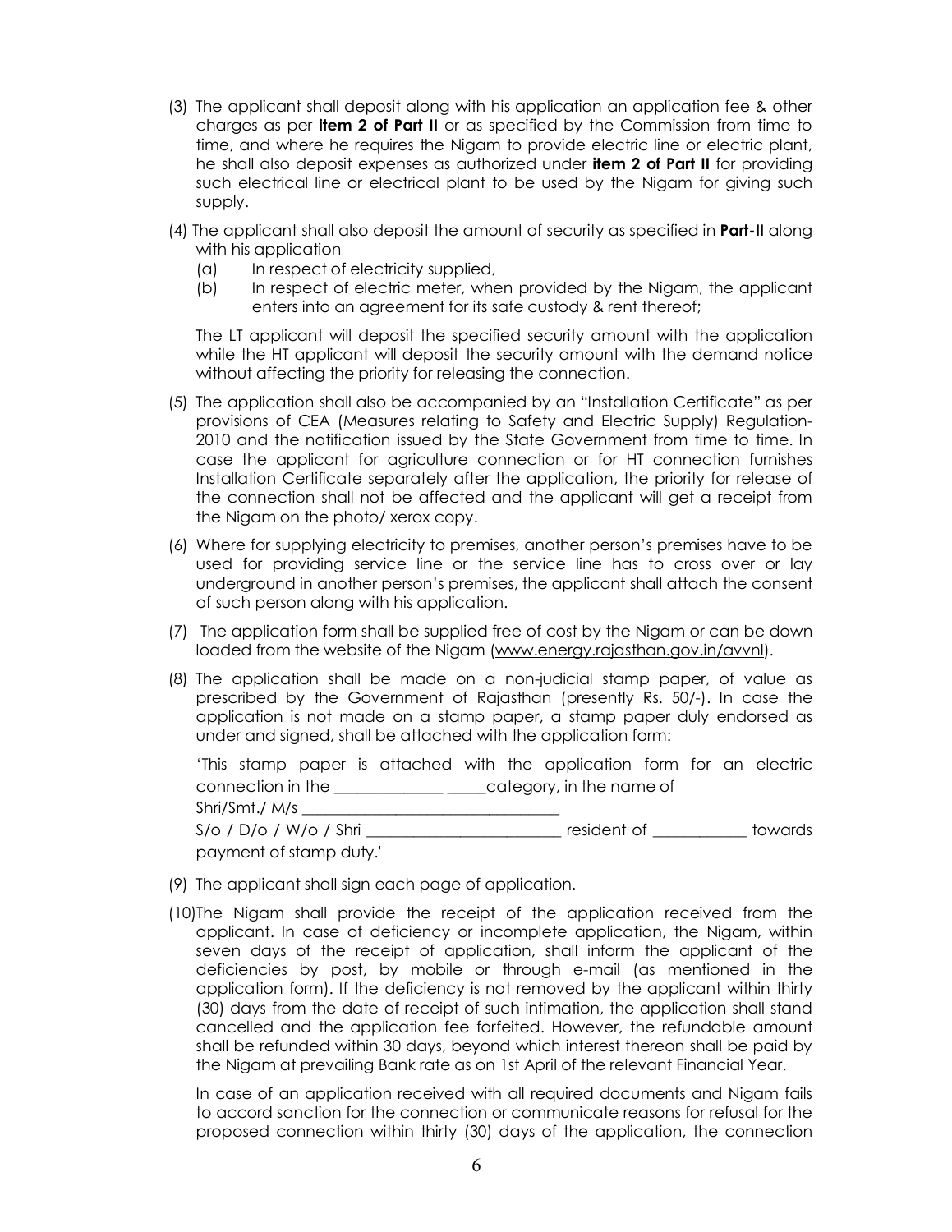shall be deemed to have been sanctioned subjected to fulfilling the preconditions within three (3) months thereafter the Nigam shall release such connection immediately.

- (11) If on inspection of installation of applicant, any deficiency is found or the fitting is found to be incomplete, a thirty (30) days notice shall be given to the applicant for removing the deficiency. Necessary fee for testing of installation as per **item 6 of Part II** shall be payable for subsequent inspection. Failure to comply with the observations made in the notice within 30 days shall result in rejection of application automatically.
- (12) An application for the single point supply can also be made, under sub-clause (1) above, by
	- (a) a registered Cooperative Group Housing Society (Housing Society), which owns the premises, for making electricity available to the members of such Society residing in the same premises. Provided, it shall not in any way affect the right of a person residing in the

housing unit, sold or leased by such Housing Society, to demand electricity supply directly from the licensee of the area.

- (b) a Person (Employer) for making electricity available to his employees residing in the same premises.
- (13) The terms and conditions for a single point supply under sub-clause (12) above shall be as under:
	- (i) The Housing Society/Employer shall not charge for electricity supply to the society members/ employees, more than the charges as specified in **Part-II.**
	- (ii) The Housing Society/Employer shall not charge more than the electricity tariff determined by the Commission for residential consumers located in the supply area of the Nigam, where such Housing Society/premises is located.
	- (iii) The members/ employees of a housing society /Employer will have the rights and obligations of an 'applicant' under these terms and conditions. Simultaneously, such Housing Society/Employer will also have the rights and obligations of a 'licensee' under these terms & conditions for supply of electricity to its members/ employees.
	- (iv) The Housing Society/Employer shall apply for the entire connected load / contract demand of the colony and its additions from time to time.
	- (v) All individual connections shall be metered.
	- (vi) Electricity supply by the Nigam to the Housing Society /Employer shall be governed by the terms & conditions for the supply of electricity prescribed by the Nigam for the consumers, based on electricity supply code & connected matters Regulations issued by the Commission.
	- (vii) The distribution system of the Housing Society/Employer along with the electrical installations of individuals shall conform to the safety requirements of the Act, and all rules and codes made thereunder. The electrical installation shall be wired as provided in the Rules/regulations and shall be tested before connection through single point supply.
	- (viii) The Housing Society/Employer will publish the detailed terms & conditions for the supply of electricity to its members/ employees with prior approval. The terms and conditions as may be framed by the Housing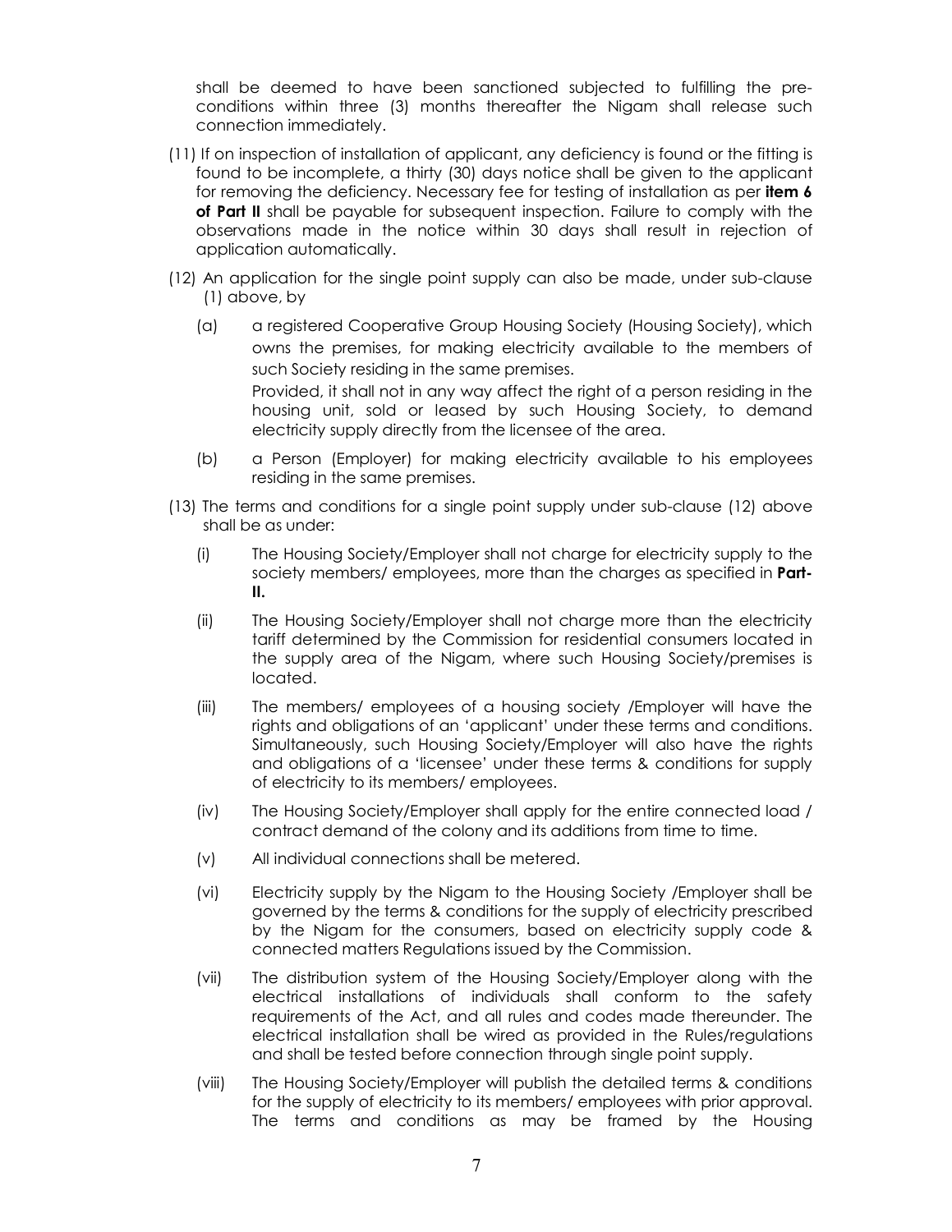Society/Employer shall not be inconsistent with these terms & conditions and should not be less beneficial to the members.

## **5. Withdrawal of application:**

- (1) If a person, after applying for supply of electricity withdraws his application or refuses to take supply, the amount of application fee shall be forfeited but the amount of security shall be refunded whereas the amount deposited, if any, by the applicant towards the line and plant cost shall also be refunded as under :
	- i. In case the execution of work has not commenced by the Nigam by that time Full amount ii. Otherwise 50% amount
	-

Such refund shall be paid by the Nigam within 30 days of receipt of withdrawal/refusal letter by the Nigam and beyond which interest at bank rate shall be payable.

(2) If a person fails to deposit additional sum required for extension of distribution mains within the time allowed by the Nigam, the Nigam may treat his application as withdrawn after giving him thirty days notice.

## **6. Service of notice**

- (1) Any notice by the Nigam to the consumer shall be deemed to be duly given, if served in writing, addressed to the consumer delivered by hand or pasted at his premises or sent by registered post, to the address specified in the consumer's application or as subsequently notified to the Nigam.
- (2) Any notice by the consumer to the Nigam shall be deemed to be duly given if served in writing addressed to the Nigam, and delivered by hand at or sent by registered post, to the concerned sub divisional office of the Nigam.

## **7. (A) Building complexes**

1) In case of Building Complex/Large Building, if the estimated designed demand calculated on the basis of covered area as per calculation given below is more than 50 KVA then the owner/builder/developer/group of consumers may install transformer and its associated equipments within the Building Complex/Large Building of appropriate capacity :-

| S. No          | <b>Type of Building</b><br>Complex/Large<br><b>Building</b> | Estimated<br><b>Connected load per</b><br>1000 sq ft of total<br>covered area # | <b>Estimated Designed Demand</b>                                                                                                                    |  |  |
|----------------|-------------------------------------------------------------|---------------------------------------------------------------------------------|-----------------------------------------------------------------------------------------------------------------------------------------------------|--|--|
|                | Domestic                                                    | 8 kW                                                                            | 50% of total Estimated connected<br>based<br>Load<br>per<br>area<br>as.<br>calculation converted in KVA<br>considering a power factor of 0.9        |  |  |
| $\mathfrak{D}$ | Non-Domestic                                                | $10 \text{ kW}$                                                                 | 50% of total Estimated connected<br>based<br>Load<br>per<br>area<br>$\alpha s$<br>calculation converted in KVA<br>considering a power factor of 0.9 |  |  |
| 3              | Load of parking<br>floor(s)/area(s)                         |                                                                                 | added @5%<br>Tο<br>of Total<br>be.<br>Estimated<br>Designed<br>Demand<br>worked out as above                                                        |  |  |

#covered area on all floors including common utility area except parking area of such Building Complex/Large Building as per approved plan or actually constructed, whichever is more. In case building is located at such a locality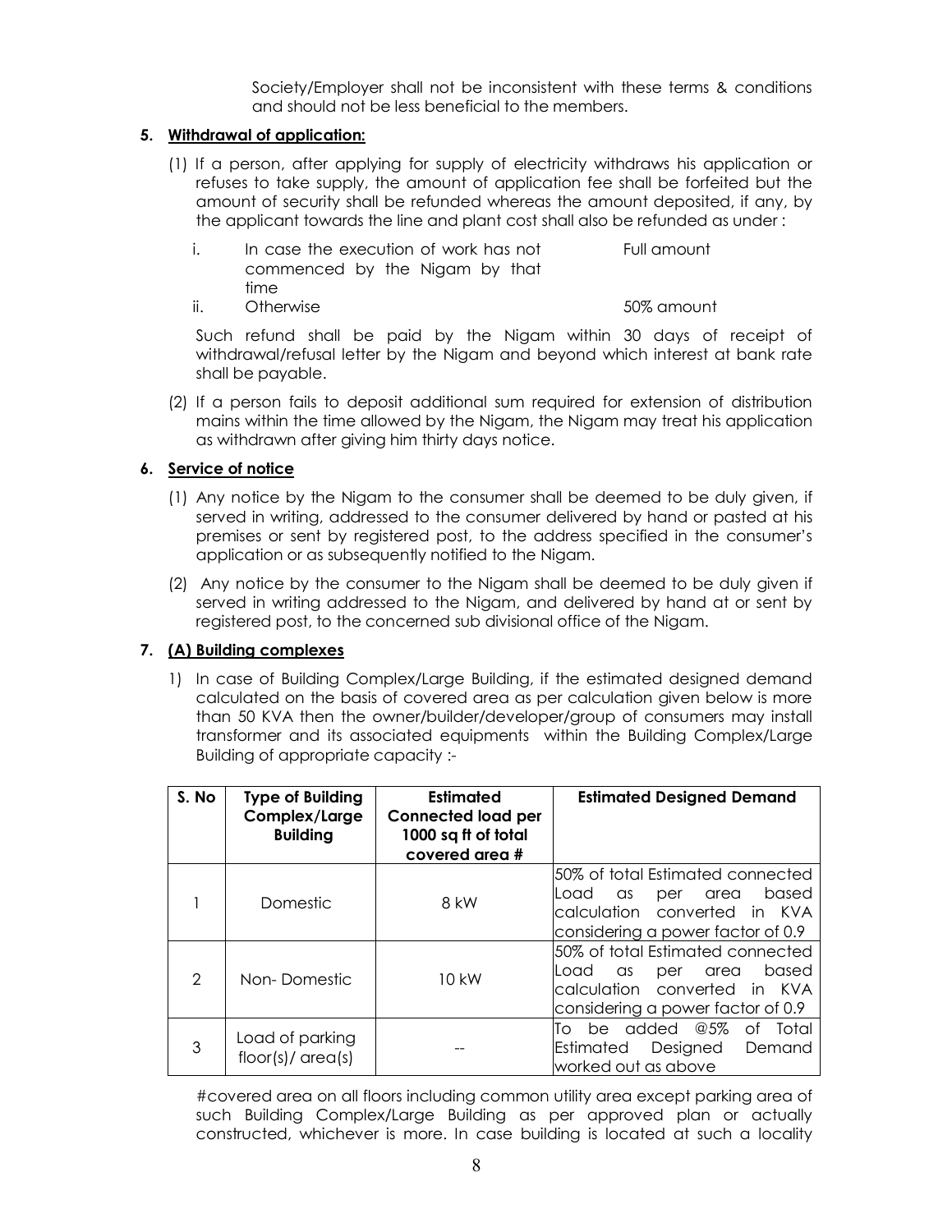where prior approval of plan is not required as per prevailing byelaws of the local authorities, actual constructed area including common utility area on all floors except parking area.

- 2) The owner/builder/developer/group of consumers is required to carry out the following works :
	- i) Laying of HT cable from terminating pole near the building complex/Large Building to the transformer.
	- ii) Installation of transformer sub-station within the premises.
	- iii) Laying of LT cable upto the bus bar/metering cubical and all associated works.
	- iv) The Nigam shall recover supervision charges as per applicable rate. However, if owner/builder/developer/group of consumers is unable to undertake the work at his own, he may request the licensee for getting work executed on his behalf on payment basis.
- 3) The Laying of overhead HT line from the nearest existing mains to the building complex/Large Building shall be under taken up as a deposit work by Nigam at consumer's cost.
- 4) The capacity of HT cable/overhead line, distribution transformer & the LT cable connecting the transformer to the meter cubical etc. shall be designed for 30% higher demand than the Estimated maximum demand.

However, if a consumer/owner/builder/developer/group of consumers install a transformer of a capacity even higher than that worked out in the manner above, he shall be allowed to do so.

### **NOTE:**

- i) For the purpose of arriving at the voltage of supply to building complex/Large Buildings, the Estimated Designed Demand shall be considered.
- ii) Above provisions are not applicable for electrification of colonies.
- 5) If the Estimated Designed Demand of the building complex/Large Building as calculated above, is below 50 KVA, then the connections to individual owner/occupant shall be released through Nigam's transformer as is released to other normal consumers. In that case the owner/builder/developer/group of consumer shall provide at their own cost cubical with panel for fixing meters on the ground floor of the Building Complex/Large Building & shall pay supervision charges towards this work.

However, large buildings which take a single connection having demand upto 50KVA shall not be required to install own distribution transformer even if the Estimated Designed Demand as per area norms is more than 50KVA.

- 6) The maintenance of such infrastructure provided for electrification by the owner/builder/developer/group of consumers shall be done by themselves. However, maintenance of overhead and underground line up to the terminating point shall be done by the Nigam.
- 7) In case more than one consumer in a building complex require HT connections, instead of providing individual transformers, they may, in their own interest, provide jointly, complete infrastructure for electrification from HT supply point up to metering point of individual consumers by installing only one transformer of appropriate capacity not less than arithmetic sum of their contract demands. However, for billing and other purposes, the consumers shall be treated individually.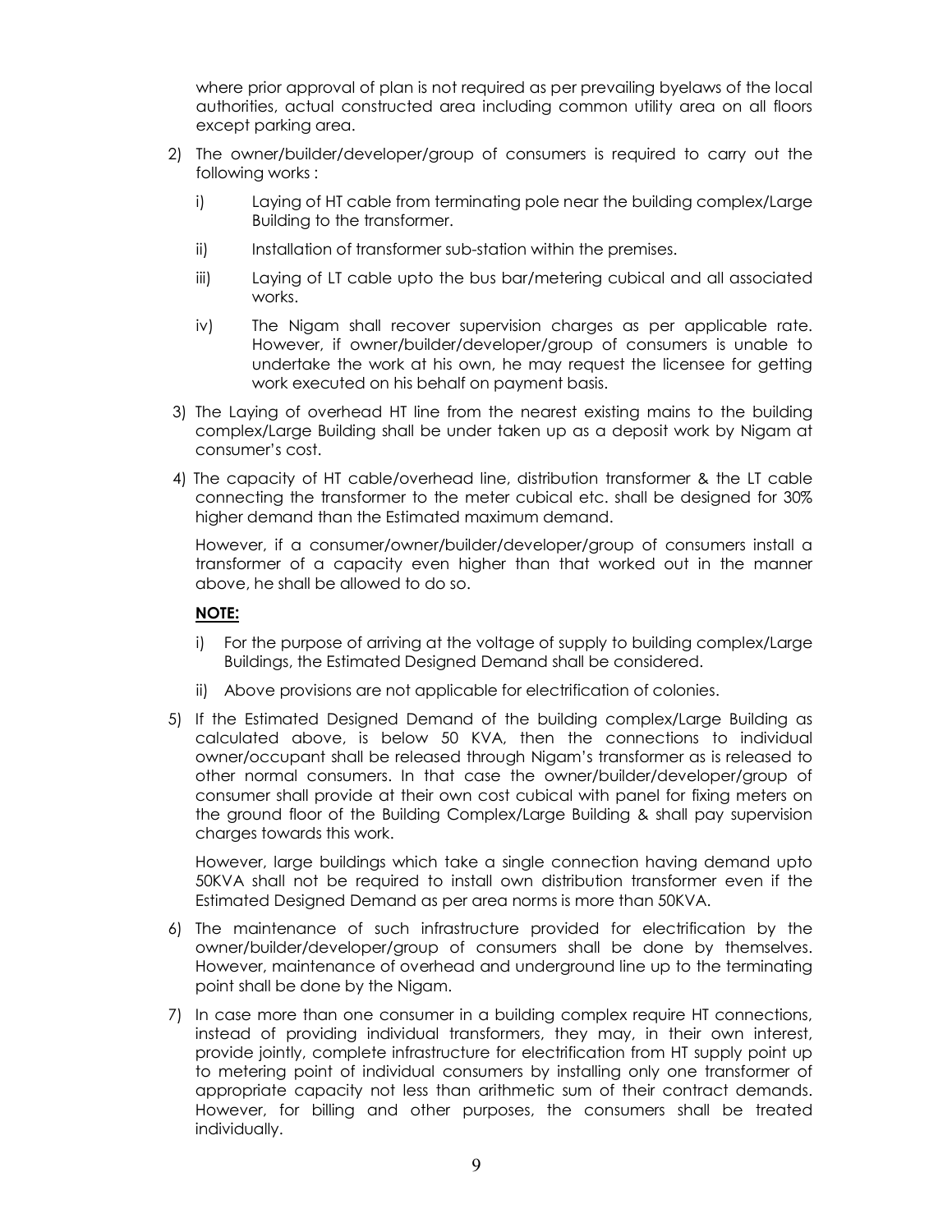8) If a building complex/large building which had at least one connection prior to 31.12.2010 and had not installed its own transformer as per applicable Terms & Conditions at that time, requires more connections/load extension, it should be given the required connections without insisting for installation of its own distribution transformer even though the arithmetic sum of existing and newly applied Estimated Designed Demand as per **Clause 7(A)(1)** is more than 50 kVA by recovering the pro-rata cost for electrification from applicant/building owner on the basis of floor area and augmentation of system, if required, for this purpose, would need to be undertaken by the Nigam at its own cost.

Provided that in case the estimated designed demand of the remaining area (newly constructed after 31.12.2010) of the above building complex/large building exceeds 50 kVA, then it shall be governed by **sub-clause 7(A)(1).**

However, if the building has been newly constructed after demolishing the old one , then the owner/builder/ developer/ group of consumers is required to install his own transformer and its associated equipment within the Building Complex/Large Building of appropriate capacity as per calculation above at **sub-clause 7(A)(1).**

## **(B) Electrification of areas developed by Local Bodies, Railways, Defense, Private Housing Societies/Developers etc.**

- (9) The work of electrification may be permitted to be done by Local Bodies, Railways, Defense, and Private Housing Societies/Developers etc. in the areas/colonies developed by them. The scheme shall be technically cleared by the concerned Superintending Engineer (O&M) of the Nigam prior to commencement of the work. After completion of electrification work, joint inspection shall be carried out and if no deficiency is found as per the norms of the Nigam, connection shall be released within fifteen days of completion. If at the time of joint inspection, the applicant requires the Nigam to maintain the distribution system, it shall be deemed to be handed over to the Nigam.
- (10) In case of such areas as mentioned in **sub clause (9)** above, if service line has been provided up to the consumers' installation by the agency which has electrified the area, only upto 15 % of the expenses for providing electric line, plant, distribution mains and service line etc. **as per item 2 of part -II** shall be payable to the Nigam towards supervision charges. In case service line is to be provided by the Nigam, only 25% of expenses for providing electric line, plant, distribution mains and service line etc **as per item 2 of part -II** shall be payable to the Nigam.

## **(C) Electrification of RIICO Industrial Areas:**

- (11) The work of laying of main feeder line(s) i.e.132/33/11 KV lines (s) upto RIICO industrial areas and associated sub-station(s) required for the existing and new industrial areas, if any, for meeting the load requirements will be undertaken by Nigam, out of its own budget. Thereafter, cost of all sub transmission and distribution lines required to be laid inside the industrial area will be borne by RIICO while cost of associated sub-station will be borne by Nigam. The electrification schemes are required to be prepared in consultation with the Superintending Engineer (O&M) of Nigam.
- (12) The execution of basic infrastructure development work in new industrial areas would either be carried out by Nigam as deposit work or by RIICO and will be handed-over to Nigam after completion. However, if the execution of above work is taken by RIICO supervision charges @ upto 15% of cost of work as per **item 2 of part-II** shall be paid by RIICO to Nigam.
- (13) The demand notice would be prepared under two categories. Part (A) would consist the cost of extension of sub transmission/distribution lines required to be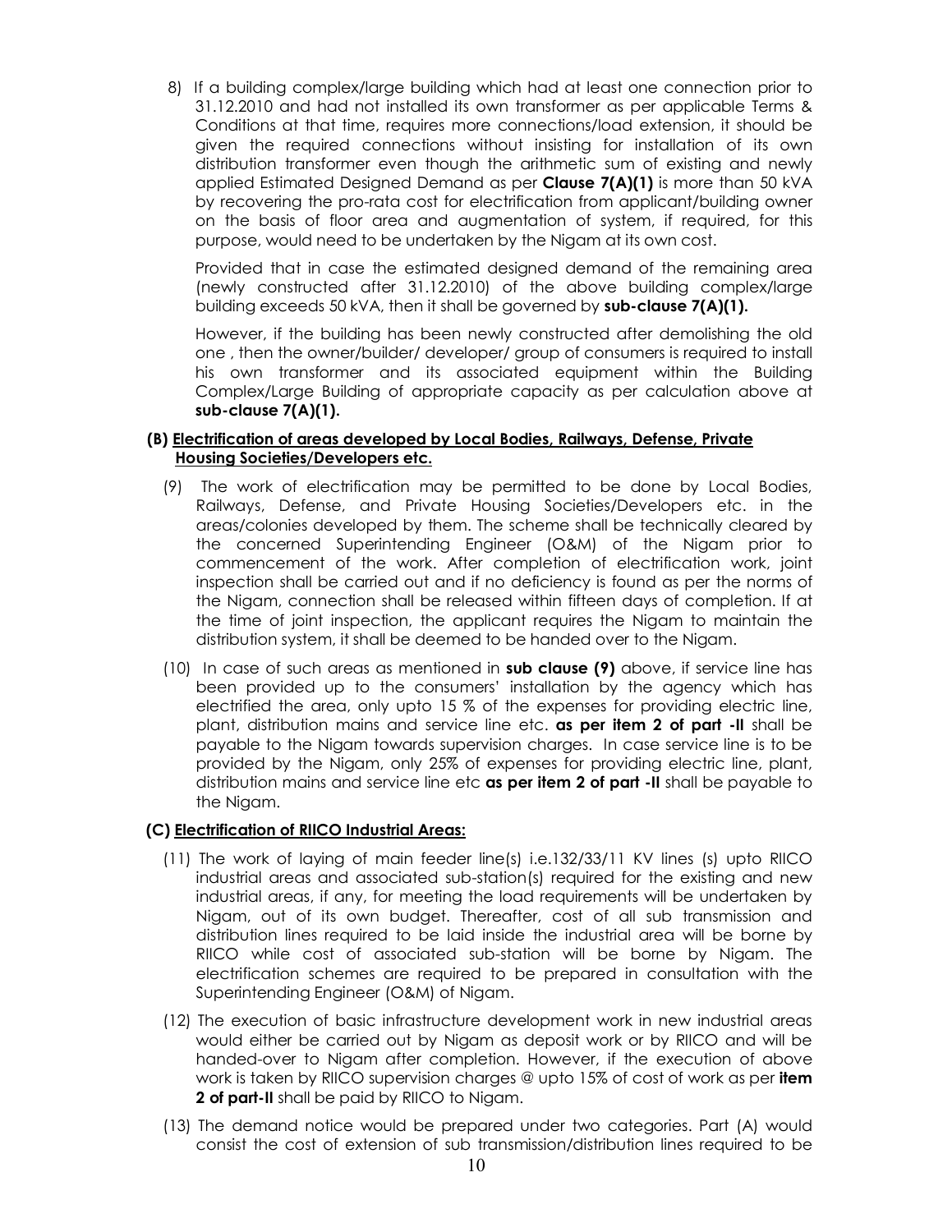laid on public roads up to the premises of the consumer and Part (B) would consist of the cost of service line inside the consumer's premises and security deposit etc. Copy of such demand notice will be sent both to the consumer as well as to the concerned office of RIICO. RIICO will arrange to deposit Part-A portion of the cost of demand note, while the consumer will deposit Part-B portion of the cost of the demand note.

## **(D) Electrification of Private Industrial Areas:**

(14) In case of private industrial areas developed by the private developers, the entire cost of electrification in the industrial area shall be borne by the developer, which shall include 33 kV sub-station, electric line, switchgear etc. However, the connection to individual applicants in the industrial area shall be released by the Nigam as per applicability. Where the electrification work is taken up by the developer himself, the work shall be undertaken under the supervision of the Nigam for which the Nigam may charge **5%** of the total cost of the electrification estimate towards supervision charges. The total cost of electrification shall include cost of material as per standard issue rate of the Nigam and overhead charges, as specified by Nigam. The detailed guidelines for such electrification shall be issued by Nigam from time to time.

## **(E) Extension of lines beyond RIICO Industrial Areas:**

- (15) The extension of LT line beyond industrial area shall not be made but in case any industrial connection adjacent to industrial area if technically feasible from the existing line the same can be released by cable service line only limited to 30 Meter length.
- (16) In case the proposed industrial/Non-domestic loads are existing in the rural areas outside limit of RIICO's Industrial area the 11 KV line existing in the Industrial Area may be extended, subject to technically feasibility up to the limits of 1 Km from the periphery of the RIICO Industrial area for catering the industrial/Non-domestic loads. Such connection shall be released on 11 KV supply voltage with metering on 11 KV side irrespective of the load of the applicant. Cost of providing supply shall be borne by the consumer as per **Part-II.**
- (17) In case the location of the proposed Industrial /Non-domestic load is situated in the rural area requiring 11 KV extension of more than 1 Km. a separate feeder from the 33/11 KV substation feeding the industrial area shall be laid to cater such loads. Such connection shall be released on 11 KV supply voltage with metering on 11 KV side irrespective of the load of the applicant. Cost of providing supply shall be borne by the consumer as per **Part-II.**

## **8. Release of connection**

## **(A) Supply where no extension of distribution mains is required**

(1) Where no extension of distribution mains or commissioning of new sub-stations or augmentation of transformer is involved, the Nigam shall inspect the applicant's installation and release connection within one month of the receipt of completed application as mentioned in **clause 4.**

## **Explanation**

- (i) If LT supply of electricity can be provided to a premises by existing service line or by laying service line up to 50 meters, from an existing overhead line or underground cable where a cable box, junction box, pillar box etc. has been provided, the distribution mains shall be deemed to require no extension.
- (ii) In case of HT supply of electricity to a premises, the distribution system shall be deemed to require augmentation and procedure laid down in **clauses (B) & (C) hereunder** shall be followed.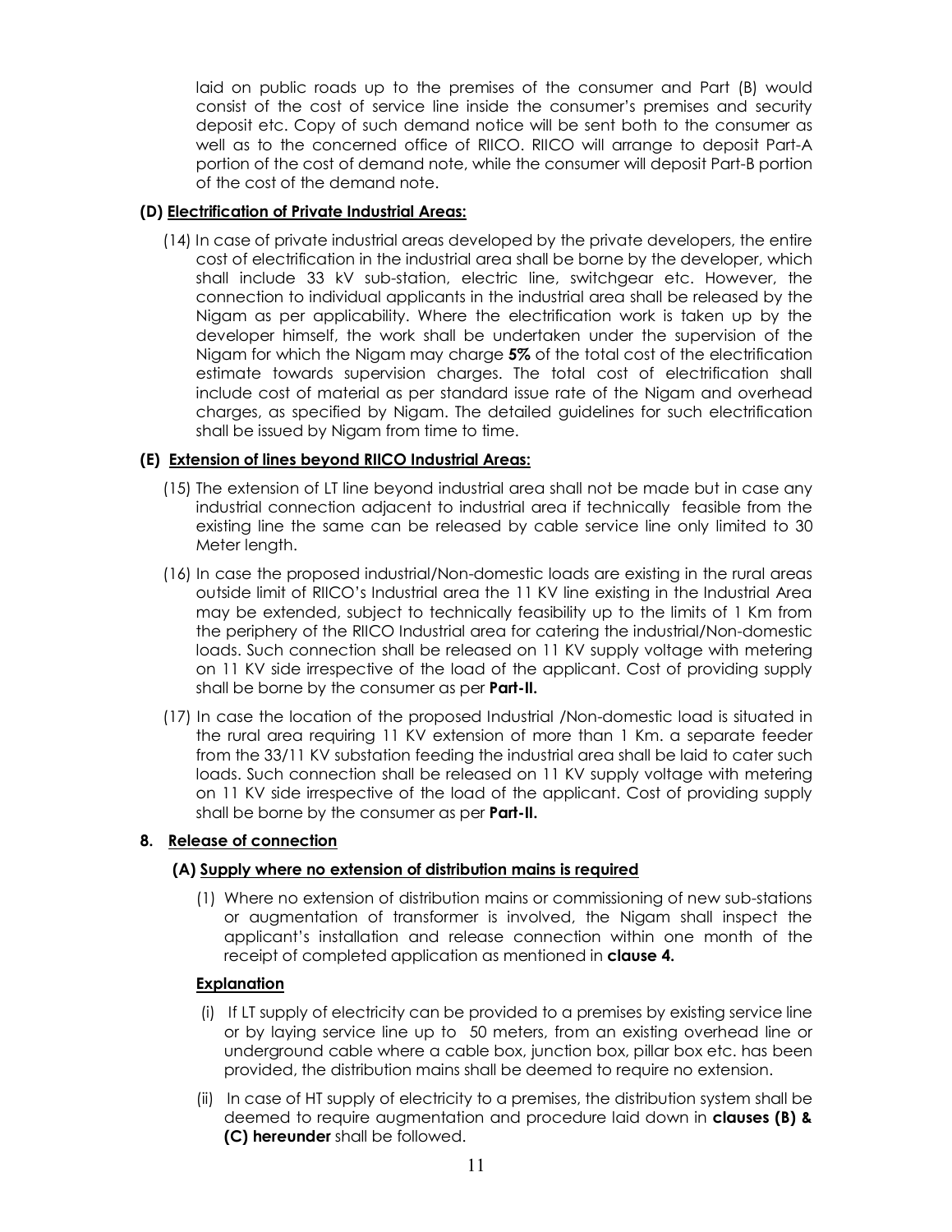## **(B) Supply where distribution mains require extension**

- (2) After receipt of an application as provided in **clause 4** above, if the Nigam finds that the supply of electricity to premises applied for requires extension of distribution mains, the Nigam shall work out additional expenses, if any, as per **item 2 (B) of Part-II** for such extension and intimate the applicant within one month of the receipt of application, the extension required and additional sum required for providing such extension.
- (3) Where extension of distribution mains is required but no additional sum is required to be deposited, the Nigam shall complete the extension work within fifteen days.
- (4) The Nigam may require the applicant to deposit the additional sum worked out and intimated under **sub clause (2)** within a period of one month or such extended period as the Nigam may allow by issue of notice through Registered post.
- (5) The Nigam shall complete the extension of distribution mains within the time specified below for different voltage levels after deposit of additional sum by the applicant:

|       | LT Line     |                  | 15days.  |
|-------|-------------|------------------|----------|
|       |             | Up to first 5 Km | 30days   |
| (ii)  | 11 KV Line  | Next 5 Km each   | 15days.  |
|       | 33 KV Line  | Up to first 5 Km | 60days   |
| (iii) |             | Next 5 Km each   | 30days   |
|       |             | Up to first 5 Km | 180 days |
| (iv)  | 132 KV Line | Next 5 Km each   | 45 days  |

(6) After completion of the extension work, the Nigam shall inspect the installation and release connection within fifteen days.

## **(C) Supply where new sub-station or augmentation of transformer sub- station is required**

## **(a)Supply where new substation is to be commissioned**

(7) In case where supply of electricity to premises applied for requires commissioning of a new sub-station, the Nigam shall take up the work on the new substation as per investment plan approved by the Commission and intimate within two months of receipt of application, the date of commencement of work, to the consumer and complete the work within the time specified below for different sub-stations, from the commencement of work:

| (i)     | 11/0.4 KV S/S                   | 30 days   |
|---------|---------------------------------|-----------|
| (ii)    | 33/11KV S/S                     | 120 days  |
| (iii)   | Extension of bay at 33/11KV S/S | 30 days   |
| (iv)    | 132/33/11KV S/S                 | 12 months |
| $\{v\}$ | Extension of bay at 132 KV S/S  | 45 days   |

## **(b) Supply where augmentation of transformer sub-station capacity is required**

(8) In case the augmentation in the existing capacity of transformer sub-station is required, the Nigam shall take up the work on the new substation as per investment plan approved by the Commission and intimate within two months of receipt of application, the date of commencement of work, to the consumer and complete the work within the time specified below for different sub-stations, from the commencement of work: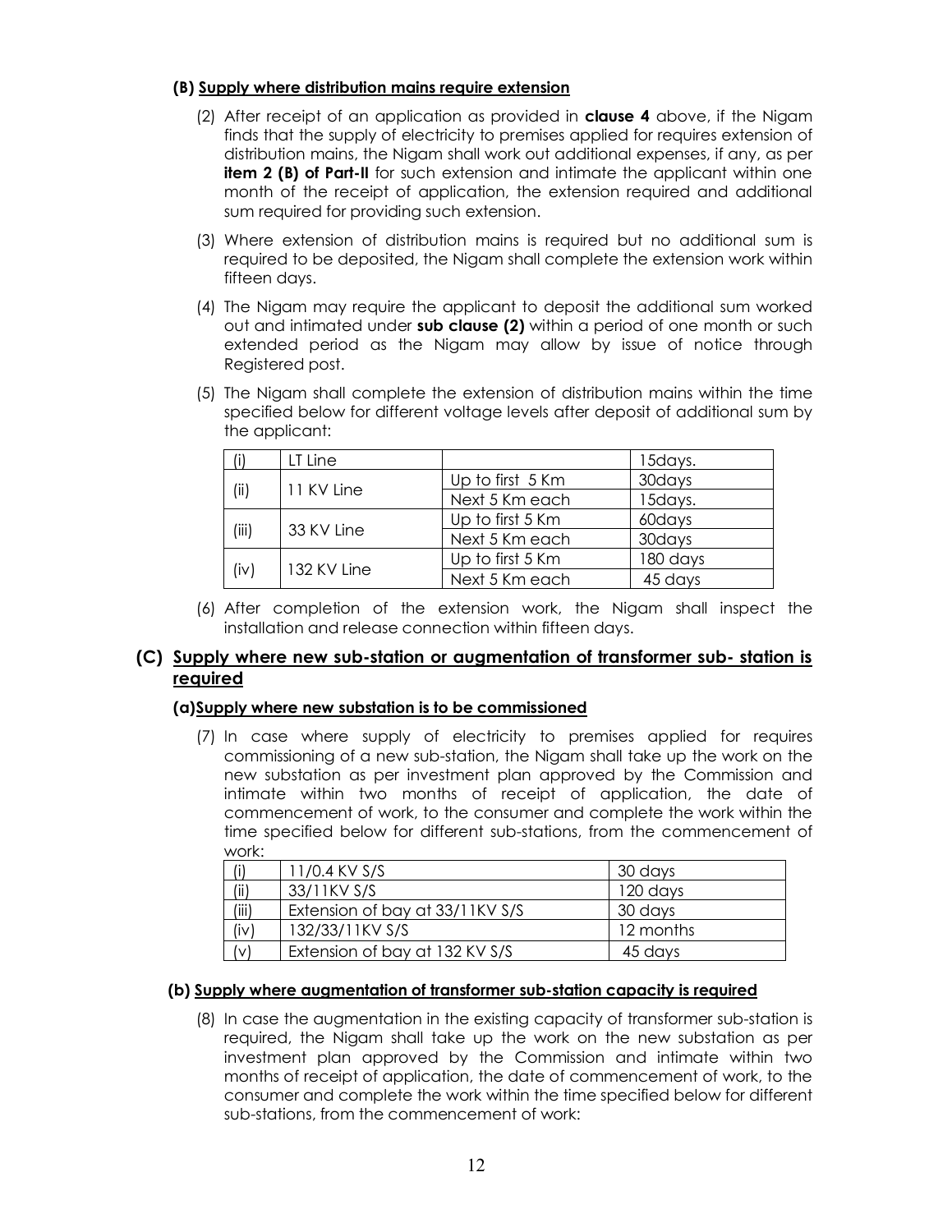| (i)   | 1/0.4 KV S/S    | 15 days  |
|-------|-----------------|----------|
| (ii)  | 33/11KV S/S     | 60 days  |
| (iii) | 132/33/11KV S/S | 6 months |

- (9) After commencement of work of sub-station, the Nigam shall intimate the applicant within fifteen days if any additional sum is to be deposited by the applicant as per **item –2 (B) of Part –II** for providing electric line or electric plant to be used by the Nigam for giving such supply.
- (10) The Nigam may require the applicant to deposit the additional sum within a period of one month or such extended period as the Nigam may allow.
- (11) (a) Where no additional sum is to be deposited by the applicant for providing electric line or electric plant, the Nigam shall release connection within fifteen days of commissioning of the sub-station.
	- (b) Where additional sum is to be deposited by the applicant for providing electric line or electric plant as intimated in **sub clause (9)**, the Nigam shall complete extension work and inspect consumer's installation and release connection as per **sub-clause (10) and (11)** or within fifteen days of commissioning of the sub-station, whichever is later.

## **(D) Supply in localities where no provision for supply exists**

- (12) In case where supply of electricity is sought in a village, hamlet or area wherein no provision for supply of electricity exists, the Nigam shall take up the electrification of such locality as per investment plan approved by the Commission. Once electrification of such locality is completed; supply shall be provided to the applicant in accordance with the provisions of **sub-clauses (A) to (C) above** as may be applicable to him.
- (13) In case where supply of electricity is sought in scattered area (other than Agriculture) by single applicant or group of applicants other than housing colonies developed by private developers/colonizers/local body, etc. then intending applicant/ applicants have to bear the entire cost of electrical network including the transformer and allied equipment. For connection under agriculture category, the provisions of Agriculture policy of the State Govt. shall prevail.
- (14) In case of housing colonies developed by private developers/ colonizer situated in rural/urban areas and where no electrification work has been carried out by the developer / colonizer in the colony, then the connections in such colonies shall be released as per provisions prescribed by Nigam from time to time.

## **(E) Supply where electric line /plant is provided by applicant**

- (15) Where the applicant does not require the Nigam to provide electric line or electric plant but chooses to provide them himself, he shall not be required to pay expenses for such line and plant except the supervision charges @ upto 15% of the estimate, the Nigam is authorized to recover under the **Part –II** for providing such supply. The Nigam shall supervise the work of the applicant and provide guidance in technical matters and matters relating to safety.
- (16) The Nigam shall provide supply of electricity within fifteen days of intimation given by the applicant regarding completion of work relating to electric line or electric plant, subject to provisions of **sub-clause (A) to (D)**.

## **(F) Maintenance of service line**

(17) Not withstanding that the cost of the service line is paid for by the consumer, the service line including the portion paid for by the consumer shall vest in the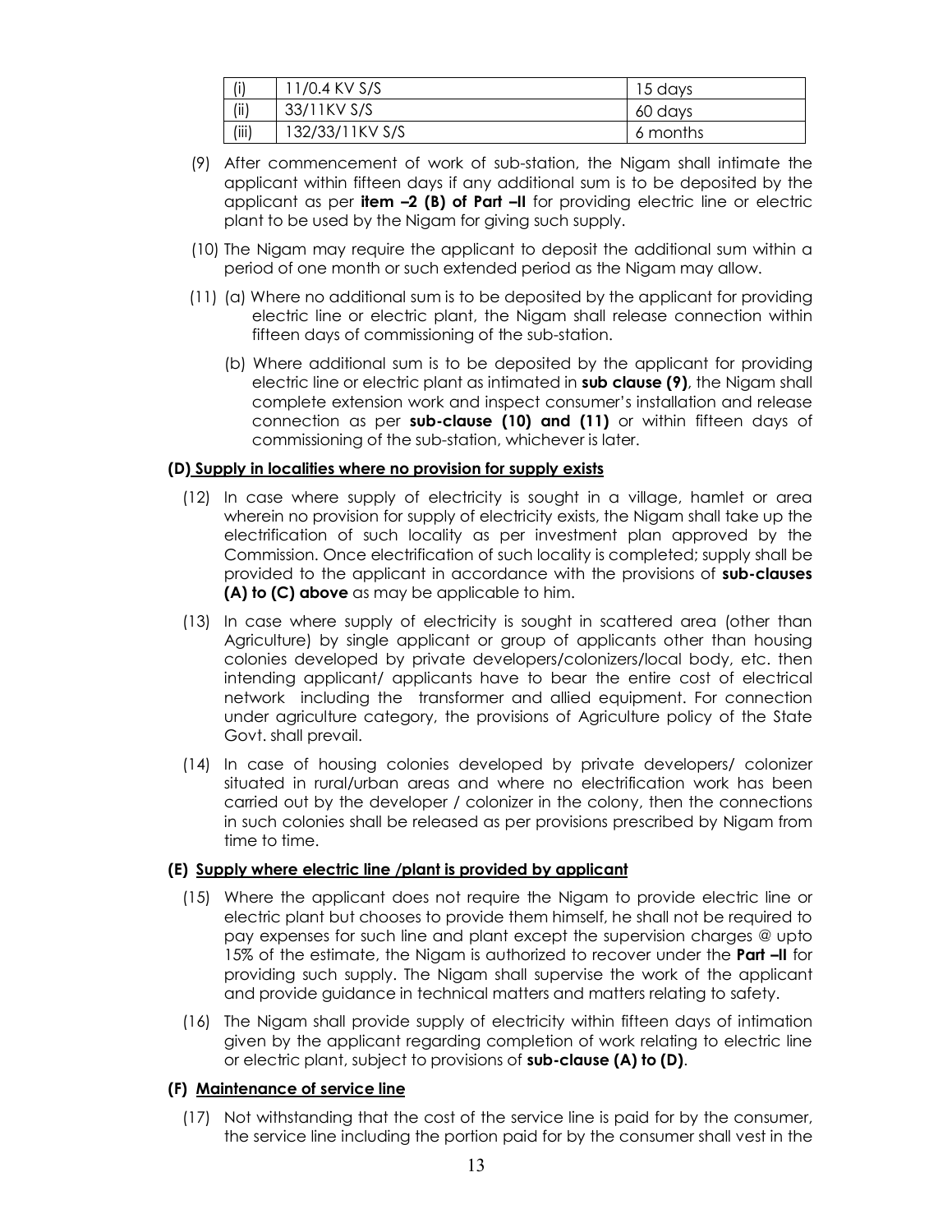Nigam and will be maintained by the Nigam at its cost. The Nigam shall have a right to utilize (optimally) the aforesaid service line and sub-station in the consumers premises, place apparatus other than those required to control the supply to the consumer and to lay overhead and underground feeders in the property of the consumer with a view to connect the same with the apparatus installed in any other consumer's premises provided the supply to the consumer is not adversely affected. The consumer shall provide all necessary facilities for such work.

## **9. Payment of demand notice amount:**

The Applicant/consumer shall have the option to deposit the amount of demand notice served to them as per **Clause 8** in cash or through Demand draft/Pay order/Banker's Cheque drawn in favour of sub divisional office payable at a local branch.

## **10. Priority in release of connections:**

- (1). The Nigam shall maintain a priority register for each consumer category as per tariff schedule, subdivision /locality category wise, separately for the consumers falling under different sub clauses of clause 8 and release connection to consumers according to their priority on first come first served basis.
- (2). Priority for applications other than new connections shall be maintained separately as per nature of application like change in connected load/ contract demand, change in name, transfer of connection etc.
- (3). Separate priority shall be maintained for Industrial connections requiring installation of new transformer and those not requiring installation of new transformer.
- (4). Separate priority shall be maintained for large Industrial connections requiring supply on 11 KV but the applicant desires voltage of supply higher than 11 KV.

## **11. Release of more than one Industrial/Non-domestic connections in the same premises**

- (1) More than one industrial/non-domestic connection in the same premises and in the same name shall not be allowed. Two Connections in a premise can only be allowed if these are physically & electrically separated**.**
- (2) If an existing consumer under Industrial category applies for a new connection in the same premises in his name, the same shall not be allowed. He shall apply for extension in existing load. However, in case if new connection applied for is in other name, wherein the existing consumer is a director or partner, the connection could only be allowed if the new person/firm has purchased the land/portion of original plot by registered deed as a consequence of formal sale and has made physical & electrical separation from the original land/plot. Fictitious transfers would be ignored.
- (3) If an existing industrial/non-domestic consumer applies for clubbing of more than one connection existing in his name in the same premises, clubbing of all such connections shall be allowed by the officer competent to sanction the total load after clubbing. The consumer shall be required to complete all formalities and furnish Installation Certificate etc. The cost involved in strengthening of the service line, metering equipments etc. whenever necessary, shall be borne by Nigam, but if a transformer is required to be installed as a result of change of supply voltage as per **clause 2**, then the transformer along with HT connecting cables shall be provided and installed by the consumer.
- (4) In cases where more than one industrial/non-domestic connections are existing in the same premises in same or other name and the work is carried out by one concern/proprietor or if there are some common partners in the two firms, a notice of one month shall be issued to the consumer(s) requesting him to get the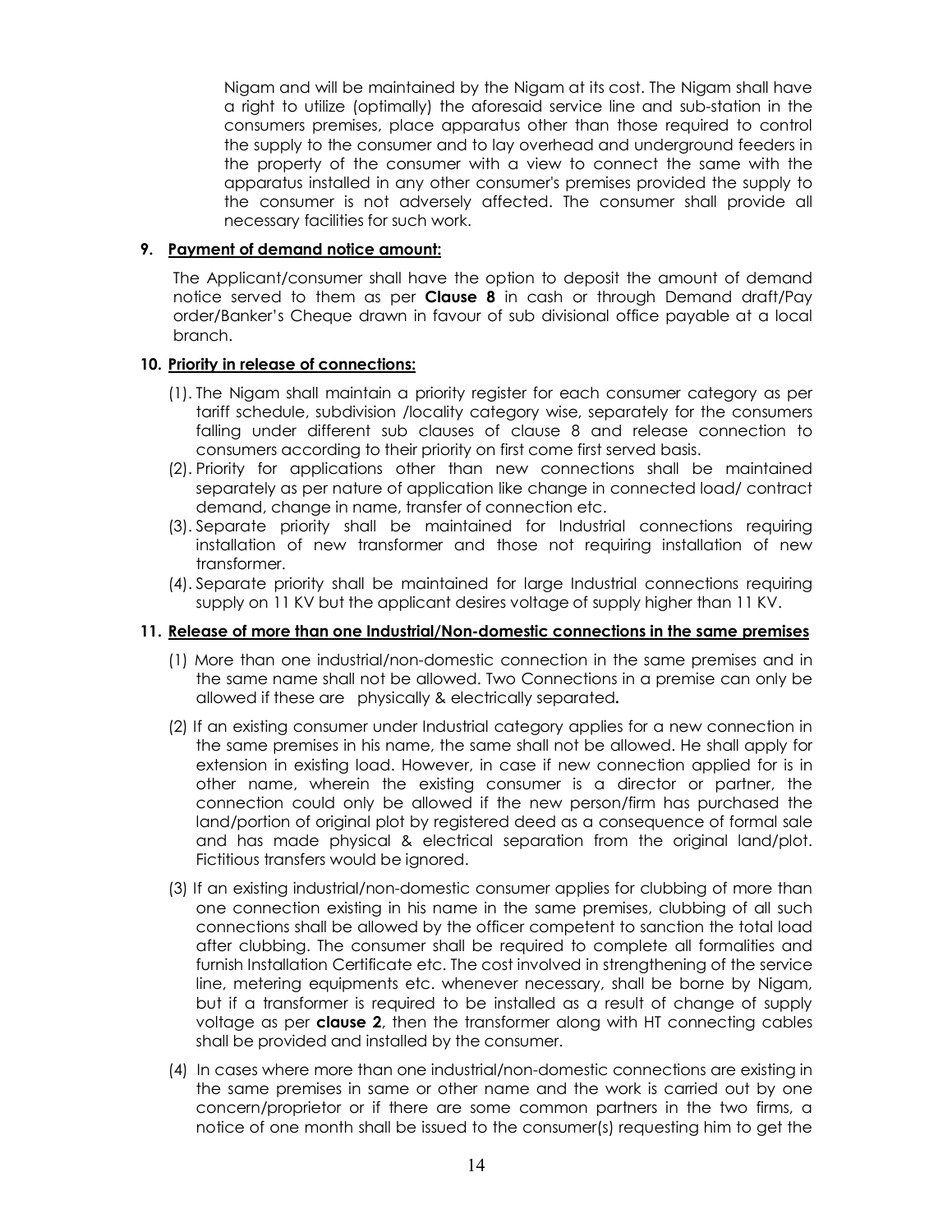loads clubbed and getting it changed into one connection in one name. If the consumer(s) fails to comply with the notice, his connection may be disconnected after expiry of notice period.

- (5) If a consumer, required to install a transformer, is unable to install the same, the Nigam, on request of the consumer and on the merit of the case, may provide the transformer and charge rent as per **item 4(2) of Part-II**. Necessary metering arrangements shall be as per applicable regulations and tariff**.**
- (6) Where an existing consumer requests for clubbing of connections, the security as already available with the Nigam, in different connections may be adjusted against the newly clubbed account.

## **12. Delay on part of applicant to take supply:**

- (1) Where the Nigam has completed the work required for providing supply of electricity to an applicant but the installation of the applicant is not ready to receive supply, the Nigam shall serve a notice on the applicant to take supply within sixty days of service of notice.
- (2) If after serving of notice the applicant fails to take supply of electricity, the Nigam may recover fixed charges as determined by the Commission for the relevant category of consumers for completed months after expiry of notice period till the applicant takes supply. However, such recovery shall be restricted to a maximum of 12 months.

#### **13. Relaxation in time specified**

The time specified in **clause 8** for the Nigam for completing certain activities may stand relaxed if the Nigam is prevented to perform his functions due to force majeure conditions like earthquake, flood, cyclone, storms etc. or by any Act of law or for reasons beyond its control like non-availability of Right of Way (RoW) to draw line or non-availability of space to install a sub-station.

## **14. Agreement and agreement-period**

- (1) All HT consumers shall be required to execute an agreement based on the model agreement given at **Annexure-5** with the Nigam on a non-judicial stamp paper, of value as prescribed by the Government of Rajasthan (presently Rs. 50/-). For all other consumers the application form itself, shall be the agreement. The date of commencement of agreement shall be the date of release of connection and minimum period for such agreement shall be one year**.**
- (2) Either party may terminate the agreement for supply of electricity by giving onemonth notice to other party. The agreement shall not be terminated before the expiry of initial agreement period of one year including notice period of one month barring exceptions.
- (3) The supply shall be given to owner or occupier of a premise, on production of necessary documentary evidence. In the event of no formal agreement having been entered into between the Nigam and the consumer, once the supply of electricity has commenced, the latter shall be bound by the terms and conditions of the agreement required to be executed under **sub-clause (1)** above. The consumer shall not refuse to tender an agreement if so requested by the Nigam at any time after the supply has commenced, notwithstanding that the same was not entered into before. In such an event, the date of agreement shall be the date of commencement of supply to the consumer.
- (4) Without previous consent of the Nigam, the consumer shall neither, assign, transfer or part with the benefit of his agreement with the Nigam nor shall the consumer in any manner part with or create any partial or separate interest thereunder.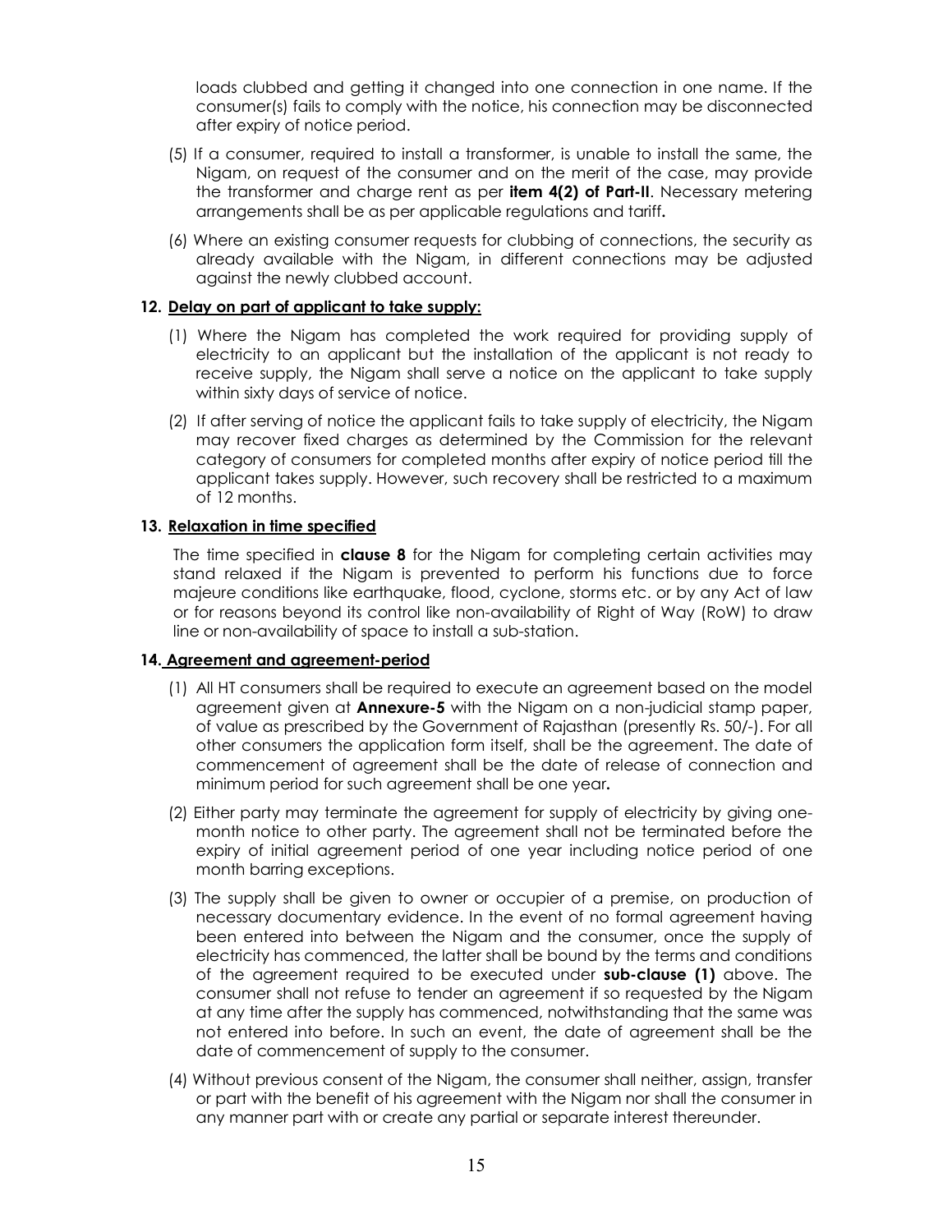(5) Where the title of ownership of premises has changed, a new connection shall be given in the premises only if all arrears and dues in respect of old connection in the premises have been cleared and paid. However, In case of auction of an existing industry by RIICO/ RFC or by official liquidator appointed by Rajasthan High Court or Debt Recovery Tribunal, new connection shall be released as per policy guidelines of State Government & prevailing Law, provided that such policy guidelines contains provisions/ schemes for recovery of outstanding dues of Nigam.

## **15. Special provisions for Agriculture consumers**

- (1) Notwithstanding anything contrary to it contained in these "Terms & Conditions for Supply of Electricity" to agriculture consumers, application for such supply, their priority for release of connections, increase in connected load, shifting of connections, restoration of supply etc shall be governed by the policy directives issued by the State Government from time to time under section 108 of the Electricity Act, 2003 so far as these are not inconsistent with the provisions of the Act. The Nigam may incorporate the change in Agriculture Policy and update the "Part-III Special provisions for Agriculture Consumers" of the "Terms and Conditions for Supply of Electricity". The Nigam shall publish the up-dated Agriculture Policy at the end of each financial year under intimation to the Commission. However, the Nigam shall not revise the application fee, line cost, rental charges etc. unless so revised by the Commission through the Regulations.
- (2) Based on the policy directive of the State Government and incorporated in the said Regulations by the Commission, **Part-III** of these terms and conditions shall apply to Agriculture consumers.
- (3) Provisions of these terms and conditions, which are not covered by **Part-III**, shall continue to apply to agriculture consumers.

## **16. Requirement of increase /decrease in sanctioned connected load/ sanctioned contract demand**

## **(A) General**

- (1) If a consumer at any time after the supply of energy has commenced, desires increase or decrease in his connected load and/or contract demand, a notice shall be sent to the Nigam in writing, along with application in **Form (Annex-4)**. The Nigam shall inspect the alteration and if necessary, shall propose to change the meter, meter box, metering panel, cut out/ MCB and service line. Domestic consumer and small non domestic consumer (upto total connected load of 5 KW) would not be required to report to the Nigam for increase or decrease or alteration of load if the total connected load does not exceed 5kW.
- (3) In case of increase in connected load/ demand, the Nigam may require the consumer to apply in prescribed Form and pay reasonable expenses which he is authorized to recover for such load / demand under schedule for the character for service and the category of consumer. Any cost incurred by Nigam on account of any alterations necessitated due to increase or decrease in load/demand shall be borne by the consumer except

the cost of Nigam's sub-station.

(3) An Installation Certificate shall be submitted to the Nigam before allowing any increase / decrease or alteration by the consumer. In case of increase / decrease in sanctioned contract demand only without change in sanctioned connected load, submission of installation certificate is not necessary. During such time if any alteration, addition or repair is being executed, the supply to the circuit which is being altered, added to or repaired, must be entirely disconnected and it shall remain disconnected until the alteration, addition or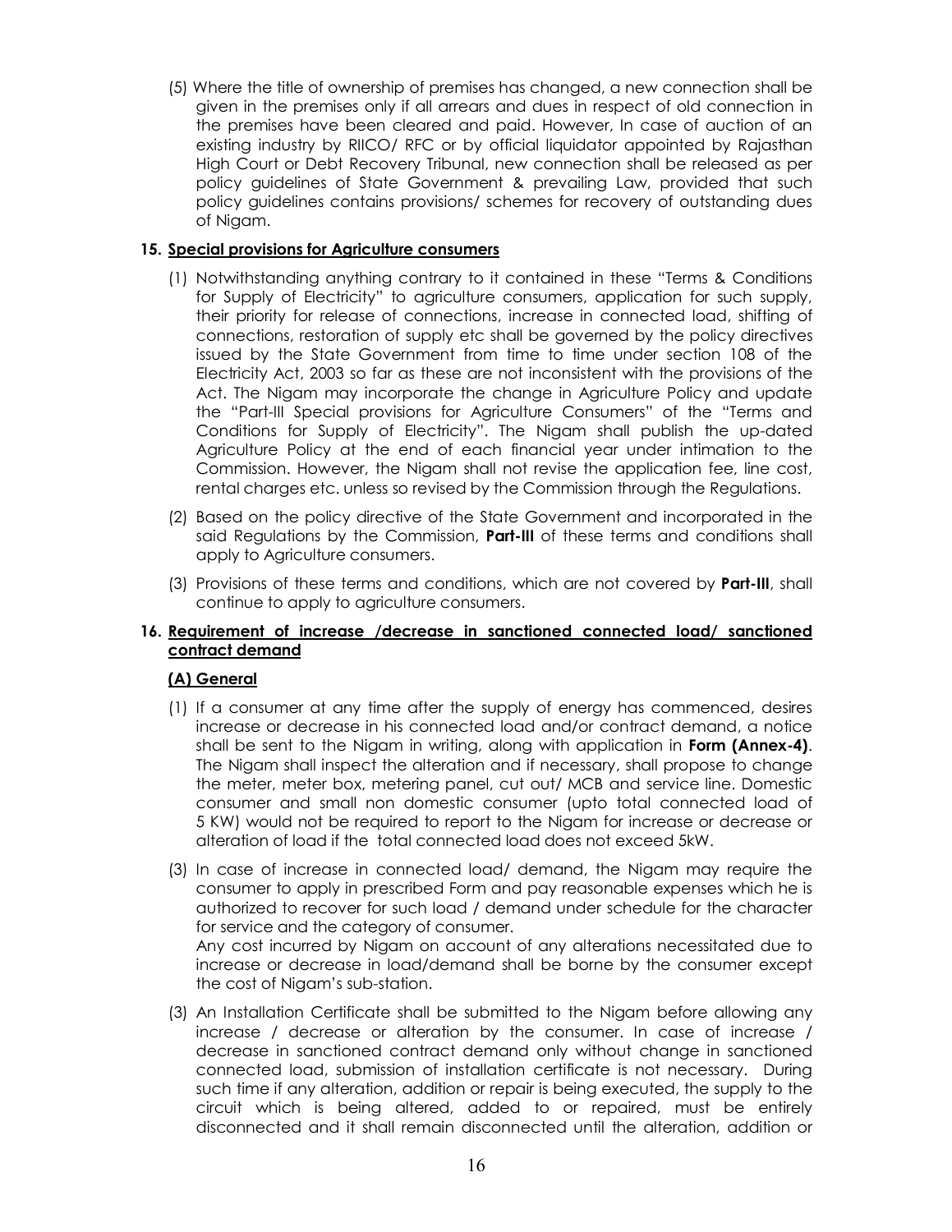repair has been inspected and tested by the Nigam.

(4) In case of any increase in connected load/ contract demand, the Nigam shall require 45 days' notice. The date of receipt of completed application along with amount towards security and expenses for providing electric line /plant and extension of distribution mains or the plant cost as the case may be for increase in load/ demand in the concerned sub divisional office shall be considered as the date of notice. In case the Nigam fails to accord sanction or communicate reasons of refusal for the proposed increase within such notice period or the proposed increase in connected load/contract demand is not sanctioned, the increase shall be deemed to have been sanctioned subject to relevant certification and/or intimation in writing by the consumer about putting the increased load/demand on the system of Nigam. On expiry of notice period, the consumer shall be billed accordingly subject to fulfillment of other conditions, if any, thereafter:

Provided that the above deemed increase in connected load /contract demand shall be subject to the following conditions:

- (a) The distribution system involved is not overloaded or it is technically feasible.
- (b) If any additional sum is required to be deposited by the applicant for drawing a new line for technical feasibility;
- (c) Consumer is required to augment his own system by installing new/change of capacity of existing sub-station and furnish the required installation certificate.

## **(B) Increase in load / demand**

- (5) The Nigam shall accord necessary sanction after examining technical feasibility.
- (6) Consumer shall be allowed increase in load/ demand even during the initial period of agreement.
- (7) (a) The consumer may require to apply in prescribed form and pay reasonable expenses as per Part-II, for such load/demand under the schedule for character of service and category of consumer.
	- (b) While recovering expenses under sub clause (a) above, the credit shall be given for the amount already paid for electric line or plant.
	- (c) If the service line is required to be strengthened for a HT consumer, the entire cost of such strengthening shall be borne by the consumer on the basis of cost worked out as per Part-II.
	- (d) If the service line is required to be strengthened for a LT consumer, the difference of charges shall be borne by the consumer on the basis of charges for new connections as per Part-II.
- (8) No deemed increase in load/demand shall be granted unless all dues are cleared by the consumer.

## **(C) Decrease in load / demand**

- (8) Consumer shall not be allowed decrease in load / demand until the expiry of initial period of agreement. However,
	- (a) if a consumer under any category wants decrease in connected load/contract demand even prior to expiry of agreemental period of one year, then it could be allowed on individual merits in appropriate cases by the authority next higher than the competent authority who has sanctioned the connected load/contract demand, for the reasons to be recorded. However, in cases of Large Industrial Consumers the merit of individual cases would be examined by the Commercial Wing and sanction shall be issued after due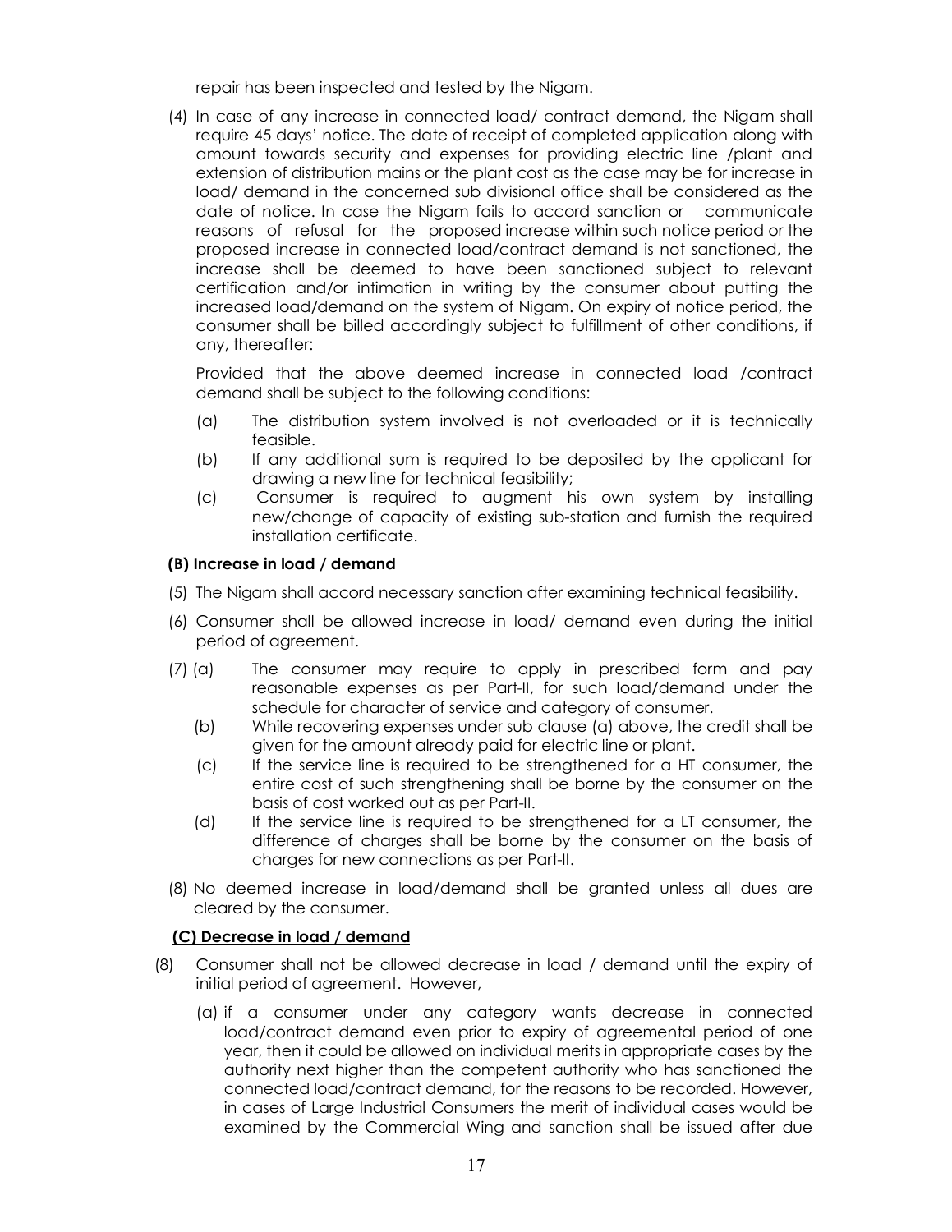approval of the Managing Director.

- (b) if a consumer under any category, except Large Industrial category wants permanent dis-connection (PDC) even prior to expiry of the agreemental period of one year, it could be allowed on individual merits in appropriate cases by the authority next higher than the competent authority who has sanctioned the connected load/contract demand for the reasons to be recorded. In cases of Large Industrial Consumer, the merit of individual cases would be examined by the Commercial Wing and sanction shall be issued after due approval of the Managing Director. However, in such cases the consumer would be required to make payment of fixed charges amount equivalent to two months.
- (c) The Nigam may allow for reduction in demand on receipt of minimum billing/fixed charges of balance period.
- (10) Once the load/ demand is increased/ decreased, it shall not be allowed to be reduced further within one year of increase/ decrease.
- (11) The consumer shall give one-month notice in writing where initial agreement period has expired and the consumer wants permanent disconnection or reduction in connected load/contract demand. The consumer may also get his connection permanently disconnected on payment of fixed charges for one month on a notice of less than one month.

## **(D) Alteration**

- (12) In case a consumer requires any alteration in the existing installation, after the commencement of service even without any change in load/ demand, he shall intimate to the Nigam about the same. After completion of work, the consumer shall furnish necessary Installation Certificate if the load exceeds 10 kW.
- (13) If a consumer desires to have the lay out of the service line altered, the Nigam shall do the same after charging from the consumer as per **item 13 of Part -II.**

## **17. Shifting of connections and Lines**

## **(A) General terms & conditions (except agriculture category)**

- (1) Shifting of existing connections may be allowed to an owner(except agriculture consumer) from one premises to another on production of necessary documentary evidence regarding ownership/possession of premises where connection is required to be shifted provided these are in the same Panchayat/ Municipal Limits, subject to technical feasibility.
- (2) Shifting of connection shall be allowed only when the connection at new place/location is found technically feasible, after examining the merits of the case.
- (3) Outstanding dues in respect of existing connection shall required to be cleared by the consumer before the shifting is allowed at new location.
- (4) Any concession/relaxation, which might be available to applicants at the time of taking new connection, shall not be allowed at new place where the connection has been allowed/ sanctioned to be shifted.
- (5) Change of premises prior to release of new connection shall be deemed to be a new application and earlier application shall be deemed to be withdrawn.
- (6) The charges for allowing shifting shall be recovered as per **item-13 of Part-II**. Credit of amount already deposited towards security shall be given provided adequate security deposit exists with the Nigam.
- (7) In case, the work of shifting of existing line is permitted to be done by Local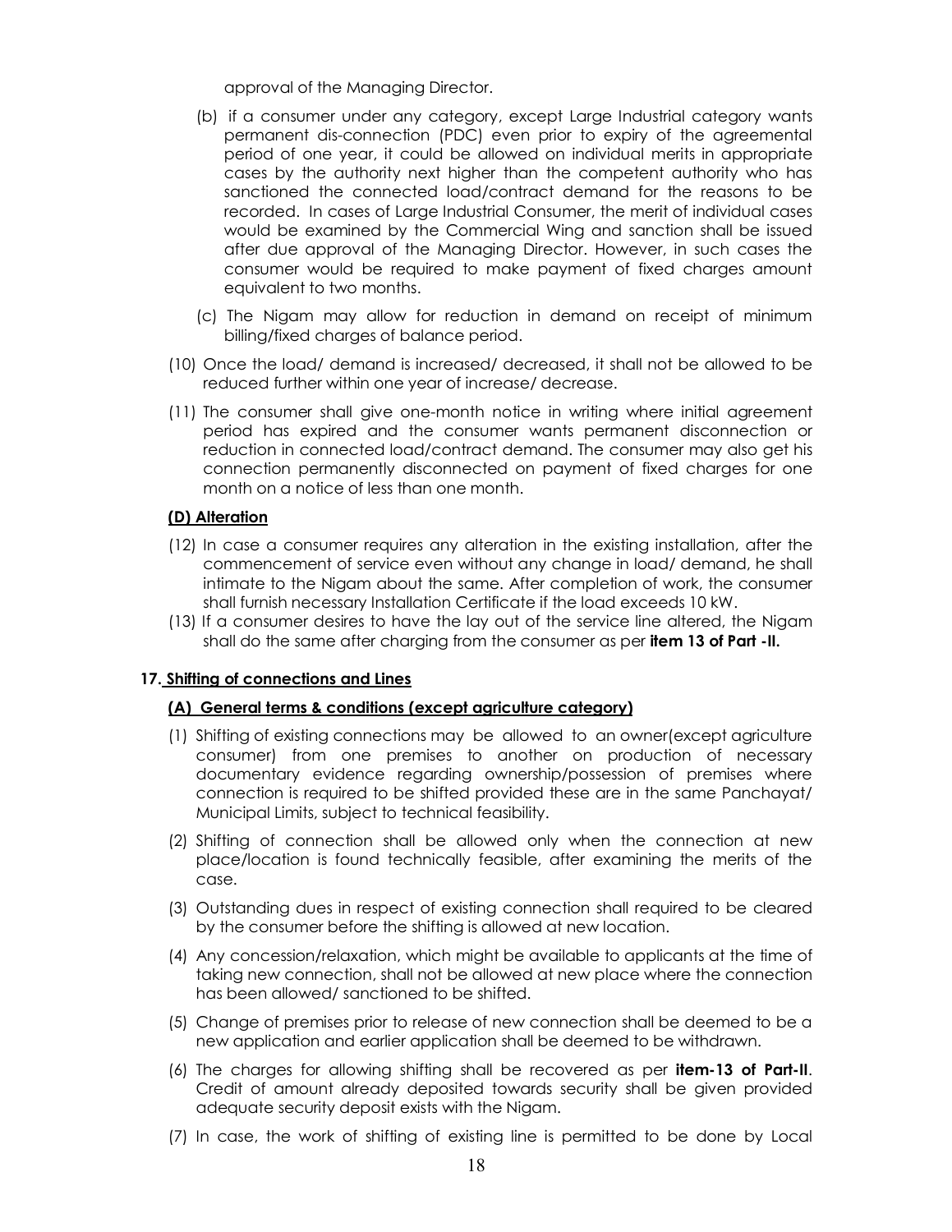Bodies, Railways, Defense etc. in the areas developed by them, the same could be allowed by the concerned Superintending Engineer (O&M) of the Nigam. However, the Supervision Charges @ upto15% of the estimated cost shall be recovered from such agencies. After completion of shifting work, joint inspection certificate shall be prepared by authorized representative of such agencies and Nigam's representative certifying that shifting has been completed as per prescribed norms of Nigam.

### **18.Laying of separate feeder**

Consumers other than Agriculture consumers situated in Rural Area(s) and requiring HT supply can be given supply through continuous supply feeders from nearest technical feasible point, provided the full cost of line to be drawn is borne by the consumer.

A 33 kV feeder feeding Nigam's substations and dedicated feeder of Railways and PHED shall not be tapped for release of individual connection to the consumer.

Provided that a dedicated feeder which emanates from Nigam's substation to the consumer's premises and its full cost has been borne by the consumer, shall not be tapped by the Nigam for release of another connection for first four years from the date of release of connection, unless the consumer, who has borne the cost, gives his consent.

## **19.Transfer of connection and change of name**

- (1) Transfer of connection from one consumer to other shall be permitted by the Nigam if there is a change of ownership due to genuine sale or due to transfer of property through inheritance, gift or due to liquidation of company.
- (2) In case of a Govt. employee having been allotted accommodation in a Govt. colony, the connection may be changed in the name of new occupier on furnishing of documentary evidence of allotment of the Government accommodation.
- (3) Any person taking over a premises where electric installation is connected/ disconnected, shall furnish application in **Form (Annex.-4)** along with necessary legal document in support of transfer of premises, requesting the Nigam for transfer of connection. After according formal sanction by the Nigam, the new consumer shall clear all the dues against the service and deposit security as per prevailing provisions in this regard.
- (4) The consumer shall neither, without previous consent of the Nigam, assign, transfer or part with the benefit of his agreement with the Nigam nor shall the consumer in any manner part with or create any partial or separate interest there under. No service connection shall be transferred unless the dues in respect of that connection have been cleared by the transferor or by the transferee, as the case may be. When a connection is transferred and the transferee i.e. new consumer takes supply from the Nigam, his liability shall be for the unexpired period of the agreement.
- (5) All HT consumers shall be required to execute an agreement with the Nigam for unexpired period of initial agreement period.
- (6) In case a consumer wants change in his name (ownership remaining the same), he may furnish application in **Form (Annex.-4).** The Nigam shall allow change of name on fulfillment of all conditions mentioned above.
- (7) The transferee shall pay transfer fee as specified at **item16 of part II.**
- (8) The power supply agreement with the original registered consumer is deemed to be terminated from the date of transfer of installation or from the date of expiry of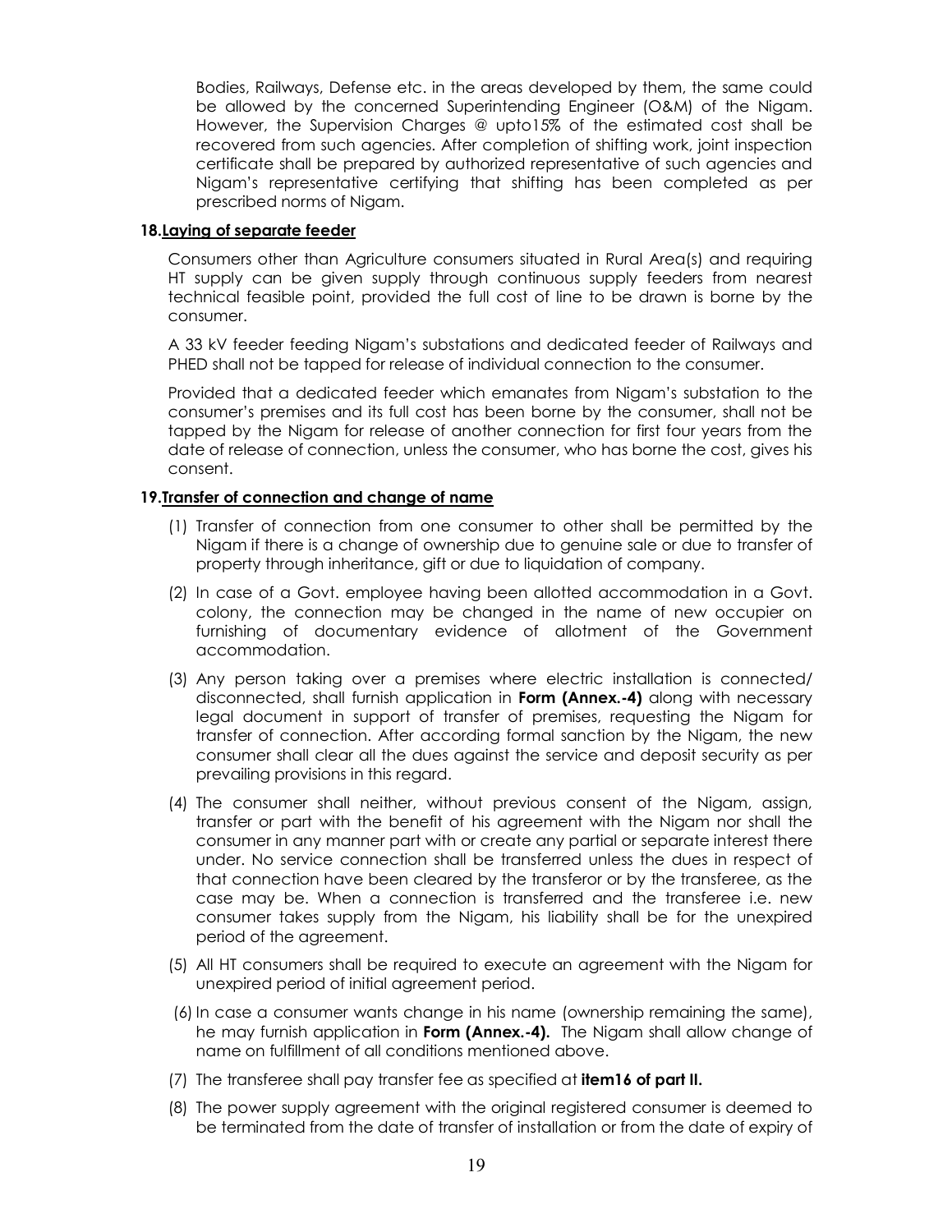seven (7) days from the date of compliance of required formalities by the transferee whichever is earlier.

(9) The officers who are empowered to sign the power supply agreement are also empowered to effect transfer of such connection to other person.

#### **20. Security in respect of electricity supplied**

#### **(A) Provisional security:**

(1) The provisional amount of security for payment to Nigam of monies in respect of electricity to be supplied to a person applying for supply of electricity under **clause 4** shall be as per **item-3 (1) of part-II**

## **(B) Final security**

- (2) The provisional amount of security deposited initially shall be reviewed on the basis of average monthly consumption of first twelve months after commencement of supply based on consumption equivalent to 2 months in general and 1½ or 1 month in case of fortnightly billing, as the case may be and shortfall, if any, from the security furnished under sub clause (1), shall be intimated by the Nigam to be deposited by the consumer in cash, demand draft, pay order or banker cheque drawn on local branch of any Bank.
- (3) In case of seasonal industries, the amount of security shall be equivalent to two month's average consumption during period of season.

#### **(C) Security from a consumer other than the owner**

(4) The amount of security from a consumer other than the owner of a premises shall be double the amount mentioned in this clause.

#### **(D) Annual review of security amount**

(5) The Nigam may review at the beginning of each financial year the requirement of security from a consumer to cover actual average consumption for the period applicable to him on the basis of his actual average consumption of electricity for the preceding twelve months and intimate the consumer.

The period for arriving at the amount of additional security deposit be taken as consumption months of April to March i.e. billing months of May to April of preceding twelve months, instead of considering consumption months of March to February i.e. billing months of April to March**.** 

#### **(E) Additional security**

(6) If on the basis of annual review under **sub-clause (5)**, the security given by a consumer is found to have become insufficient and the difference between the amount so worked out and the security already deposited with the Nigam exceeds Rs 500/- or 10% of the existing security whichever is more, the Nigam may give a notice to the consumer to deposit the difference within 30 days of service of notice.

## **(F) Adjustment of excess security**

(7) If on the basis of annual review under sub-clause 20(D) (5) the security given by a consumer is found to be in excess and the difference between the amount so worked out and the security already deposited with the Nigam exceeds Rs. 500/- or 10% of the existing security, whichever is more, the Nigam shall refund the excess security amount to the consumer by adjustment through bills issued or otherwise, latest by September end of the next year,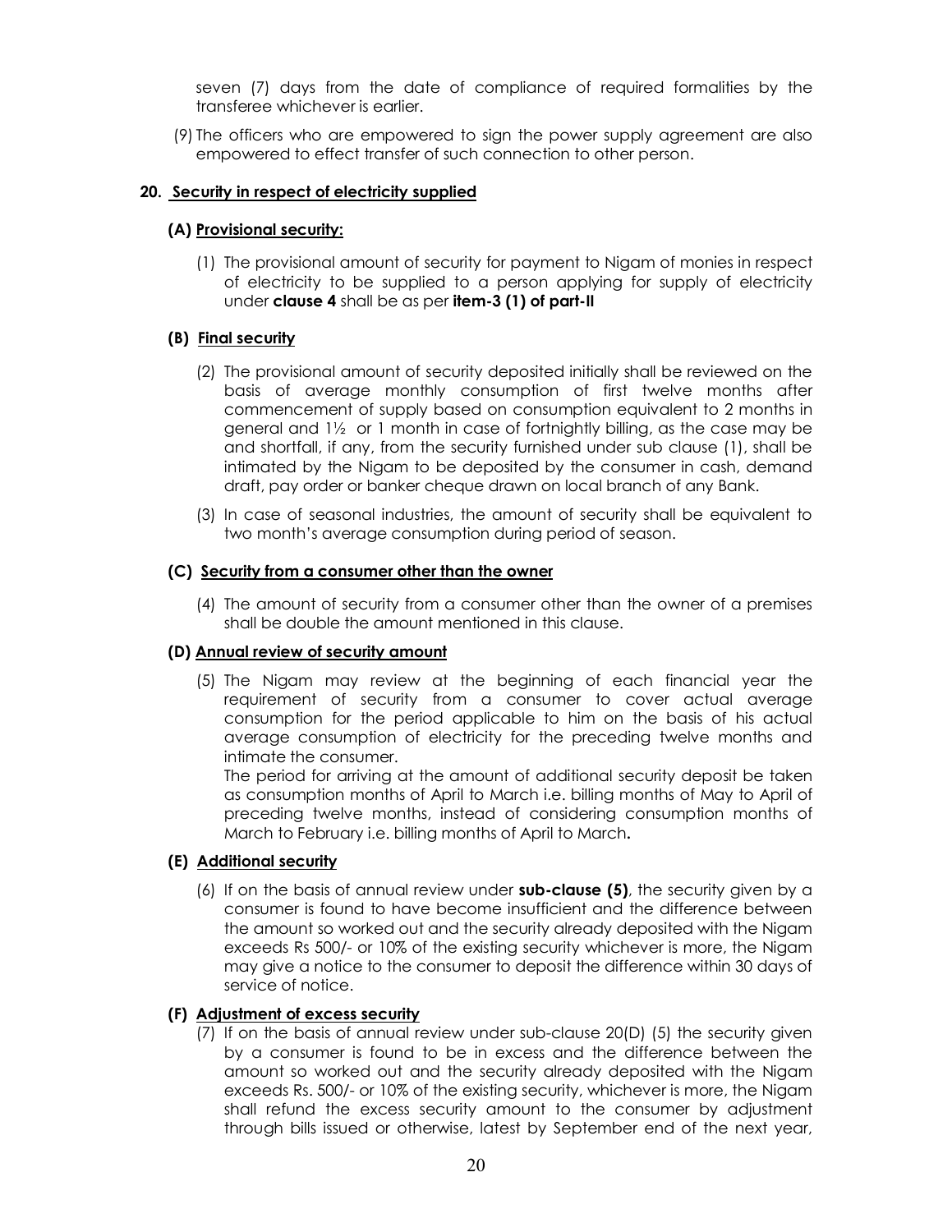thereafter the Nigam shall pay the interest on unpaid security amount at the Bank rate plus 2% per annum from 1st October of the year.

(8) In case such excess amount of security to be adjusted, is not adjusted in the electricity bills of the consumer pertaining to the period July 1 to September 30 of the following year, the balance amount shall be refunded to the consumer in cash within one month i.e. October 31**.**

#### **21. Security for electric meter**

The consumer has an option to provide his own meter as per RERC(Metering) Regulations, 2007. The security amount in respect of a meter, when provided by the Nigam, shall be as per item 3(2) of Part-II (Scale of miscellaneous charges).

## **22. Payment of interest on security**

- (1) The Nigam shall pay interest on security deposit(SD) of the Consumer at the Bank Rate prevailing as on 1st April of the Financial Year for which interest is due and the amount of interest on security deposit payable shall be rounded off to the nearest Rupee;
- (2) The accrued interest on security deposit for each financial year shall be credited to the consumer's account latest by July end of the subsequent financial year and be adjusted against the consumption charges failing which interest at the Bank Rate on the unpaid amount of the interest shall also be payable from 1st August. If connection is permanently disconnected at any time, then account shall be settled considering interest on SD on settlement date;
- (3) The details of the deposits lying with Nigam and the interest thereon shall be provided to the consumers along with the bill in the month in which the interest is adjusted;
- (4) For the security deposit (SD) collected during the course of the year, interest on such deposit shall be computed for the months following the month in which such SD is collected;
- (5) In respect of new installations, interest on security deposit shall be computed for the months following the month in which service is provided to the installation;
- (6) Interest shall be payable on security deposit lying with Nigam from the date of its deposit. The interest on security deposit will be admissible until it gets adjusted against the dues. The LPS/DPS shall accrue only on the unadjusted balance amount, if any. However, where the security amount still remains in balance, interest will be payable on it, even during the disconnected period;
- (7) No interest shall be payable on advance consumption charges in case of a temporary connection.

#### **23. Failure to pay security**

The Nigam may, if it thinks fit, refuse to give supply of electricity to a person who fails to give security or discontinue supply of electricity to a person who fails to give additional security under **clause 20** for the period during which such failure continues.

#### **24. Supply through pre paid meter**

The Nigam shall not be entitled to any security under **clause 20** if supply to a person is made through a pre paid meter.

## **25. Refund of security**

On permanent disconnection of supply of electricity the Nigam shall refund the security on request of the person who gave such security after adjusting against the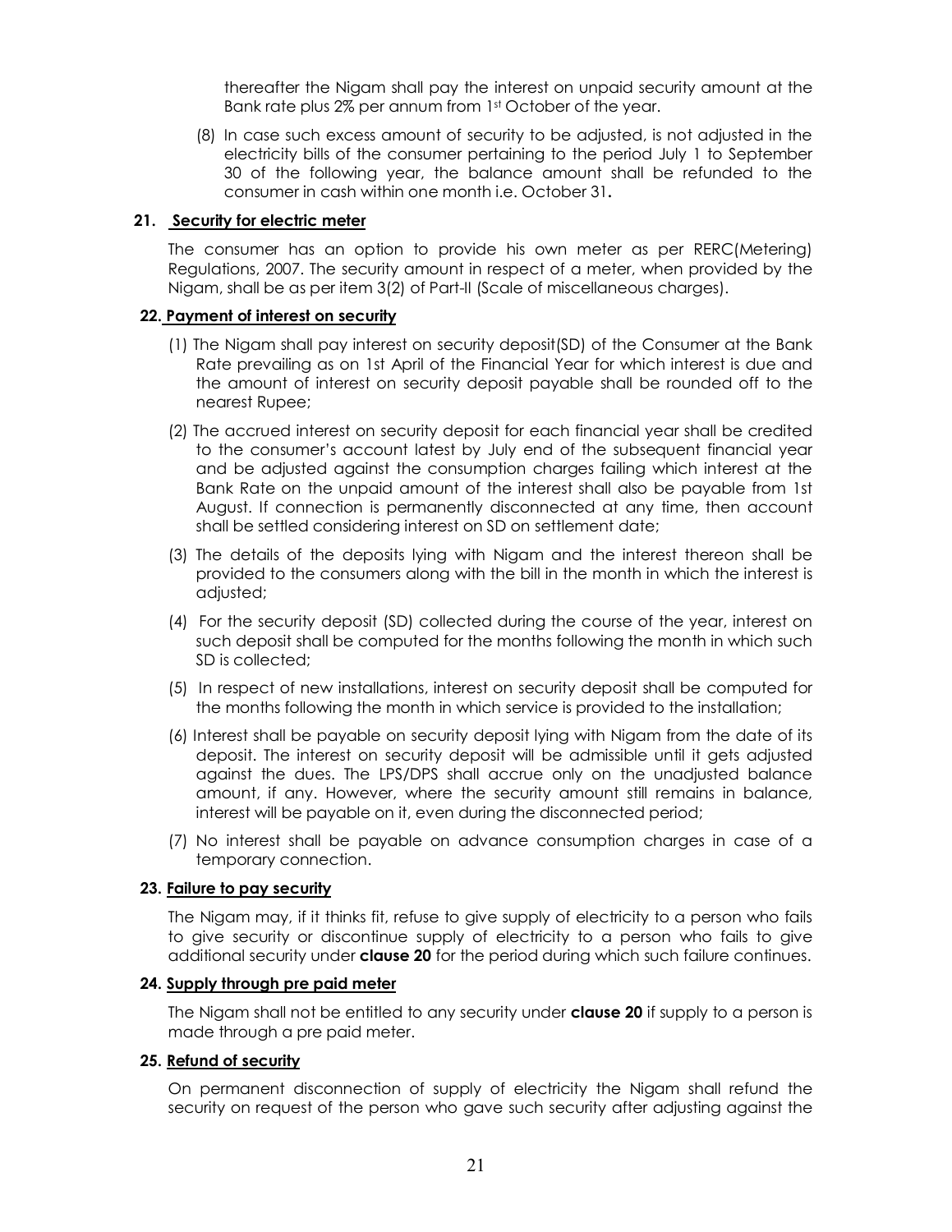outstanding, if any, but, within two months of disconnection or application for refund, whichever is later.

## **26. Transfer of security**

- (1) In case the previous consumer gives his consent in writing duly attested by Notary Public to the concerned Assistant Engineer stating that the amount of security deposit available in cash in his name, with the Nigam, may be transferred in the name and account of new consumer desiring transfer of connection in his name, the same shall be accepted. The security deposit in the form of Bank Guarantee, if any, will not be accepted from the transferee after transfer of connection.
- (2) In case of a legal heir, the transfer of connection shall be allowed and the amount of security deposit available in cash with the Nigam shall be transferred in the name of transferee i.e. legal heir who applies for transfer of connection.
- (3) Where an existing consumer requests for clubbing of connections, the security as already available with the Nigam, in different connections may be adjusted against the newly clubbed account.

## **27. Exemption from payment of security**

The Nigam may exempt from payment of security deposit any State and Central Govt. departments including Railways and the employees /ex-employees of all the Vidyut Nigams/RSEB who have completed five(5) years of service for their residential use, after obtaining suitable undertaking to safeguard its interest and subject to such conditions as may be necessary. However, all public sector undertakings and local bodies shall deposit the security amount**.**

## **28.Security on reconnection**

In case of reconnection, the amount of security shall be as for a new connection or the amount of security at the time of disconnection, whichever is higher. If however, the connection is reconnected in the next financial year after review of security has become due, then the amount of security shall be as per reviewed amount or for a new connection whichever is higher.

## **29. Supply through meters**

(1) All supply of electricity shall be through installation of a correct meter in accordance with the metering code approved by the Commission or regulations made in this behalf by the Central Electricity Authority.

Provided that supply to agriculture consumers who are on the date of coming into force of these terms and conditions, being supplied electricity otherwise than through a meter shall be converted to metered supply category in time bound manner with the period notified by commission under section 55(1) of the Electricity Act-2003.

- (2) Metering in each case shall be provided on ground floor only. Metering equipment shall preferably be near the entrance of the premises or at the nearest pole/pillar box and easily accessible.
- (3) It shall be the duty of the consumer to ensure safety of the meter and metering equipment installed within his premises/ installation.
- (4) The Nigam may provide additional seals, in addition to those normally provided, whenever considered necessary, which shall be acknowledged by the consumer or by his representative.
- (5) During periodical inspection/testing by the Nigam, if seals are to be broken for the purpose of inspection/testing, the same shall be resealed in the presence of the consumer or his representative, which shall be acknowledged by the consumer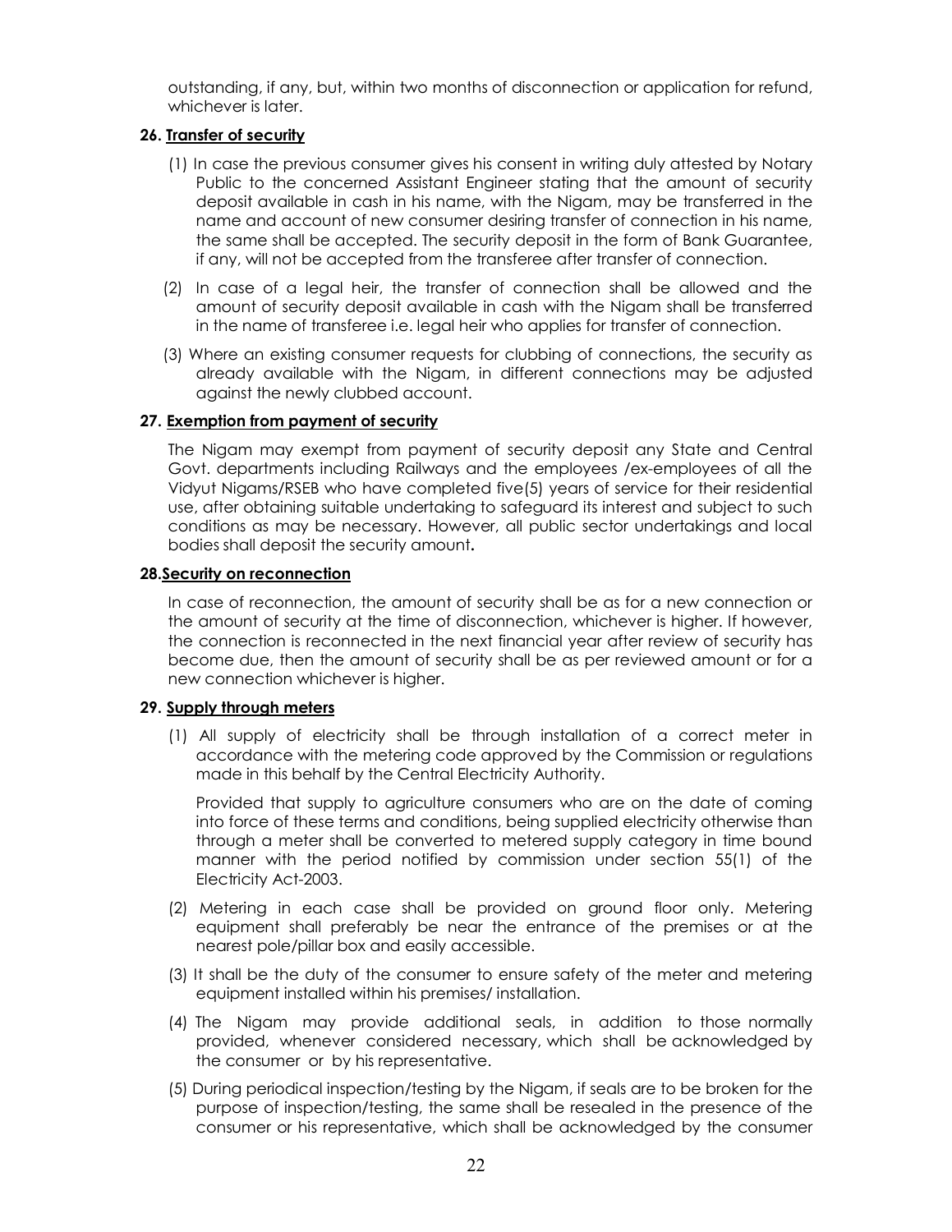or his representative. An endorsement specifying the details of seals released and refixed shall be given by the authorised person of Nigam breaking the seals to the consumer or his representative.

- (6) The consumer shall ensure that the equipment and seals provided are not damaged/ tampered with.
- (7) Any damage/tampering of metering equipment or seals shall be considered as prima-facie evidence of dishonest abstraction of energy and the same shall be dealt with in accordance with the provisions of the Electricity Act, 2003.

#### **30.Reading of meters**

- (1) On behalf of the Nigam, a meter reader or a person authorised by the Nigam in this behalf, shall have access to the consumer's premises at all times during the day for the purpose of reading the meter for ascertaining the amount of electricity supplied or the electrical quantity contained in the supply to the consumer.
- (2) The meters shall be read each month or at such intervals as the Nigam may fix with prior approval of the Commission.
- (3) In case the display of the meter is not readable, meter reader or the person authorized by the Nigam for the purpose of reading the meter shall immediately intimate separately to Sub-Divisional Officer regarding defect of display noticed and the Officer shall take action accordingly. In such cases, the Nigam shall take the reading/data of meter through hand held terminal (HHT)/meter reading instrument (MRI) or such other technology wherever feasible. The reading/data so retrieved through HHT/MRI or such other technology would be valid for billing purpose.
- (4) In case of non-receipt of bill the consumer may read the meter by himself/itself for the period for which bill has not been received, provided that it is not less than the average consumption during the billing cycle over the last six months and pay the bill accordingly. The excess/deficit payment so made by the consumer shall be adjusted in the next bill.

#### **31.Inaccessibility of meter**

- (1) If at the time of taking reading the consumer's premises are locked or the meter is otherwise inaccessible, the Nigam may recover charges for electricity supplied on the basis of previous four months average consumption.
- (2) If the meter remains inaccessible in the next billing cycle also, the Nigam may require the consumer by a notice of not less than seven days for facilitating the reading of the meter. The Nigam may discontinue supply of electricity without prejudice to recover the amount due till then.
- (3) For the period meter remains inaccessible, the Nigam may charge for the electricity supplied on the basis of average for the previous four months. On the meter becoming accessible for reading, the Nigam may recover charges on the basis of actual consumption of electricity and adjust the sum already recovered on average basis.

#### **32. Assessment in case of stopped/defective, lost or stolen meter.**

(1) If the meter stops working for any reason, or the meter is stolen or lost, the consumption of electricity for the period during which electricity has been consumed with stopped meter or without a meter, shall be calculated as follows:

## **(i) All consumers except seasonal industrial and agricultural consumers**.

The consumption of electricity shall be assumed as the same as recorded by correct meter for the corresponding period of the previous year or the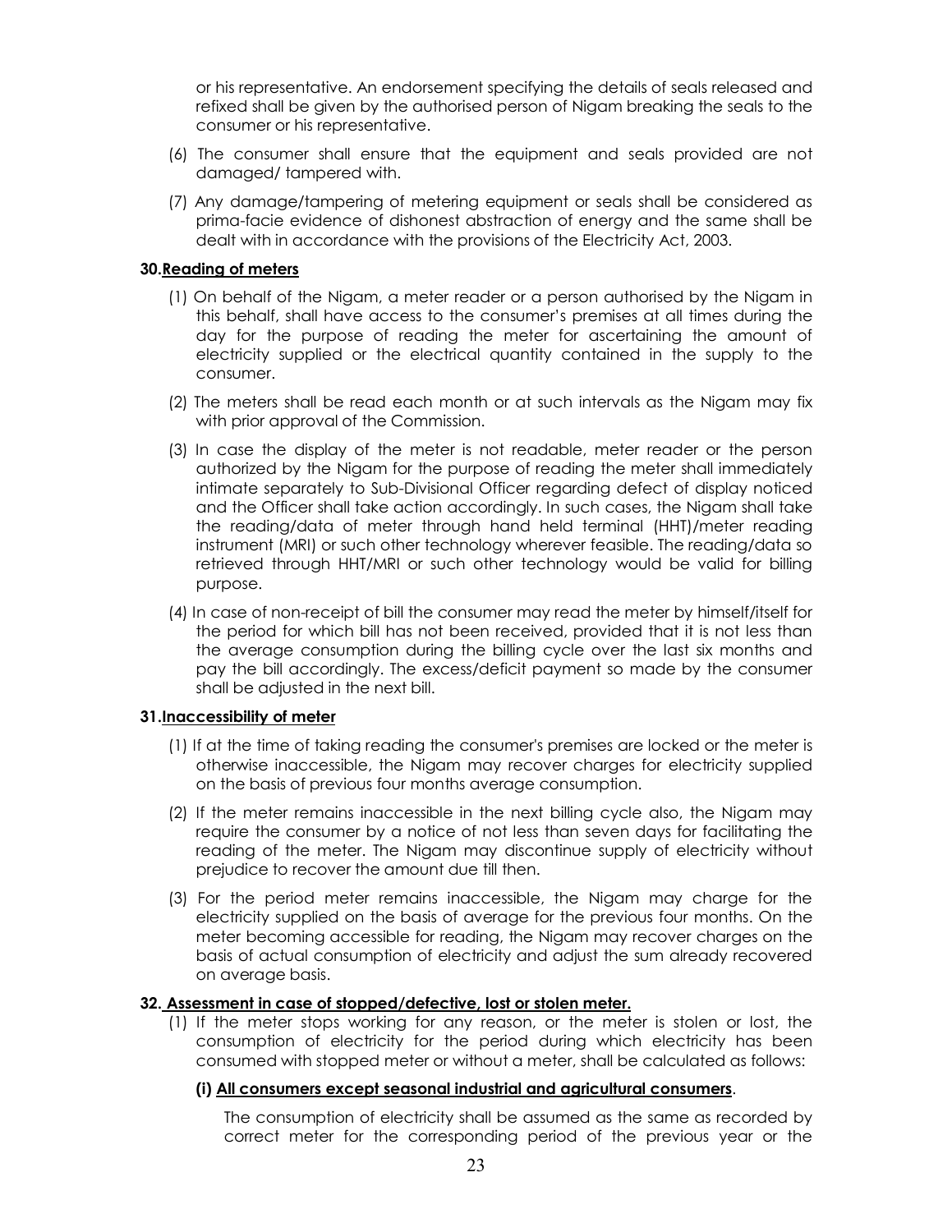average consumption of the previous six months, whichever is higher.

## **(ii) Seasonal industrial consumers**.

The consumption of electricity shall be assumed as the same as recorded by correct meter for the corresponding period of preceding season or off-season as the case may be.

### **(iii) Agriculture consumers**.

The consumption of electricity shall be assumed on connected load basis with 100% load factor as follows:

(a) For Block supply connections:

| For billing months of October to April: | 6 units/HP/day  |
|-----------------------------------------|-----------------|
| For billing months of May to September: | 4 units /HP/day |

(b) For others

| For billing months of October to April: | 12 units/HP/day |
|-----------------------------------------|-----------------|
| For billing months of May to September: | 8 units /HP/day |

Provided that till Tariffs for Supply of Electricity, specifies flat rate tariff for agricultural consumers, the electricity consumption shall be charged at the rates applicable to the corresponding flat rate agricultural consumers**.**

## **(iv) Temporary connection.**

In case of Temporary connections the consumption of electricity shall be assessed by considering 100% load factor and 12 hrs. use per day, unless it is for a continuous process where it shall be 24 hours use per day.

(2) In case of (i) of sub-clause (1), in the event of non-availability of previous period energy consumption record for all the previous 12 months; the consumer shall be billed provisionally on the basis of average consumption of whatever period available. However, in case of non- availability of previous period consumption record, the consumer shall be billed provisionally on the basis of 25% load factor on 8 hours use per day in case of domestic category and 50% load factor on 8 hours use per day for all other categories and the assessment shall be reviewed on the basis of average consumption of succeeding six months period after installation of correct meter and charged accordingly. Further, in case where succeeding or preceding basis of average is though available, but there is increase/ decrease of contract demand/ connected load, then the average be charged on proportionate basis of contract demand/ connected load. Similarly, in case of (ii) of sub-clause (1), in the event of non-availability of record of previous period, the assessment shall be reviewed on the basis of consumption recorded by the correct meter for the consumption period of succeeding season or off season, for the period meter remains stopped.

## **33. Inaccurate meter**

(1) In case the consumer or the Nigam suspect a meter not functioning properly, a notice can be given to the other party. The accuracy of the meter shall be tested by the Nigam on site or in its testing laboratory. In case the consumer so desires of getting his metering equipments, capacitor or transformer oil, he may get the testing done at laboratories designated for the purpose by the Commission along with testing fee prescribed at item 5 of Part-II.

If Meter is found inaccurate, the testing fee deposited by the consumer shall be refunded/ credited to the consumer's account.

(2) Where meter is to be removed for testing, joint inspection report shall be prepared at site and shall be got signed by consumer or his representative. Meter shall be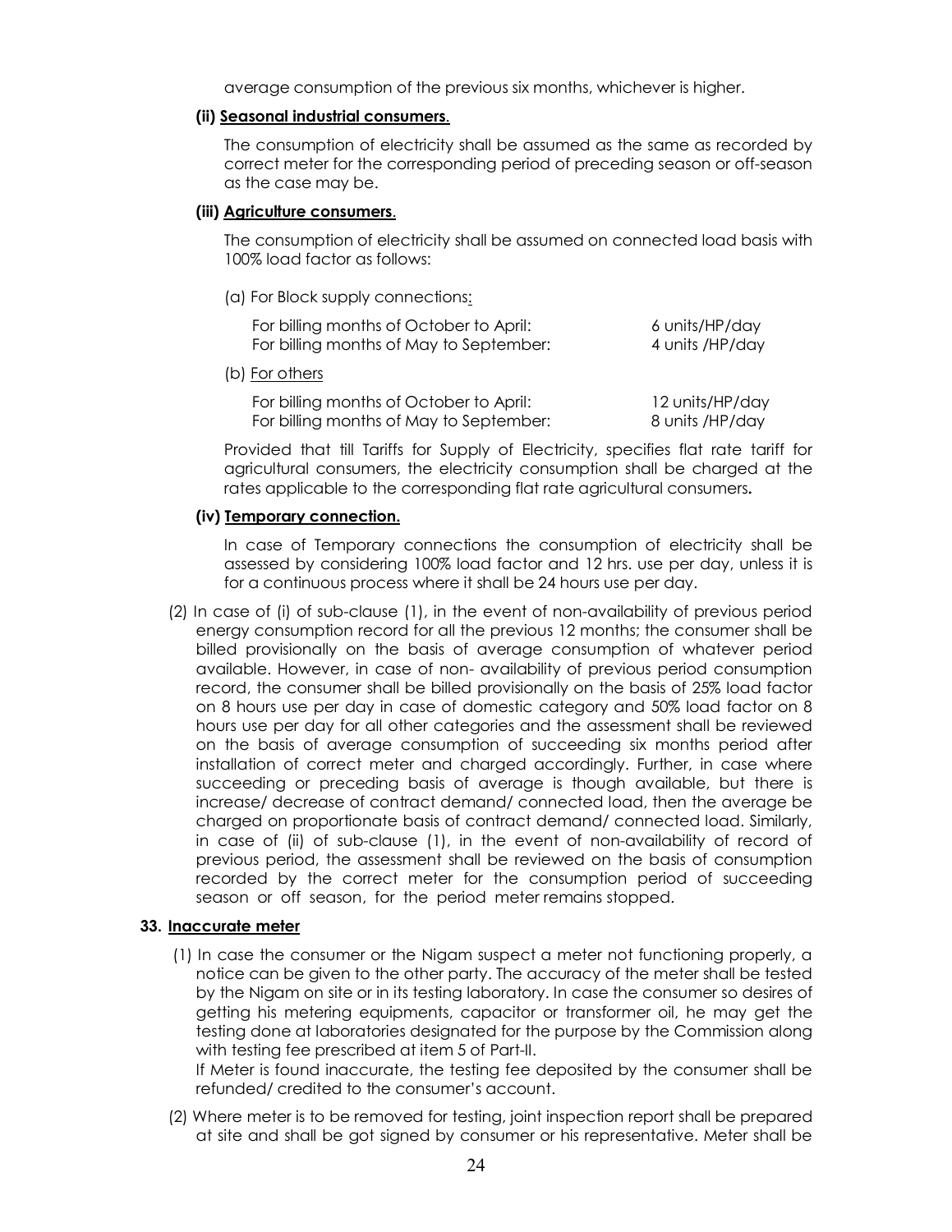wrapped with cloth and properly sealed with sealing material in presence of consumer or his representative.

- (3) Where tri-vector meter or Whole Current meter ceases to display the readings, in that case, the testing shall include reading of the meter also. The testing for finding the reading and load survey report shall be arranged at manufacturer's works.
- (4) In the event of the meter being found inaccurate, the consumption assessment be intimated to the consumer within two (2) months of the removal of meter for testing and the excess amount recovered from the consumer be adjusted in the subsequent two bills. Where additional amount is to be recovered from the consumer, it may also be recovered in the subsequent two bills.
- (5) The excess or short amount under **Sub-Clause (4)** may be adjusted or recovered, as the case may be, for the period from the previous meter testing till the date of meter being removed or replaced for testing or tested at site, but in any case this period shall not exceed six months.

Provided that where inaccuracy has been detected through MRI report or testing in the laboratory and the details of which are available with the Nigam, the assessment shall be made for the entire period during which meter remained inaccurate as per MRI reports/Laboratory test report and copy of such reports shall also be made available to the consumer.

#### **34.Replacement of meter**

- (1) In case of a stopped / defective, inaccurate meter the Nigam shall inspect and replace the meter at its cost unless it is established that the meter and its accessory equipment have been tampered with or damaged in any way including excess load, by the consumer, in which case the security against meter available with the Nigam shall be forfeited and the consumer has to pay the fresh required security as per **item 3(2) of part-II**. In case the meter for replacement is provided by consumer, then this shall be done after recovering testing charges as per **item 5 of part-II**.
- (2) In case a stopped/defective metering system is not replaced within a period of two months of its detection, a rebate of 5% on the total bill of the consumer prepared under **clause 32**, excluding electricity duty shall be allowed from third monthly bill in case of monthly/fortnightly billing and second bill in case of bimonthly billing after such detection till the meter is replaced.

#### **35.Check Meters**

If the main meter stops working and the check meter, wherever provided by the Nigam, is functioning, notwithstanding anything contained in **clause 32**, the consumer shall pay the electricity charges on the basis of the check meter.

#### **36. Lost Meter**

In case a meter is lost or stolen, the consumer shall report such matter in the Police station and furnish a copy of FIR. The supply shall be restored by the Nigam after recovery of the cost of meter along with the charges for assessed energy from the date of last reading to date of installation of new meter as per provisions prescribed under **clause 32**.

#### **37. Electricity charges and prices:**

The prices to be charged by the Nigam for the supply of electricity shall be in accordance with tariff determined by the Commission from time to time and fixed by the Nigam in accordance with the methods and principles as may be specified by the Commission. The charges for electricity supplied by the Nigam shall be published in local newspapers in such manner so as to give adequate publicity for such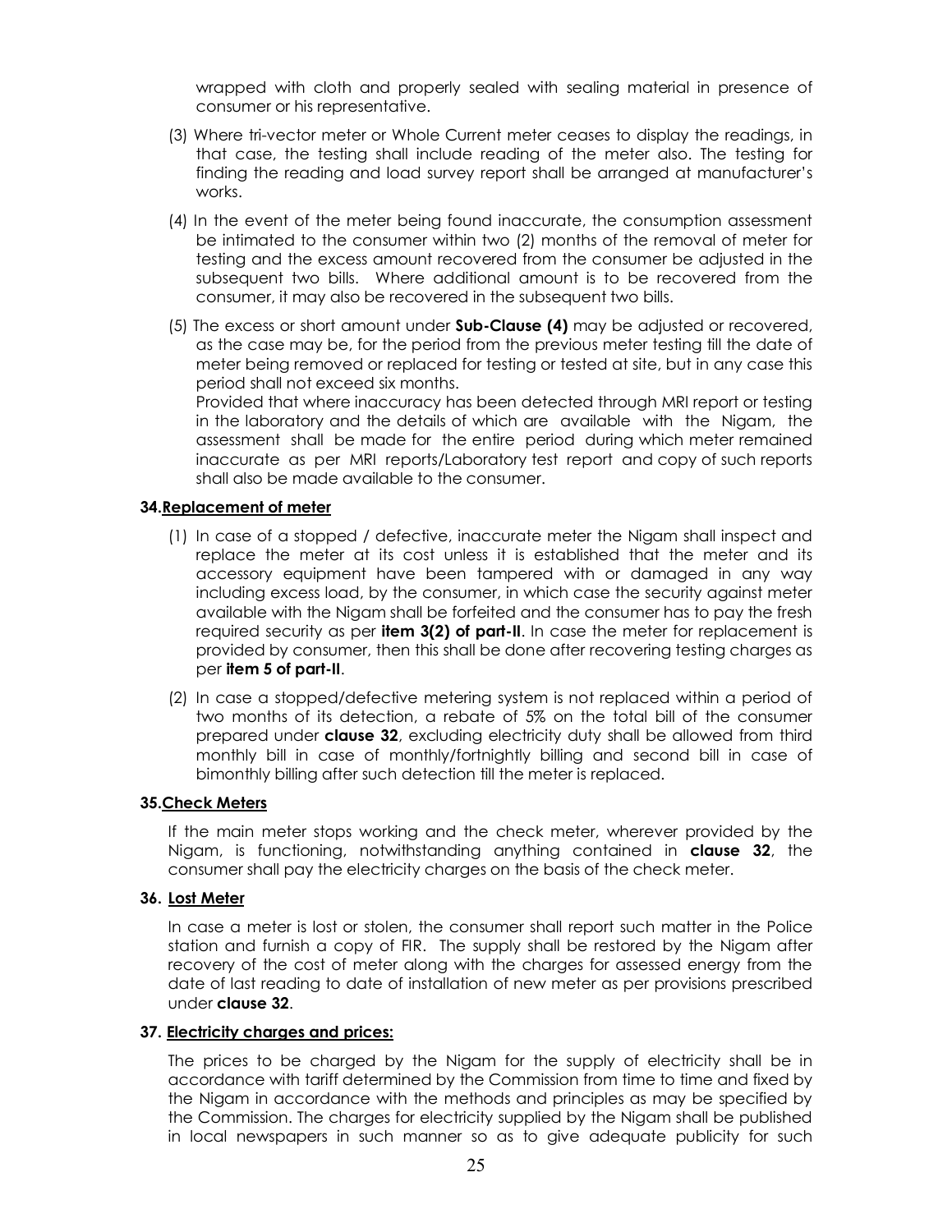charges and prices. The Nigam shall also publish a booklet from time to time giving prices to be charged for supply of electricity for the benefit of the consumer.

## **38. Recovery of charges for supply**

- (1) The Nigam shall recover the charges for electricity supplied to a consumer on the basis of a bill served on the consumer fortnightly/monthly/bi-monthly depending on their category/load, location i.e. rural/urban areas and requirement of security deposit.
- (2) The bill shall contain important information relevant to that category of consumers and its type of metering (Whole current meter, CT- operated meter, Tri-vector meter etc.) inter-alia, the following:
	- a. Category of consumers in clear terms, such as domestic (rural) domestic (urban), non domestic, public street light, agriculture (metered supply/ flat rate) agriculture other than 24 hours supply, farm-house, agriculture 24 hours supply, Small, Medium & large industries, mixed load, PHED, traction etc;
	- b. Date of meter reading.
	- c. Previous meter reading.
	- d. Present meter reading.
	- e. Date of issue of Bill.
	- f. Due date of payment.
	- g. Fixed charges.
	- h. Energy charges.
	- i. Delayed payment surcharge/Late payment surcharge.
	- j. Other charges.
	- k. Amount of Electricity Duty
	- l. Rentals etc.
	- m. Amount of security
		- a. towards electricity
		- b. towards meter.
	- n. Full address and telephone numbers of the concerned AEN
	- o. Full address and telephone numbers of complaint center and forum for redressal of grievances.
	- p. Name, Address, Mobile/Phone No., Fax No., e-mail address of consumer.
	- q. K.No.
	- r. Date of Meter change (if any)
	- s. Applicable Tariff
	- t. Other charges with full details and reasons
	- u. Previous one year periodic energy consumption
	- v. Bank Account Number of Sub-Division Office and IFSC code.
- (3) The bills may be sent by the Nigam by hand or by post or by fax or e-mail and the date of issue of bills for different regions shall be widely publicized by the Nigam for the information of consumers.
- (4) The Nigam at the end of every financial year on payment of Rs.10/- shall furnish the details of statement of accounts to the consumers duly indicating the consumption, date of payment and amount thereof, the security held and interest payable and when it was paid, additional security, if any, required and due date of the same.

## **39. Mode of Payments to the Nigam.**

(1) The consumer shall pay the power supply charges at the office of issue or at the jurisdictional cash counters on or before due date. Nigam shall deliver the electricity bills to the consumer within three days of its issue date and allow a minimum period of atleast fifteen days from the date of issue of electricity bills for payment at the concerned office of the Nigam or other collection centers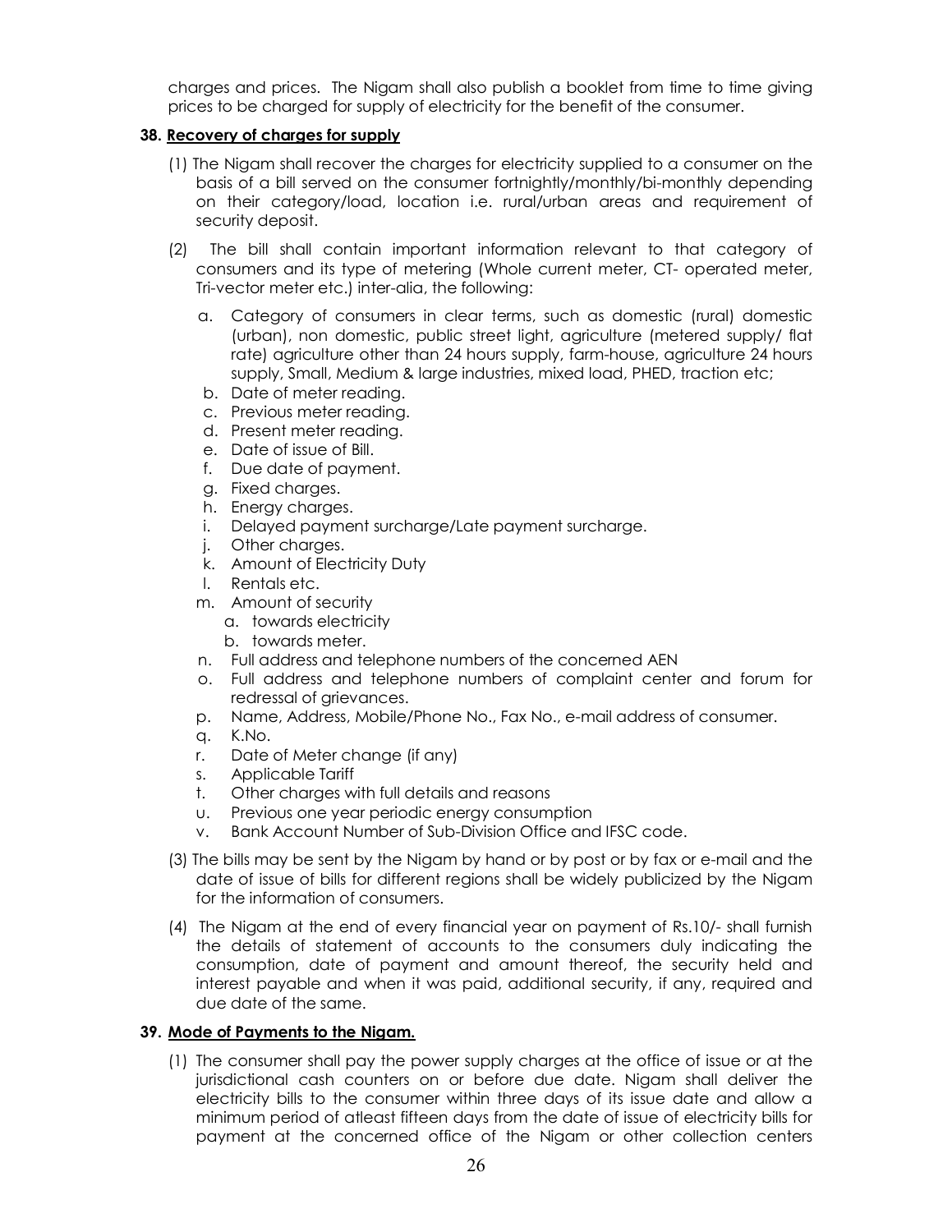authorized by the Nigam as notified through local newspapers/ printed on the bills.

The consumer can avail the facility of payment of power supply bills through ECS/ online e-payment wherever such facility is provided by the Nigam in respect of revenue payments up to the limit prescribed by the RBI. No extra cost on payment made by Consumer through above payment mode shall be charged by the Nigam. In case payment is made through a debit card/ credit card, no transaction charges shall be charged by the Nigam upto bill payment of Rs 5000/-. However, in case payment of a bill amounting more than Rs 5000/- is made through debit card/credit card, Nigam may recover the actual charges paid by it to debit card/credit card company/service provider, through banks authorized by the Nigam. (The date of payment in the bank shall be the date of payment of the bill).

- (2) In respect of revenue payments, i.e., monthly power supply charges upto and inclusive of Rs 10,000/- or such other limit as may be notified by the Commission from time to time may be made by cash or cheque or D.D. Payments above the amount notified shall be made by a cheque or D.D. only. Payments under other heads of accounts, i.e., other than revenue payments may be made by cash or D.D. upto and inclusive of Rs 10000/- or such other limit as may be notified by the Commission from time to time and above the amount notified shall be by D.D. only.
- (3) Demand Draft/Cheque shall be issued in favour of the Nigam drawn on any scheduled commercial bank situated at the headquarters of the office of issue and the same shall be presented along with the bill. The K. No. and ledger folio No. shall be indicated on the reverse side of the Demand Draft/Cheque. Receipt for the payment shall be obtained. Payment by Cheque/Demand Draft sent by post or by money order shall also be accepted. The consumer shall invariably furnish K. No, Ledger No. and Folio Number on the reverse side of Cheque/Demand Draft sent by post/ on money order form. The consumer has to collect the receipt.
- (4) The Nigam shall accept Cheque from consumers in good faith and shall issue receipts subject to realisation in the bank. If cheque is not realized but returned by the Bank, it amounts to non-payment and the consumer is liable for levy of interest and disconnection of power supply with due notice. In the event of nonrealisation of cheque, no further cheques shall be accepted from such consumer without prejudice to the Nigam taking action such as levying cheque dishonour fee as given in the **item 17 of part II** besides initiating prosecution under the Negotiable Instrument Act and other penal law(s).
- (5) In cases where payment is received within the specified period before the due date, an incentive in bill amount may be given to the consumer by way of adjustment in the subsequent month's bill as specified by the Commission in the tariff order from time to time.
- (6) As per billing cycle if payment is required to be made fortnightly, then two bills would be issued to the consumer. One bill would be for consumption made during the first fortnight of the month of issue of bill, which would be on provisional basis equal to half of the previous month's consumption, issued on or after 15th day of the month and its payment shall fall 12 days from the date of issue of the bill. Second bill would be issued on the basis of recorded consumption of the preceding month minus the payment made towards first bill. Second bill would be payable within 12 days from the date of its issue.
- (7) Any tax, duty or other levy under any law payable in addition to charges for electricity supplied, shall be payable by the consumer along with the electricity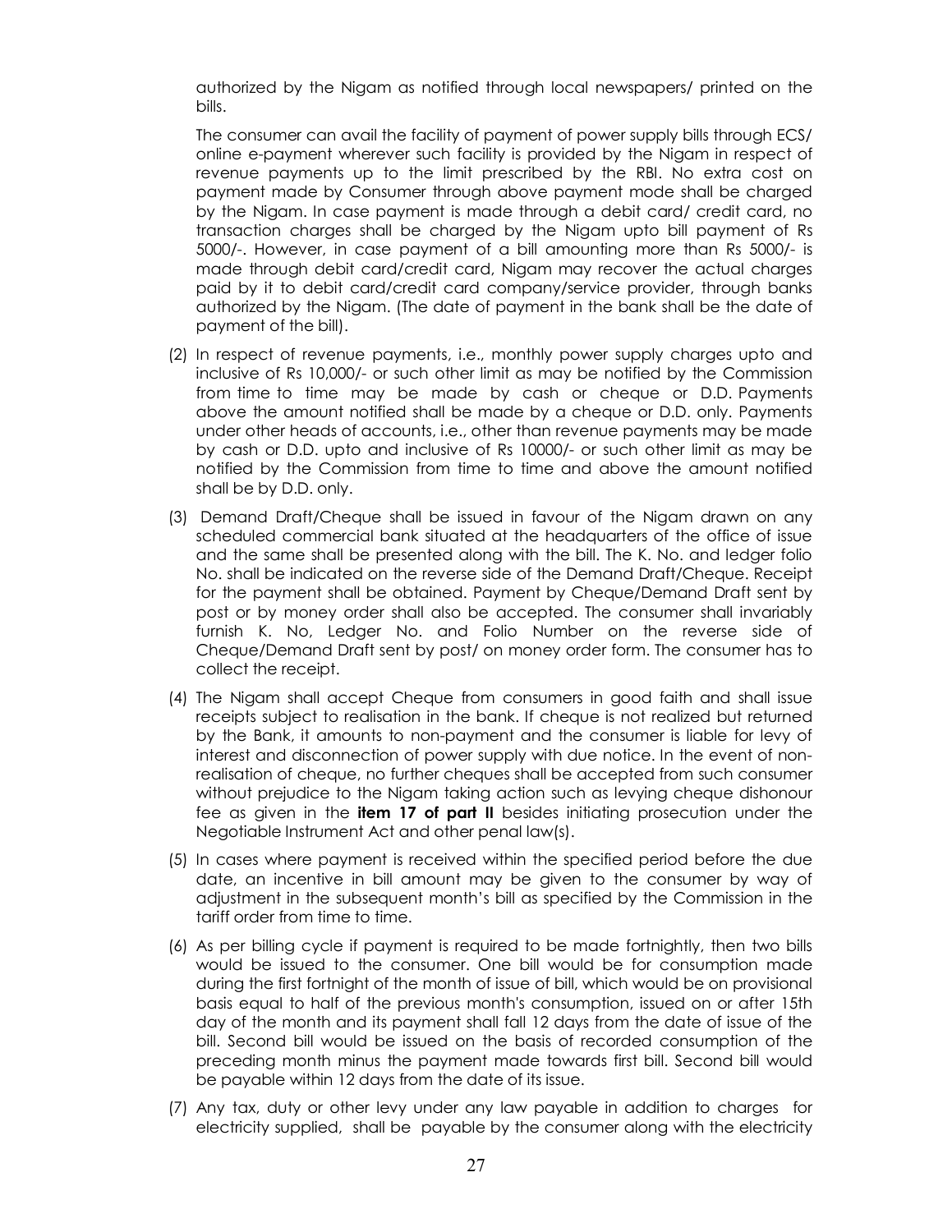charges.

- (8) If monthly charges for electricity supplied or equipment installed by the Nigam are to be recovered for a part of a month, they shall be recovered proportionately for the number of days supply is made in the month.
- (9) A consumer may present his bill or provide all material details of his installation at the time making payment. If the consumer has lost the bill or otherwise requires a duplicate copy, a duplicate copy of the bill shall be supplied to him free of cost.
- (10) Any payment made by the consumer shall be adjusted in the following order of priority:
	- (a) Arrear amount of Electricity Duty;
	- (b) Arrear amount of Nigam's Dues;
	- (c) Amount of Late Payment Surcharge (LPS)/Delayed Payment Surcharge (DPS);
	- (d) Electricity Duty on current bill; and
	- (e) Principal amount of Nigam's dues on current bill.
- (11) If a consumer under any category voluntarily deposits the average amount of 6 (six) or 12 (twelve) months energy bill on the basis of average bill of preceding year in advance, he would be allowed a rebate at the rate equivalent to Bank rate as on 1st April of the Financial Year in which the amount of advance was deposited. The amount of rebate shall be adjusted in the last bill after adjusting the amount of bill from the principal advance deposited. A consumer may even deposit the amount less than the amount of 6 (six) months bill, but in that case no rebate as above, shall be allowed."
- (12) A consumer, desirous of leaving the premises for a long time may intimate the Nigam about the same so as to avoid any confusion of stopped meter. He may deposit an amount with the Nigam for monthly adjustment of his bills. The minimum amount to be deposited should not be less than Fixed charges amount for a period of 12 months. The Nigam may accept such amount as a matter of affording convenience to the consumer to prevent disconnection. No rebate shall be allowed to the consumer. The consumer may or may not seek discontinuance of supply for this period.
- (13) On payment of any advance amount, a receipt will be issued for the amount as deposit against payment of future energy bills. The monthly statement showing the credit balance at the beginning of the month, the debit during the month and the net credit balance at the end of the month will be sent to the consumer by post at the address notified by him.

## **40. Delayed Payment Surcharge**

If a consumer fails to pay his bill within fifteen days of its issue, the Nigam shall be entitled to recover a surcharge for delay in payment at the rate fixed by the Commission from time to time.

## **41. Disconnection of supply**

- (1) The Nigam shall be entitled to cut off supply of electricity to any person after giving not less than fifteen clear days' notice in writing to such person if such person neglects to pay charges for electricity supplied or any other sum due from him to the Nigam. In addition to the notice, the Nigam shall also intimate through sms/ e-mail on the registered mobile number/e-mail id of the consumer, if available;
- (2) For disconnection of supply, the Nigam shall generally observe that:
	- (a) Disconnection of power supply shall not be effected on general holidays and Sundays.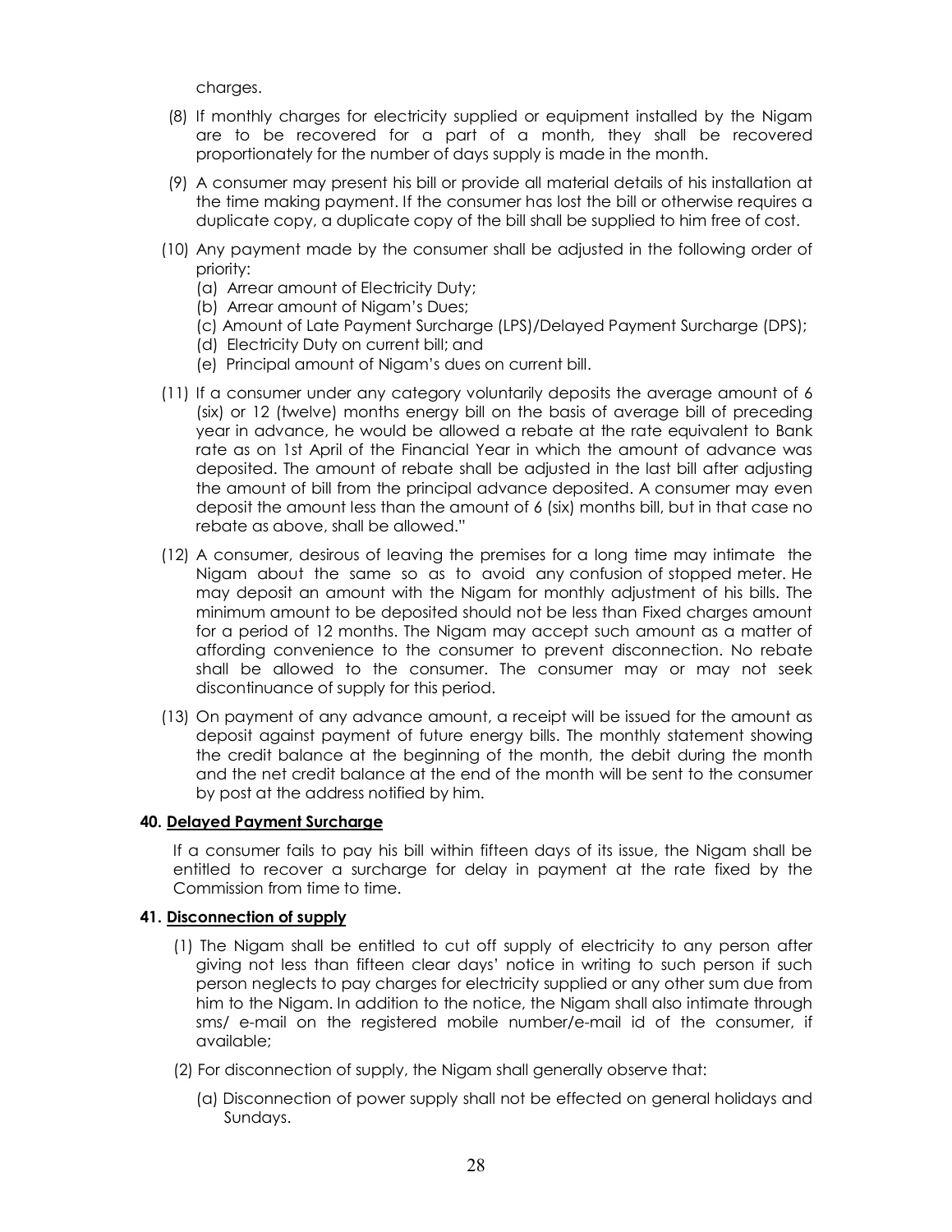- (b) Disconnection of power supply shall be effected, as far as possible, before 1.30 PM and reconnection shall preferably be effected on the same day of payment.
- (c) Disconnection shall normally be effected at the Nigam's cut-outs in the Consumer's premises. If it is possible or effective, it shall be effected at the pole/distribution box.
- (d) If the arrears is Rs 100/- or less, the installation shall not be disconnected and arrears shall be carried forward to the next bill.
- (e) if such person produces proof of payment or deposits under protest:
	- (i) an amount equal to the sum claimed from him, or
	- (ii) the electricity charges due from him for each month calculated on the basis of average charge for electricity paid by him during the preceding six months, whichever is less, pending disposal of dispute,

his supply shall not be cut off/if cut off shall be reconnected immediately.

- (3) In the event of supply being disconnected due to non-payment of dues or for any other reason, all the money then payable by the consumer including the amount of fixed charges for unexpired initial period of agreement, if any, shall become due and recoverable. In case disconnection is made in the middle of the month or initial agreement period expires in the middle of the month, the fixed charges amount shall be payable proportionately.
- (4) A consumer other than agriculture category and seasonal industry may seek disconnection by giving one month's notice in writing on this behalf after initial period of one year including notice period. The consumer shall pay all the charges payable upto the date of disconnection subject to notice period or initial agreement period. In case disconnection is made in the middle of the month or notice period/initial agreement period expires in the middle of the month, the fixed charges amount shall be payable proportionately.
- (5) The consumer may also seek disconnection on the same day of notice if he is ready to pay the fixed charges amount for notice period or unexpired period of agreement, as the case may be.
- (6) If at any time the consumer:
	- (a) Commits breach of these conditions of supply or terms of agreement;
	- (b) Being a limited company passes a resolution for winding up or be ordered to be wound up by a court of competent jurisdiction ,or
	- (c) Being an individual commits any act of insolvency or be adjudged insolvent,  $\alpha$ r
	- (d) Executes or creates any mortgage charge or other encumbrance on any property or asset of the consumer so as to prejudicially affect the Nigam's electric meters, plant apparatus & equipment at consumer's premises or any part thereof or any right exercisable by the Nigam in connection with the said electric meters, plant, apparatus and equipment,

then the Nigam shall be at liberty to terminate the agreement with the consumer by giving seven days' notice in writing and upon such termination the consumer shall forthwith liable to pay to the Nigam all the money then due and payable under the agreement together with further sum equal to the amount of the minimum and/or special guarantee for the unexpired minimum period of supply by way of liquidated damages.

(7) The Nigam reserves the right to discontinue supply to a consumer on giving 48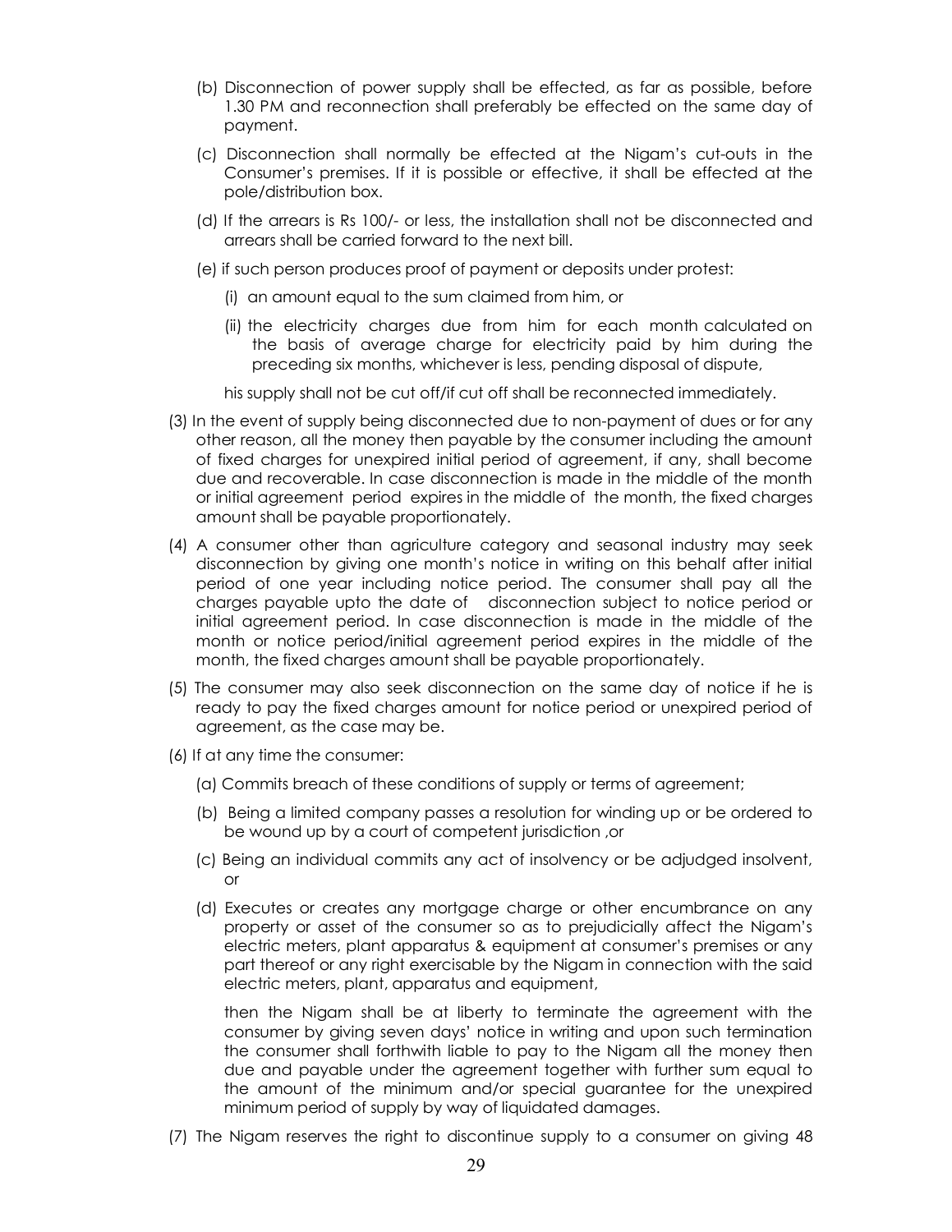hours notice in writing if there is reason to believe that the consumer is contravening any of the provisions of Act or of these terms and condition or committing breach of the agreement with the Nigam or in the event of the consumer going bankrupt or also in the event of compulsory or voluntary liquidation if the consumer is a limited company.

- (8) After a connection is disconnected, the billing shall be stopped forthwith.
- (9) After a disconnection has been effected, the Nigam shall inform the consumer in writing through a letter by registered post on the address given by the consumer. Dispatch of a registered letter shall be considered as adequate evidence to inform the consumer.
- (10) Where the connection has been disconnected on account of non-payment of dues or for any other reason, the Nigam may remove the meter as well as service line after two months from the date of disconnection.

#### **42. Recovery of old dues**.

- (1) Notwithstanding anything contained in any other law for the time being in force, no sum due from any consumer on account of charges for electricity or any sum other than a charge for electricity shall be recoverable after a period of two years from the date when such sum became first due, unless such sum has been shown continuously as arrears and the Nigam shall not cut off supply of electricity.
- (2) Before effecting recovery of arrears, the Nigam shall furnish details of arrears to the consumer & consider his representation, if any.
- (3) For recovery of old outstanding dues, the Nigam may prepare a Scheme for all or some categories of consumer(s) lying connected/ disconnected wherein reduction/waival of interest/LPS/DPS may be allowed as a special case and as per the guidelines issued by the Commission from time to time. Such schemes shall not be a regular feature and would be introduced for a limited period under prior intimation to Commission and shall exclude the cases of theft/malpractices and the consumers already benefited from such scheme in last 3 years.
- (4) Any outstanding dues against any permanently disconnected connection shall be recoverable from another existing/new connection in the name of the same person by serving a notice of thirty (30) days.

#### **43. Reconnection of disconnected supply**

- (1) A consumer seeking reconnection after disconnection may apply in **Annexure-6,** which can be obtained free of cost from the office of AEN concerned or can be down loaded from the website of the Nigam.
- (2) A person whose supply has been cut off for non-payment of dues of the Nigam or due to any other reasons may apply for restoration of supply to the Nigam. An application for restoration of supply shall be considered if made within:
	- (a) The period prescribed in agriculture For Agriculture consumers policy of the State Government
	- (b) Two years from the date of disconnection For Others

A person applying after this period, shall be treated as a new applicant and shall be required to complete formalities as are required for new connection.

(3) Within seven days of receipt of application under **sub-clause (1),** the Nigam shall intimate the applicant the amount due from him to the Nigam upto the date of disconnection, along with interest thereon at the rate of 10% per annum for each completed month of non-payment after disconnection. No interest shall be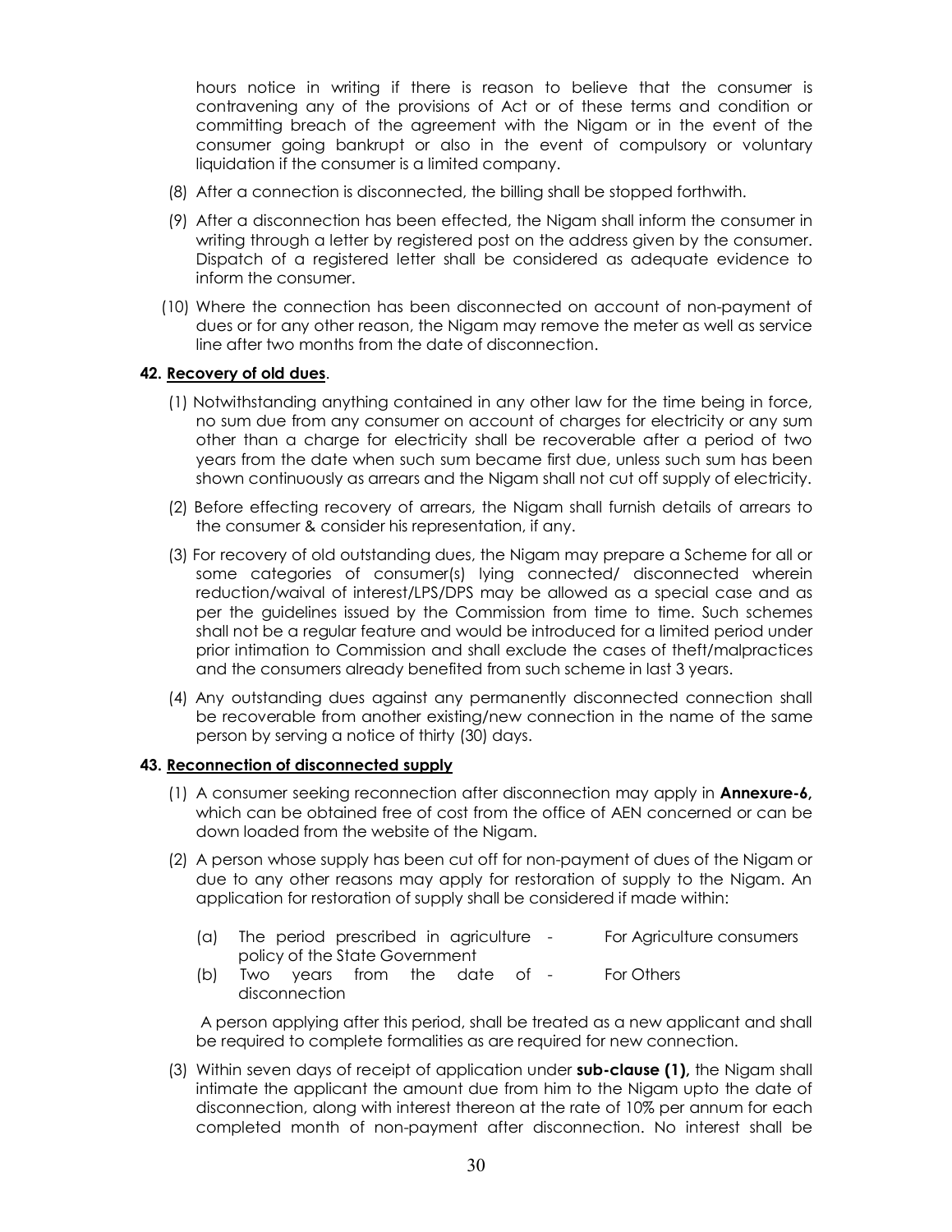charged on the surcharge for delay in payment. The Nigam shall also intimate the reconnection charges as per **item –7 of Part –II,** payable by the applicant.

In case restoration requires re-erection of lines/sub-station, then supply shall be restored within the period specified in **Clause-8** of these "Terms and Conditions for Supply of Electricity – 2004".

- (4) The Nigam shall restore supply of electricity to the applicant within three days of deposit of the amount intimated under **sub-clause (3)** and such additional interest as may have become due till the date of deposit.
- (5) In case of restoration of supply, the amount of security shall be as applicable at the time of re-connection or the amount of security available at the time of disconnection, whichever is higher. If however, the connection is reconnected in the next Financial Year after review of security and the same has become due, then the amount of security shall be as per reviewed amount.
- (6) In cases where the supply to the installations is permanently disconnected and security has been adjusted, however, getting covered under the above disconnection duration, the electricity supply to such installation may be restored on deposit of required security afresh.

#### **44. Temporary supply**

- (1) On receipt of an application in Form (Annex.-4) along with application fee as per item 1 of Part -II, the Nigam may provide temporary supply preferably through a pre-paid meter.
- (2) General terms and conditions shall be as applicable for permanent connection except the following:
	- (a) Temporary connection shall not be released under Public Street Lighting & Agriculture categories.
	- (b) Temporary connections shall not be released to the places of permanent wedding houses.
	- (c) The application shall be made on a non-judicial stamp paper, of value as prescribed by the Government of Rajasthan (presently Rs. 50/-). In case the application is not made on a stamp paper, a stamp paper duly endorsed as under and signed, shall be attached with the application form:

|                                                                                                                                                                                                                                                                        | This stamp paper is attached with the application form for an electric |  |  |  |
|------------------------------------------------------------------------------------------------------------------------------------------------------------------------------------------------------------------------------------------------------------------------|------------------------------------------------------------------------|--|--|--|
| connection in the <u>connection</u> in the solution of                                                                                                                                                                                                                 |                                                                        |  |  |  |
| Shri/Smt./ M/S                                                                                                                                                                                                                                                         |                                                                        |  |  |  |
| $S/O$ / $D/O$ / $W/O$ / $Shri$<br>resident of <b>the contact of the contact of the contact of the contact of the contact of the contact of the contact of the contact of the contact of the contact of the contact of the contact of the contact of the contact of</b> |                                                                        |  |  |  |
| towards completion of stamp duty.'                                                                                                                                                                                                                                     |                                                                        |  |  |  |

- (d) The consumer may lay his temporary service line drawn through a licensed electrical wiring contractor. The service line shall, however, conform to Rules,.
- (e) Temporary supply will be given for a period not exceeding one month in the first instance, but the supply can be extended for further periods not exceeding one month on each occasion after collecting additional deposits to cover the extended period. For construction works connection may be granted for longer period.
- (f) Where temporary supply is required for a fair, exhibition, touring cinema, circus etc. the same shall be sanctioned in the first instance for the entire period of validity of the license/ permission or for the period requisitioned for, whichever is shorter.
- (g) The meter reading for temporary supplies will be taken at the end of each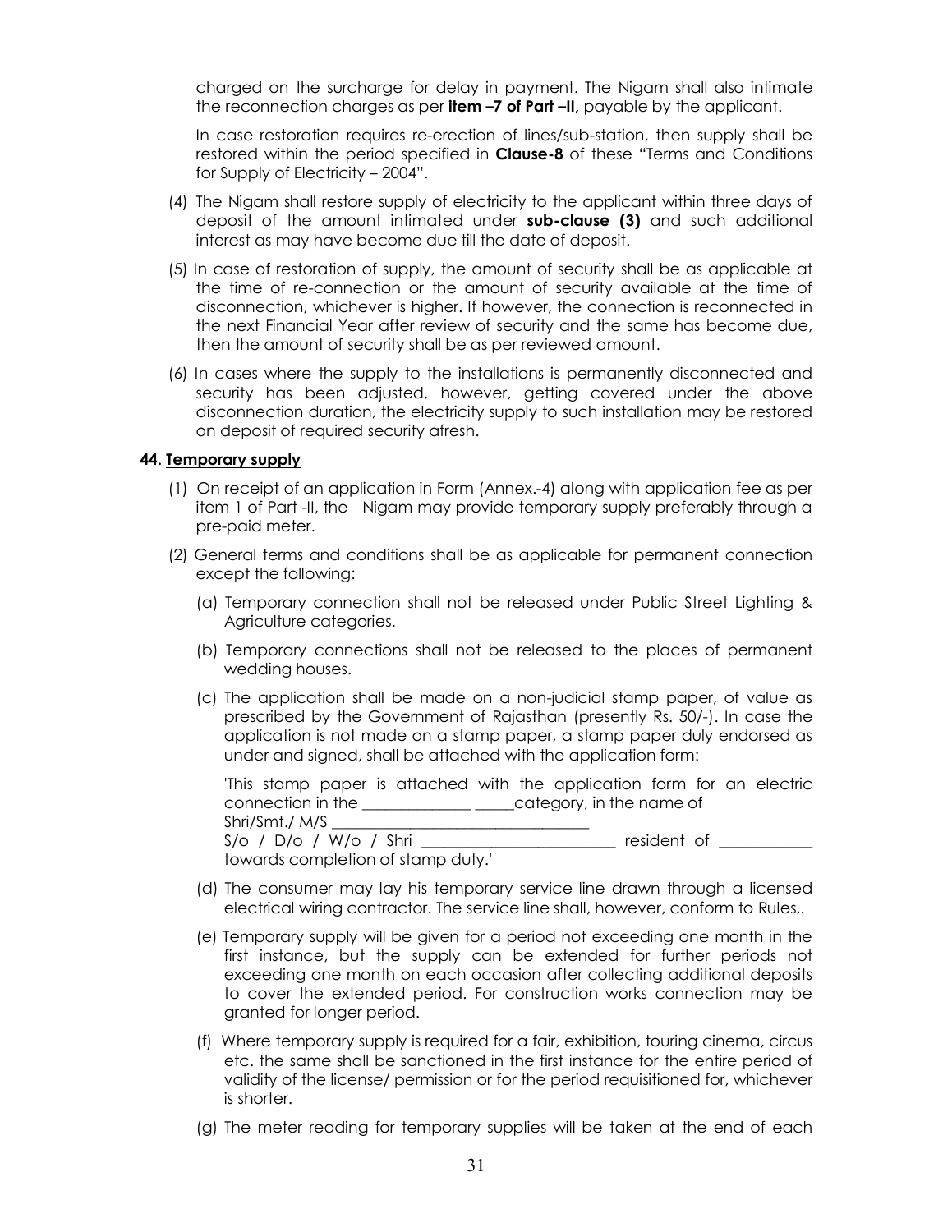fortnight or at the end of period applied for whichever is shorter. Where supply is given at HT or EHT, the meter readings will be taken once in a week.

- (h) The energy meters shall be provided on the distributing mains from which the service line for temporary connection has been tapped.
- (i) The existing consumers under LT domestic and non-domestic categories may use its connection for the purpose of further construction in the same premises subject to the condition that its connected load/contract demand shall not exceed the overall sanctioned load/demand. This facility shall not be available for construction of Building Complexes and to other categories of consumers.
- (j) Where arranging temporary supply necessitates replacement of existing transformer, supply will be arranged only on the condition that the applicant meets the hire charges of new transformer as per **item 18 of Part -II**.
- (k) The applicant requiring temporary connection shall be required to pay the charges as per **item 18 of Part -II.**

#### **45. Tampering, distress or damage to electric plant etc.**

- (1) In case of tampering, distress or damage to electrical plant, electric lines by a consumer, the Nigam may, in addition to other action under the provisions of the Act, recover the cost of repair or replacement of such electric plant, electric lines from the consumer, and disconnect his supply.
- (2) The Nigam shall give at least seven days notice to the consumer and consider his explanation before proceeding to recover costs or disconnecting his supply under **sub-clause (1).**
- (3) The supply shall be restored after the tampered or damaged plant, line has been repaired or replaced.

#### **(A) Measures to control Theft**

#### **(1) General**

- (a) The Assessing Officer or Authorized Officer may at any time enter upon the consumer's premises for inspection, if, there is reason to suspect that the consumer is engaged in act of unauthorized use or theft of electricity.
- (b) Under the provisions of section 135 of the Act, the Authorized Officer may
	- (i) enter, inspect, break-open and search any place or premises in which he has reason to believe that electricity has been, is being or is likely to be used in an unauthorized manner.
	- (ii) search, seize and remove all such devices, instruments, wires and any other facilitator or article which has been, is being, or is likely to be used for unauthorized use of electricity;
	- (iii) examine or seize any books of accounts or documents which in his opinion may be useful for or relevant to, any proceedings in respect of the offence under sub-section (3) and allow the person from whose custody such books of accounts or documents are seized to make copies thereof, or take extracts there from in his presence.
- (c) The occupant of the place of search or any person on his behalf shall remain present during the search and a list of the items seized during the search shall be prepared and delivered to such occupant or person who will sign the list.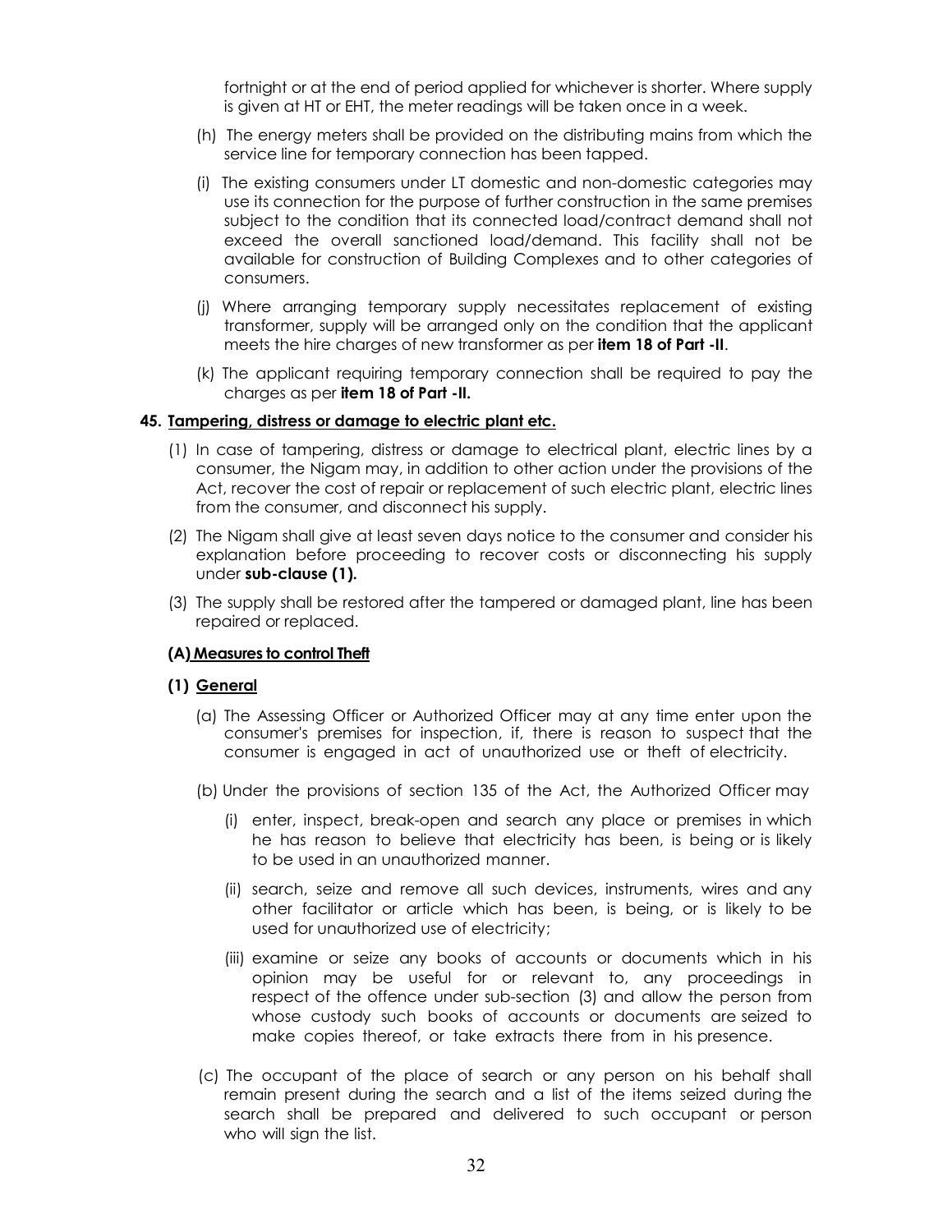Provided that no inspection, search or seizure of domestic places or domestic premises shall be carried out between sunset and sunrise except in the presence of an adult male member occupying the premises.

- (d) As per section 135 of the Act, the provisions of the Criminal Procedure Code 1973, relating to search and seizure will apply, for such searches and seizure under this regulation.
- (e) In case of entry in the premises by the Assessing Officer / Authorized Officer, an inspection memo, as per **Annexure – 2,** shall be prepared, a copy of which will be handed over to the consumer. Inspection memo shall also be prepared and copy supplied to the consumer / occupant, even if no abnormality is detected. In case the inspection reveals prima facie an act of unauthorized use or theft of electricity, the Officer may seize the evidence of such act, prepare a seizure memo, as per **Annexure – 3**, and hand over a copy of it with a copy of inspection report, to the consumer or his representative or employee whoever may be present there. In case of refusal to accept the memos, the same shall be affixed at the main entrance of the premises and a copy be sent by post, which will be deemed to have been served on the consumer. The copy of inspection and seizure memo with numbered pages will be supplied by the Nigam to the Assessing Officer / Authorized Officer.

Provided, where an unauthorized use of electricity is detected by an Authorized Officer, unless he himself is the Assessing Officer, he will forward a copy of the inspection memo and seizure memo to the Assessing Officer for further action.

Provided, where the theft of the electricity is detected by an Assessing Officer, unless he himself is the Authorized Officer, he will forward a copy of the inspection memo and seizure memo to the Authorized Officer for further action.

- (f) In case the Assessing Officer is obstructed or prevented in any manner from entering upon the consumer's premises, the electric supply may be disconnected immediately after informing the consumer in writing. The supply will remain discontinued only as long as the consumer does not allow the Assessing Officer to enter the premises and perform his duties and no longer then that.
- (g) The Nigam shall not be liable for any loss, inconvenience or damage caused to the consumer on account of such inspection or disconnection of supply.
- (h) Supply of electricity by an owner to his tenants or by an employer to his employees in residential colonies as per the Supply Code Regulations or Tariffs for supply of electricity will not be considered sale or unauthorized use of electricity.
- (i) If a consumer is found indulging in an unauthorized use or theft of energy or both, the assessment provisions will operate separately for each of such act of wrong doings.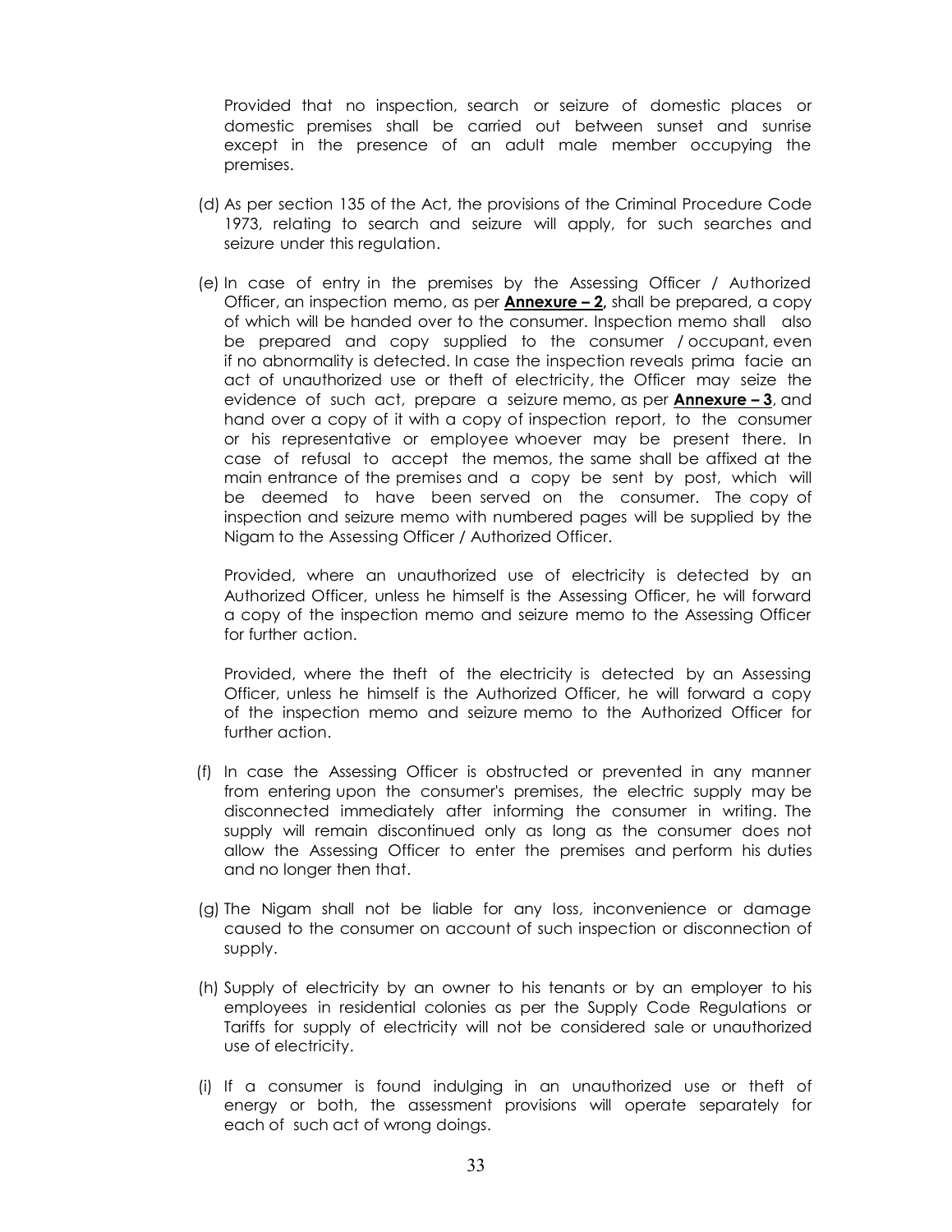- (j) Assessed charges for unauthorized use or amount of civil liability in case of theft of electricity shall be in addition to any other charges as may be leviable for making good the Nigam's equipment/ line etc, damaged due to such unauthorized use or theft of electricity, if any, besides the criminal proceedings that may be taken against him under the law.
- (k) The provisions of these clauses shall be subject to special provisions for agriculture consumers as may be prescribed by the State Government under Agriculture Policy or otherwise through the directives to the Commission in the matter of policy under section 108(1) of the Electricity Act 2003.
- (l) If a consumer is serving employee of the power sector companies of the State and is found indulged in an unauthorized use under Section 126 or theft of electricity under Section 135 of the Electricity Act, 2003 or both, in addition to application of the assessment provisions, shall be liable to disciplinary action, besides other actions as prescribed in law.

#### **(2) Unauthorized use of electricity**

- a) The unauthorized use of electricity has been defined at 'Explanation (b)' below section 126 of the Electricity Act 2003. In general, it will be considered where the electricity consumption is recorded correctly by the meter or can be correctly assessed from the meter reading, but on checking the premises the Assessing Officer / Authorized Officer prima-facie finds an evidence of any activity as per aforesaid explanation and shall include:
	- i. use of electricity supplied under lower tariff for a purpose for which a higher tariff is in force, or
	- ii. exceeding the sanctioned connected load through meter, other than domestic and small (up to 5 kw load) non- domestic consumers, or
	- iii. for the purpose other than for which the usage of electricity was authorized; or for the premises or areas other than those for the electricity supply was authorized.
	- iv. use of electricity through a tampered meter e.g. seal broken, glass broken etc., with no other evidence of dishonestly obstructing the electricity without noticeable fall in the recorded consumption; or
	- v. use of apparatus for splitting the phase to run a 3-phase appliance when 3-phase supply is not available to him, or
	- vi. non-compliance of orders imposing restriction on use of electricity during power cut /load shedding or
	- vii. restoration of the service through meter, disconnected by the Nigam, or
- b) In case unauthorized use of electricity is:
	- (i) as per sub-clause(a)(iv), tampered meter shall be immediately rectified or replaced;
	- (ii) as per sub-clause (a)(vii), supply shall be immediately disconnected without any notice; and
	- (iii) as per sub-clause other than  $(a)$  (iv) &  $(a)$  (vii), the Assessing Officer / Authorized Officer shall ask the consumer to remove the cause of such unauthorized use of electricity immediately, failing which the Nigam shall serve a 24 hours notice asking the consumer to remove the cause of such unauthorized use of electricity, failing which his supply shall be disconnected.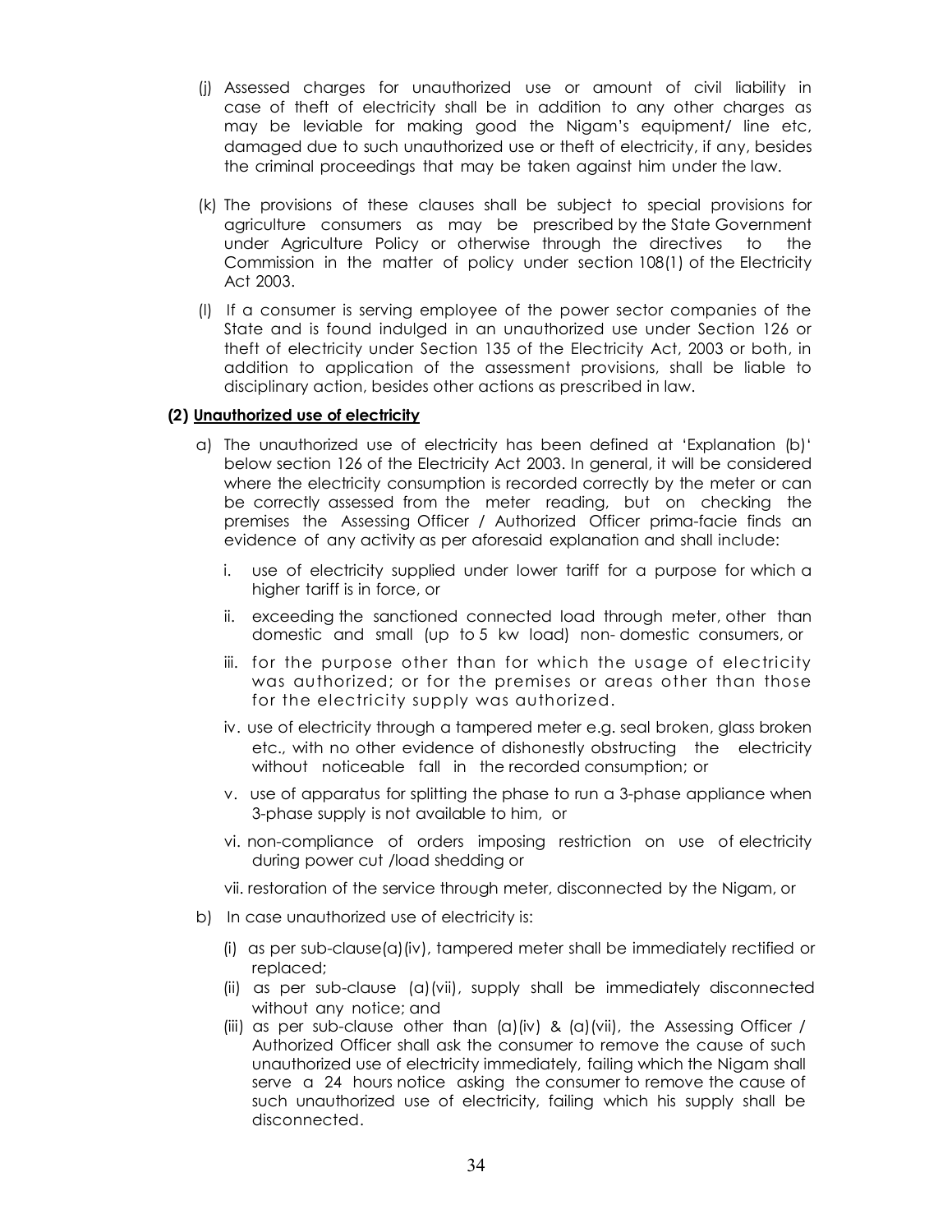- c) The supply so disconnected shall be reconnected only after the receipt of a written intimation from the consumer about discontinuance of unauthorized use of electricity, to the satisfaction of the Nigam.
- d) The Assessing Officer will prepare a provisional assessment under section 126(2) of the Electricity Act 2003. The quantum of assessment, the period and the rate will be assessed as hereunder:

The State Govt. vide its notification No. F.15(4) Energy/2003 dated 29-01-2004 had designated the following officers of Ajmer Discom as Assessing officers:

| S.No.         | <b>Authorised Officers</b>                 | Category                     |
|---------------|--------------------------------------------|------------------------------|
|               | JEN/AEN/XEN[(O&M)/(REC)/(M&P)/(IA)/(Vig.)] | Domestic                     |
|               | & FM (AENs)                                |                              |
| $\mathcal{P}$ | JEN/AEN/XEN(O&M)/(REC)/(M&P)/(IA)/(Vig.)]  | Non Domestic LT              |
|               | & FM (AENs)                                | Supply                       |
| 3             | AEN/XEN(O&M)/(REC)/(M&P)/(IA)/(Vig.)] &    | Non Domestic HT              |
|               | FM (AENs)                                  | Supply                       |
| 4             | JEN/AEN/XEN(O&M)/(REC)/(M&P)/(IA)/(Vig.)]  | Agriculture                  |
|               | & FM (AENs)                                |                              |
| .5            | JEN/AEN/XEN(O&M)/(REC)/(M&P)/(IA)/(Vig.)]  | Small Industry               |
|               | & FM (AENs)                                |                              |
| 6             | AEN/XEN(O&M)/(REC)/(M&P)/(IA)/(Vig.)] &    | Medium Industry              |
|               | FM (AENs)                                  |                              |
| 7             | AEN/XEN(O&M)/(REC)/(M&P)/(IA)/(Vig.)] &    | Large Industry               |
|               | FM (AENs)                                  |                              |
| 8             | AEN/XEN(O&M)/(REC)/(M&P)/(IA)/(Vig.)] &    | <b>Bulk Supply for Mixed</b> |
|               | FM (AENs)                                  | Load                         |

Provided that the officers senior in rank and having jurisdiction in concerned area shall also be the assessing officer in their jurisdiction.

#### e) **Quantum of Assessment**

The quantum of unauthorized use of electricity under various categories listed at (a) above, shall be assessed as follows:

- i) For  $2(a)$  (i) In proportion of higher tariff load to total load.
- ii) For  $2(a)$  (ii)  $-$  Quantum of exceeded load.
- $\overline{u}$  For 2(a) (iii) In proportion of extended load to other premises to total load (including extended load).
- iv) For 2(a) (iv) Where meter has stopped or become inaccurate (defective with metering errors), the assessment would be done as per clause 32 or 33 of these terms and conditions, as the case may be.
- v) For  $2(a)$  (v) On entire consumption.
- vi) For 2(a) (vi) On entire consumption.
- vii) For 2(a) (vii) On entire consumption.

#### f) **Period of Assessment**

If the Assessing Officer reaches the conclusion that unauthorized use of electricity has taken place, the assessment shall be made for the entire period during which such unauthorized use of electricity has taken place. Where such unauthorized use cannot be ascertained, the time period be limited to twelve months immediately preceding the date of inspection.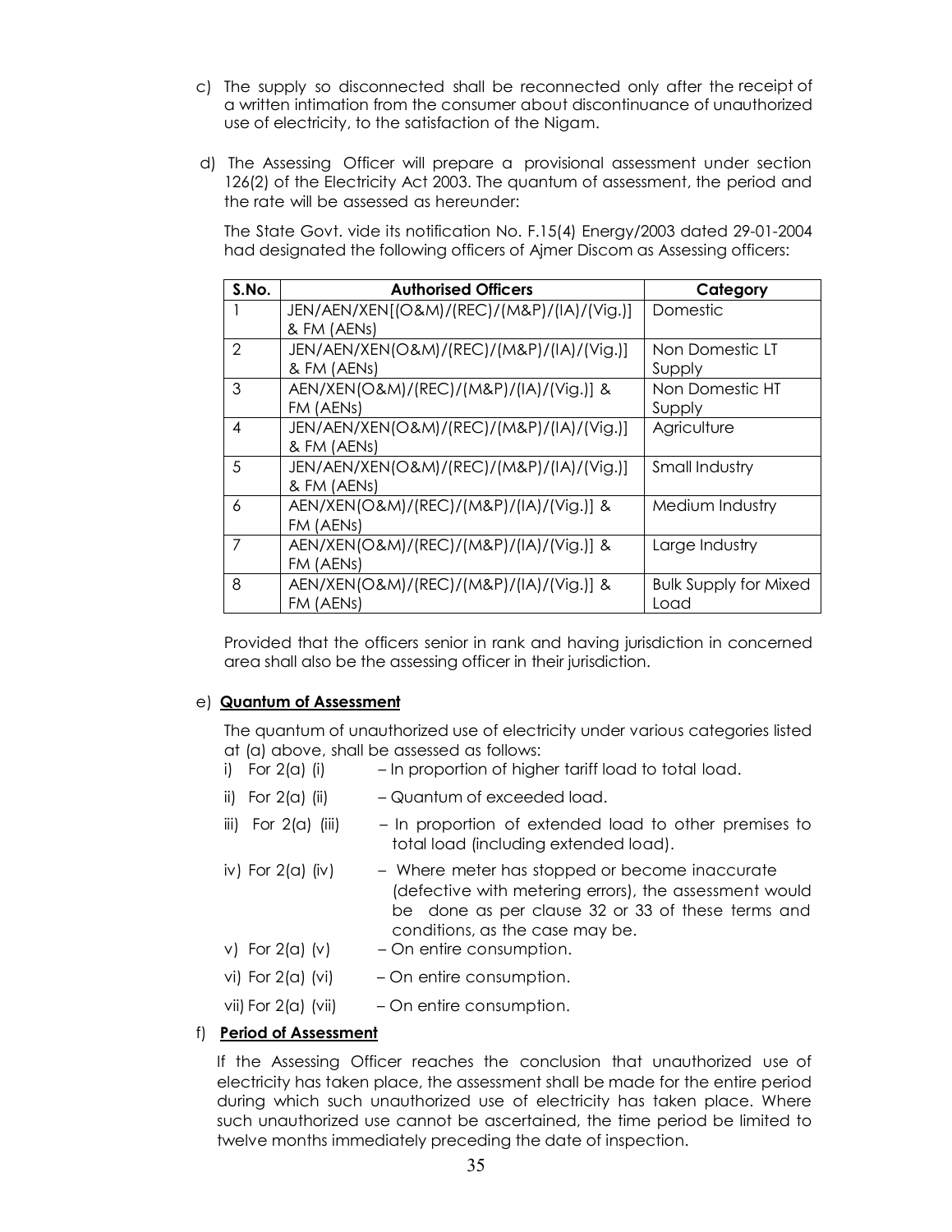## g) **Rate of Charge**

The assessment shall be made at rate of charge as under:

| For $2(a)$ (i)<br>(i)        | - at twice the tariff applicable to the higher<br>tariff category of service.                                                        |
|------------------------------|--------------------------------------------------------------------------------------------------------------------------------------|
| (ii) For $2(a)$ (ii)         | - at twice the fixed charges applicable for<br>the relevant category of service connection.                                          |
| (iii) For $2(a)$ (iii)       | - at twice the fixed charges applicable for the<br>relevant category of service connection or<br>extended load, whichever is higher. |
| (iv) For $2(a)(iv)$ to (vii) | - at twice the tariff applicable for the relevant<br>category of service connection.                                                 |

#### h) **Multiple unauthorized use of electricity**

If a consumer is found indulging in more than one act of unauthorized use of electricity, the charges payable by him in respect of each such unauthorized use will be separately assessed and billed accordingly.

#### i) **Exemption**

Following activities will not be considered as unauthorized use of electricity:

- i. exceeding the connected load in case of domestic consumers and small non-domestic [upto 5 KW load] category of consumers.
- ii. Where a consumer is billed on demand basis arising on account of connected load exceeding the sanctioned load. However, the consumer will be required to furnish a revised installation certificate to the Nigam
- iii. use of supply for a religious, social function or any other noncommercial activity by the consumer himself, not exceeding 3 days, in his own or adjoining premises, provided total operating load does not exceed the sanctioned load of the consumer.

## j) **Billing**

- (i) The assessed amount shall be reduced by the amount already charged under normal tariff. The Assessing Officer shall issue the provisional assessment order within 3 days of inspection or receipt of inspection memo. In case of unauthorized use of electricity, a copy of the provisional assessment order shall be issued to the consumer through a separate bill with clear 7 days notice to either file an appeal against the provisional assessment order or make payment thereof. The manner of serving the provisional assessment order as may be prescribed by the State Government under section 126(2) of the Act will be followed.
- (ii) Any consumer served with the provisional assessment order, may accept such assessment and deposit the assessed amount with the Nigam within seven days of service of such provisional assessment order served upon him.
- (iii) The person, on whom a provisional assessment order has been served will be entitled to file objections, if any, within seven days, against the provisional assessment order before the Assessing Officer, who may, after affording a reasonable opportunity of hearing to the consumer, will pass a final assessment order within 30 days, towards electricity charges payable within 7 days. The final assessment order may include interest thereon at the rate of sixteen per cent per annum as per section 127(6) of the Electricity Act, 2003 on the expiry of thirty days from the date of final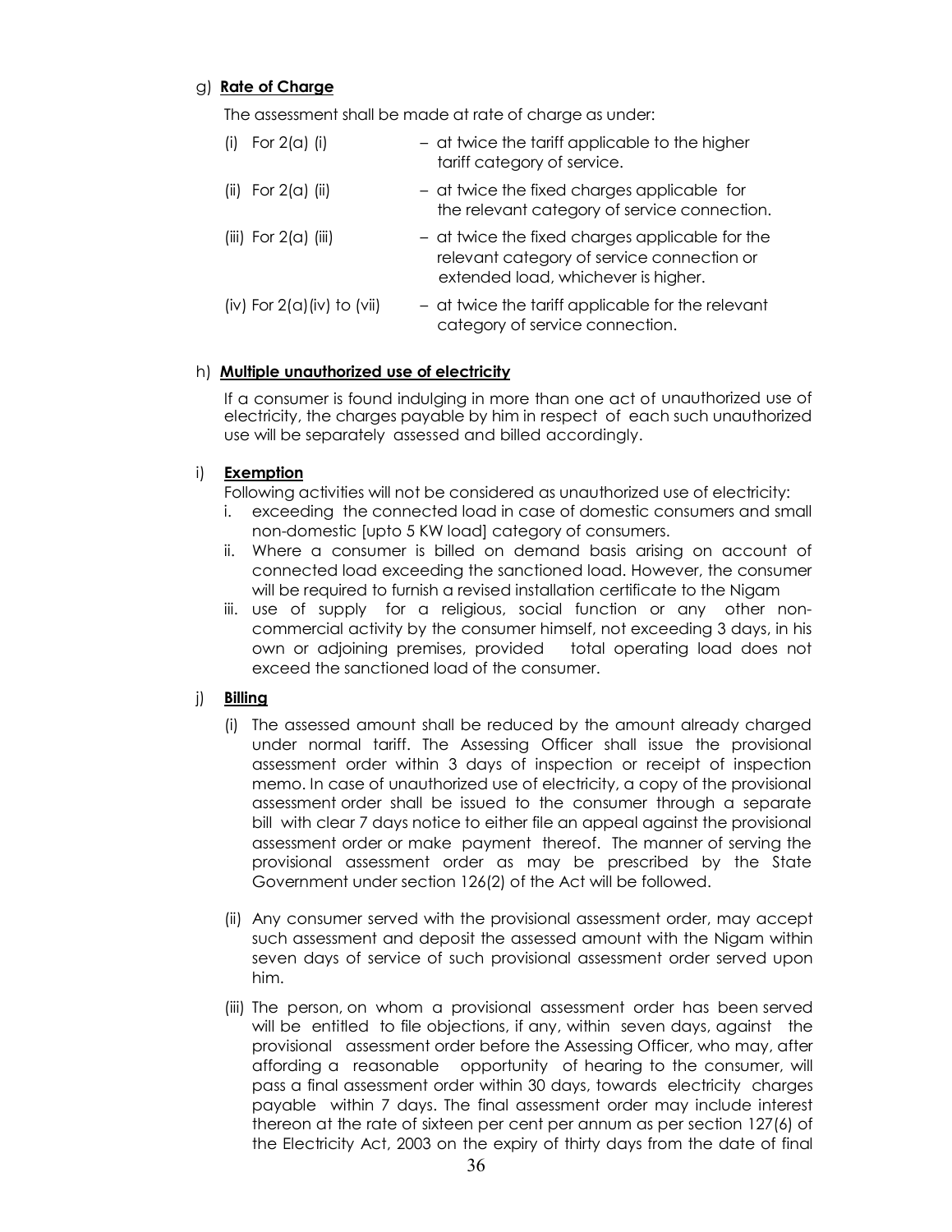assessment order, compounded every six months. Such levy shall be in addition to other charges payable under the Tariffs and Terms & Conditions for supply of electricity in force.

(iv) In case of non-payment of bill amount within seven days of serving the provisional or final assessment order as the case may be, the connection will be disconnected by serving a fifteen days notice, which will not be reconnected until the assessed amount is deposited alongwith other charges as are payable in terms of sub clause (iii) above. In case of nonpayment, the amount will be shown as arrear in the regular bill.

#### k) **Appeal to Appellate Authority.**

- (i) Any consumer aggrieved by a final order served by the Assessing Officer may, within thirty days of the said order, may prefer an appeal accompanied by such fee as specified by the Commission in the 'Rajasthan Electricity Regulatory Commission (Appeals against assessment) Regulations 2004' to Appellate Authority.
- (ii) No appeal against assessment order under sub-clause (i) will be entertained unless an amount equal to half the assessed amount is deposited in cash or through bank draft duly supplemented with documentary evidence.
- (iii) The Appellate Authority will dispose off the appeal after hearing the parties and will pass an appropriate order and also endorse to the Assessing Officer and to the appellant.
- (iv) The Appellate Authority Order will be final and not appeal-able.
- (v) The consumer will be served with a revised bill as per final order of the appellate authority with interest thereon to be paid in 7 days.
- (vi) If a consumer defaults in making the payment within seven days of serving the final order of the appellate authority, the connection will be disconnected after serving a fifteen days notice which will not be reconnected until the bill amount is cleared. In case of non- payment, the amount will be indicated as arrear in regular bill and action will be taken for recovery.
- (vii)An interest of 16% per annum will be charged on the amount as per final order of the appellate authority after thirty days from the date of final order, compounded every six months as per section 127(6) of the Electricity Act 2003.

The State Government has constituted the following Appellate Authority for Ajmer Discom vide its notification No. F.23 (2)/Energy/2011, Jaipur dated 12.11.2012 & 22.01.2014.

#### **A. Corporate level Appellate Authority for the cases where the assessed amount is more than 3 lacs**

| (a) Chairman & Managing Director, RRVPNL, Jaipur | -Chairman |
|--------------------------------------------------|-----------|
| (b) Director (Finance), RRVUNL, Jaipur           | -Member   |
| (c) Zonal Chief Engineer (T&C), RRVPNL, Jaipur   | -Member   |

The Chief Engineer (HQ), Ajmer Discom, Ajmer would be the presenting & Nodal Officer for Corporate level Appellate Authority cases.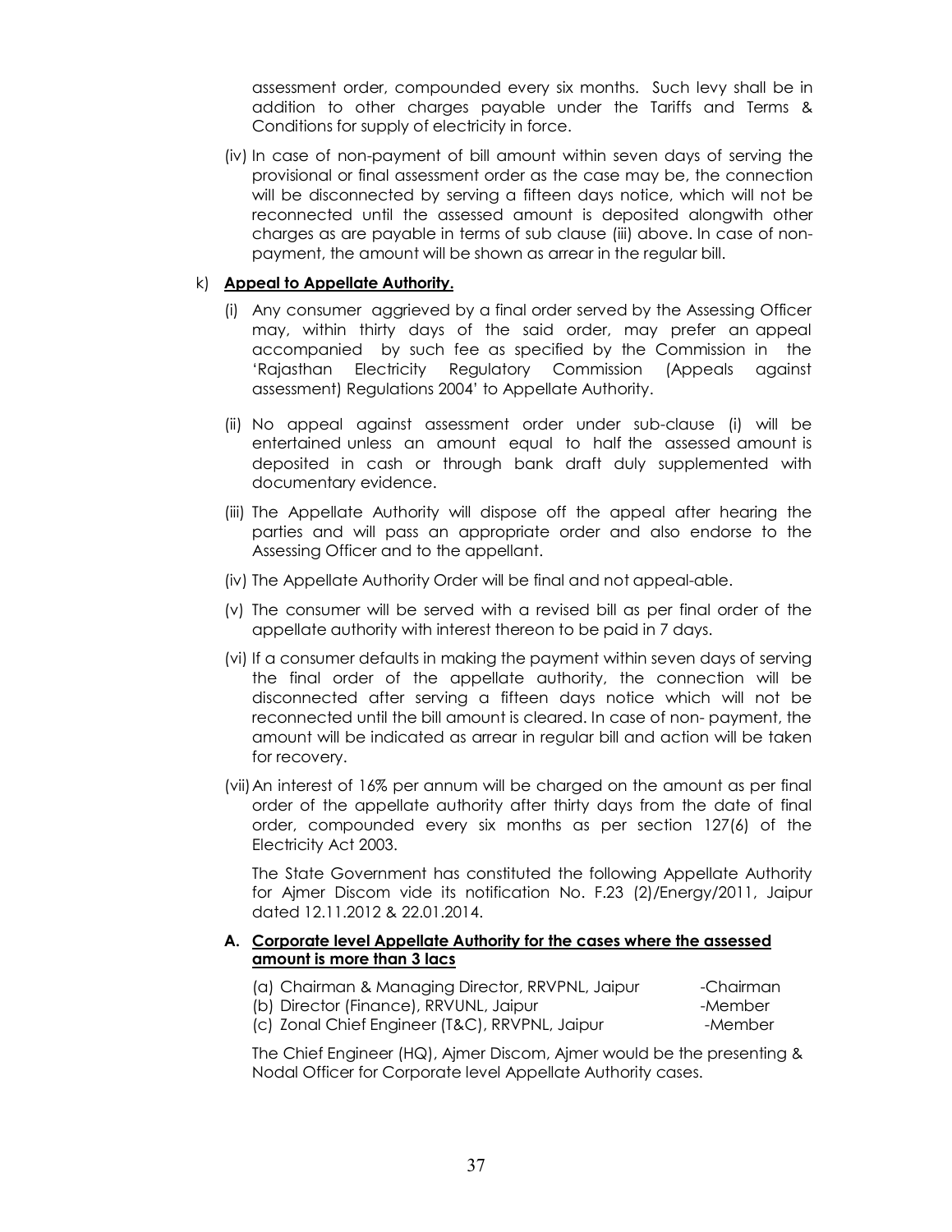| Zonal Level Appellate Authority (Ajmer Zone/Udaipur Zone/Jhunjhunu<br>В.<br>Zone) for the cases where the assessed amount is more than 1 lac and<br><u>upto 3 lacs:</u> |                                 |
|-------------------------------------------------------------------------------------------------------------------------------------------------------------------------|---------------------------------|
| (a) Zonal Chief Engineer (T&C), RRVPNL, Ajmer<br>(b) Chief Accounts Officer (KATPP), RRVUNL, Jhalawar<br>(c) Superintending Engineer(T&C), RRVPNL, Ajmer                | -Chairman<br>-Member<br>-Member |
| The Zonal Chief Engineer (Ajmer Zone/Udaipur Zone/Jhunjhunu Zone),<br>Ajmer Discom would be the presenting & Nodal Officer for Zonal Level<br>Appellate Authority.      |                                 |
| C. Circle Level Appellate Authority for the cases where the assessed amount<br><u>is upto 1 lac:</u>                                                                    |                                 |
| (1) Ajmer City Circle/District Circle:                                                                                                                                  |                                 |
| (a) Superintending Engineer (T&C), RRVPNL, Aimer<br>(b) Accounts Officer(Fuel/ Comml.), RRVUNL, Jaipur<br>(c) XEN-(220 KV GSS), RRVPNL, Ajmer                           | -Chairman<br>-Member<br>-Member |
| (2) Sikar Circle :                                                                                                                                                      |                                 |
| (a) Superintending Engineer (T&C), RRVPNL, Sikar<br>(b) Assistant Accounts Officer(EA), RRVUNL, Jaipur<br>(c) XEN(220KV GSS), RRVPNL, Sikar                             | -Chairman<br>-Member<br>-Member |
| (3) Jhunjhunu Circle:                                                                                                                                                   |                                 |
| (a) Superintending Engineer (T&C), RRVPNL, Babai<br>(b) Assistant Accounts Officer (EA), RRVUNL, Jaipur<br>(c) XEN (220KV GSS), RRVPNL, Jhunjhunu                       | -Chairman<br>-Member<br>-Member |
| (4) Nagaur Circle:                                                                                                                                                      |                                 |
| (a) Superintending Engineer (T&C), RRVPNL, Merta city<br>(b) Assistant Accounts Officer (EA), RRVUNL, Jaipur<br>(c) XEN (220KV GSS), RRVPNL, Nagaur                     | -Chairman<br>-Member<br>-Member |
| (5) Bhilwara Circle:                                                                                                                                                    |                                 |
| (a) Superintending Engineer (T&C), RRVPNL, Bhilwara<br>(b) Assistant Accounts Officer (EA), RRVUNL, Jaipur<br>(c) XEN (220KV, GSS), RRVPNL, Bhilwara                    | -Chairman<br>-Member<br>-Member |
| (6) Chittorgarh Circle / Pratapgarh Circle:                                                                                                                             |                                 |
| (a) Superintending Engineer (T&C), RRVPNL, Chittorgarh<br>(b) Sr. Accounts Officer(KTPS), RRVUNL, Kota<br>(c) XEN (220KV, GSS), RRVPNL, Chittorgarh                     | -Chairman<br>-Member<br>-Member |
| (7) Udaipur Circle/ Rajsamand Circle/ Dungarpur Circle:                                                                                                                 |                                 |
| (a) Superintending Engineer (T&C), RRVPNL, Udaipur<br>(b) Accounts Officer(Fuel/Comml.), RRVUNL, Jaipur<br>(c) XEN (220KV, GSS), RRVPNL, Debari                         | -Chairman<br>-Member<br>-Member |
| (8) Banswara Circle:                                                                                                                                                    |                                 |
| (a) Superintending Engineer (T&C), RRVPNL, Udaipur<br>(b) Accounts Officer(Fuel/Comml.), RRVUNL, Jaipur<br>(c) XEN (220KV, GSS), RRVPNL, Banswara                       | -Chairman<br>-Member<br>-Member |

The Circle Superintending Engineer (O&M) of concerned Circle would be the presenting and Nodal Officer for Circle Level Appellate Authority cases.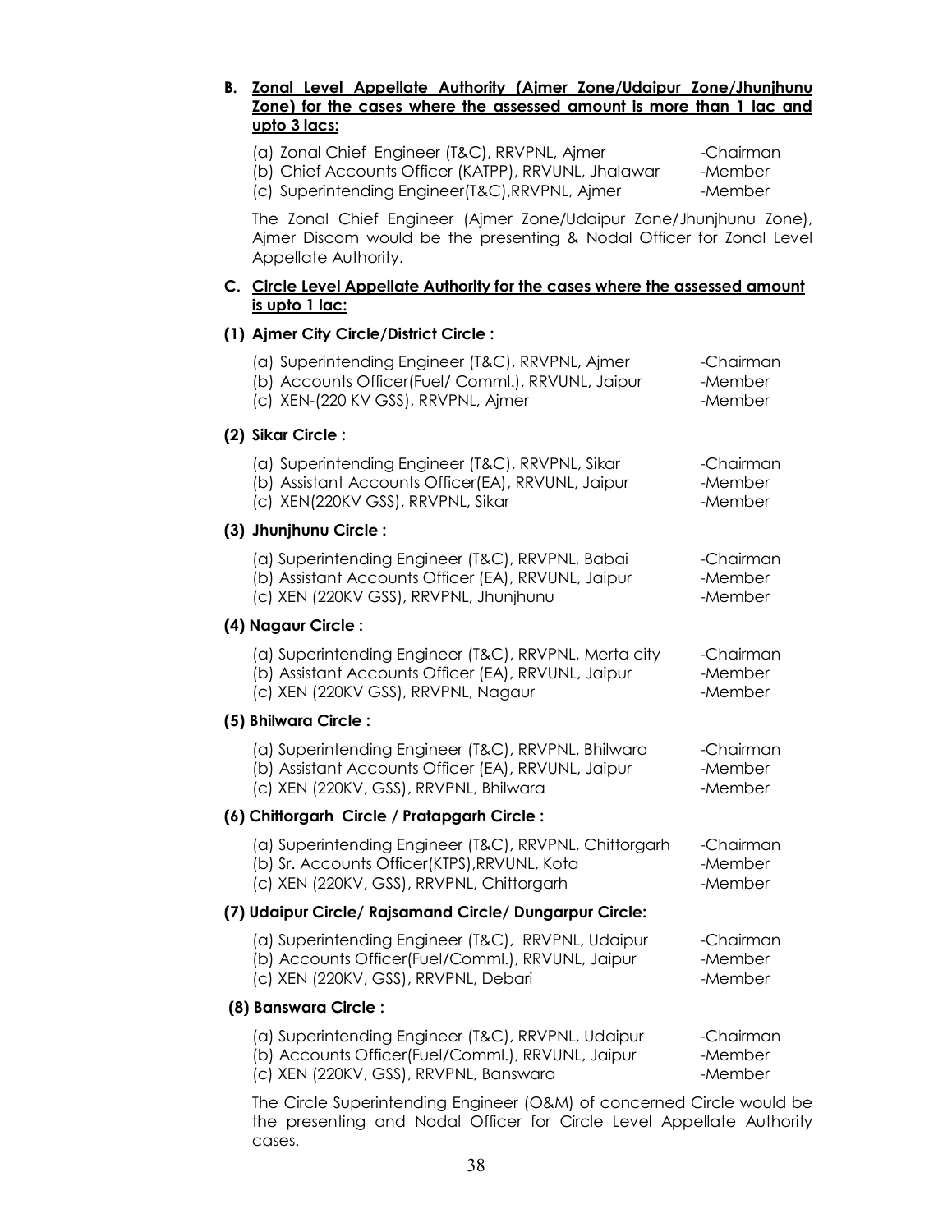The SE/XEN of O&M/Vig./M&P Wing may co-opt if desired by Appellate Authority.

Note :-

- 1. Any person aggrieved by the final order made under section 126 of the Act may, within 30 days of the said order, file an appeal before the Appellate Authority.
- 2. The appeal and Memorandum of Appeal shall be made in the form specified in the schedule prescribed by Raj. Electricity Regulatory Commission vide Notification RERC/Secy.Reg./No. 27 dt. 14.07.04.
- 3. The appeal shall be accompanied by the following fee

| S.No. | <b>Amount Assessed</b> | Fee        |
|-------|------------------------|------------|
|       | Upto Rs.1,00,000/-     | Rs.500/-   |
|       | Above Rs.1,00,000/-    | Rs.1,000/- |

- 4. The fee shall be paid by a crossed bank draft or banker cheque in favour of Appellate Authority payable at his head quarter.
- 5. No appeal shall be entertained unless an amount equal to half of assessed amount is deposited in cash or by any of bank draft with the Nigam and documentary evidence of such deposit has been enclosed along with the appeal.
- 6. The quorum for the meeting would be 50% members including the Chairman of the committee.
- 7. The Appellate Authority is required to take a consensus decision in cases. Cases decided by Appellate Authorities shall not be heard by Consumer Grievance Redressal Forum(s) constituted by the Nigam.

#### **(3) Theft of energy**

- a) If on checking a premises by an Authorized Officer, prima-facie an evidence is found that a person, dishonestly
	- (i) taps the line or makes or causes any connection to be made with overhead, underground or under water lines or cables, or service wires, or service facilities of a Nigam as the case may be; or
	- (ii) tampers a meter, installs or uses a tampered meter, current reversing transformer, loop connection or any other device or method which interferes with accurate or proper registration, calibration or metering of electric current or otherwise results in a manner whereby electricity is stolen or wasted; or
	- (iii) damages or destroys an electric meter, apparatus, equipment, or wire or causes or allows any of them to be so damaged or destroyed as to interfere with the proper or accurate metering of electricity, shall be the conclusive proof of being involved in the theft of electricity and the electric supply will be disconnected immediately.
	- (iv) uses electricity through tampered meter; or
	- (v) uses electricity for the purpose other than for which the use of electricity is authorized,

Provided, it is proved that an artificial means or means not authorized by the Nigam exist for the abstraction, consumption or use of electricity by the consumer, it will be deemed that an act of abstraction,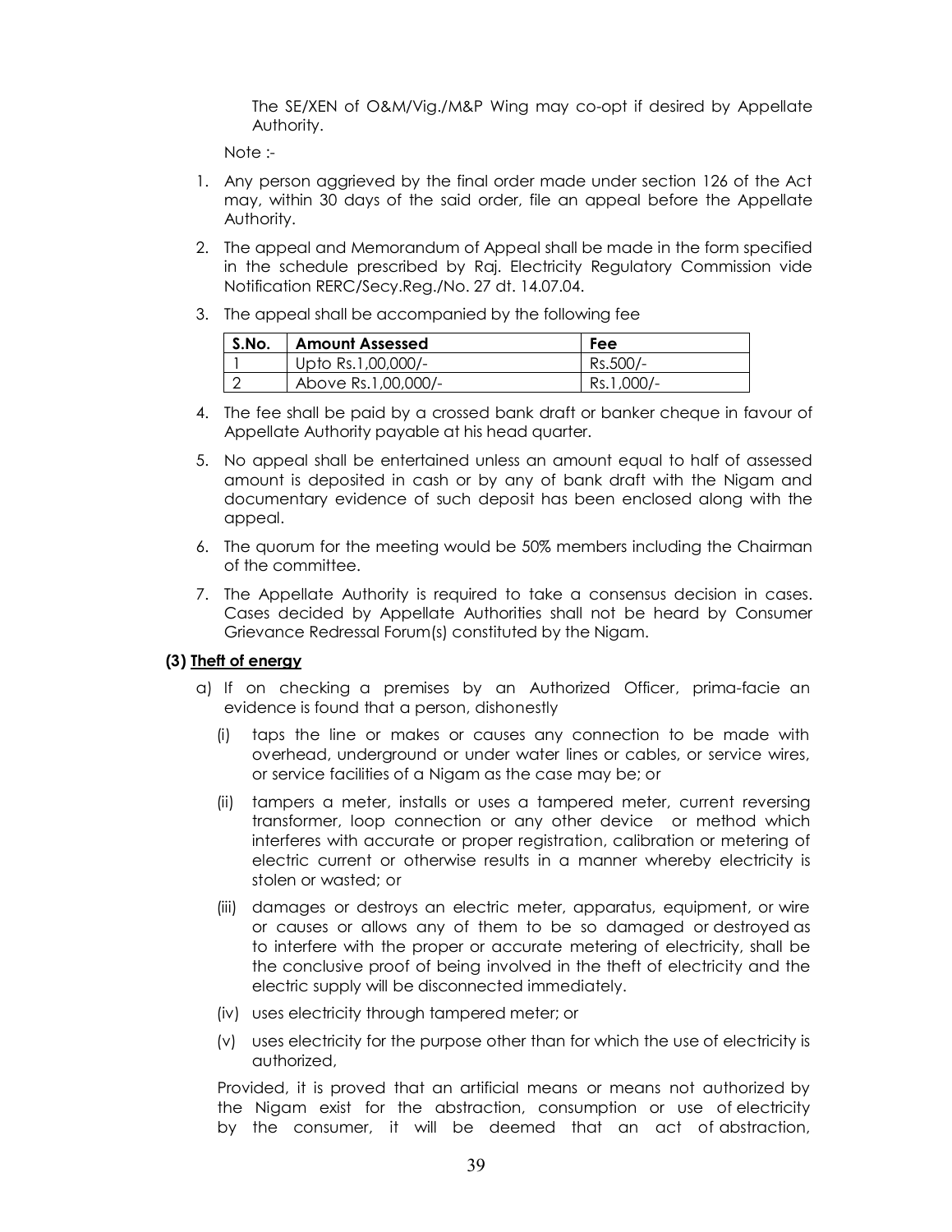consumption or use of electricity has been dishonestly caused by such a consumer and will be treated as theft of electricity, unless otherwise proved by the consumer.

The State Govt. vide its notification No. F.15(4) Energy/2003 dated 25/28-04-08 had designated the following officers of Ajmer Discom as Assessing officers

| S.No.          | <b>Authorized Officers</b>                   | Category               |
|----------------|----------------------------------------------|------------------------|
|                | JEN/AEN/XEN[(O&M)/(REC)/(M&P)/(IA)/(Vig.)] & | Domestic               |
|                | FM (AENs)                                    |                        |
| $\mathfrak{D}$ | JEN/AEN/XEN[(O&M)/(REC)/(M&P)/(IA)/(Vig.)] & | Non Domestic LT        |
|                | FM (AENs)]                                   | Supply                 |
| 3              | AEN/XEN[(O&M)/(REC)/(M&P)/(IA)/(Vig.)] & FM  | Non Domestic HT        |
|                | (AENs)]                                      | Supply                 |
| 4              | JEN/AEN/XEN[(O&M)/(REC)/(M&P)/(IA)/(Vig.)] & | Agriculture            |
|                | FM (AENs)]                                   |                        |
| 5              | JEN/AEN/XEN[(O&M)/(REC)/(M&P)/(IA)/(Vig.)] & | Small Industry         |
|                | FM (AENs)]                                   |                        |
| 6              | AEN/XEN[(O&M)/(REC)/(M&P)/(IA)/(Vig.)] & FM  | Medium Industry        |
|                | (AENs)]                                      |                        |
| 7              | AEN/XEN[(O&M)/(REC)/(M&P)/(IA)/(Vig.)] & FM  | Large Industry         |
|                | (AENs)]                                      |                        |
| 8              | AEN/XEN[(O&M)/(REC)/(M&P)/(IA)/(Vig.)] & FM  | <b>Bulk Supply for</b> |
|                | (AENs)]                                      | Mixed Load             |

Provided that the officers senior in rank and having jurisdiction in concerned area shall also have powers of sub section(2) of Section-135 of the said Act.

#### b) **Disconnection**

The Authorized officer will serve a copy of inspection memo alongwith seizure memo, if any, as above and immediately disconnect the supply. With the help of concerned billing officer of the Nigam, the Authorized officer will assess the civil liability based on the quantum of assessment, period of assessment and rate of charges as specified hereunder.

The sub-divisional or divisional officers or officers higher in rank to them shall be the authorized officer to disconnect the electricity supply of LT & HT consumers as follows :

| 1. LT supply connections   Concerned Sub-divisional Officer/ Asstt. Engineer   |
|--------------------------------------------------------------------------------|
| 2. HT supply connections   Concerned Divisional Officer/ Executive<br>Engineer |

#### c) **Legal Action**

- i) If the Authorized Officer reaches the conclusion that a theft of electricity has taken place, he will lodge a complaint in the Special Court constituted under section 153 of the Electricity Act 2003 or with the police under the Rule 12 of the Electricity Rules, 2005, as per guidelines of the Nigam within 24 hours from the time of such disconnection. If the case is fit for compounding, it can be compounded on request as per Sub Clause (4) by the officer empowered to compound it.
- ii) In case legal proceedings are initiated, the consumer may be liable to punishment and the fine could be imposed under section 135 of the Act, by a Special Court constituted under Section 153 of the Act.
- iii) The amount of civil liability as may be determined by the said court under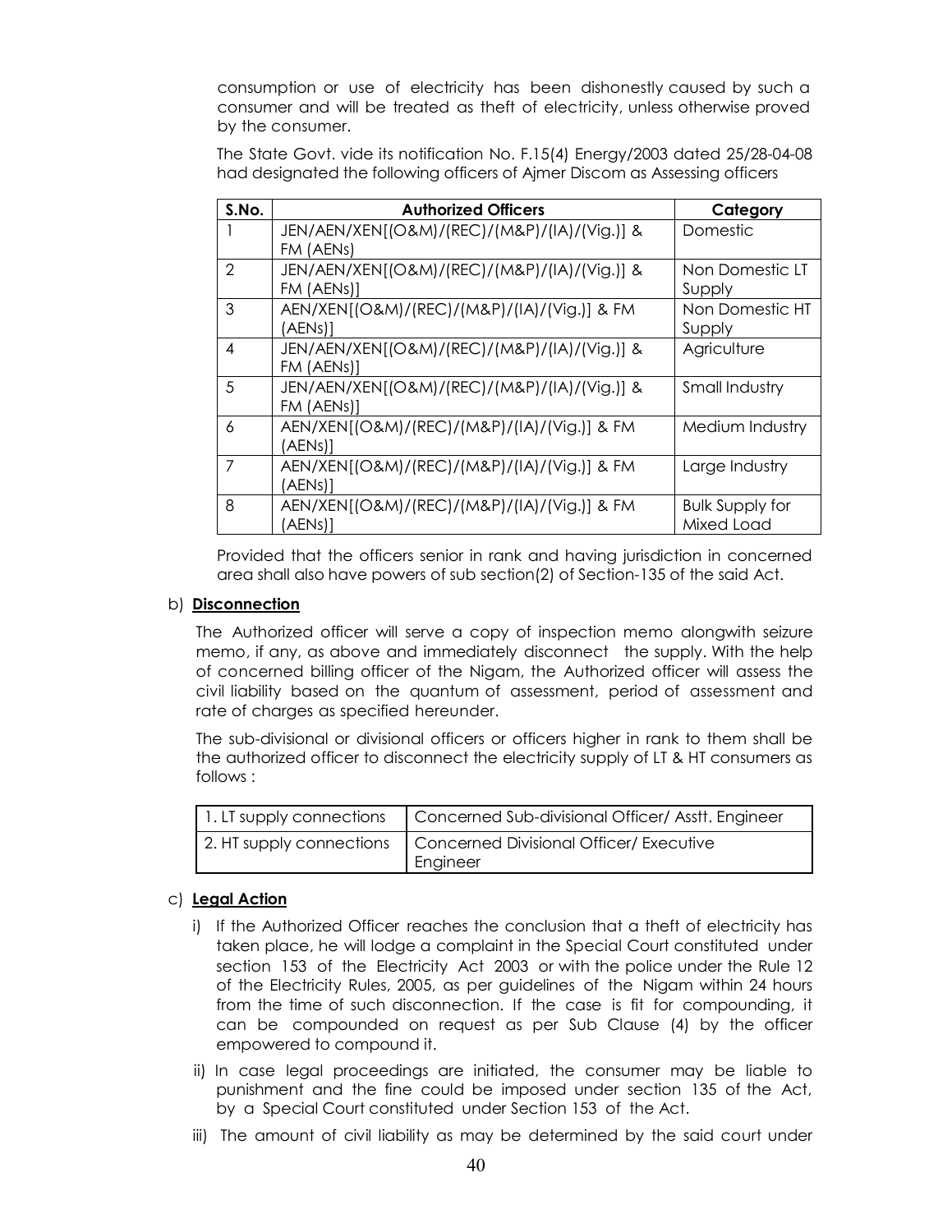Section 154 of the Act shall have the adjustment of amount already recovered towards provisional amount of civil liability.

#### d) **Quantum of Provisional Assessment**

The quantum of electricity for civil liability shall be provisionally assessed as hereunder:

| Category        | LT Supply<br>(Units/kW*/month) | <b>HT Supply</b><br>(Units/kVA**/month) |
|-----------------|--------------------------------|-----------------------------------------|
| Domestic        | 85                             | 100                                     |
| Non-Domestic    | 250                            | 600                                     |
| Public Lighting | 300                            | Not applicable                          |
| Small Industry  | 200 per shift                  | Not applicable                          |
| Medium Industry | 200 per shift                  | 200 per shift                           |
| Mixed Load      | 150                            | 150                                     |
| Large Industry  | Not applicable                 | 200 per shift                           |

Note: For the purpose of assessment

- \* (a) total connected load or sanctioned connected load, whichever is higher, shall be considered for LT supply.
- \*\* (b) Contract Demand or highest of the maximum demand recorded during the last 6 months, whichever is higher, shall be considered for HT supply.

#### e) **Period of Assessment**

The Authorized Officer will determine the period of theft, based on the available/ seized/ inspection record and the record available with the billing officer of the Nigam, the period not exceeding 12 months preceding the date of inspection. However, in case it is not feasible, it will be presumed that such an act was continuing for a period of 12 months immediately preceding the inspection date.

#### f) **Rate of Charge**

The amount of civil liability shall be provisionally assessed twice the tariff charged as per tariff schedule in vogue during the period of assessment.

#### g) **Billing**

The amount so assessed will be reduced by the amount of energy recorded by the meter or fixed charges amount, as the case may be, chargeable at normal rate and balance amount will be charged from the consumer by separate billing indicating the details. In case of non-payment, the amount will be shown as arrear in the regular bill and further action will be taken for recovery. In case a person not being a consumer, the demand will be raised and conveyed through a letter of demand, for making payment.

#### h) **Restoration**

The connection as per sanctioned load will be restored on receipt of a written undertaking from the consumer about discontinuance of such use, to the satisfaction of the Nigam and on deposition of the amount of civil liability provisionally assessed as above, which will be subject to adjustment of civil liability determined by the Special Court constituted for the purpose.

Provided that the Nigam, on payment of the assessed amount or electricity charges in accordance with the provisions, shall without prejudice to the obligation to lodge the complaints as referred above shall restore the electricity supply within forty eight hours of making the payment.

Provided further that in the event of second and subsequent conviction of a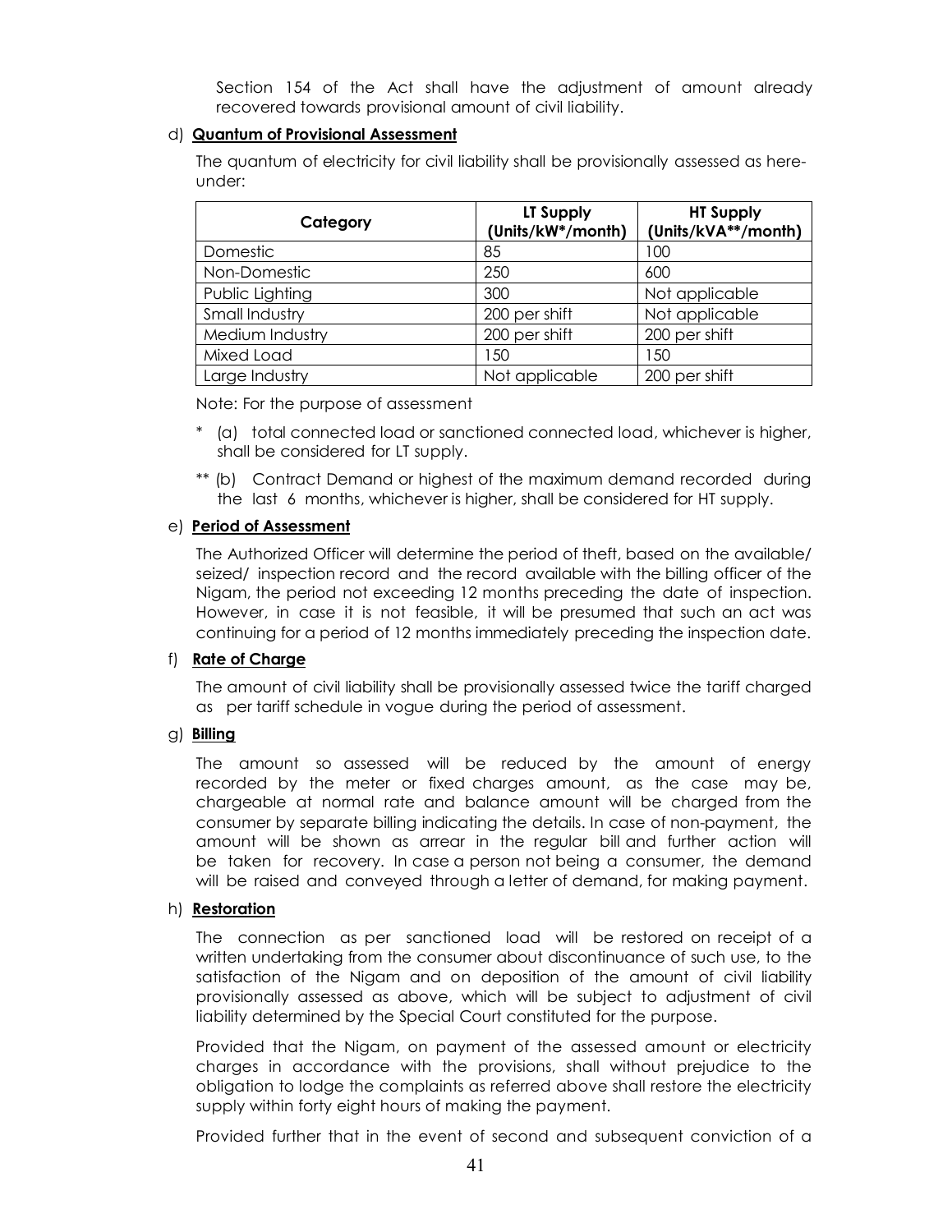person where the load abstracted, consumed or used or attempted abstraction or attempted consumption or attempted use exceeds 10kilowatt, such person will be debarred from getting the electricity supply for a period as may be directed by the court which shall not be less than three months but may extend to two years and will also be debarred from getting the electricity supply for that period from any other source.

## **(4) Compounding of offences.**

The Empowered Officer may, on the application made by the consumer or a person who has committed or is suspected of having committed a theft of electricity, after initiating legal proceedings in Special court as per sub-clause 3(c) above and after its satisfaction of first compounding, may accept a sum of money by compounding the offence at the rates notified by the State Government under section 152 (1) of the Act, and in absence of which, as per table appearing with that section.

- a) On payment of a sum of money as above, any person in custody in connection with that offence of theft of electricity will stand exonerated and no proceedings will be instituted or continued against such consumer or person in any criminal court.
- b) The acceptance of such sum of money for compounding an offence will be deemed as acquittal within the meaning of section 300 of the Code of Criminal Procedure, 1973.
- c) For availing such compounding, the consumer or person will furnish an undertaking to the effect that such compounding of criminal offence of theft of electricity, is being done first time

#### **46. Power of Nigam to enter premises.**

- (1) Any person acting on behalf of the Nigam, at any reasonable time and on informing the occupier of his intentions, enter any premises to which electricity is, or has been, supplied by him or any premises which have been used for providing service lines or premises in which underground or over which service line has been drawn for the purpose of:
	- (i) 'inspection of meter, electric line or electric plant in connection with and to avail their tampering, distress or damage to meter, electric line or electric plant,
	- (ii) alteration, maintenance, removal and replacement of any meter, electric line or electric plant,
	- (iii) effecting disconnections or restorations of supply,

in presence of the occupant of the premises or his representative. No inspection of a domestic premise will be carried out between sunset and sunrise except in the presence of an adult male member occupying such premises.

- (2) Where a consumer refuses to allow the Nigam or any person acting on his behalf to enter his premises or land for the purposes of **sub-clause (1)** or having entered, refuses to allow him to perform any act which he is authorized to perform, the Nigam may after the expiry of twenty four hours from the service of a notice in writing on the consumer, cut off the supply to the consumer.
- (3) The supply shall remain discontinued for so long as the consumer does not allow the Nigam or the person acting on its behalf, to enter the premises and perform his function under **sub-clause (1)** but for no longer.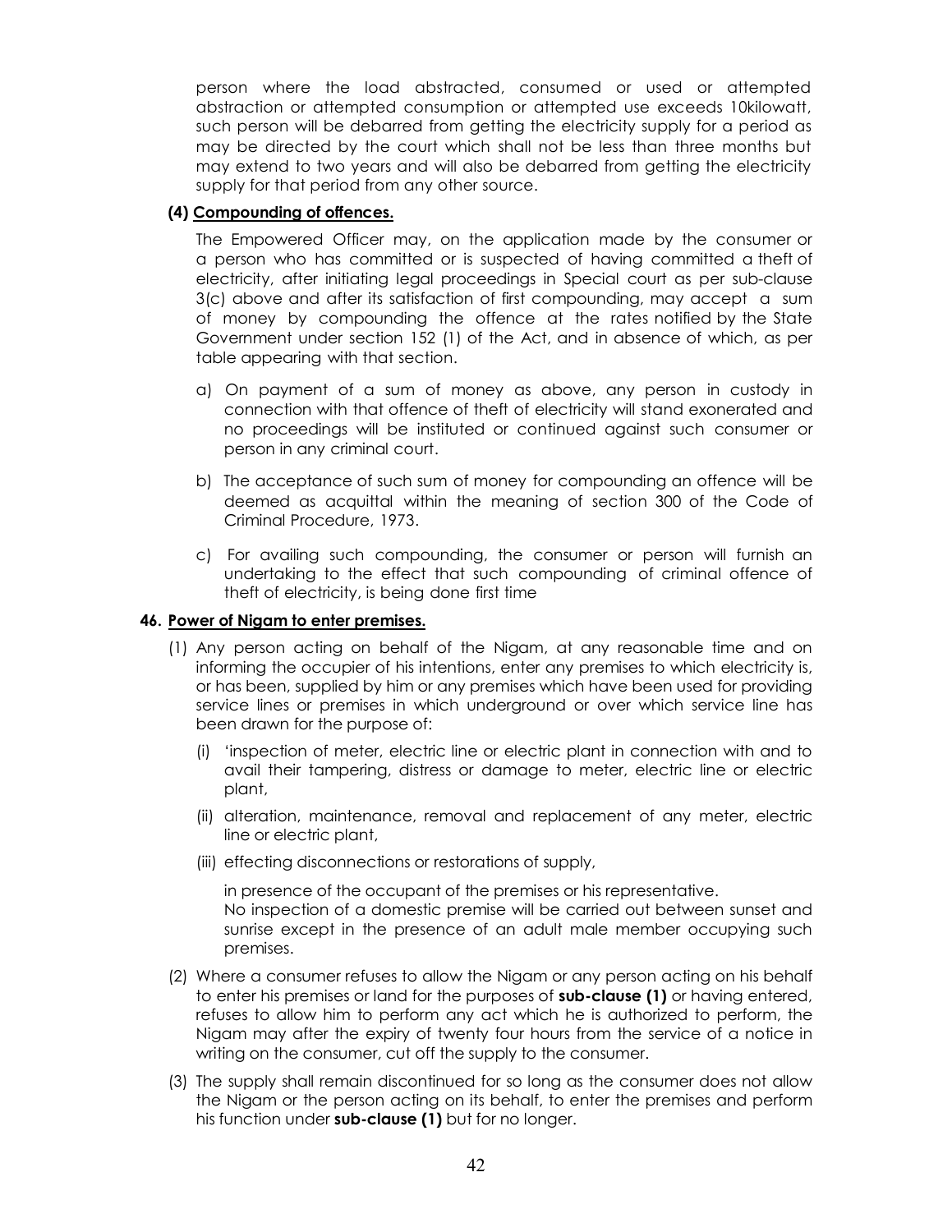#### **47. Resale of energy**

- (1) A consumer shall not resell energy purchased from the Nigam to any person or premises.
- (2) Collection of electricity charges, as per Nigam's tariff, from tenants or occupiers, by a consumer as owner of the premises under Domestic, Non-domestic, Mixed Load & industrial categories and supply of electricity in their colonies by Central/State Govt., Railways, Cantonments, industries etc. at a tariff not exceeding the Nigam's tariff, shall not be considered as resale of energy.

#### **48. Restriction on use of supply**

- (1) The consumer agrees to restrict or regulate consumption of electrical energy supplied under the agreement during peak hours as may be directed by the Nigam in writing and any other hours as and when required to do so if the power position or any other emergency warrants such an action.
- (2) The consumer agrees to the supply of electricity under the agreement being curtailed, staggered or cutoff altogether by the Nigam if the power position or any other emergency in power system warrants such a course of action.
- (3) The Nigam would have the right to discontinue temporarily power to the consumer at any time at its discretion, whenever it becomes necessary for the purpose of testing plant, equipments etc. and for this no compensation will be payable to the consumer.
- (4) If in the opinion of the Nigam, the consumer at any time, is prevented from receiving or using the electrical energy to be supplied under this agreement in whole, owing to any strike, lawful lockouts, riots, insurrections, command of a civil or military authority, fire, explosions or Act of God, then the consumer shall not be liable to pay the fixed charges amount for the period of the event(s) mentioned above, provided the consumer notifies the Asstt. Engineer concerned and the billing authority within three days in writing of the occurrence of any event as noted above with necessary details to prove that the occurrence is preventing/has prevented the consumer from receiving or using the amount of power for industrial purpose. A certificate from the Labour Commissioner (or an officer generally authorised by the Labour Commissioner for this purpose) certifying about the period of strike/lockout shall be a conclusive proof of the fact. Such certificate shall be submitted by the consumer to the concerned AEn and the billing authority preferably within a period of 15 days from the date, the Strike/lockout is over. The monthly consumption for lighting etc. recorded in the meter(s) during such period shall be limited to 6% of the average consumption over the preceding three months or of the minimum consumption whichever is higher. The consumer shall take readings of the meter(s) at the beginning and at the end of the strike/lockouts and shall immediately intimate the same in writing to the concerned Asstt. Engineer This reading shall be verified by the concerned A.En. / J.En. within 24 hours of the receipt of the information regarding the reading received from the consumer. The Asstt. Engineer concerned should be kept informed fortnightly about further developments of the event. The decision of the Nigam in this behalf shall be final and binding on the consumer.

## **49. Redressal of grievance**

- (1) A consumer may approach the "Grievance Redressal cum Settlement Forum, set up by the Ajmer Discom for redressal of grievances, both monetary in nature & general or non-monetary in nature.
- (2) The grievance of the consumer shall be classified as here-under: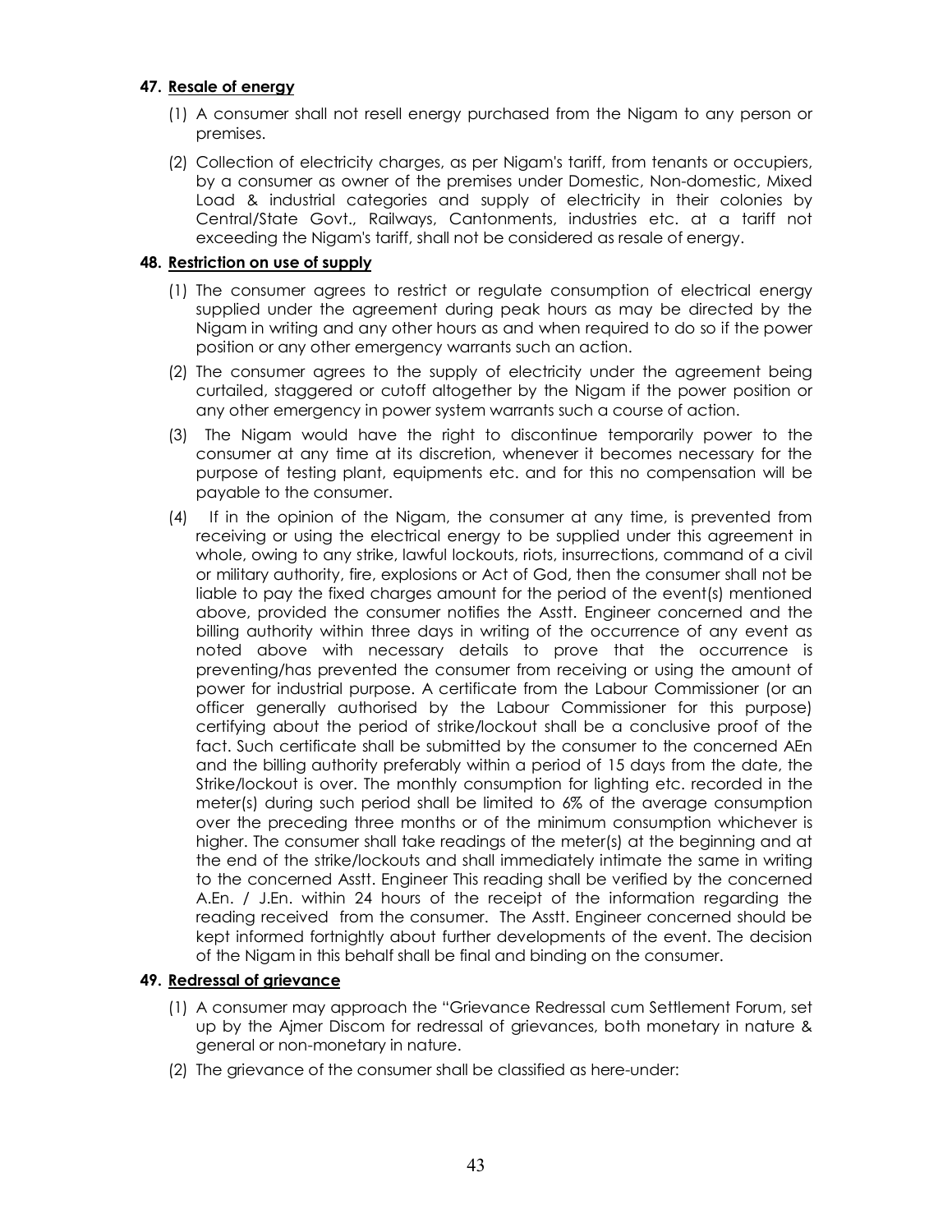- (i) **Monetary in nature:** Consumer grievance relating to electricity bills, recovery of arrear, payment of demand raised by the Nigam except the cases covered U/s 126 & 135 of the Act.
- (ii) **General or Non-monetary nature:** Consumer grievances such as relating to quality of supply, defects in service & standards of performance by the Nigam.

#### **50. Grievance Redressal Cum Settlement Forum.**

**(1) The jurisdiction of the Forum:**

#### **(A) Grievances of Non-monetary/general nature:**

| (a) | Divisional Forum                     | Grievance of LT supply    |
|-----|--------------------------------------|---------------------------|
|     |                                      | consumers of the Division |
| (b) | Circle (District) Forum -            | Grievance of HT supply    |
|     |                                      | consumers of the Circle   |
| (C) | Corporate Forum                      | Grievance of EHT supply   |
|     | <b>Grievance of Monetary nature:</b> |                           |
|     |                                      |                           |

- (a) Sub-divisional Forum Monetary limit of Rs. 10,000/- (b) Divisional Forum - Monetary limit of Rs. 25,000/- (c) Circle (District) Forum - Monetary limit of Rs. 3,00,000/-
- (d) Corporate Forum More than Rs. 3,00,000/-

#### **(2) Constitution of various Forums:**

Following are 4-tier "Grievance Redressal cum Settlement Forum". The forum may be reviewed by the Board of Directors of the Nigam under intimation to the Commission and may be reconstituted from time to time:-

#### **(A) Sub-Divisional Forum**

(1) The following shall constitute the forum:

| (a)                        | The Assistant Engineer of the Concerned<br>O&M sub-division.                                          | Chairman                |
|----------------------------|-------------------------------------------------------------------------------------------------------|-------------------------|
| (b)                        | Asstt. Revenue Officer/Sub-divisional<br>Accountant of the concerned sub-division.                    | <b>Member Secretary</b> |
| $\left( \mathrm{c}\right)$ | Junior Engineer (O&M) to be nominated<br>by the concerned Executive Engineer<br>amongst his Division. | Member                  |
|                            |                                                                                                       |                         |

- (d) Independent person as nominated by Member RERC
- (2) At least 50% members including the Chairman shall constitute the quorum. The forum is empowered to entertain cases involving grievances of monetary in nature. Cases, which have been made out by Vigilance/Audit/M&P Wing, shall not be entertained by this forum.

#### **(B) Divisional Forum**

| (1) | $(\alpha)$ | The following shall constitute the forum:<br>The Executive Engineer (O&M) of the<br>concerned Division | Chairman                |
|-----|------------|--------------------------------------------------------------------------------------------------------|-------------------------|
|     | (b)        | Asstt. Engineer (O&M) of the concerned<br>Sub-division                                                 | <b>Member Secretary</b> |
|     | (C)        | Asstt. Revenue Officer of the concerned<br>O&M Sub-division                                            | Member                  |
|     | (d)        | Representative of the Internal Audit wing<br>posted at the headquarter not below the                   | Member                  |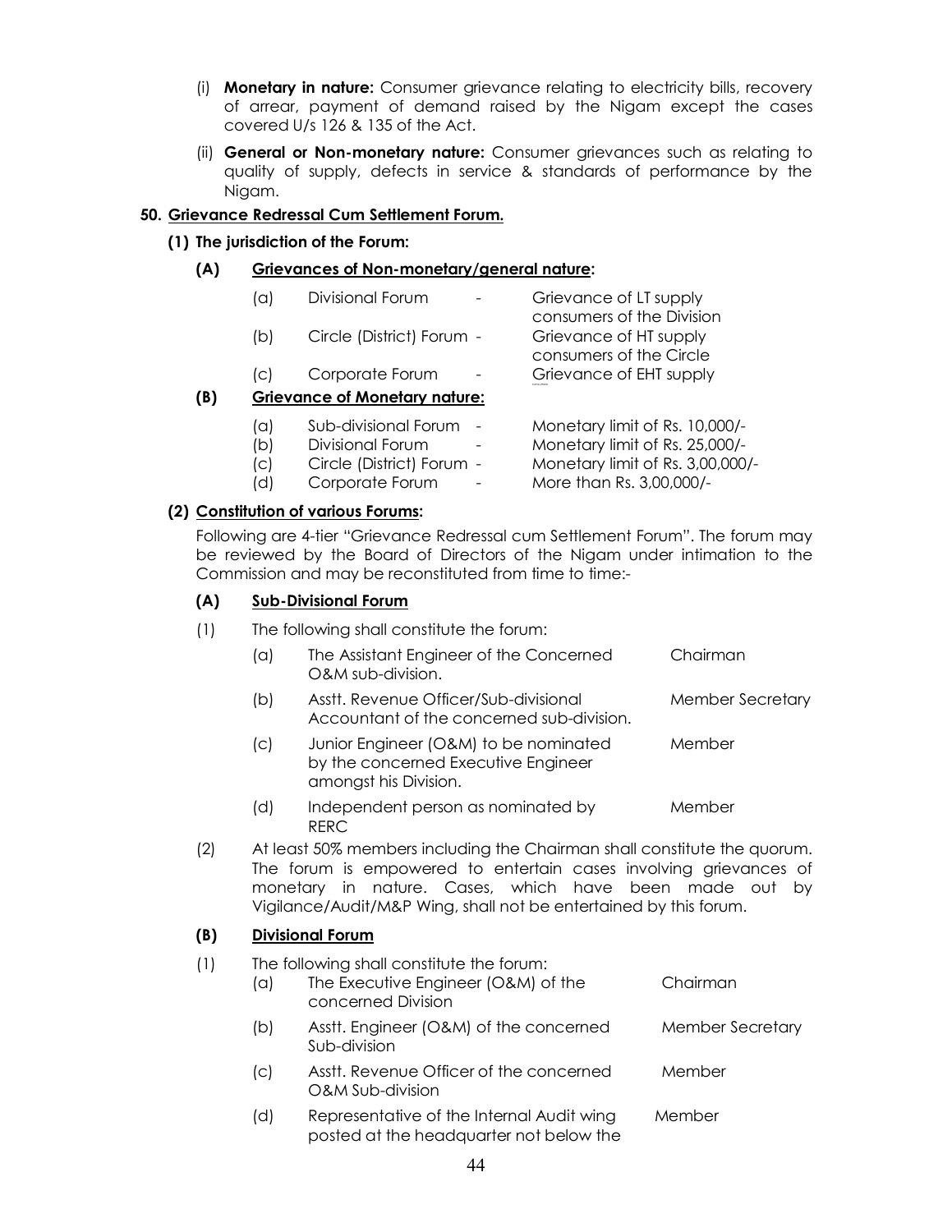|     |            | rank of Asstt. Accounts Officer and in his<br>absence of AAO of the concerned Circle<br>(for the case the dispute is arising out of                                       |                         |
|-----|------------|---------------------------------------------------------------------------------------------------------------------------------------------------------------------------|-------------------------|
|     |            | Audit objection.)                                                                                                                                                         |                         |
|     |            | <b>OR</b><br>Executive Engineer (M&P) of the area or<br>his representative not below the rank of<br>Asstt. Engineer (For the cases made out by<br>M&P Wing).<br><b>OR</b> | Member                  |
|     |            | Asstt. Engineer (Circle Vigilance) or Asstt.<br>Accounts Officer to be nominated by the<br>Vigilance wing (For the cases made out by<br>Vigilance wing)                   | Member                  |
|     | (e)        | Independent person as nominated by RERC                                                                                                                                   | Member                  |
| (2) |            | At least 50% members including the Chairman shall constitute the quorum.                                                                                                  |                         |
| (C) |            | <b>Circle (District) Forum</b>                                                                                                                                            |                         |
| (1) |            | The following shall constitute the forum:                                                                                                                                 |                         |
|     | (a)        | Superintending Engineer(O&M) of the<br>Circle concerned.                                                                                                                  | Chairman                |
|     | (b)        | Executive Engineer of the concerned<br>Division.                                                                                                                          | Member Secretary        |
|     | (c)<br>(d) | Accounts Officer of the circle concerned<br>Executive Engineer (Comml)/Sr. Accounts<br>officer if considered necessary to be<br>nominated by the Commercial wing.         | Member<br>Member        |
|     | (e)        | Superintending Engineer(M&P) of the area<br>or his representative not below the rank of<br>Executive Engineer (for the cases made out<br>By M&P Wing).<br><b>OR</b>       | Member                  |
|     |            | Any Officer of the Vigilance Wing not below<br>the rank of AEN to be nominated by Vigilance<br>Wing (for the cases made out by Vigilance)<br>OR                           | Member                  |
|     |            | Any Officer of the I.A. wing not below the<br>Rank of AAO to be nominated by I.A. wing<br>(for the cases made out by I.A. wing)                                           | Member                  |
|     | (f)        | Independent person as nominated by RERC                                                                                                                                   | Member                  |
| (2) |            | At least 50% members including the Chairman shall constitute the quorum.                                                                                                  |                         |
| (D) |            | <b>Corporate Forum</b>                                                                                                                                                    |                         |
| (1) |            | The following shall constitute the forum:                                                                                                                                 |                         |
|     | (a)        | The CMD/Managing Director                                                                                                                                                 | Chairman                |
|     | (b)        | Director (Finance)                                                                                                                                                        | Member                  |
|     | (C)        | Director (Technical)                                                                                                                                                      | Member                  |
|     | (d)        | Chief Engineer (HQ)                                                                                                                                                       | <b>Member Secretary</b> |
|     | (e)        | <b>Zonal Chief Engineer</b>                                                                                                                                               | Member                  |
|     | (f)        | <b>Chief Accounts Officer</b>                                                                                                                                             | Member                  |
|     | (g)        | Executive Engineer(Legal)                                                                                                                                                 | Member                  |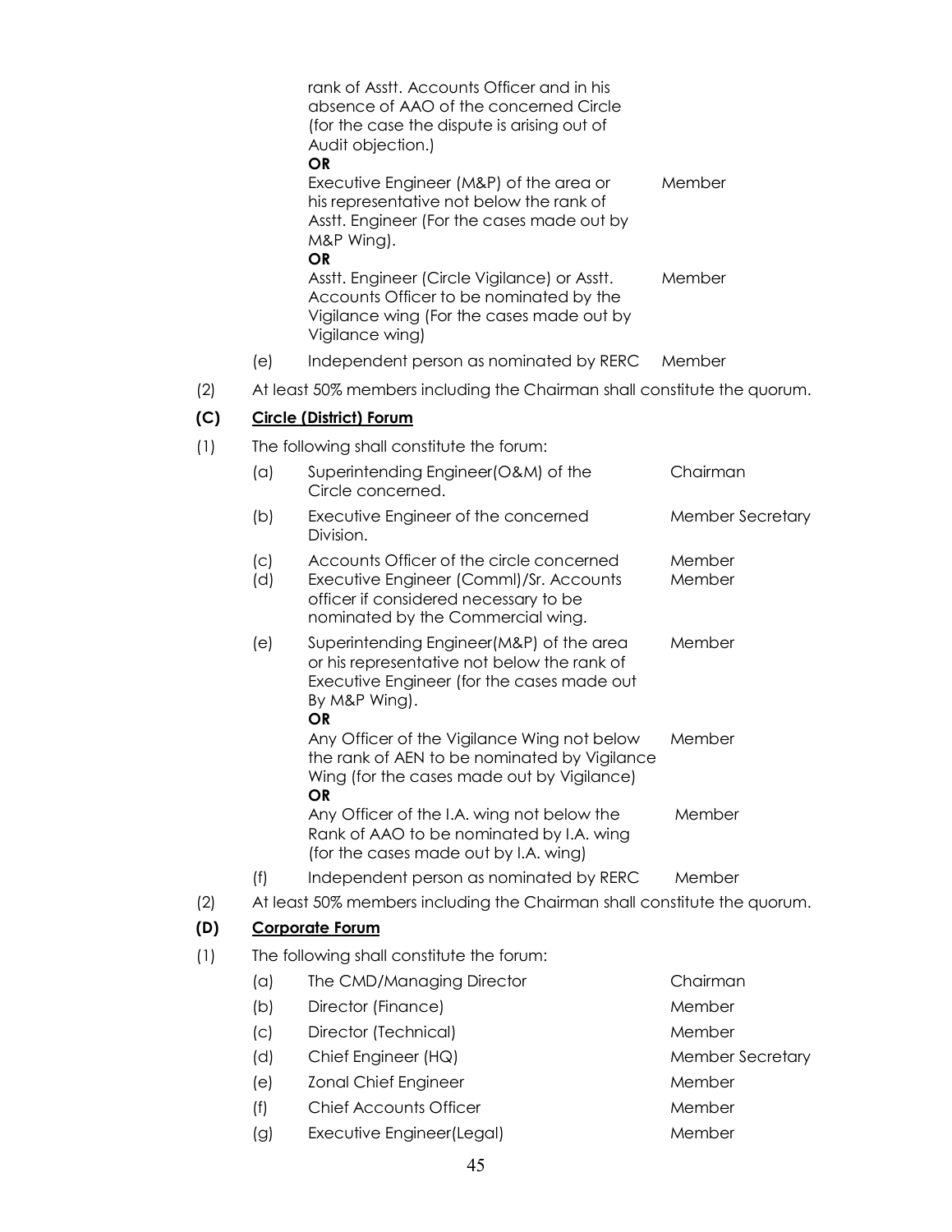- (h) Independent person as nominated by RERC Member
- (2) At least 50% members including the Chairman shall constitute the quorum. The Chairman may invite other Chief Engineer and/or officer if required, as special invitee.

#### **(3) Registration of complaint/grievances:**

- 1. The Nigam will specify its offices where the complaints can be made and registered.
- 2. Grievances Redressal Cum Settlement Forum shall entertain the application from the consumer for redressal of disputes.
- 3. If a notice is received from any Civil Court or any Forum/Commission constituted under Consumer Protection Acts, the case may be taken up suo moto by the respective "Grievance Redressal cum Settlement Forum". In such case, no fee would be charged from the consumer. If a legal notice is received from an advocate of the consumer, the case may also be taken up by the respective settlement committee but in that case the fee would be charged.
- 4. A case referred by the "State Consumer Forum", for settlement which falls under the jurisdiction of Sub-Divisional/Divisional Level Forum would, however, be heard by Circle (District) Forum.
- 5. Complaints can be made orally in person or on telephone or in writing to the duty in charge at the specified office.
- 6. Each complaint will be entered in a register meant for the purpose under the Rajasthan Electricity Regulatory Commission ('Distribution Nigams' Standards of Performance) Regulations, 2014 each complaint will be assigned a number which is to be conveyed to the consumer.
- 7. In urban complaints centers, the Nigam will provide the facility of complaint registration via Interactive Voice Recording system through telephone in a phased manner for which a definite time frame will be given and acted upon.
- 8. The Nigam shall endeavour its best efforts to redress the consumer complaint at the initial stage. However, in case of non-satisfaction, the aggrieved consumer may approach the appropriate Forum in person or through post for redressal of his grievance and may also request for interim relief, if so required.
- 9. The office of the Forum Chairman or the authorized officer/official will acknowledge the grievance received, indicating the registration number and the date.

#### **(4) Registration Fee:**

- (a) No fee shall be payable by the consumer for the redressal of non-monetary nature of grievance.
- (b) The registration of monetary nature grievances will attract a fee of:

| (1)   | at sub-divisional Forum    | $\equiv$                 | Rs. 50/-   |
|-------|----------------------------|--------------------------|------------|
| (ii)  | at Divisional Forum        | $\equiv$                 | Rs. 100/-  |
| (iii) | at Circle (District) Forum | $\sim$                   | Rs. 250/-  |
| (iv)  | at Corporate Forum         | $\overline{\phantom{0}}$ | Rs. 1000/- |

(c) In case of Central/State Government, fees shall not be chargeable.

#### **(5) Disposal of grievances:**

(a) The Forum will redress the consumer grievances as per the mechanism for prelitigative conciliation at the request of the consumer to arrive at possible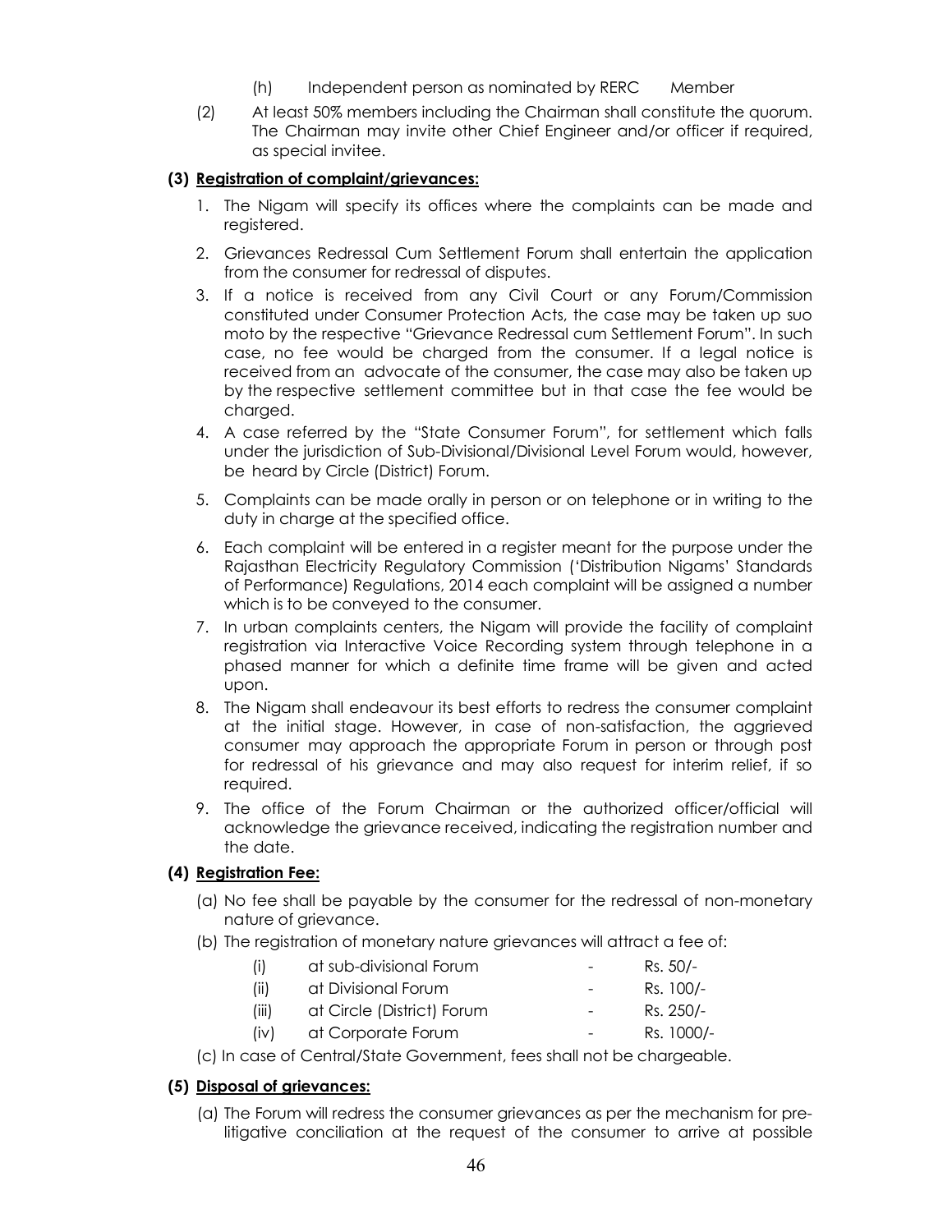settlement i.e. through compromise with fairness, equity and justice on merit of each case considering the provisions of the Act, Rules and Regulations and directions of the Commission and the provisions of the Settlement Forum.

- (i) Where the mutual consensus is arrived at settlement, proceeding will be recorded and a copy thereof will be made available to the consumer.
- (ii) Where no mutual consensus is arrived at, the forum will pass speaking orders on merits indicating the contention of the consumer and ruling of the Forum.
- (iii) Consumer aggrieved by the decision of Sub-Divisional/ Divisional/Circle Forum will have the option to approach the Corporate Forum before making an appeal to the Ombudsman. For monetary nature of grievances, a fee of Rs.750/- be deposited while appealing the Corporate Forum.
- (b) The Chairman of the Forum, on considering the grievance, if satisfied, may grant an interim relief, pending final disposal of the grievance where primafacie it appears to be genuine and the consumer is likely to suffer an irreparable loss if, an immediate relief is not provided.
- (c) Every Forum, at the office will display the date of meeting last held & the next meeting scheduled, number of grievances settled and pending.

#### **(6) Time frame for disposal of grievances:**

Normally, the grievance will be disposed of in 30 days and in any case not exceeding 45 days from the date of its receipt registration.

#### **(7) Appeal:**

- (1) If a consumer's grievance is not redressed by the Forum within the specified time or the consumer is not satisfied with the disposal of his grievance, he will be free to approach the 'Ombudsman' appointed by the Commission as per RERC (Settlement of Dispute by Ombudsman) Regulation, 2010.
- (2) If an appeal is made by the aggrieved consumer due to non-disposal of his grievance by the Forum in the given time frame, the matter with the earlier Forum will stand dropped.

#### **(8) Wide publicity of Forum office:**

Complete address and telephone number of the Complaint Center and Grievance Redressal Forum must be intimated to the consumers through electricity bills and wide publicity be given through press and media and in subdivisional (AEn) Offices.

#### **(9) Monitoring of grievances:**

- 1. The Nigam will set up a mechanism at Circle level for close monitoring of the grievances redressal. The information will be compiled at corporate level ensuring the adherence of the time schedule laid down by the Commission.
- 2. The Nigam will send quarterly reports to the Ombudsman and to the Commission in the form specified by RERC, from time to time in respect of standards of performance, other performance parameters and consumer grievances related information showing the extent to which the time schedule has been followed in redressing the consumer grievances. Regular quarterly reports will be sent by the Nigam at the end of the month to the Commission.

#### **(10) Consumer's Rights Protection:**

Nothing contained in these Terms & Conditions shall in any way prejudice or affect the rights and privileges of the consumers under the other laws including the Consumer Protection Act, 1986 (Central Act No. 68 of 1986)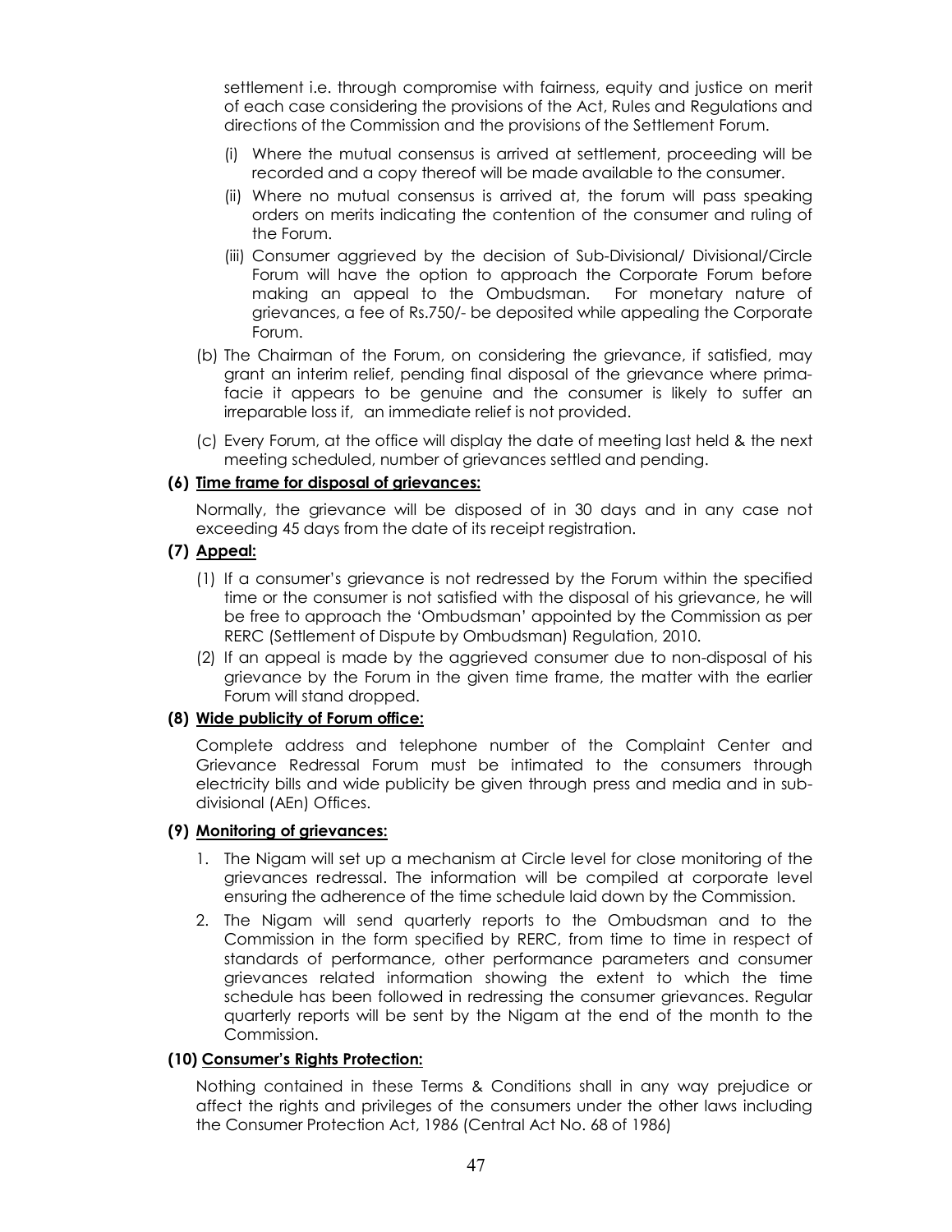## **(11)Nomination of a Member in the Forum by the Commission:**

The Commission will nominate one independent Member in each Forum, established by the Nigam. The qualifications and experience of the persons nominated as Member of the Forum and remuneration shall be as per guidelines specified by the Commission incorporating the manner and term of appointment, removal of Member etc.

## **(12) Ombudsman:**

Any consumer, who is aggrieved by non-redressal of his grievance as above**,** may make a representation for the redressal of his grievance to the Ombudsman appointed by the Commission.

#### **51. Parallel operation of generating set**

If a consumer desires to operate his generating set in parallel with Nigam's/ Prasaran Nigam's grid system, he will have to obtain prior permission in writing from the Nigam and Prasaran Nigam and shall have to pay charges determined by the Commission.

#### **52. Consumer's switchgear, installation and apparatus**

#### **(A) General**

Mains

(1) The consumer's mains shall in all cases be brought back to the Nigam's point of supply and sufficient cable shall be provided for connecting up with the Nigam's apparatus.

#### Approval from Nigam

(2) Before any wiring or apparatus in case of LT consumer and transformer, switchgear and other electrical equipment in the case of HT consumer is connected to the Nigam's system, the same shall be subject to inspection and approval of the Nigam for compliance of Rules 45, 47 to 51 and 63 and no connection will be made without Nigam's approval. Further, installations with connected load exceeding 5 (five) kW and large building/complex must comply with provisions of the Rules relating to earth leakage.

#### Switches and fuses

(3) The consumer shall provide proper linked quick break main switches or circuit breaker of requisite capacity to carry and break current in each conductor near the point of supply and main switches or cut-outs at other points of subdistribution in his premises. Main switch or circuit breaker should be so located as to be quickly accessible at all times. All switches/ circuit breakers should be on the live wire and the letter `N' should be painted on the wooden board directly underneath the neutral conductor where it leaves the consumer's main switch. No single pole switch or cutout or circuit breaker should remain inserted in any neutral conductor unless it is linked mechanically with that of respective phase wise as per rule 32 of the Rules.

#### Balance of installation

(4) If the connected load of any installation exceeds 5 kW, the installation shall be wired for three phase supply system, separate neutral wires being brought back for each phase to the Nigam's point of supply. An approved type of linked switch (double pole) or circuit breaker shall control each main circuit. The lamps, fans or any other apparatus of which the installation consists shall be so grouped that under normal working conditions the current will be balanced and no significant current will be flowing in the neutral wire.

#### Earthing

(5) Gas and water pipes shall on no account be used for earthing purposes. All wiring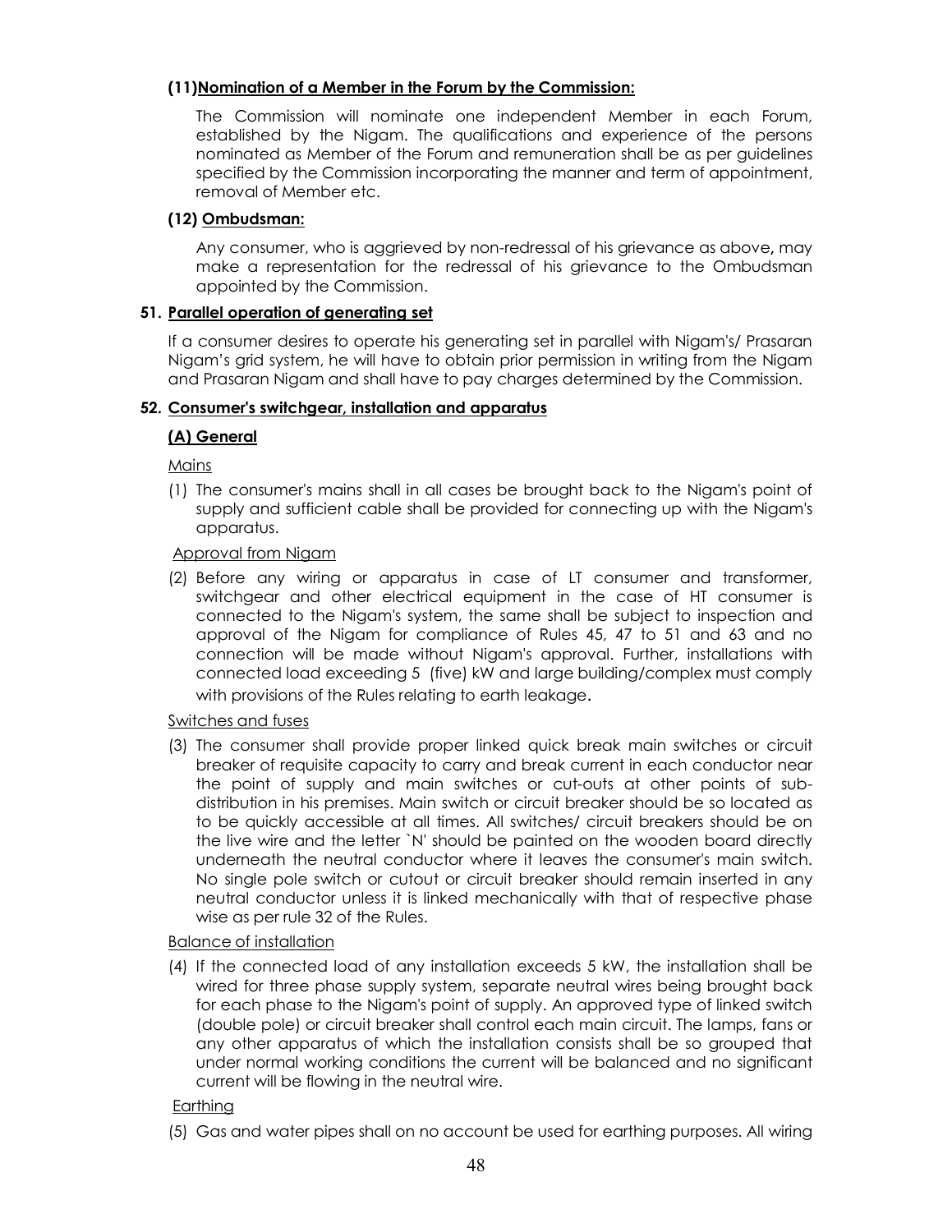shall be kept away as far as possible from gas and water pipes.

Plugs

(6) All plugs shall be switched on the live wire and not on the neutral.

Wiring

- (7) For protection of consumer and public in general, it is necessary that wiring on the consumer's premises should conform to the Rules. Wiring shall be carried out by a licensed Electrical Contractor as per rule 45 of the Rules. As soon as the consumer's installation is completed in all respects and tested by the consumer's contractor, the consumer should submit to the Nigam wiring contractor's completion and test report i.e. installation certificate.
- (8) Applicant shall furnish installation certificate in the sub-divisional office.
- (9) As required under Rule-45, no electrical installation work (including additions, alterations, repairs and adjustments to existing installations) except such requirements of lamps, fans, fuses, switches and other component parts of the installation, as it in no way alters the capacity and character of the installation shall be carried out upon the premises on behalf of any consumer or owner for the purpose of supply of energy to such consumer or owner, except by an Electrical Contractor licensed by the Government in this behalf and under the direct supervision of a person holding a certificate of competency issued by the Government. Any person committing breach of Rule-45 shall render himself liable to punishment under Rule-139.
- (10) Provision of Rule-32, shall be complied within consumer's installation by not inserting a cut-out, link or switch other than a linked switch arranged to operate simultaneously the neutral and live conductors.

Wiring of motive loads

(11) As per standard practice, A.C. motors shall be provided with control gear so as to satisfactorily prevent maximum starting current of consumer's installation exceeding the limit given in the following schedule at any time under all possible conditions. Failure to comply with this condition will render the consumer liable to disconnection from the supply on account of interference with supply to other consumers.

| Nature of<br>Supply | Size of installation                        | Limits of maximum<br>starting current |
|---------------------|---------------------------------------------|---------------------------------------|
| Single-<br>Phase    | Upto and including 3 BHP                    | 6 x full load current                 |
| Three-<br>Phase     | Upto and including 3 BHP                    | 3 x full load current                 |
|                     | Above 3 BHP and upto &<br>including 10 BHP  | 2 x full load current                 |
|                     | Above 10 BHP and upto &<br>including 50 BHP | 1.5 x full load current               |
|                     | Above 50 BHP                                | 1.25 x full load current              |

Motors of above 3 BHP shall be wound for three phase, 400 Volts between phases.

- (12) The Nigam by general order may in exceptional cases may relax the requirement in the starting current & type of motor for three phase. Such orders shall be available in each sub-divisional office.
- (13) Wiring for motor shall be run with all wires bunched in a single metallic conduit, which shall be efficiently earthed throughout and connected to the frame of the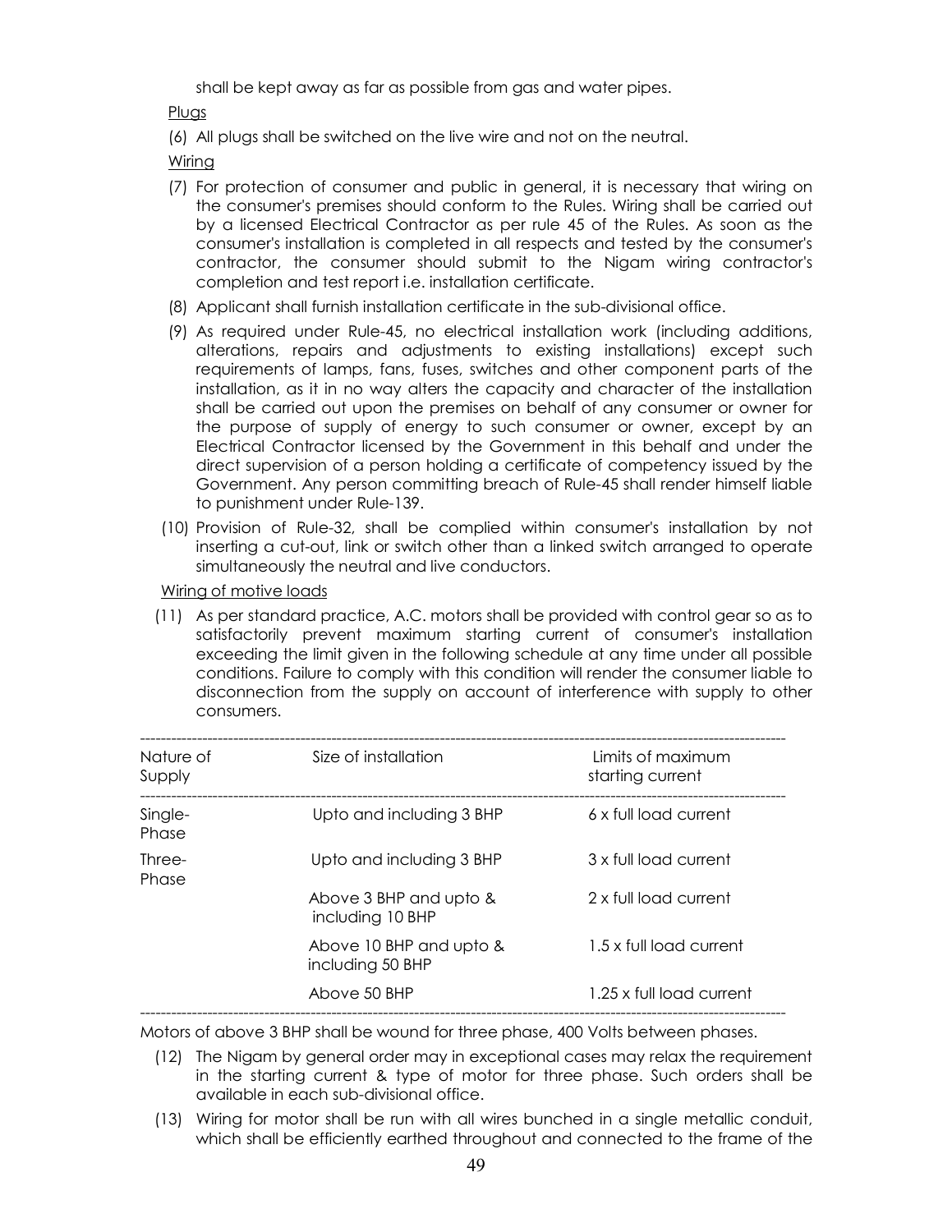Motor from which two separate and distinct earth wires shall be run. The minimum size of the earth copper wire permitted is 3.2 mm diameter / 8 sq. mm (10 SWG). Installation of all motors shall comply in every respect with the Rules.

- (14) Motor of rated capacity not exceeding 3 BHP may be started direct from the consumer's mains by means of linked pole switch but motor of greater rated capacity must be provided with a starting resistance or auto-transformer or stardelta switch or other kind of starting gear of type & make approved by the Nigam to contain starting current within above limit.
- (15) All starters provided by the consumer must have overload and no-volt release gear, which must at all times be maintained in perfect working order.
- (16) As far as practicable, loads should be steady and not fluctuating. The Nigam reserves the right to refuse loads with heavy fluctuations or ask the consumer to restrict the severity of fluctuations/ kicks as may be necessary for maintaining efficient supply to other consumers in the area/ locality.

#### Power factor

- (17) All categories of new consumers with a connected load of more than 25 HP other than agriculture category, shall install shunt capacitors of appropriate ratings, to ensure minimum power factor of 0.90 (90%).
- (18) The existing consumers are also required to install capacitors and maintain these in working condition failing which surcharge as per tariff shall be levied. The supply shall be disconnected if the failure continues for 3 months.
- (19) In case the average power factor falls below 0.70 (70%) the installation shall be disconnected after serving 7 (seven) days notice and disconnection shall continue until remedial measures to ensure an average power factor of 0.90(90%) are taken.

#### Consumer's responsibility for safety of his installation

(20) While observing compliance with various provisions of these terms and conditions, including inspection & testing, the Nigam neither accepts any responsibility for consumer's installation or apparatus nor does he certify the fact that the wiring or installation etc. has been carried out in the best possible manner.

#### Fault in consumer's installation/apparatus

(21) In the event of detection of any defect in the consumer's wiring or apparatus connected to the system or any earth leakage on any section of consumer's circuit or apparatus, the consumer shall disconnect the same forthwith and intimate the same to the Nigam. The supply shall not be re-connected after removal of the defect without the consent of the Nigam. The Nigam also reserves the right to disconnect the supply should the defect comes to its notice independently or otherwise.

#### **(B) Consumer's installation for LT Supply**

(22) The LT-supply consumer must in all cases provide circuit breaker or linked quick break main switches or main fuse on each pole other than the earthed neutral.

#### **(C) Consumer's installation for HT/EHT supply**

(23) In addition to the above provisions, a HT / EHT consumer shall provide on HT/EHT side (after metering equipment) a gang operated triple pole isolating switch with HT/EHT fuses of fast blowing characteristic which shall be graded to so operate that they blow off before the over load protective devices in the Nigam's terminal cubical operate. Suitable Automatic Circuit Breaker of a make approved by the Nigam shall also be installed by the consumer on the low-tension side of the transformer/ on each feeder. The consumer may, instead of providing HT/EHT fuse, install suitable Circuit Breaker fitted with automatic overload protective device and of sufficient rupturing capacity to be specified by the Nigam to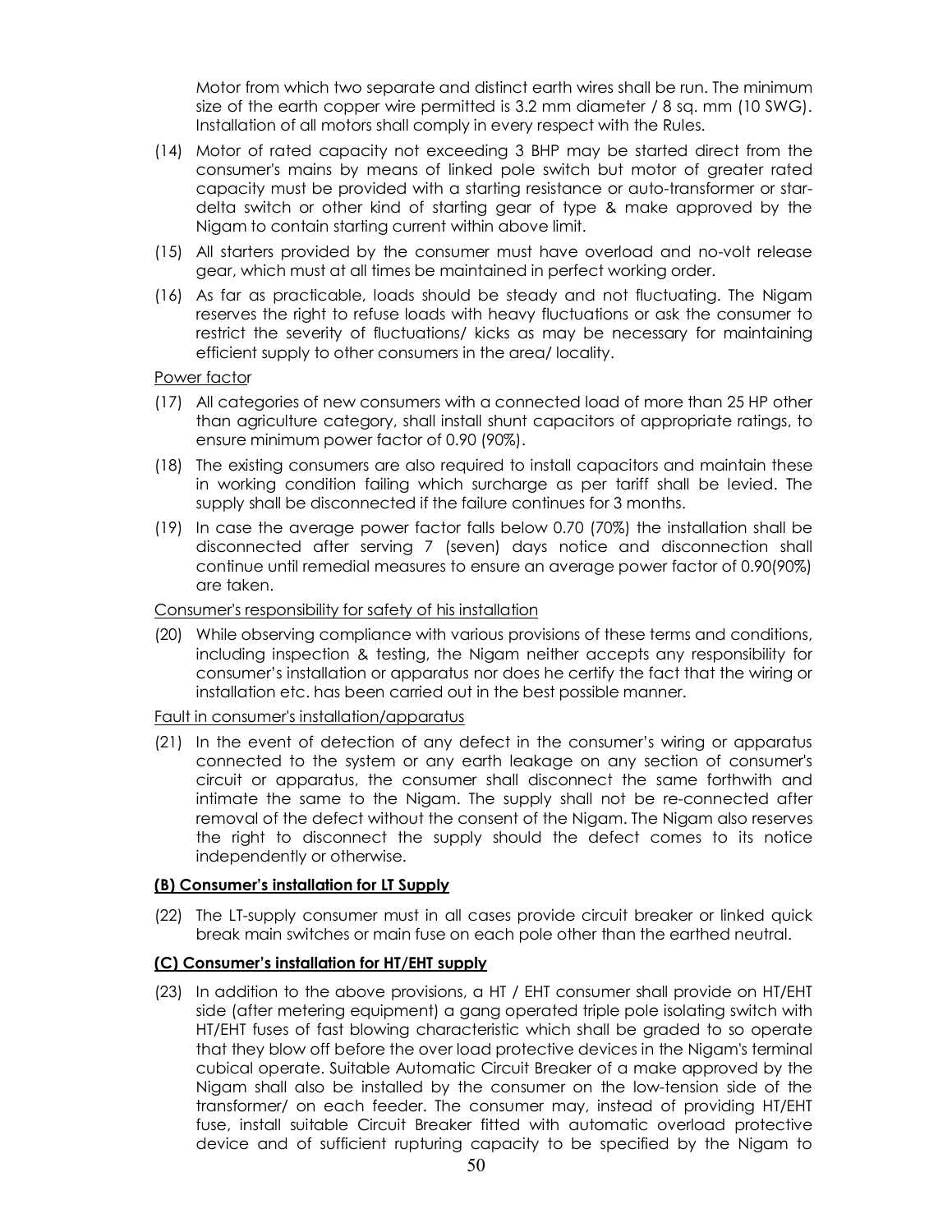protect his installation under short circuit condition. These switchgears shall be maintained by consumer to the reasonable satisfaction of the Nigam.

- (24) A consumer shall consult the Nigam in his own interest before ordering HT/EHT switchgear and deciding on the layout thereof. He shall strictly comply with all directions, specifications, clearance and standard layout prescribed by the Nigam from time to time.
- (25) A consumer requiring HT or EHT supply must provide and maintain at his expense a locked and weather proof enclosure of a design to be approved by the Nigam for purposes of housing the Nigam's terminal, high tension switchgear and metering equipment. Such enclosure shall be provided at the entrance of the premises and may also be used by the consumer for housing his own HT/EHT switchgear; transformer and other apparatus with the permission of the Nigam in writing but such enclosure shall not be used for any other purpose. The Nigam shall have free access to the enclosure at all time without any notice for purposes of inspecting, testing and maintenance of the Nigam's apparatus.
- (26) Oil filled transformer installed indoor shall not be on any floor above the ground. Only "Dry Type Transformers" would be installed if the transformer is to be installed in basement or underground.

#### **(D) Harmonic voltage distortion**

(27) An HT/EHT consumer shall carry out harmonic analysis under full load conditions. Harmonics produced by the consumer's load shall be such that individual harmonic voltage distortion (Vn) and total harmonic voltage distortion (Vt) at the point of supply does not exceed 1% (one percent) and 3% (three percent) respectively. The individual harmonic voltage distortion (Vn) shall be root mean square amplitude of a harmonic voltage, of that order and expressed as a percentage of root mean square amplitude of the fundamental. Total harmonic voltage distortion (Vt) expressed as a percentage of the root mean square amplitude of the fundamental shall be as calculated using the following expression, where  $V_{2}$ ,  $V_{3}$  ...............are the second, third ................harmonic voltage distortion,

 $Vt =$  Square root of  $(V_2^2 + V_3^2$  ---------------+  $V_{13}^2$ 

- (28) The consumer shall install compensating devices like harmonic filters, etc, to reduce harmonic voltage distortion. If the harmonic voltage distortion is observed by the Nigam to have exceeded the prescribe limits, the Nigam shall give to the consumer six (6) months' notice to install compensating devices to bring the harmonic voltage distortion within limits.
- (29) In case of failure of consumer to install compensating devices within the stipulated notice period, the supply to the consumer may be disconnected.

#### **(E) Agriculture pumping load**

- (30) For intending agricultural consumer, the following conditions shall also be obligatory:
	- a) Use of Rigid Poly Vinyl Chloride (RPVC)/ High Density Poly Ethylene (HDPE) pipes and fittings of ISI mark for both suction and delivery pipelines. HDPE pipe manufactured with 100% virgin raw material (not with recycled material) or RPVC pipe capable of with-standing continuous exposure to sunlight and ultra violet rays on both the suction and delivery side pipe shall be of ISI mark.
	- b) The use of mono block or direct-coupled pumps of ISI mark.
	- c) Installation of low resistance foot valve having `K'-value less than 0.8 for open wells and 1.2 for bore wells. The foot valve must bear ISI mark (`K' stands for coefficient of friction i.e. frictional resistance to the flow of water in RPVC and HDPE pipes).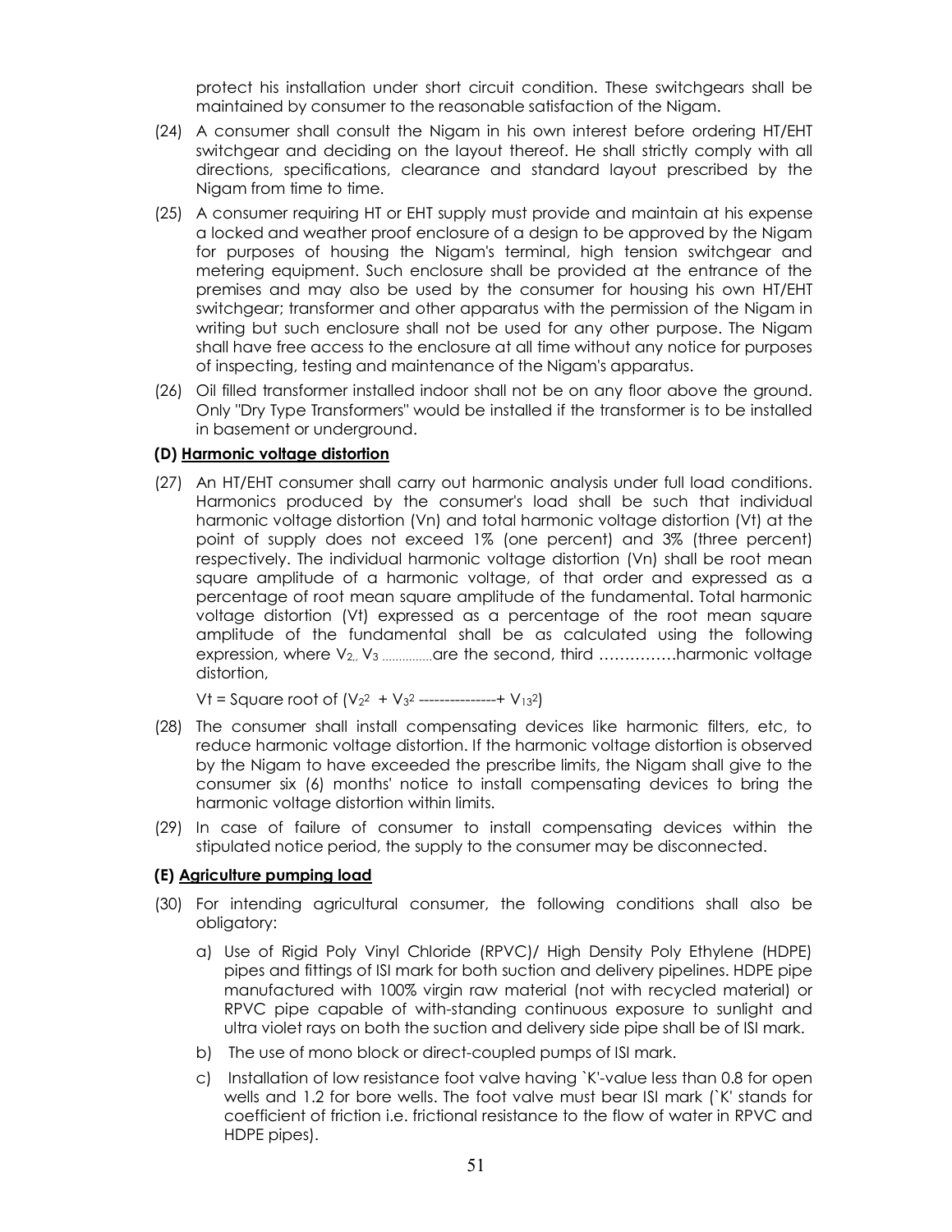d) Avoid short bends in the delivery pipelines.

### **53. Use of Energy Efficient Devices**

The Consumers are advised to use various energy efficient devices in respect of conservation of energy and to avoid wasteful consumption of energy.

#### **54. Nigam's mains and apparatus**

- (1) The meter box/ panel shall be provided by Nigam for LT & HT/EHT supply consumers at consumer's cost. In case of large building/ complex, the metering cubical panel of design approved by Nigam, with complete sealing arrangements, shall be provided by the consumer at his own cost on the ground floor. The consumer shall also provide Circuit Breakers/Switches/ Isolators on load side & these shall on no account be removed by any person not so authorized by the Nigam. Likewise the seals, nameplates and distinguishing number or marks of the Nigam affixed on the Nigam's property shall not be interfered with on any account or broken, removed or erased except by the Nigam.
- (2) All wires, between which a difference of potential of 250 volts or more exists, shall be made inaccessible to unauthorized persons and enclosed in an earthed metallic casing or conduit. A "CAUTION" board printed in Hindi and English shall be affixed thereto.
- (3) On receipt of an application from an HT/EHT consumer, the Nigam may grant permission to operate Nigam's terminal switches, fuses or circuit breakers for the purpose of isolating consumer's HT/EHT apparatus in case of an emergency.
- (4) The Nigam shall have the right to use service line of a consumer for supply to other premises in the neighborhood, provided the supply to the consumer is not adversely affected thereby. Permission to lay cables under, across, over or through the consumer's premises or for fixing apparatus upon the said premises by the Nigam shall be deemed to be implied and vested in the Nigam.

## **55. Inspection and testing**

- (1) Before release of connection, the Nigam shall notify to the consumer, the time and day when the Nigam proposes to inspect and test the installation. It will then be the duty of the consumer to arrange for the wiring contractor employed by him, to be present at the time of inspection to give the Nigam any information required by him concerning the installation.
- (2) No connection shall be made until the consumer's installation is inspected and tested by the Nigam and found satisfactory. No charge shall be made for the first such inspection and testing by the Nigam but subsequent inspection and testing, due to faults found at the initial inspection and testing or failure of the contractor's representative to keep the appointment as indicated in **sub-clause (1)** above shall be charged as per **item 6 of part-II.**
- (3) Before taking the insulation test of the installation, the wiring must be completed in every respect. All fittings must be completed, fuses inserted and all switches to be in the `ON' position before the tests shall be carried out. Temporary wires or fitting or dead ends should not be included in the installation and no part of work should be left incomplete. Manufacturer's test certificate of all HT/EHT apparatus shall be produced if required.
- (4) In addition, the Nigam may test the HT/EHT installation applying standard test voltage in accordance with the Rules.
- (5) If the installation is found in order the connection shall be released otherwise consumer shall be intimated accordingly for removing the defects and submitting revised installation certificate along with re-inspection & testing fee as per **item 6 of Part -II**. On removal of defects & deposition of fees, the installation shall be re-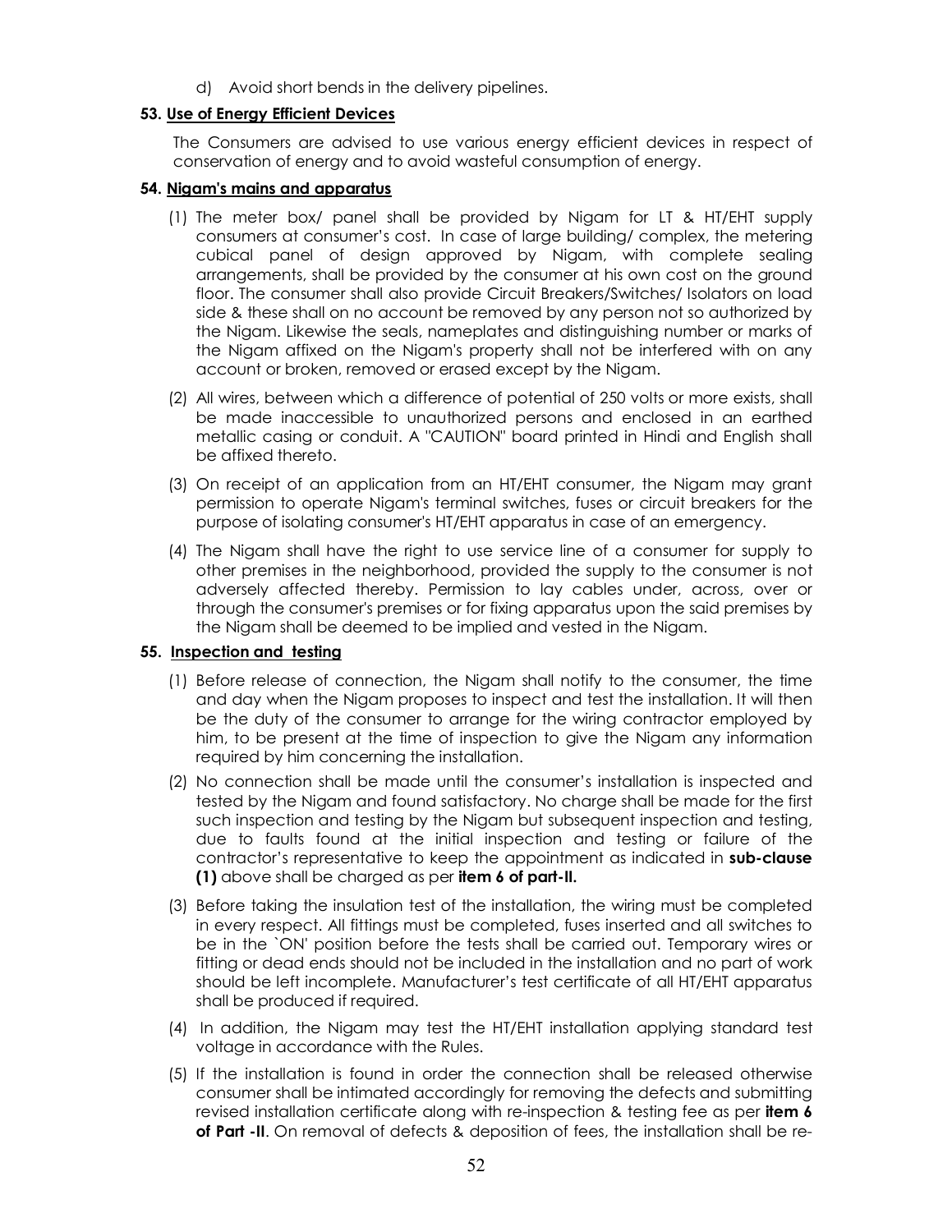inspected& tested.

#### **56. Standard of Performance**

The Nigam has prescribed the Standards of Performance (SoP) in compliance with the regulation specified by the Commission. The SoP prescribes standards for supply of electricity to consumers. The limits prescribed in the Standards referred to the maximum time required to be taken to perform different activities of consumer's services, interruptions in power supply, quality of power supply, reliability of the system, complaints regarding meter/metering equipment, time frame for release of connection etc. Any person may obtain a copy of the SoP from the Nigam on payment.

#### **57. Consumer Charter**

The charter of consumer's right for safe, reliable and efficient supply of electricity to consumers has also been prescribed by the Nigam as approved by the Commission. The charter of consumers right prescribe rights of the consumers with regard to minimum duration of notices before disconnection of power supply, provisions regarding entry in consumers installations, issue of notices for scheduled interruptions in power supply, accuracy of metering equipments, redressal of consumers complaints/grievances etc. Any person may obtain a copy of the same on payment.

#### **58. Distribution Code**

The Nigam has prescribed the distribution code duly approved by the Commission, which mainly consists of the distribution planning code, distribution operation code, construction practice manual & maintenance practice manual. The provisions incorporated in the distribution code applicable to the Nigam as well as to consumers and other specific users of Nigam's distribution system .The code maintaining technical and designed criteria and procedure to be followed by the Nigam in planning and development of its distribution system. The code also specifies regulations necessary to maintain quality, security and operation of the system. The construction and maintenance practice have been also been prescribed in the code for compliance by the Nigam. Any person may obtain a copy of the same from the Nigam on payment.

#### **59. Metering Regulations**

Rajasthan Electricity Regulatory Commission has also approved the metering Regulation specifying norms and class of accuracy of meters of various categories. Any person may obtain a copy of the same from the Nigam on payment.

#### **60. Interpretation**

If a dispute arises about interpretation of any provision of these terms and condition, the decision of the MD of the Nigam shall be final. However, in case of a policy matter he may refer the matter to the Commission. All matters of interpretation decided by the MD or the Commission shall be incorporated in these "Terms and Conditions for Supply of Electricity" by suitable amendments.

### **61.Removal of Difficulties :**

In case any difficulty arises in giving effect to any of the provisions of these Terms & Conditions or in the matter of interpretation of the various clauses of these Terms & Conditions or related matters, the Commission may by general or special order direct to take such action as may appear to the Commission to be necessary or expedient for the purpose of removing difficulty.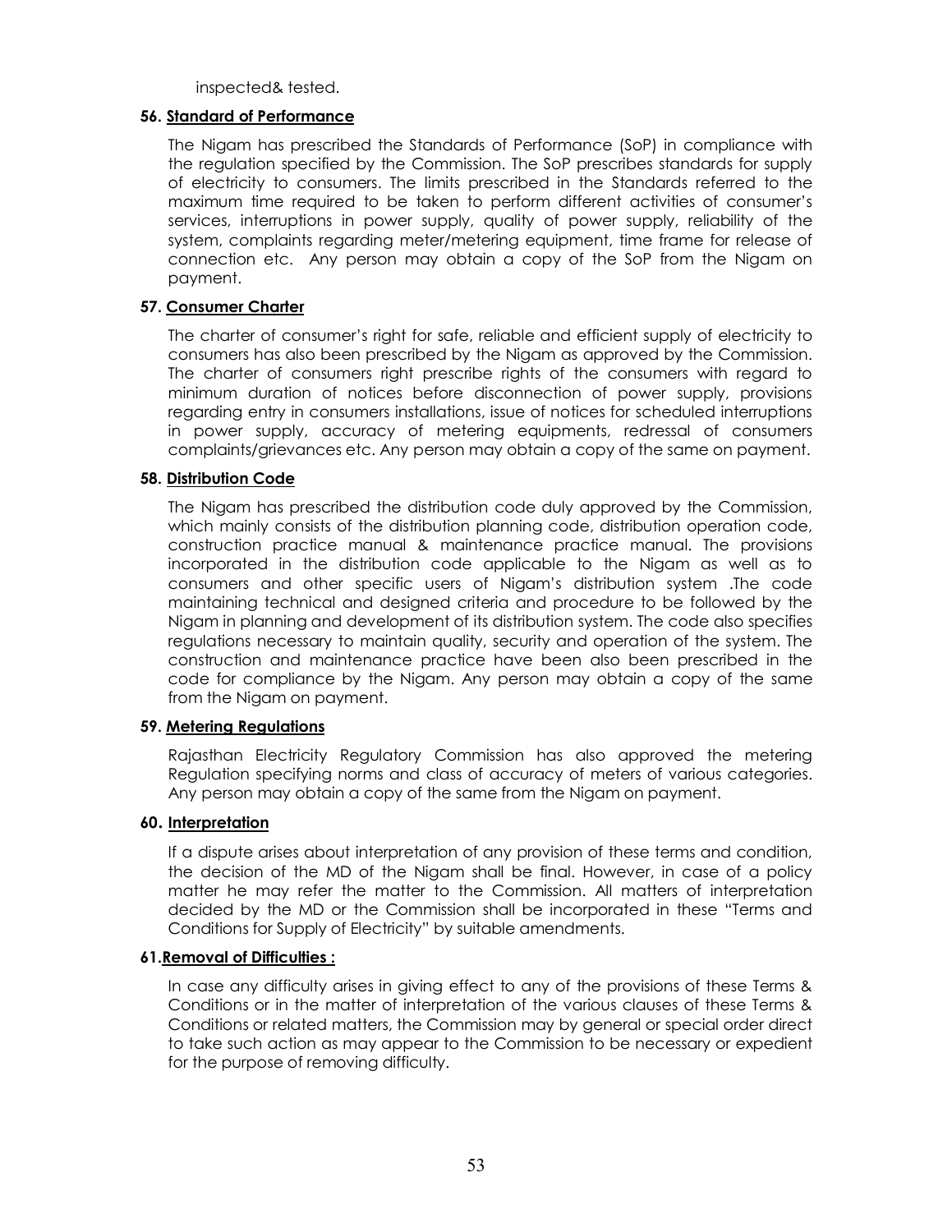## **Part -II**

## **Scale of Miscellaneous Charges**

As per **Part-III** 

## **1. Application Fee**

## **(1) For LT - Supply:**

| a) Agriculture connection |  |
|---------------------------|--|
|---------------------------|--|

b) Others

| - - . - |                      |          |
|---------|----------------------|----------|
|         | i. LT - Single Phase | Rs.200/- |
| ii.     | LT - Three Phase     | Rs.500/- |

Provided that for domestic consumers the application fee shall be NIL.

## **(2) For HT - Supply:**

|     | . <b>.</b>  |           |
|-----|-------------|-----------|
|     | i) 11 KV    | Rs.1000/- |
| ii) | – 33 KV     | Rs.2000/- |
|     | iii) 132 KV | Rs.4000/- |
|     | iv) 220 KV  | Rs.4000/- |

#### **2. Expenses for providing electric line / plant and extension of distribution mains and/ or service line**

#### **A. Amount to be deposited with application**

## **(1) For LT - Supply**

| S.No.        | <b>Category of Consumer</b>                        | Amount to be deposited (Rs.)                                                          |                                                                                                                  |
|--------------|----------------------------------------------------|---------------------------------------------------------------------------------------|------------------------------------------------------------------------------------------------------------------|
| $\mathbf{1}$ | Domestic                                           | Tribal sub plan<br>Rural<br>Kachhi Basti<br>Urban (Developed or<br>Undeveloped Areas) | $-750/-$<br>- 1500/- in Abadi area<br>$-2000/-$<br>$-3000/-$                                                     |
| 2.           | Non-domestic                                       | Rural                                                                                 |                                                                                                                  |
|              |                                                    | Load upto 1 KW<br>1KW-5KW<br>5KW-10KW<br>above10KW<br>Urban                           | $-2000/-$<br>$-3000/-$<br>$-5000/-$<br>- additional sum @ Rs 250/-<br>for each KW or part<br>thereof beyond 10KW |
|              |                                                    | Load upto1KW<br>1KW-5KW<br>5KW-10KW<br>above 10KW                                     | $-3000/-$<br>$-4000/-$<br>$-6000/-$<br>-additional sum @ Rs 250/-<br>for each KW or part<br>thereof beyond 10KW  |
| 3.           | Public Street Lighting                             | line/network cost.                                                                    | @Rs.5000/- per connection. This does not include                                                                 |
| 4.           | Agriculture                                        | As per Part-III                                                                       |                                                                                                                  |
| 5.           | Small industry,<br>Medium Industry &<br>Mixed Load | Load Upto 1 KW<br>1KW-5KW<br>5kW-10KW<br>above 10KW                                   | $-3000/-$<br>$-4000/$<br>$-6000/-$<br>-additional sum @ Rs 250/-<br>for each KW or part<br>thereof beyond 10KW   |

**(2) For HT - Supply** Rs 10,000/-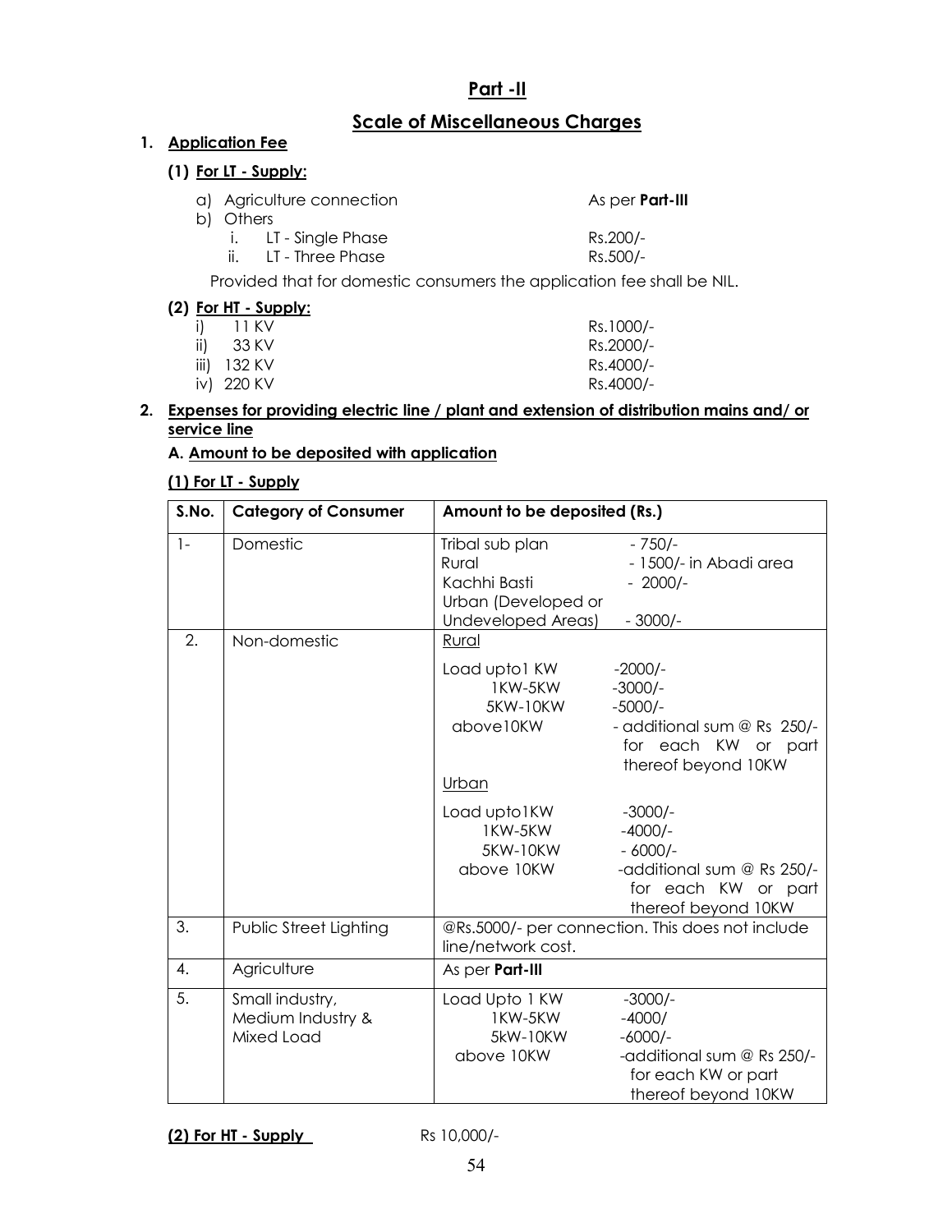### **B. Additional amount to be deposited on demand for extension of distribution mains/Supply line**

## **(1) For LT - Supply**

| S.No. | <b>Category of Consumer</b>                                                                                                                                                                                                                         | Amount to be deposited in addition to sum<br>payable under 'A' above                                                                                           |
|-------|-----------------------------------------------------------------------------------------------------------------------------------------------------------------------------------------------------------------------------------------------------|----------------------------------------------------------------------------------------------------------------------------------------------------------------|
| 1-    | For extension of distribution mains and/or service<br>Domestic and<br>Non-domestic<br>line beyond 300 mtrs-<br>1. For single phase supply: Rs 100/mtr<br>(in urban area and in<br>2. For three phase supply: Rs 150/mtr<br>rural area beyond abadi) |                                                                                                                                                                |
| 2.    | Public Street Lighting<br>Actual material cost plus overhead charges as<br>per provisions.                                                                                                                                                          |                                                                                                                                                                |
| 4.    | Agriculture                                                                                                                                                                                                                                         | As per Part-III                                                                                                                                                |
| 5.    | Small industry,<br>Medium Industry &<br>Mixed Load                                                                                                                                                                                                  | For extension of distribution mains and/or service<br>line beyond 50 mtrs-<br>(a) For single phase supply: Rs 100/mtr<br>(b)For three phase supply: Rs 150/mtr |

## **(2) For HT - Supply**

## **(i) Line cost**

Cost of extension of transmission lines, distribution mains and Associated substation bay based on standard estimated cost as under

| kV  | <b>Line Particulars</b>                        | Span            | Cost of line/km |
|-----|------------------------------------------------|-----------------|-----------------|
| 11  | S/C on 8m PCC poles with ACSR - Weasel         | 60 m            | Rs.2.16 lacs    |
| 11  | S/C on 9m PCC poles with ACSR - Dog            | 60 m            | $Rs.4.02$ lacs  |
| 11  | S/C on 12.8m Lattice Tower with ACSR - Dog     | 50 <sub>m</sub> | Rs. 12.72 lacs  |
| 11  | S/C on 12.8m Lattice Tower with ACSR - Panther | 50 m            | Rs.15.78 lacs   |
| 33  | S/C on 9m PCC poles with ACSR - Dog            | 60 <sub>m</sub> | $Rs.4.43$ lacs  |
| 33  | S/C on 12.8m Lattice Tower with ACSR - Dog     | 50 <sub>m</sub> | Rs.12.75 lacs   |
| 33  | S/C on 12.8m Lattice Tower with ACSR - Panther | 50 <sub>m</sub> | Rs.15.86 lacs   |
| 33  | S/C with XLPE Cable - 300 Sq.mm x 3 core       |                 | Rs.25.35 lacs   |
| 132 | S/C with ACSR - Panther                        | 335 m           | Rs.12.96 lacs   |
| 132 | D/C with ACSR - Panther                        | 335 m           | Rs.22.35 lacs   |
| 220 | S/C with ACSR - Zebra                          | 335 m           | Rs.23.83 lacs   |
| 220 | D/C with ACSR - Zebra                          | 335 m           | Rs.41.47 lacs   |
| 132 | Bay                                            |                 | Rs.63.00 lacs   |
| 220 | Bay                                            |                 | Rs.107.59 lacs  |

Note: Cost of line with other specification shall be charged on material cost plus charges as prescribed by the Nigam from time to time.

Plus

## **(ii) Towards Plant cost**

Rs 250/- per kVA of contract demand

Less

## **(iii) Amount deposited.**

Amount deposited with application as per **item 2(A)(2**) above shall be adjusted.

## **3. Security:**

## **(1) Security against electricity consumption (to be deposited with application)**

The provisional amount of security to be deposited with Nigam against electricity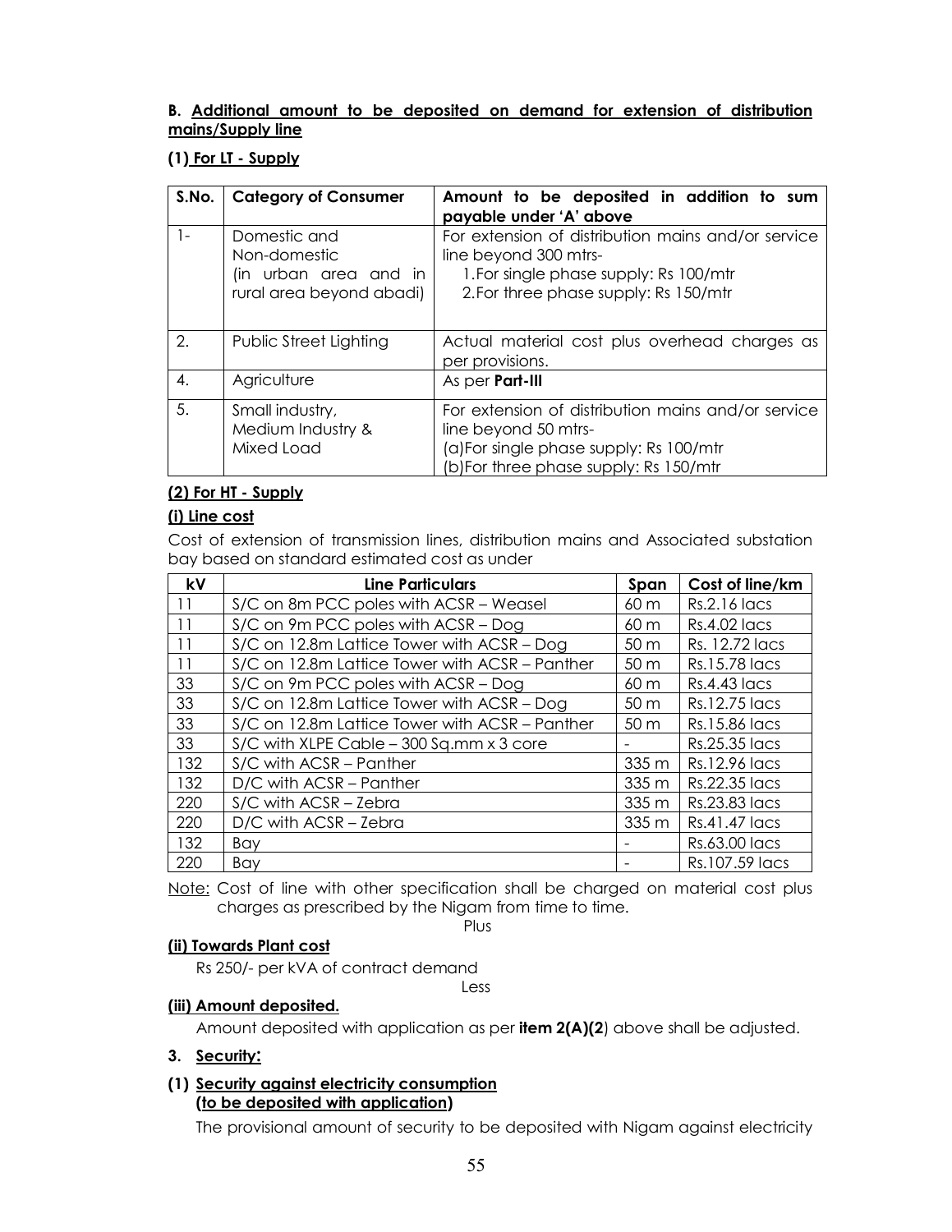to be supplied to a person applying for supply of electricity shall be as under:

- i. equivalent to sum worked out on the basis of Rs. 100/KW, 200/KW and Rs.300/ per KW of connected load applied for by domestic, non-domestic and public street lighting consumers respectively.
- ii. equivalent to two months fixed charges as determined by the Commission for other class of consumer and category of supply.

Provided that in case of industrial consumers who opt for fortnightly billing, the provisional amount of security shall be equivalent to one and a half month's fixed charges.

 Provided further that the large industrial consumers who opt for Special fortnightly billing and enter into supplementary agreement with the Nigam to the effect that consumer shall make payments of main and fortnightly bills on a fixed date every month without the requirement of serving any notice prior to disconnection, would be required to make payment of security equivalent to one month consumption charges.

#### **(2) Security against meter**

#### **(If provided by the Nigam)**

| S.No. | <b>Particulars</b>                                  | Amount<br>(Rupees) |
|-------|-----------------------------------------------------|--------------------|
| 1.    | Energy meter 1-phase static type (All capacities)   | $350/-$            |
| 2.    | Energy meter 3-phase 4-wire static type             |                    |
|       | 10-40 Amp.                                          | $650/-$            |
|       | 10-60 Amp.                                          | $650/-$            |
| 3.    | Energy meter 3-phase 4-wire C.T. operated 100/5 AMP | $650/-$            |
| 4.    | L.T. Trivector meter (static)                       | $8,000/-$          |
| 5.    | HT Trivector meter-0.5 class                        | $8,000/-$          |
| 6.    | LT CT - class 0.5, burden 15VA, bakelite type       | $600/-$            |
| 7.    | LT CT - class 0.5, burden 10VA, resin cast type     | $300/-$            |
| 8.    | 11kV CTPT set - all ratings                         | $20,000/-$         |
| 9.    | 33kV CTPT set - all ratings                         | $50,000/-$         |
| 10.   | EHT CT-all ratings (per set)                        | $2,80,000/-$       |
| 11.   | EHT PT- all ratings (per set)                       | 5,80,000/-         |
| 12.   | Single phase pre-payment meter                      | $5,500/-$          |
| 13.   | Three phase pre-payment meter                       | $10,000/-$         |

Note:- The above security amount may be revised at the beginning of the every financial year based on Standard/ Store issue rate of the previous financial year for release of a new connection or change of meter.

#### **(3) Security deposit from Govt. servants living in Govt. quarters**

#### **[Towards (1) & (2) above]**

| <b>Type of residence</b> | Amount of security deposit |
|--------------------------|----------------------------|
| 'A' Type                 | Rs. 800/-                  |
| 'B' Type                 | Rs.500/-                   |
| 'C' Type                 | Rs. 300/-                  |
| 'D' Type                 | Rs. 200/-                  |
| 'E' Type                 | Rs. 200/-                  |
| 'F' Type                 | Rs. 150/-                  |
| 'G' Type                 | Rs. 150/-                  |
| 'H' Type                 | Rs. 150/-                  |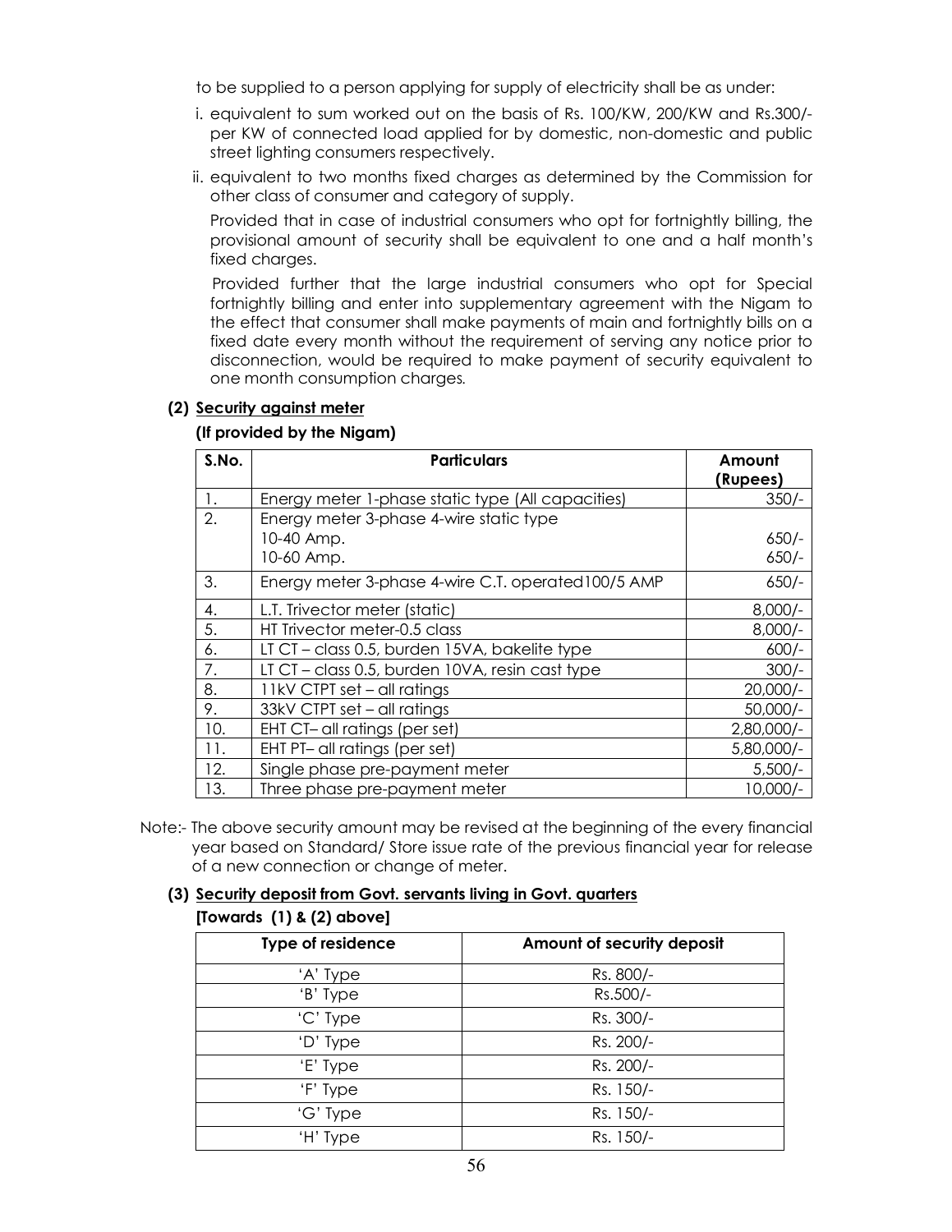## **4. Rental charges**

## **(1) Rent for metering equipments:**

(For regular & temporary supply both):

| <b>Particulars</b>           | <b>Charges</b>              |
|------------------------------|-----------------------------|
| (a) L.T. Current Transformer | Rs.100/- per set per month  |
| (b) 11 kV CTPT Set           | Rs.900/- per set per month  |
| (c) 33 kV CTPT Set           | Rs.2200/- per set per month |
| (d) EHT CTPT Set             | Rs.9000/- per set per month |

#### **(2) Transformer Rent**

An HT consumer opting for Nigam's transformer & Double Pole Structure (D.P.) shall be charged rent at the following rates towards installation of transformer by the Nigam:

| (a) for contract demand upto 60 kVA                                              | Rs. 2500/- per month                                                 |
|----------------------------------------------------------------------------------|----------------------------------------------------------------------|
| (b) for contract demand above 60 kVA but<br>upto 100 kVA                         | Rs. 3000/- per month                                                 |
| (c) for contract demand above 100 kVA   Rs. 4000/- per month<br>but upto 160 kVA |                                                                      |
| (d) for contract demand above 160 kVA                                            | @ 2% per month of the cost of<br>transformer & Double Pole Structure |

## **5. Testing fee**

| a) LT Single-Phase meter<br>(per meter)         | Rs. 35/-                 |
|-------------------------------------------------|--------------------------|
| b) LT three Phase meter (per meter)             | Rs. 70/-                 |
| c) Demand or Special Type meter: (per<br>meter) |                          |
| (i) For LT supply                               | Rs. 150/-                |
| (ii) For HT supply                              | Rs. 450/-                |
| (iii) For EHT supply                            | Rs.1200/-                |
| d) Transformer Oil (per sample)                 | Rs.1200/-                |
| e) Instrument Transformers:                     |                          |
| (i) LT current Transformer:                     | Rs. 40/- per transformer |
| (ii) HT CTPT Sets:                              | Rs.200/- per set         |
| (iii) EHT current or potential<br>Transformer:  | Rs.400/- per transformer |
| f)<br>Capacitor Units: (Per unit)               |                          |
| (i) Upto 5 KVAR                                 | Rs. 70/-                 |
| (ii) Above 5 KVAR but upto 10 KVAR              | Rs. 90/-                 |
| (iii) Above 10 KVAR but upto 25 KVAR            | Rs.105/-                 |
| (iv) Above 25 KVAR                              | Rs.170/-                 |
| ABT compliant meter<br>g)                       | Rs.10,000/-              |
|                                                 |                          |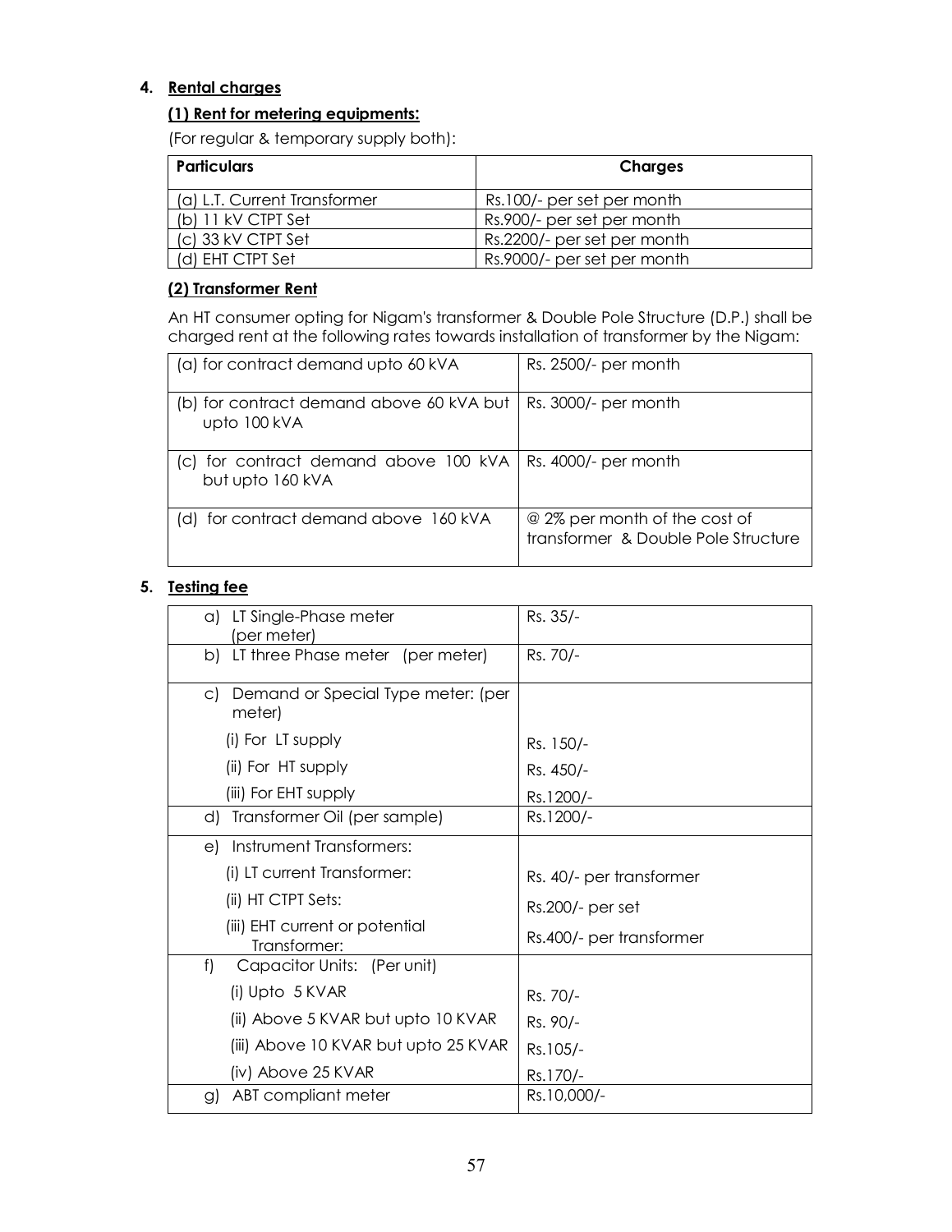## **6. Testing of consumer's installation:**

| (a) The first inspection and Test of a new<br>installation or of an addition or alteration<br>in the existing installation.                                                                                                                                        | Nil      |
|--------------------------------------------------------------------------------------------------------------------------------------------------------------------------------------------------------------------------------------------------------------------|----------|
| (b)Subsequent inspection and test<br>necessitated by defects noticed in the<br>installation or by absence of the<br>supervisor of wiring contractor at the<br>time of first inspection. (Payable in<br>advance for each subsequent visit for<br>purposes of test.) | Rs. 90/- |

## **7. Re-connection charges:**

| (a) Low Tension Service:       |            |
|--------------------------------|------------|
| (i) Single Phase:              | Rs. 200/-  |
| (ii) Poly Phase:               | Rs. 600/-  |
| (b) High Tension Service       | Rs.2000/-  |
| (c) Extra High tension Service | Rs.10000/- |

## **8. Re-sealing charges:**

(if found broken)

| (a) Meter Box                                 | Rs. 50/-  |
|-----------------------------------------------|-----------|
| (b) Terminal Cover of Meter<br>(Single Phase) | Rs. 100/- |
| (c) Terminal Cover of Meter:<br>(Poly Phase)  | Rs. 200/- |
| (d) Meter Body (Single Phase)                 | Rs. 200/- |
| (e) Meter Body (Poly Phase)                   | Rs. 500/- |
| (f) HT/EHT Metering Panel                     | Rs.3000/- |
| (g) Cubical at Complex                        | Rs. 200/- |

## **9. Replacement of broken glass:**

(Per Glass)

| (a) Meter        |               |
|------------------|---------------|
| (i) Single Phase | 70/-<br>Rs.   |
| (ii) Poly Phase  | Rs. 200/-     |
| (b) Meter Box    | $25/-$<br>Rs. |

## **10. Attendance of fuse man**

| Charges for attendance of fuse man at   Rs. 250/- |  |
|---------------------------------------------------|--|
| consumer's premises during any function           |  |
| (Maximum 6 Hours.)                                |  |

## **11. Change of meter**

| For changing meter only at the instance   Rs.35/- |  |
|---------------------------------------------------|--|
| of the consumer where it is necessitated   (each) |  |
| by temporary increase in consumption              |  |
| I and demand.                                     |  |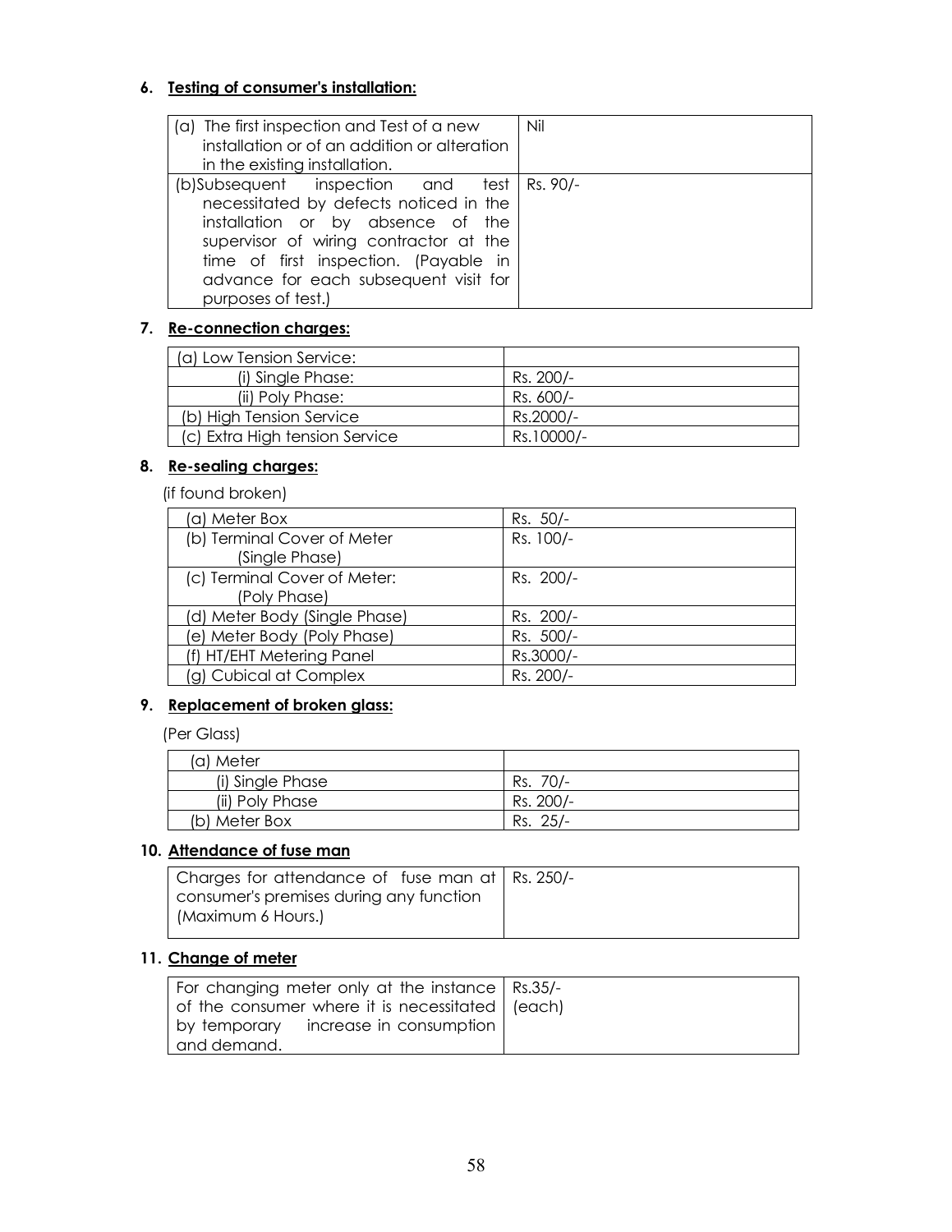### **12. Labour charges for shifting of meter in the same premises:**

| L.T.-Single Phase | Rs. 100/-  |
|-------------------|------------|
| Three Phase       | Rs. 200/-  |
| H.T.- 11 kV       | Rs. 2000/- |
| $33$ kV           | Rs.2000/-  |
| 132 or 220 kV     | Rs.2000/-  |

## **13. Charges for alteration/shifting of service line**

| a) Single Phase LT line                  | Rs. 100/m of line to be shifted  |
|------------------------------------------|----------------------------------|
| b) Three Phase LT line                   | Rs. 150/ m of line to be shifted |
| c) 11 kV line charges                    | Rs. 150/ m of line to be shifted |
| d) Conversion of LT 1phase to LT 3phase  | Rs. 75/m                         |
| line                                     |                                  |
| e) Conversion of LT 3phase to 11 kV line | Rs. 55/m                         |
| f) 33 kV & above line                    | Actual cost plus overhead        |
|                                          | charges as per provision         |

Note:

- i. Line charges indicated at (a), (b) & (c) above are inclusive cost of line materials and overheads.
- ii. For retrieved material of line (which may or may not be removed) a credit @ 25%of estimated amount shall be allowed.

#### **14. Charges for duplicate bill.**

| <b>Category of Consumers</b>                   | Charges* |
|------------------------------------------------|----------|
| Duplicate copy of bill for all category   Free |          |
| consumers                                      |          |

**\***The Nigam shall provide the facility of free download of copy of bills from its website which shall be considered valid for payment

## **15. Cost of Meter Box / Panel**

| S.N | <b>Particulars</b>                                               | <b>Amount in Rupees</b> |
|-----|------------------------------------------------------------------|-------------------------|
|     | Meter Box for LT Single phase meter                              | $350/-$                 |
| 2.  | Meter Box for L.T. 3 phase meter (other   950/-<br>than $S.N. 3$ |                         |
| 3.  | Meter Box for L.T. 3 phase meter for   2000/-<br>medium industry |                         |
| 4.  | Meter Box/ Panel for HT / EHT supply                             | $10500/-$               |

## **16. Connection Transfer Fee**

| Domestic               | Rs.50/- per installation   |
|------------------------|----------------------------|
| All L.T. installations | Rs.250/- per installation  |
| H.T. installations     | Rs.2500/- per installation |

## **17. Cheque dishonour fee**

| Cheque amount upto and<br>inclusive of Rs.10,000/-                   | 5% of the amount subject to minimum of<br>Rs.100/-   |
|----------------------------------------------------------------------|------------------------------------------------------|
| Cheque amount Rs.10,001/- and<br>upto and inclusive of Rs.1,00,000/- | 3% of the amount subject to minimum of<br>Rs.500/-   |
| Cheque amount above<br>Rs.1,00,000/-                                 | 2% of the amount subject to minimum of<br>Rs.3,000/- |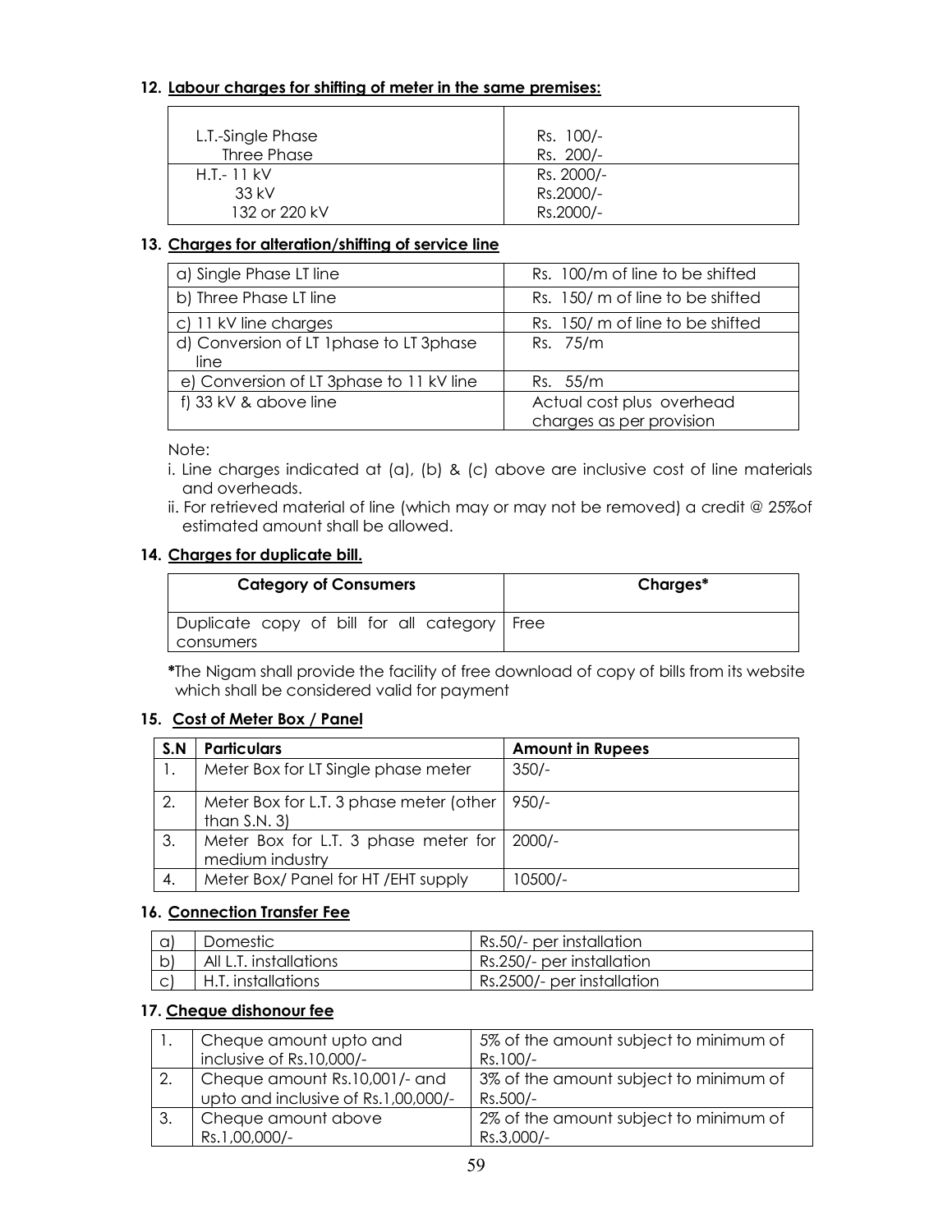#### **18. Charges to be recovered for releasing temporary connections**

#### **(1) Non- refundable part**

## **(a) Fixed Charges (On the basis of Sanctioned Connected Load)**

| S.N   | <b>Particulars</b><br><b>Charges</b> |                           |  |  |
|-------|--------------------------------------|---------------------------|--|--|
| (i)   | Upto 5 KW                            | Rs.250/- per connection   |  |  |
| (iii) | Above 5 KW & upto 25 KW              | Rs.500/- per connection   |  |  |
| (iii) | Above 25 KW & upto 50 KW             | Rs.1,000/- per connection |  |  |
| (iv)  | Connections on 11 KV or 33 KV        | Rs.3,000/- per connection |  |  |

**Note:** Above Fixed Charges are inclusive of rent for CTs & CTPT Sets for one month. In case the period of temporary connection is more than one month, then the rent shall be charged on per day basis for the number of days beyond one-month period.

#### **(b) Charges towards line cost**

| S.N   | <b>Particulars</b>                                           | <b>Charges</b>       |
|-------|--------------------------------------------------------------|----------------------|
| (i)   | LT Lines                                                     |                      |
|       | (a) Single Phase                                             | Rs. 25/- per meter   |
|       | (b) Three Phase                                              | Rs. 37.50 per meter  |
|       |                                                              |                      |
| (i)   | 11 KV single circuit line on 9 meter                         | Rs. 25,000/- per Km. |
|       | <b>PCC Poles</b>                                             |                      |
| (iii) | 33 KV single circuit line on 9 meter   Rs.1,00,000/- per Km. |                      |
|       | <b>PCC Poles</b>                                             |                      |

#### **(c) Charges towards transformer (if required)**

(i) Transformer installation & removal charges: Rs 1000/-

(ii) Transformer Rent: 80% of normal charges, prescribed above

## **(2) Adjustable part**

- (a) Advance consumption charges to be worked out on the basis of probable period of use of connection with minimum use of electricity for 8 hours per day and at temporary supply tariff (both fixed and energy charges) prescribed for respective category of consumer. The billing shall be done on the basis of "Tariff for Temporary Supply" under "Tariff for Supply of Electricity."
- (b) In case of prepaid meter the advance consumption charges towards energy consumption shall not be levied.

**--------------**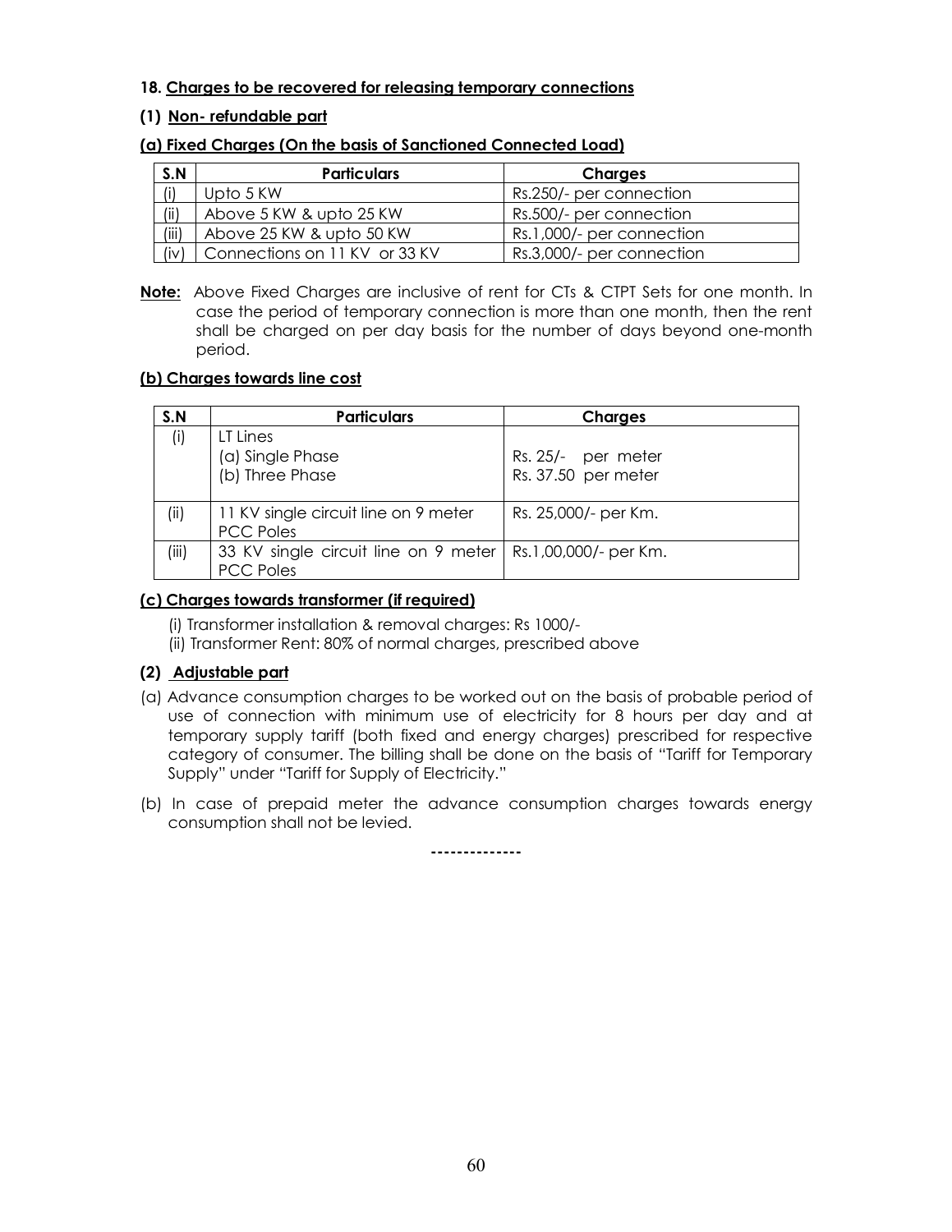#### **Procedure for determination of connected load**

The applicant shall furnish installation certificate for actual connected load as per definition prescribed. However, for the purpose of levy of any charges under the conditions of supply or charges for miscellaneous services or Tariffs for supply of Electricity and also for deciding the supply voltage, the connected load shall be determined as follows in case of LT consumers. The applicant is advised to workout the load for sanction accordingly.

|     | CFL/LED                            | 7/15 Watt each                             |
|-----|------------------------------------|--------------------------------------------|
| 2.  | <b>Bulb/Fan</b>                    | 60 Watt each                               |
| 3.  | Tube Light                         | 40 Watt each                               |
| 4.  | Light Plug(5 Amp.)                 | 60 Watt each                               |
| 5.  | Television                         |                                            |
|     | (a) Colour                         | 100Watt                                    |
|     | (b) Black & White                  | 60Watt                                     |
| 6   | Power Plug (15 Amp.)               | 500 Watt each                              |
| 7.  | Fridge                             | 250 Watt                                   |
| 8.  | <b>Desert Cooler</b>               | 250 Watt                                   |
| 9.  | Geyser                             | 1500 Watt                                  |
| 10  | Air-Conditioner 1/1.5 Ton          | 1500 Watt/2200Watt                         |
| 11  | Water lifting pump 0.25HP or 0.5HP | 180 Watt or 360 Watt(According to pump) or |
|     |                                    | according to the equipment's<br>original   |
|     |                                    | rating(Name plate specification).          |
| 12  | Arc/induction furnace              | 600KVA per ton capacity of furnace         |
| 13. | Any other motor/device             | Rated capacity or as per testing           |

#### **Note:**

- 1. Total load for S.N.1 to 5 above, shall be considered with following diversity:
	- a. Domestic-30%
	- b. Public Street Light-100%
	- c. Others-80%
- 2. If any equipment is connected with plug point, equipment's load or plug point rating whichever is higher shall be taken. In such case, load of plug point shall not be counted separately.
- 3. The higher rating of only one equipment shall be considered if both Geyser and Airconditioner are installed.
- 4. Load of fire protection equipments shall not be considered for assessing the connected load.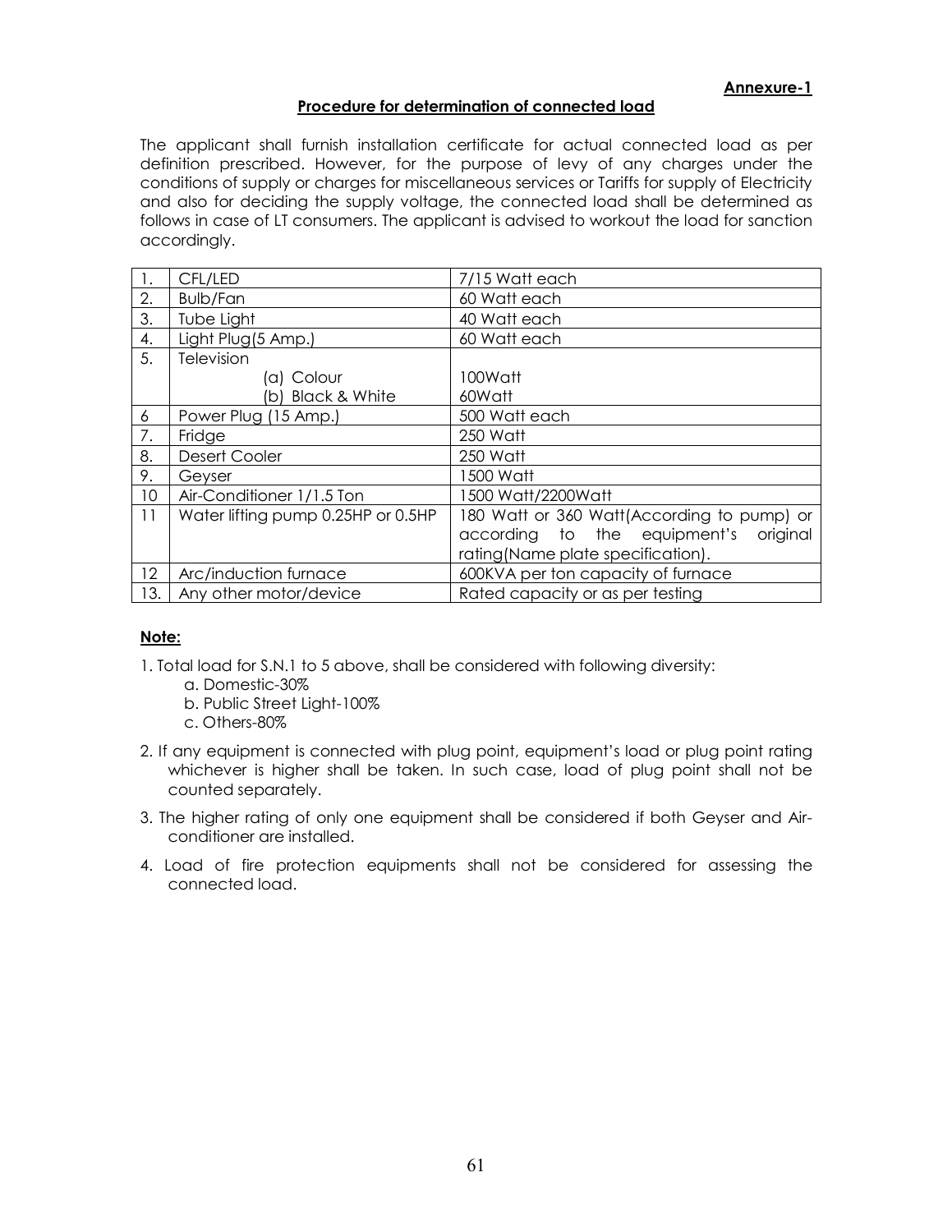अनुलग्नक $-2$ 

अ.वि.वि.नि.लि.

## अजमेर विद्युत वितरण निगम लिमिटेड

सतर्कता जांच प्रतिवेदन (अन्तर्गत प्रावधान विद्युत अधिनियम 2003)

| 1 <sub>1</sub>                                             |                                                                                              |  |  |  |                                                |
|------------------------------------------------------------|----------------------------------------------------------------------------------------------|--|--|--|------------------------------------------------|
| 2.                                                         |                                                                                              |  |  |  |                                                |
|                                                            |                                                                                              |  |  |  |                                                |
|                                                            | (ब) खाता सं ___________________ (स) श्रेण <u>ी __________________________________</u>        |  |  |  | (द) स्वीकृत भार _________________              |
| 3.                                                         |                                                                                              |  |  |  |                                                |
|                                                            |                                                                                              |  |  |  |                                                |
| 4.                                                         | स्थापित मीटर का विवरण                                                                        |  |  |  |                                                |
|                                                            |                                                                                              |  |  |  |                                                |
|                                                            |                                                                                              |  |  |  |                                                |
|                                                            |                                                                                              |  |  |  |                                                |
|                                                            |                                                                                              |  |  |  |                                                |
|                                                            |                                                                                              |  |  |  |                                                |
| 5.                                                         |                                                                                              |  |  |  |                                                |
|                                                            |                                                                                              |  |  |  |                                                |
|                                                            |                                                                                              |  |  |  |                                                |
| 6.                                                         |                                                                                              |  |  |  |                                                |
|                                                            |                                                                                              |  |  |  |                                                |
| 7.                                                         |                                                                                              |  |  |  |                                                |
| 8.                                                         |                                                                                              |  |  |  |                                                |
|                                                            |                                                                                              |  |  |  |                                                |
| 9.                                                         |                                                                                              |  |  |  |                                                |
|                                                            |                                                                                              |  |  |  |                                                |
|                                                            | 11. जांच के दौरान पाये गये अन्य दोष                                                          |  |  |  |                                                |
|                                                            |                                                                                              |  |  |  |                                                |
|                                                            |                                                                                              |  |  |  |                                                |
|                                                            |                                                                                              |  |  |  |                                                |
|                                                            | 13. जांच अधिकारी द्वारा टिप्पणी                                                              |  |  |  |                                                |
|                                                            | 14. उपभोक्ता की टिप्पणी निरीक्षण मेरे सामने किया गया एवं जांच प्रतिवेदन की प्रति प्राप्त की। |  |  |  |                                                |
| उपभोक्ता या उसके प्रतिनिधि के हस्ताक्षर (पूर्ण विवरण सहित) |                                                                                              |  |  |  |                                                |
|                                                            | कार्यालय सील                                                                                 |  |  |  |                                                |
|                                                            |                                                                                              |  |  |  | (जांच अधिकारी)<br>निर्धारण / प्राधिकृत अधिकारी |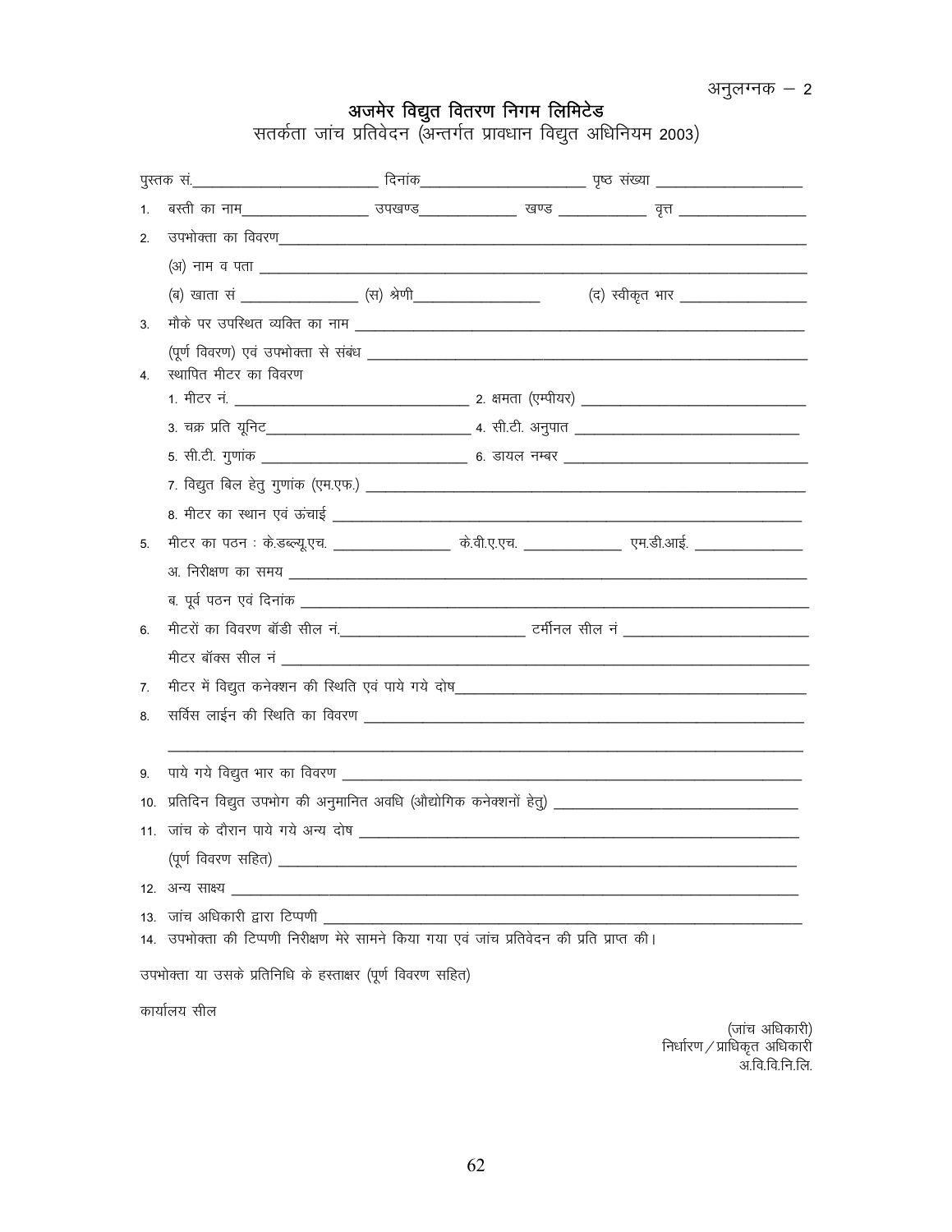| 'फर्द जब्ती' सामान बिजली चोरी |                                                                                       |                                                                                                                                                                                              |  |  |  |
|-------------------------------|---------------------------------------------------------------------------------------|----------------------------------------------------------------------------------------------------------------------------------------------------------------------------------------------|--|--|--|
|                               |                                                                                       |                                                                                                                                                                                              |  |  |  |
|                               |                                                                                       |                                                                                                                                                                                              |  |  |  |
|                               |                                                                                       |                                                                                                                                                                                              |  |  |  |
|                               |                                                                                       |                                                                                                                                                                                              |  |  |  |
| रूबरू मोतविरान                |                                                                                       |                                                                                                                                                                                              |  |  |  |
| 1 <sub>1</sub>                |                                                                                       |                                                                                                                                                                                              |  |  |  |
|                               |                                                                                       |                                                                                                                                                                                              |  |  |  |
|                               |                                                                                       |                                                                                                                                                                                              |  |  |  |
|                               |                                                                                       |                                                                                                                                                                                              |  |  |  |
|                               |                                                                                       |                                                                                                                                                                                              |  |  |  |
|                               |                                                                                       |                                                                                                                                                                                              |  |  |  |
|                               |                                                                                       |                                                                                                                                                                                              |  |  |  |
|                               |                                                                                       |                                                                                                                                                                                              |  |  |  |
|                               |                                                                                       |                                                                                                                                                                                              |  |  |  |
|                               |                                                                                       |                                                                                                                                                                                              |  |  |  |
|                               |                                                                                       |                                                                                                                                                                                              |  |  |  |
|                               |                                                                                       | गांव/स्थान ________________________ के बिजली कनेक्शन चैक करने पर पाया गया कि उपरोक्त व्यक्ति                                                                                                 |  |  |  |
|                               |                                                                                       |                                                                                                                                                                                              |  |  |  |
|                               | अधिनियम 2003 की धारा 135 के अन्तर्गत दण्डनीय अपराध है। वजह सबूत मौके पर से __________ |                                                                                                                                                                                              |  |  |  |
|                               | फोटोग्राफी की गई।                                                                     | सामान साथ लाए गये 'किट' की सामग्री की मदद से जब्त कर नियमानुसार सील मोहर किया गया तथा प्रयोग में<br>लायी गयी मोहर अलग से 'सील' की जाकर रिकार्ड पर रखी गई। मन जांच अधिकारी द्वारा घटनास्थल की |  |  |  |
| 2.                            | हुलिया बिजली चोरी उपकरण                                                               |                                                                                                                                                                                              |  |  |  |
|                               | 1.<br>2.                                                                              |                                                                                                                                                                                              |  |  |  |
|                               | 3.                                                                                    |                                                                                                                                                                                              |  |  |  |
|                               | 4.<br>5.                                                                              |                                                                                                                                                                                              |  |  |  |
|                               |                                                                                       |                                                                                                                                                                                              |  |  |  |
|                               |                                                                                       | समस्त हाजरान के समक्ष मौके पर फर्द मुर्तिबकर समस्त को सुनाई गई, सुन समझ कर सही मान हस्ताक्षर किये।                                                                                           |  |  |  |
|                               | 1.                                                                                    |                                                                                                                                                                                              |  |  |  |
|                               | 2.                                                                                    |                                                                                                                                                                                              |  |  |  |
|                               | कार्यालय सील                                                                          |                                                                                                                                                                                              |  |  |  |

## अजमेर विद्युत वितरण निगम लिमिटेड

'फर्द जब्ती' सामान बिजली चोरी

कार्यालय सील (जांच अधिकारी)

> निर्धारण $\,$  प्राधिकृत अधिकारी अ.वि.वि.नि.लि.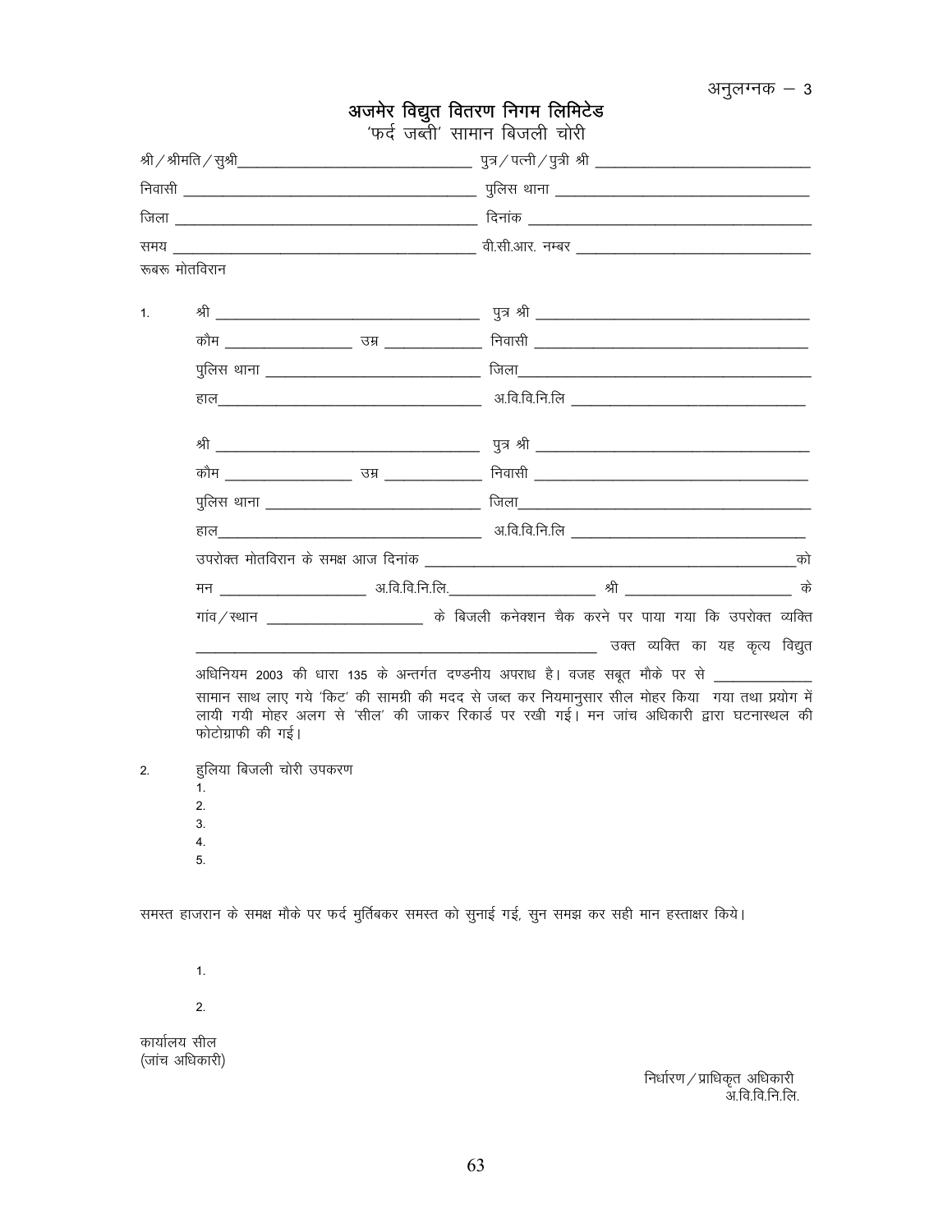# अजमेर विद्युत वितरण निगम लिमिटेड

नये विद्युत सम्बन्ध (स्थायी /अस्थायी) के लिए / स्वीकृत भार बढाने अथवा घटाने / नाम परिवर्तन(स्वामी ogh)/कनेक्शन ट्रांसफर (स्वामित्व का परिवर्तन)/वर्तमान कनेक्शन शिफ्ट करने/वर्तमान कनेक्शन की श्रेणी में परिवर्तन इत्यादि के लिए आवेदन पत्र

| सहायक अभियन्ता ( )<br>अजमेर विद्युत वितरण निगम लिमिटेड, |                                                                                                                                                                                                                                         |  |  |  |
|---------------------------------------------------------|-----------------------------------------------------------------------------------------------------------------------------------------------------------------------------------------------------------------------------------------|--|--|--|
|                                                         |                                                                                                                                                                                                                                         |  |  |  |
|                                                         |                                                                                                                                                                                                                                         |  |  |  |
| 3.                                                      |                                                                                                                                                                                                                                         |  |  |  |
|                                                         | ई मेल<br>4. कनेक्शन की श्रेणी                                                                                                                                                                                                           |  |  |  |
|                                                         | 1. घरेलू<br>$\Box$ 2. अघरेलू $\Box$ (दुकान,कार्यालय,होटल,मन्दिर,अस्पताल,स्कूल, धर्मशाला हेतु)<br>5. मध्यम उद्योग $\Box$ 6.मिश्रित भार $\Box$<br>3. कृषि<br>$\Box$ 4  लधु उद्योग $\Box$<br>7. सार्वजनिक रोशनी $\Box$<br>8. वृहत् उद्योग∏ |  |  |  |
|                                                         | 5. आवेदक की स्थिति 1. मकान मालिक $\qquad \Box$ 2. किरायेदार $\Box$ 3 कब्जेदार<br>$\Box$                                                                                                                                                 |  |  |  |
|                                                         | 6. आवेदक का प्रकार                                                                                                                                                                                                                      |  |  |  |
|                                                         |                                                                                                                                                                                                                                         |  |  |  |
|                                                         |                                                                                                                                                                                                                                         |  |  |  |
|                                                         |                                                                                                                                                                                                                                         |  |  |  |
|                                                         |                                                                                                                                                                                                                                         |  |  |  |
|                                                         |                                                                                                                                                                                                                                         |  |  |  |
|                                                         | (v). श्रेणी परिवर्तन  खाता सं.  के श्रेणी में परिवर्तन हेतु श्रेणी से श्रेणी में।                                                                                                                                                       |  |  |  |
|                                                         |                                                                                                                                                                                                                                         |  |  |  |
|                                                         |                                                                                                                                                                                                                                         |  |  |  |
|                                                         |                                                                                                                                                                                                                                         |  |  |  |
|                                                         | (पासबुक के प्रथम व अन्तिम लेन–देन के पृष्ठ की प्रमाणित फोटो प्रति संलग्न करें। )                                                                                                                                                        |  |  |  |
|                                                         |                                                                                                                                                                                                                                         |  |  |  |
|                                                         | क्षतिपूर्ति का पत्र मकान मालिक होनेपर प्रमाण हेतु दस्तावेज                                                                                                                                                                              |  |  |  |
|                                                         | (नाम / श्रेणी परिवर्तन में आवश्यकता नहीं)                                                                                                                                                                                               |  |  |  |
|                                                         |                                                                                                                                                                                                                                         |  |  |  |
|                                                         | (मुखिया का राशन कार्ड/ड्राईविंग लाइसेंस/ मतदाता का पहचान पत्र/आयकर पेन कार्ड/भामाशाह कार्ड)                                                                                                                                             |  |  |  |
| 9.                                                      | मीटर स्वामित्व<br>आवेदक का निया अजमेर वितरण निगम का                                                                                                                                                                                     |  |  |  |
| 10.                                                     | ." मैंने इस आवेदन / अनुबन्ध प्रपत्र के पीछे सभी शर्ते पढ़ एवं समझ ली है। इन सभी शर्तो में तथा<br>विद्युत आपूर्ति हेतु शर्ते एवं निबन्धन -2004 की अन्य शर्तो से मैं सहमत हूँ। इस प्रार्थना पत्र में कोई भी                               |  |  |  |

गलत सूचना देने पर अनुबन्ध हट सकता है, यदि विद्युत सम्बन्ध दे दिया गया है तो इस आधार पर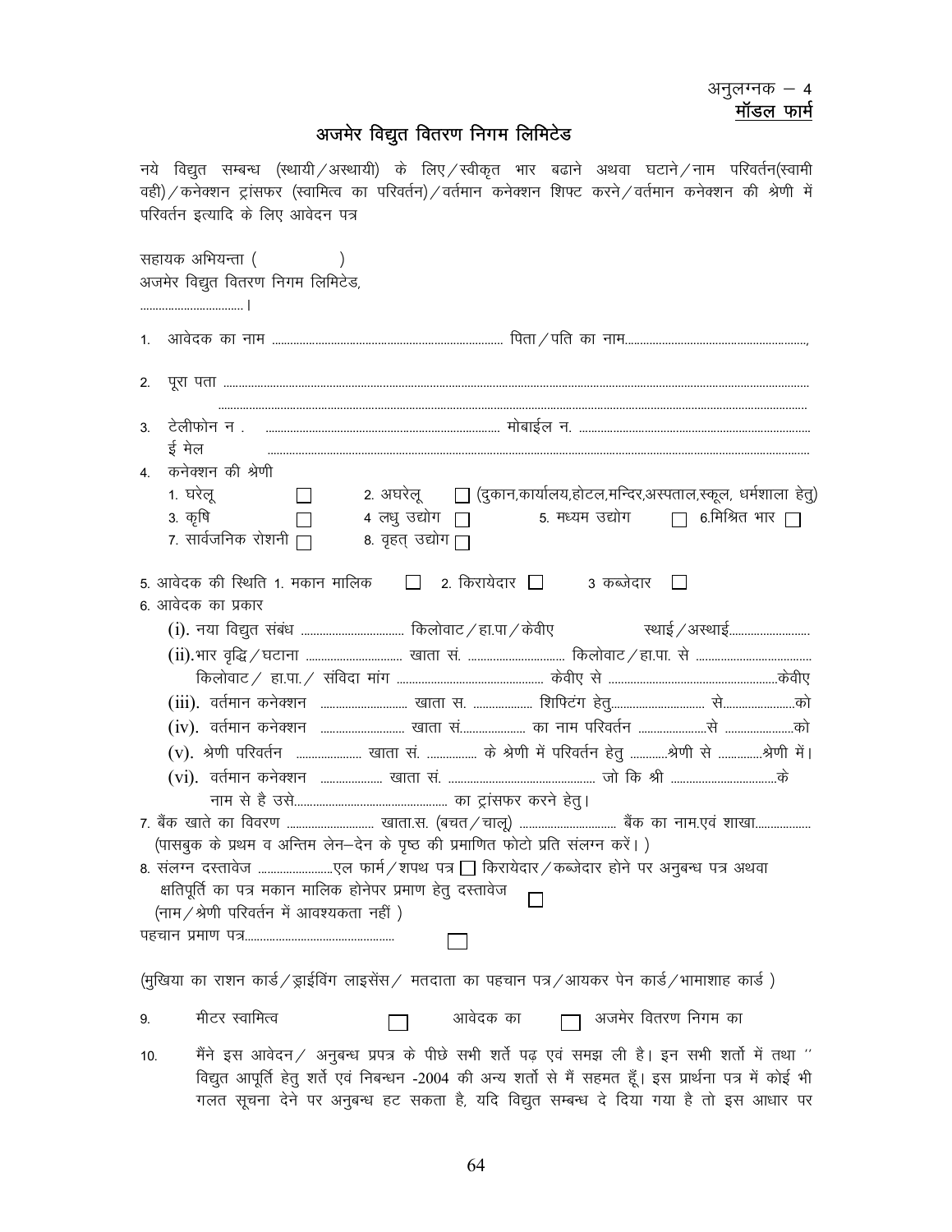विद्युत सम्बन्ध काटा जा सकता है। मैं अपने विद्युत फिटिंग की स्वयं सुरक्षा एवं देख रेख करूंगा और सुरक्षा नियमों का पालन करूंगा।

| साक्षी के हस्ताक्षर | आवेदक के हस्ताक्षर |
|---------------------|--------------------|
|                     |                    |
|                     |                    |
|                     |                    |
| दिनांक              | दिनांक             |

कार्यालय उपयोग हेतु :– आवेदक द्वारा जमा कराई गई राशि (सहायता हेतु पीछे क्रम संख्या 1 व 2 देखें)

 $\overline{\phantom{a}}$  , and the contract of the contract of the contract of the contract of the contract of the contract of the contract of the contract of the contract of the contract of the contract of the contract of the contrac

- 1- izkFk Zuk i= 'kqYd ----------------------------------------------------------------------------------------------------------------------------------------------
- 2- fo|qr ykbZu@l;a=@lfoZl ykb Zu ds fy, jkf'k ------------------------------------------------------------------------------------------------------
- 3- ehVj ckDl dher ----------------------------------------------------------------------------------------------------------------------------------------------
- 4- ehVj lqj{kk jkf'k ----------------------------------------------------------------------------------------------------------------------------------------------
- 5- fo|qr miHkksx lqj{kk jkf'k ----------------------------------------------------------------------------------------------------------------------------------------------
- 6. अग्रिम राशि
- 7. अन्य

;ksx---------------------------------------------------------------------------------

-----------------------------------------------------------------------------------------

आवेदन भरने हेतु सहायक जानकारी

आवेदन/अनुबन्ध के क्रम संख्या 6 (i) में (आवेदित सम्बद्ध भार की गणना निम्नानुसार करें)

| क्र.स.         | भार का वर्णन                       | संख्या | वाटेज              | कुल वॉटेज   |
|----------------|------------------------------------|--------|--------------------|-------------|
|                |                                    | 3      | 4                  | $5 = (3x4)$ |
|                | सीएफएल / एलईडी                     |        | 7 ⁄ 15 वॉट         |             |
| 2              | बल्व / फेन / लाईट प्लग (5 एम्पीयर) |        | 60 वॉट             |             |
| 3              | ट्यूब लाईट                         |        | 40 वॉट             |             |
| $\overline{4}$ | टेलीविजन कलर /श्याम श्वेत          |        | $100$ वॉट / 60 वॉट |             |
| 5              | पावर प्लग (15 एम्पीयर)             |        | 500 वॉट            |             |
| 6              | फ्रिज ∕ कूलर                       |        | 250 वॉट            |             |
| $\overline{7}$ | गीजर                               |        | 1500 वॉट           |             |
| 8              | एयर कडीशनर 1 टन $/1.5$ टन          |        | 1500 / 2200 वॉट    |             |

#### नोट $:$   $-$

- 1. नये कनेक्शनों के अतिरिक्त अन्य आवेदनों पर प्रार्थना पत्र शुल्क देय नही है।
- 2. भार घटाने, वर्तमान कनेक्शन शिफिटंग, कनेक्शन परिवर्तन (ट्रांसफर) हेतु (पूर्व कनेक्शन कर्ता द्वारा सहमति होने पर) सुरक्षा राशि देय नही है।
- 3. दस्तावेज संलग्न करें :-
	- i परिवर्तित स्थान के स्वामित्व के दस्तावेज की प्रति
	- ii अधिष्ठापना प्रमाण पत्र (Installation Certificate) परिसर में बिजली की फिंटिग विद्युत अधिनियम 2003 के अनुरूप है, का सर्टिफिकेट। ग्रामीण क्षेत्र हेतू शपथ पत्र मान्य है।
	- iii आवेदक के किरायेदार/कब्जेदार होने पर संलग्न किये जाने वाले दस्तावेज का प्रारूप मकान मालिक द्वारा हस्ताक्षर कर दिये जाते है तो अनुबन्ध पत्र संलग्न करना होगा अन्यथा क्षतिपूर्ति बंध पत्र संलग्न करना होगा।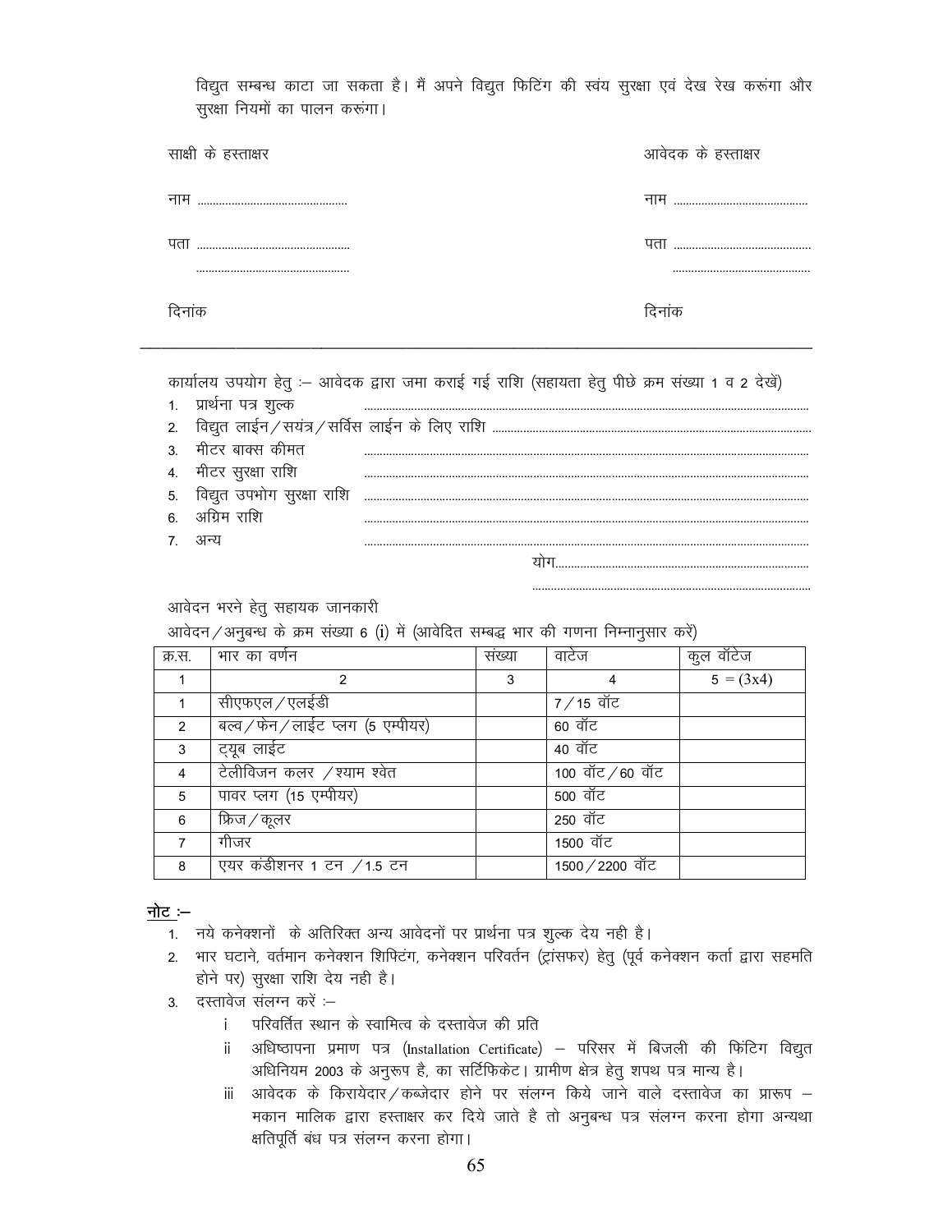#### आवेदन / अनुबन्ध की शर्ते

- 1. मै / हम विद्युतापूर्ति की मात्रा के मापन के लिए आवश्यक मीटर चाहता हूँ / चाहत है मै / हम मेरी / हमारी परिसर पर निगम के अधिष्ठापित मीटर तथा अन्य उपस्करों को हुयी किसी भी हानि क्षति के लिए पूर्णतः उतरदायी हॅगा / होंगें।
- 2. मै/हम आपूर्ति की प्रारम्भण तिथि से कम से कम एक वर्ष की अवधि के लिए वास्तविक प्रयोजनार्थ विद्युतापूर्ति लेने के लिए वचनबद्ध हूँ/है। समय-समय पर प्रयोज्य टैरिफ दरों से भगतान के अतिरिक्त ऐसे समस्त प्रभारों जो कि हेतु शर्तो एवं निबन्धनों में अन्तविष्ट प्रावधानों या किन्ही अन्य नियमों विनियमों के अनुसार मेरे / हमारे द्वारा देय होंगें, का भी भगतान करने के लिए सहमत हूँ/है।
- 3. मै/हम सहमत हूँ/है कि मुझे/हमे/मेरी/हमारी परिसर पर अधिष्ठापित सर्विस लाईन या उपस्कर से किसी अन्य आवेदक को विद्युतापूर्ति के निगम के अधिकार के सम्बन्ध में किसी भी समय कोई आपति नही होगी।
- 4. मैं/हम निगम द्वारा सूचित प्रतिबन्धित घण्टों के दौरान विधुत ऊर्जा का उपयोग न करने के लिये सहमत हॅं / है।
- 5. कनेक्शन दिये जाने की दशा में यह आवेदन पत्र कनेक्शन के दिए जाने की तिथि से इसे नए अनुबन्ध द्वारा प्रतिस्थापित करे दिये जाने तक या जब तक इस विद्युतापूर्ति के लिए शर्ते एवं निबन्धन–2004 (संशोधित) के प्रावधानों के अनुसार समाप्त कर दिये जाने के समय तक अनुबन्ध समझा जाएगा। एचटी / ईएचटी श्रेणी के लिए आवेदक निगम के साथ प्रपत्र (अनुलंग्नक–5) में पृथक अनुबन्ध निष्पादित करेगा।
- 6. यह अनुबन्ध विद्युत की आपूर्ति हेतु शर्त एवं निबन्धन–2004 (संशोधित) तथा समय–समय पर प्रवर्तित विद्युतापूर्ति हेतु दरें, जो इस अनुबन्ध के अंग होंगें, के समस्त प्रावधानों के सन्दर्भ में पढा व समझा जाएगा। विद्युत अधिनियम, 2003 के संबद्ध प्रावधान तथा उसके अन्तर्गत बनाये गए नियम तथा विनियम अथवा उसमें अनुवर्ती संशोधन या आशोधन, प्रशासी प्रावधान होंगें।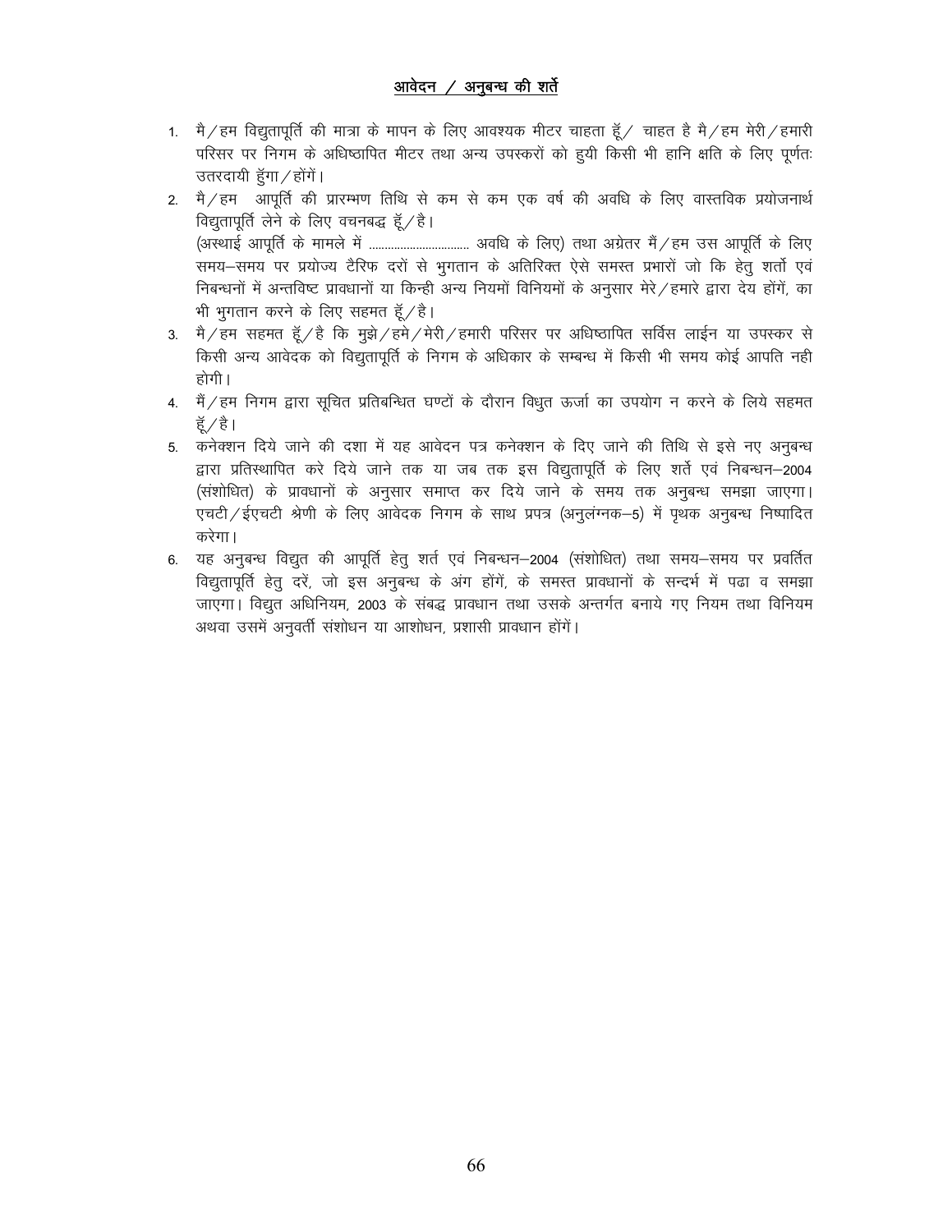# अनुबन्ध– पत्र<br>(50 रू के नॉन ज्यूडिशयल स्टॉम्प पेपर पर)

| [विद्युत कनेक्शन देने पर मुझे कोई आपत्ति नहीं है। मैं इस बात की गारन्टी देता हूँ कि जब भी किरायेदार, मकान |  |  |  |  |  |  |  |  |
|-----------------------------------------------------------------------------------------------------------|--|--|--|--|--|--|--|--|
|                                                                                                           |  |  |  |  |  |  |  |  |
| न रहें। ऐसा न होने की स्थिति में मैं स्वयं निगम की बकाया रकम का देनदार रहूँगा।                            |  |  |  |  |  |  |  |  |

| हस्ताक्षर किराएदार | साक्षी | हस्ताक्षर मकान मालिक |
|--------------------|--------|----------------------|
|                    |        |                      |

## कृषि श्रेणी के आवेदकों से लिये जाने वाले "शपथ पत्र का प्रपत्र"

### शपथ पत्र

|                                                                                           | खेती के कार्य में ही उपयोग में लिया जाता है। इस कए व खेत का मैं/हम स्वयं ही मालिक हूँ/हैं। इस शपथ |
|-------------------------------------------------------------------------------------------|---------------------------------------------------------------------------------------------------|
| पत्र में उल्लेखित कोई भी तथ्य गलत पाया जाता है तो उसके लिए मेरी / हमारी जिम्मेदारी रहेगी। |                                                                                                   |

आवेदक के हस्ताक्षर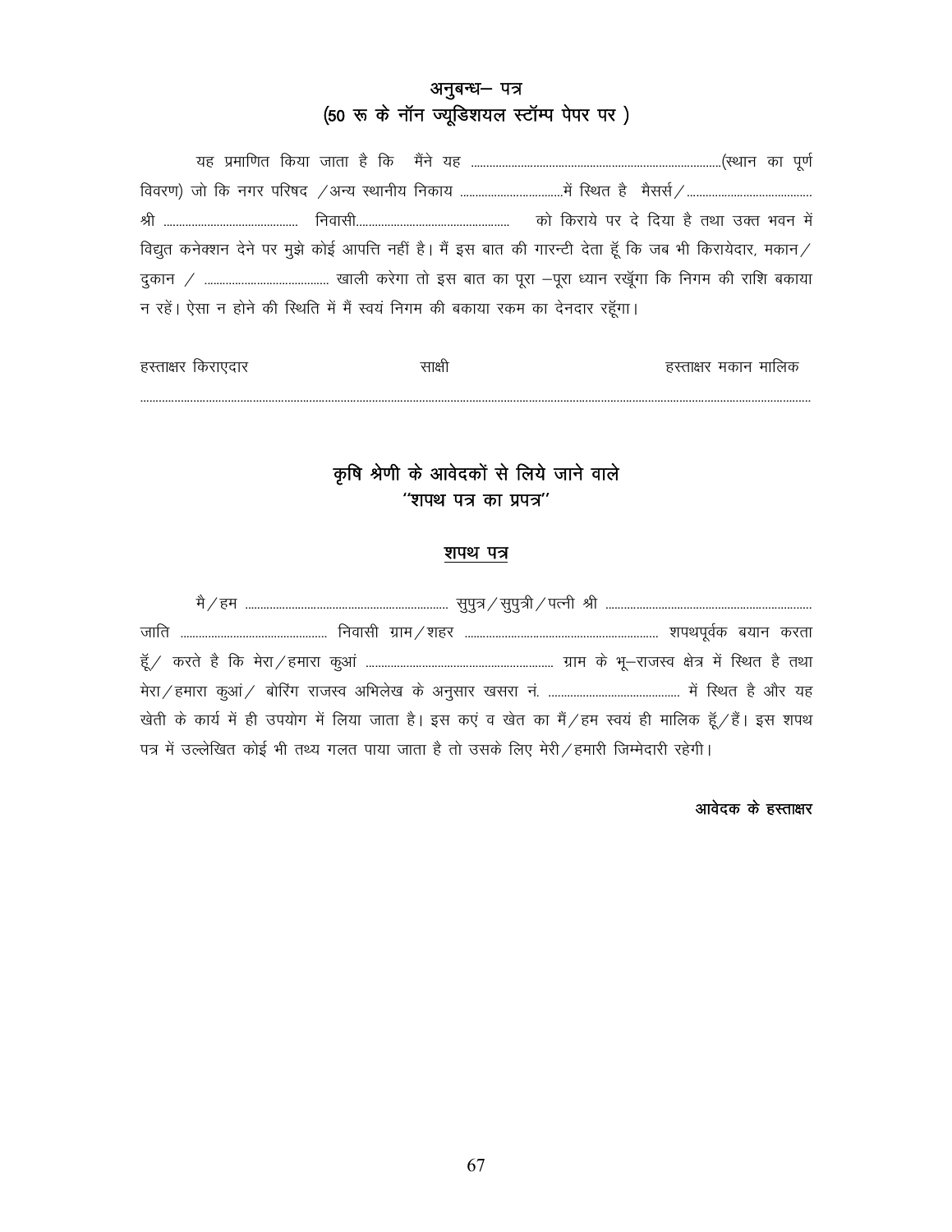## क्षतिपूर्ति बंध पत्र (500 रू के नॉन ज्यूडिशयल स्टॉम्प पेपर पर)

द्वारा अपेक्षित विद्युत कनेक्शन के लिए मकान / दुकान की सहमति मांगी है।

जबकि मैं मकान/दुकान मालिक सहमति पत्र प्रस्तुत करने में असमर्थ हूँ। चूँकि अ.वि.वि.नि, ने इस सम्बन्ध में मुझ से लिखित वचन चाहा है अगर मैं और मकान/दुकान मालिक के मध्य इस विद्युत कनेक्शन से सम्बन्ध में अगर किसी न्यायालय के समक्ष विवाद उत्पन्न होता है तो निगम इस मामले में शामिल नहीं होगा फिर भी निगम को इस कारण हुई किसी भी प्रकार की क्षति / खर्चो की क्षतिपूर्ति करने का मैं वचन देता हूँ। अतः यह अनुबन्ध मकान  $\sqrt{3}$ कान मालिक की बिना सहमति के निगम द्वारा मुझे उक्त परिसर में कनेक्शन दिये जाने हेतु साक्ष्य किया जाये। मैं वचन देता हूँ कि निगम को इस सम्बन्ध में हुए वादकरण के कारण हुई सभी प्रकार की हानियों / क्षतियों एवं खर्चे की क्षतिपूर्ति का वचन देता हूँ।

(निष्पादक के हस्ताक्षर)

साक्षी का नाम

दिनांक पता

स्थान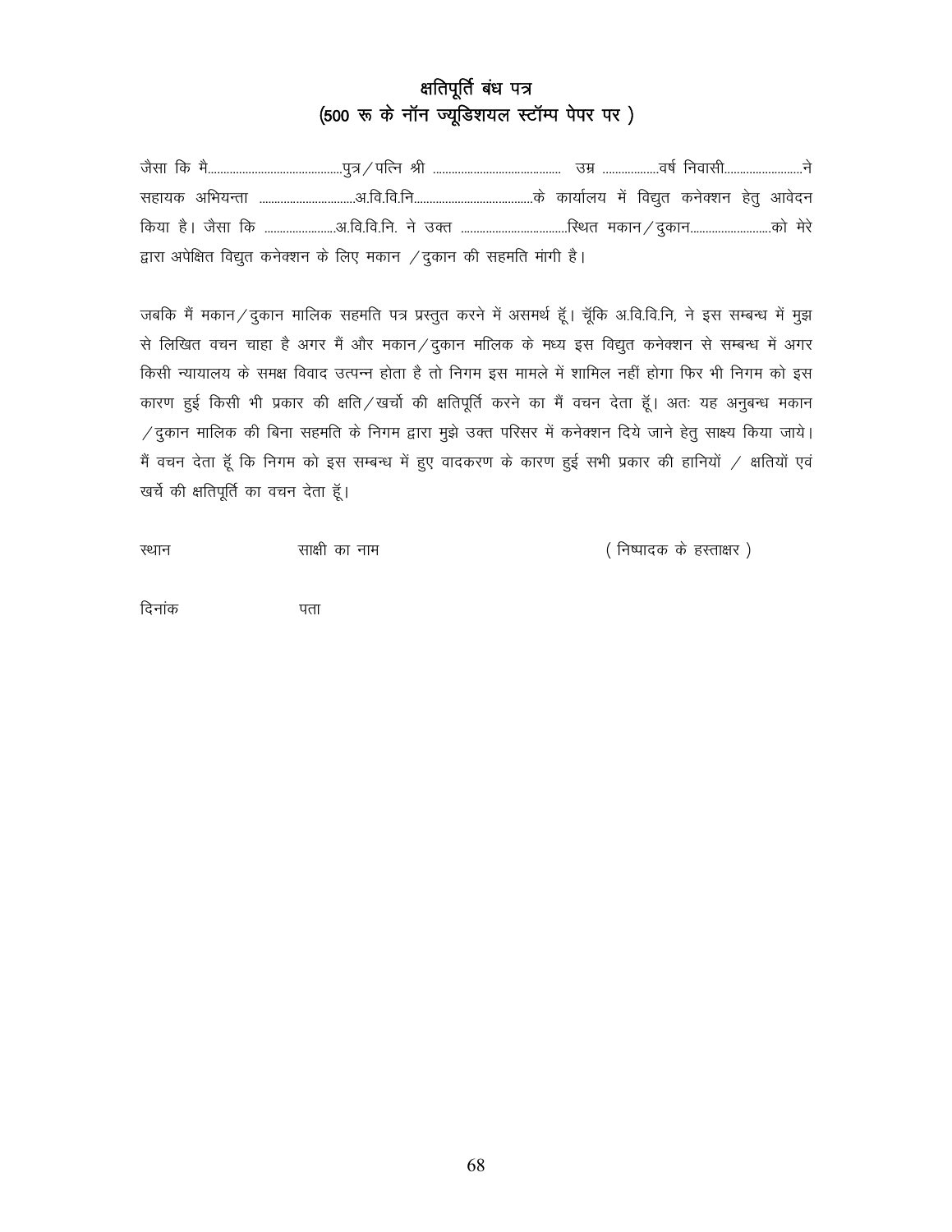## **Checklist for completed Application Form**

| Activity                                                                                                                                                                                                                               | Yes/No |  |  |
|----------------------------------------------------------------------------------------------------------------------------------------------------------------------------------------------------------------------------------------|--------|--|--|
| 1) Non-judicial stamp paper as prescribed by the State Government from time to time<br>has been attached                                                                                                                               |        |  |  |
| 2) (a) Proof of ownership of the premises: (any one of the following)                                                                                                                                                                  |        |  |  |
| a) Title Deed (Registry)                                                                                                                                                                                                               |        |  |  |
| b)<br>Possession letter issued by Local Bodies or any other Government<br>authority like RIICO, Industries Deptt. etc.                                                                                                                 |        |  |  |
| In Rural areas, the certificate issued by Revenue authorities.<br>$\circ$                                                                                                                                                              |        |  |  |
| d) Mortgage deed                                                                                                                                                                                                                       |        |  |  |
| Patta<br>e)                                                                                                                                                                                                                            |        |  |  |
| Sale deed<br>f                                                                                                                                                                                                                         |        |  |  |
| Allotment letter<br>g)                                                                                                                                                                                                                 |        |  |  |
| Court order<br>h)                                                                                                                                                                                                                      |        |  |  |
| Any other document (specify)<br>i)                                                                                                                                                                                                     |        |  |  |
| (b) Proof of tenant or occupier: (any one of the following)                                                                                                                                                                            |        |  |  |
| 3) Site map indicating location of the premises, metering equipments etc.                                                                                                                                                              |        |  |  |
| 4) " No Objection Certificate" (NOC) from Rajasthan Housing Board if the connection is<br>desired in RHB Colonies under categories other than Domestic & Non-Domestic.                                                                 |        |  |  |
| 5) "Installation Certificate" (may even be furnished later on but before release of<br>connection.)                                                                                                                                    |        |  |  |
| 6) Details of load for sanction                                                                                                                                                                                                        |        |  |  |
| 7) In case the connection is to be released on HT or EHT supply& the transformer is<br>installed by the consumer, a permission letter of Electrical Inspectorate (may even be<br>furnished later on but before release of connection.) |        |  |  |
| 8) Amount of applicaton fee and other charges as per Part-II.                                                                                                                                                                          |        |  |  |
| 9) Amount of security as per Part -I and Part -II                                                                                                                                                                                      |        |  |  |
| 10) Any other document                                                                                                                                                                                                                 |        |  |  |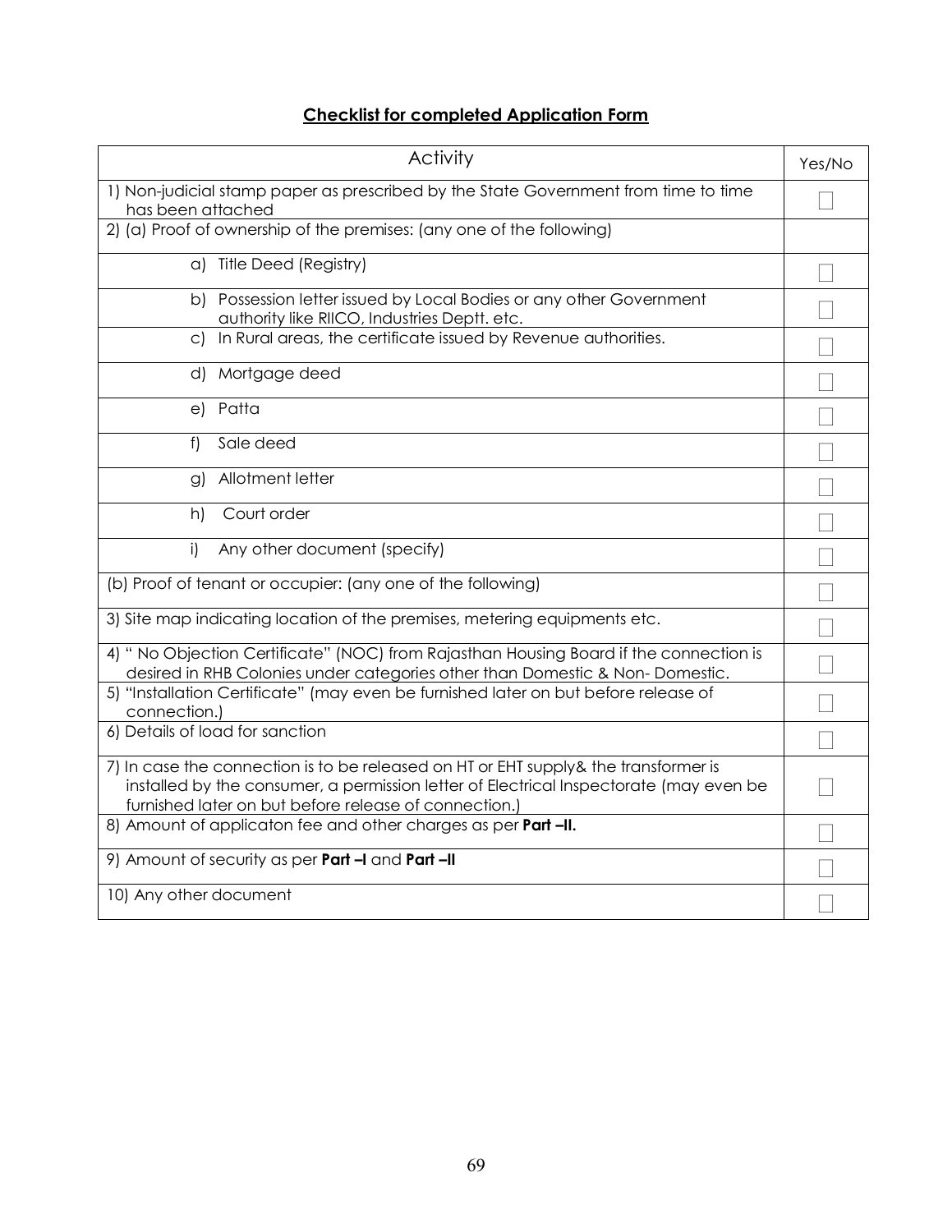#### **AJMER VIDYUT VITRAN NIGAM LIMITED**

#### **MODEL POWER SUPPLY AGREEMENT FOR ELECTRICAL ENERGY SUPPLY ON HT/EHT SYSTEM**

This Agreement made this…………day of……………20……between the ……………Vidyut Vitran Nigam Limited (hereinafter called the "Nigam" which expression shall where the context so admits include its successors in office and assigns) of the one part And

\_\_\_\_\_\_\_\_\_\_\_\_\_\_\_\_\_\_\_\_\_\_\_\_\_\_\_\_\_\_\_\_\_\_\_\_\_\_\_\_\_\_\_\_\_\_\_\_\_\_\_\_\_\_\_\_\_\_\_\_\_\_(hereinafter called as the "CONSUMER" which expression, wherever the context so admits shall include its successor or successors in business and permitted assigns of his heirs, executors, administrators) of the other part.

Whereas at the request of the Consumer, the Nigam has agreed to supply to the Consumer electricity at the consumer's premises situated Consumer electricity at the consumer's premises situated at…………………………………….and indicated in red in the map attached hereto for the purpose of………………….and the Nigam has agreed to supply to the Consumer such energy upon the terms and conditions hereinafter contained.

NOW IT IS HEREBY DECLARED AND AGREED AS FOLLOWS:

- (1) The Nigam shall supply electrical energy of three phase, alternating current, at a declared voltage of…………………between phases and at a nominal frequency of 50 (fifty) cycles per second at the terminals from its distributing main at HT/EHT as specified in the Terms and Conditions for Supply of Electricity-2004 (with its amendments) to the premises of the Consumer and the Consumer shall take from the Nigam electricity required for the purpose herein above recited at the single point of supply up to the maximum of………. KVA (hereinafter called contract demand).
- (2) Electrical energy supplied to the premises shall not be utilized by the Consumer in any manner prejudicial to the Nigam and all usage must be according to such method or methods approved by the Nigam. The use of power must be confined to such places as shall have been previously approved in writing by the Nigam. In case prejudicial use of power is detected, the Consumer shall pay penal charges in accordance with the provisions of the Terms and Conditions for Supply of Electricity-2004 (with its amendments). Besides, for dishonest abstraction/use/consumption of electricity or interference with the metering equipment or accessories, the consumer agrees and undertakes not to resell any part of the power supplied to him.
- (3) The point of supply as well as the metering point shall be at the Transmission / Nigam, substation at\_\_\_\_\_\_\_\_\_\_\_\_\_(FOR EHT ONLY).
- (4) The Consumer agrees to take supply under any conditions of restrictions of load and time that may be fixed by the Nigam from time to time.
- (5) The supply of electrical energy under this Agreement is liable to be restricted, staggered or cut off altogether, as the case may be, if the power position or any other emergency warrants such a course of action. The Nigam reserves the right for periodical shutdown as and when required for the purposes of routine maintenance after giving reasonable intimation to the Consumer.
- (6) This agreement shall subject as hereinafter provided, remain in force for a period of one year in the first instance commencing from the date of supply and shall stand automatically renewed from year to year thereafter until expressly terminated in writing by either of the parties.

Provided that either party shall be at liberty to terminate this agreement or get the contract demand reduced by giving one month's notice in writing in that behalf subject to completion of initial period of one year including notice period. The consumer can also get his connection permanently disconnected or get his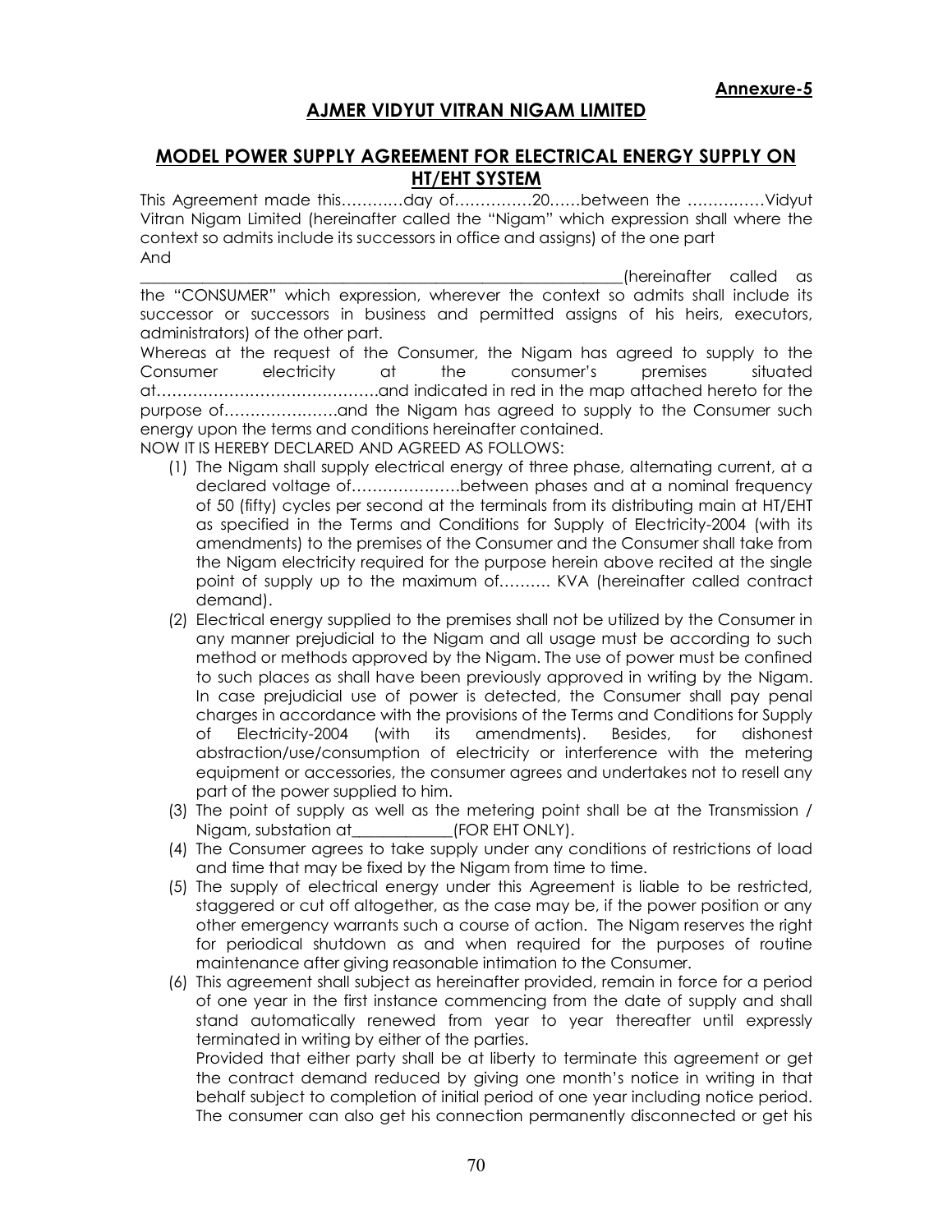contract demand reduced on the same day of notice if he is ready to pay the fixed charges amount equivalent to one month in lieu of one month's notice.

- (7) The Nigam shall not be liable to pay damages/compensation in connection with loss of life or property arising, occurring or resulting from the use of power.
- (8) Where the Consumer is required to obtain a license or permit or "No Objection Certificate(NOC) for running his industrial/commercial concern and the license or permit is suspended or cancelled, or the validity of the NOC issued by the competent authority has expired, the Nigam shall have the right to discontinue power supply during the period when the license or permit is cancelled or suspended or the validity of the NOC issued by the competent authority has expired.
- (9) **METERS**: The energy supplied shall be measured and registered by a meter or meters in or upon the said premises to be provided, fixed and kept in proper order. The procedure for billing, when the meter is stopped/defective, lost, stolen or inaccurate, shall be regulated as per the relevant provisions of the Act and the Regulations framed.
- 10) **SECURITY DEPOSIT**: The Consumer on a request made by the Nigam in this regard, shall renew/enhance or replenish all security deposits in the event of the same becoming exhausted or insufficient.
- 11) **TARIFF AND PAYMENT OF ELECTRICITY CHARGES**: From the date this Agreement comes into force, the Consumer shall be bound by, and shall pay the Nigam, fixed charges, energy charges, rentals if any and additional security deposit in accordance with the charges and tariffs approved by the Commission from time to time for the appropriate class of Consumers. The Consumer shall pay the Nigam the tax and levies as determined by the State Government from time to time. In case even after disconnection, if the dues remains unpaid, then the Nigam shall be entitled to take recourse to the provisions stipulated in the Regulations and other laws for the time being in force to recover the arrears.
- 12) **DISCONNECTION FOR ARREARS AND RECONNECTION:** In case the Consumer fails to pay the periodic bill and due charges within the due date, the Nigam shall be entitled to cut off the supply after giving due notice as provided in the Act and RERC Regulations and power supply be restored only on payment of all arrears including interest and re-connection charges as stipulated from time to time.
- 13) **CONTINUITY OF POWER SUPPLY**: The Nigam shall take all reasonable precautions to ensure continuity of supply of power to the Consumer at the point of commencement of supply. However, the Nigam shall not be liable to the Consumer for any loss due to the interruption in the supply of power by reason of damage to the equipment of the Nigam during war, mutiny, riot, strike or by earth quake, hurricane, tempest or any accident or courses beyond the control of the Nigam.
- 14) **ENTRY INTO CONSUMER'S PREMISES**: The Nigam shall have access to the premises of the Consumer at all reasonable times without notice for meter reading, inspection, testing and/or for any other purpose incidental to, or connected with the proper maintenance of supply. The Nigam shall have access to the premises at any time for inspection, if there is any reason to suspect breach of the provisions of this Agreement, the Act and the RERC Regulations. If the Consumer, his agent, employees or anyone else purporting to act on his behalf attempts to obstruct or impede the Nigam or its employees or authorized person in this regard, the Nigam shall be entitled to cut off power supply besides taking any other action in accordance with law.
- 15) **ASSIGNMENTS OR TRANSFER OF THE BENEFIT OF THIS AGREEMENT BY THE CONSUMER**: The Consumer shall not, without the previous consent in writing of the Nigam, assign, transfer or part with the benefit of this Agreement and shall not in any manner part with, or create any partial/separate interest in it.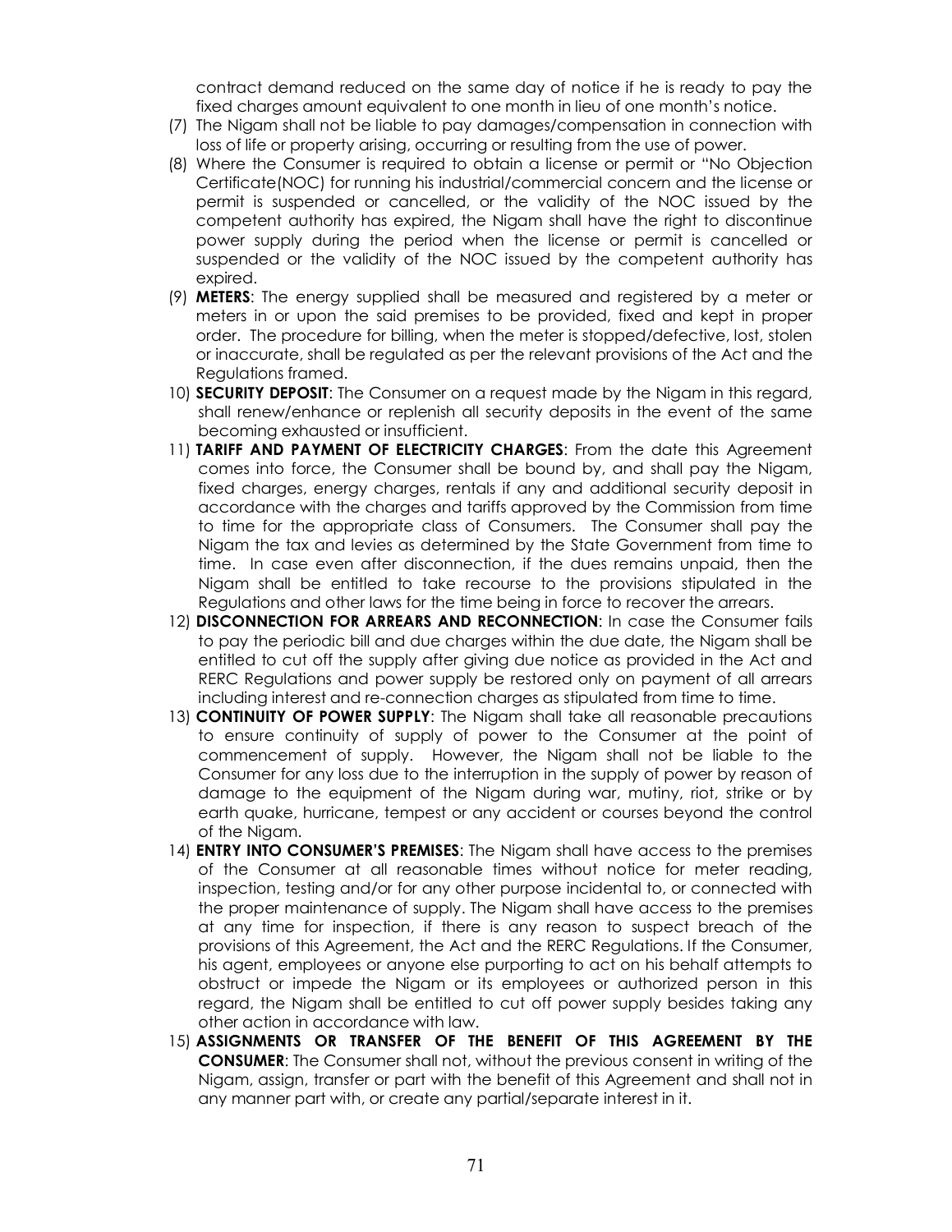- 16) **APPLICATION OF THE PROVISIONS OF THE ACT AND THE RERC REGULATIONS**: In all matters not herein specifically provided for, the provisions of the Act, the RERC REGULATIONS and other laws for the time being in force shall apply.
- 17) **SAVING CLAUSE**: Nothing contained in this Agreement or any amendment thereof shall restrict any rights and obligations which the Nigam or the Consumer has derived under any legislation relating to supply and consumption of electricity enacted during the period of this Agreement.
- 18) If the consumer opts for open access then the contract for open access shall be governed by relevant regulations.
- 19) The consumer has agreed to bear stamp duty on this agreement.

In witness whereof I, \_\_\_\_\_\_(Name & designation) \_\_\_\_\_\_\_\_\_\_\_on behalf of the Vidyut Vitran Nigam Ltd., and (Name & designation) on behalf of consumer, namely---------------------- have hereunto set their signatures and the common seal the day, month & year first written above.

| Signed by the above named in the                         | Signed by the above named in the                                                                                          |  |  |  |  |
|----------------------------------------------------------|---------------------------------------------------------------------------------------------------------------------------|--|--|--|--|
| presence of                                              | presence of                                                                                                               |  |  |  |  |
| Signature & Rubber Stamp<br>on behalf of consumer        | Signature & Rubber Stamp of the authorized<br>representative of the Nigam For & on behalf<br>of  Vidyut Vitran Nigam Ltd. |  |  |  |  |
| Signed by the above named in the                         | Signed by the above named in                                                                                              |  |  |  |  |
| presence of                                              | the presence of                                                                                                           |  |  |  |  |
| (Name and Address).<br>(1)<br>(Name and Address).<br>(2) | (Name and Address).<br>(2)<br>(Name and Address).                                                                         |  |  |  |  |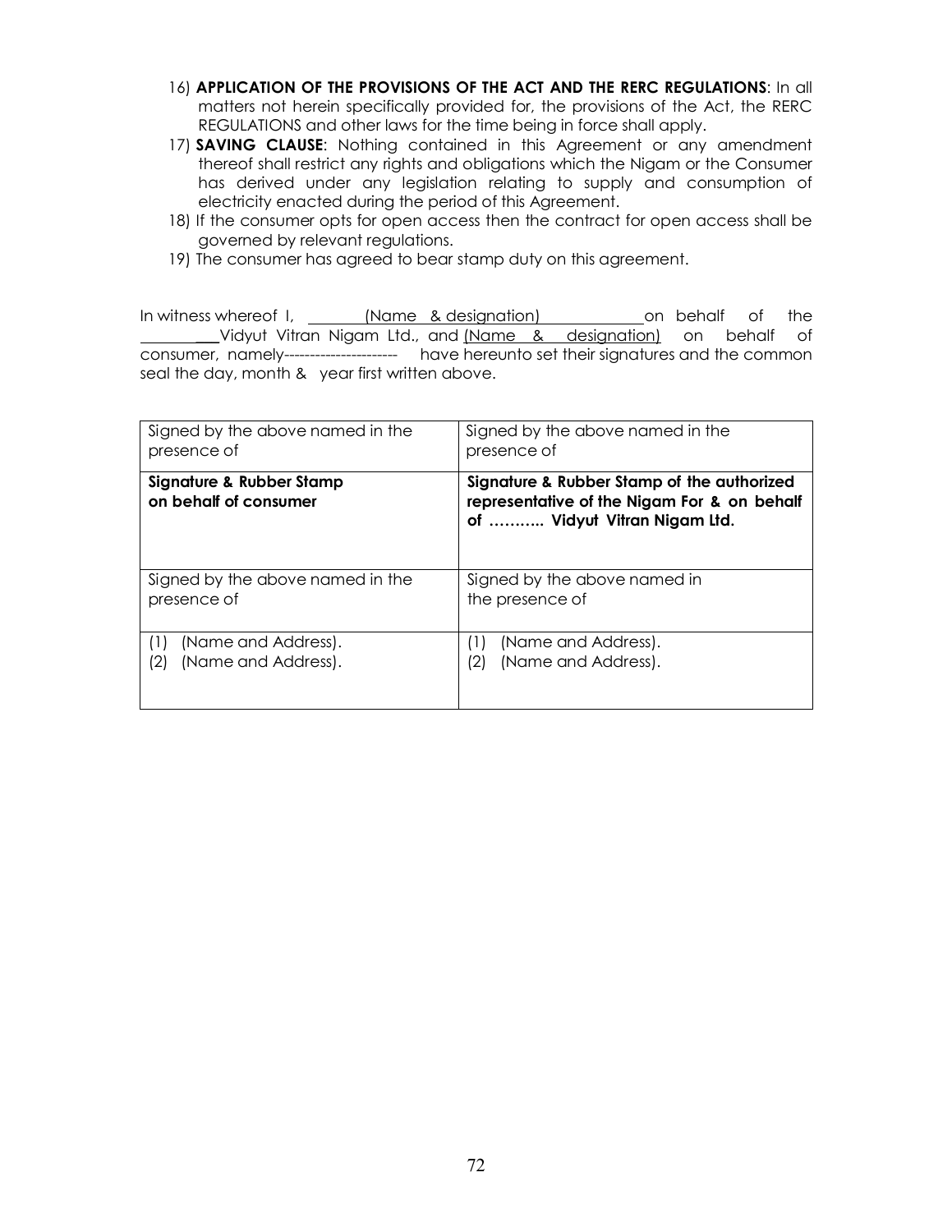## **Checklist for HT/EHT agreement to be executed by large industrial consumers**

| Activity                                                                | Yes/No |
|-------------------------------------------------------------------------|--------|
| (1) Agreement on Non-judicial stamp paper of worth as prescribed by     |        |
| State Govt, from time to time                                           |        |
| Name, designation, consumer name have been filled up<br>(2)             |        |
| Consumer's signature and tow witnesses thereof.<br>(3)                  |        |
| (4) Consumer's Common seal in case of companies registered under        |        |
| companies act, Other wise rubber seal affixed and witness thereof.      |        |
| (5) Details of connected load duly verified by concerned sub-divisional |        |
| officer                                                                 |        |
| (6) Site map indicating location of the premises duly marked with red   |        |
| ink the area of supply, duly verified by concerned sub-divisional       |        |
| officer                                                                 |        |
| Power of attorney (in case of partnership firms)                        |        |
| Resolution of Board of Directors & power of attorney (in case of<br>(8) |        |
| companies)                                                              |        |
| Copies of this agreement-Complete sets (one original plus five<br>(9)   |        |
| copies)                                                                 |        |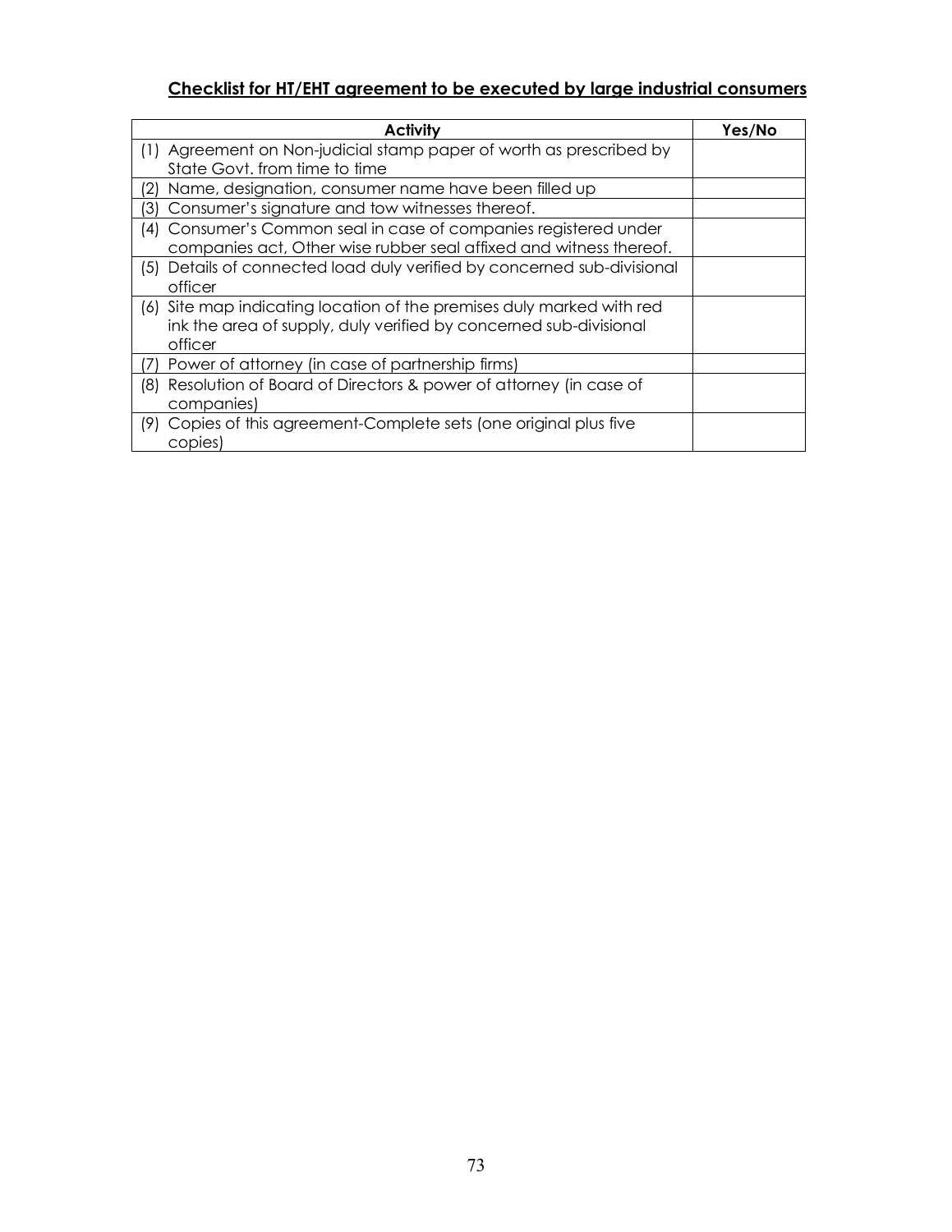#### **Annexure-6**

#### **AJMER VIDYUT VITRAN NIGAM LIMITED**

#### **Requisition for Re- connection**

The Assistant Engineer () Ajmer Vidyut Vitran Nigam Ltd., \_\_\_\_\_\_\_\_\_\_\_\_\_\_\_\_\_\_\_\_\_\_\_\_\_\_\_\_\_\_\_\_ .

I/We hereby request the Nigam for Reconnection as per details mentioned hereunder:-

| 1. Name of applicant            |  |
|---------------------------------|--|
| (In block letters)              |  |
| 2. Father's/Husband name        |  |
| 3. Full address of the premises |  |
|                                 |  |
|                                 |  |
| 4. Account No.                  |  |
| 5. Service No.                  |  |
| 6. Category                     |  |

I/We also abide by the provisions contained in the Terms and Conditions for Supply of Electricity –2004 and "Tariff for Supply of Electricity" before supply is reconnected.

Date :-

(Signature of consumer(s))